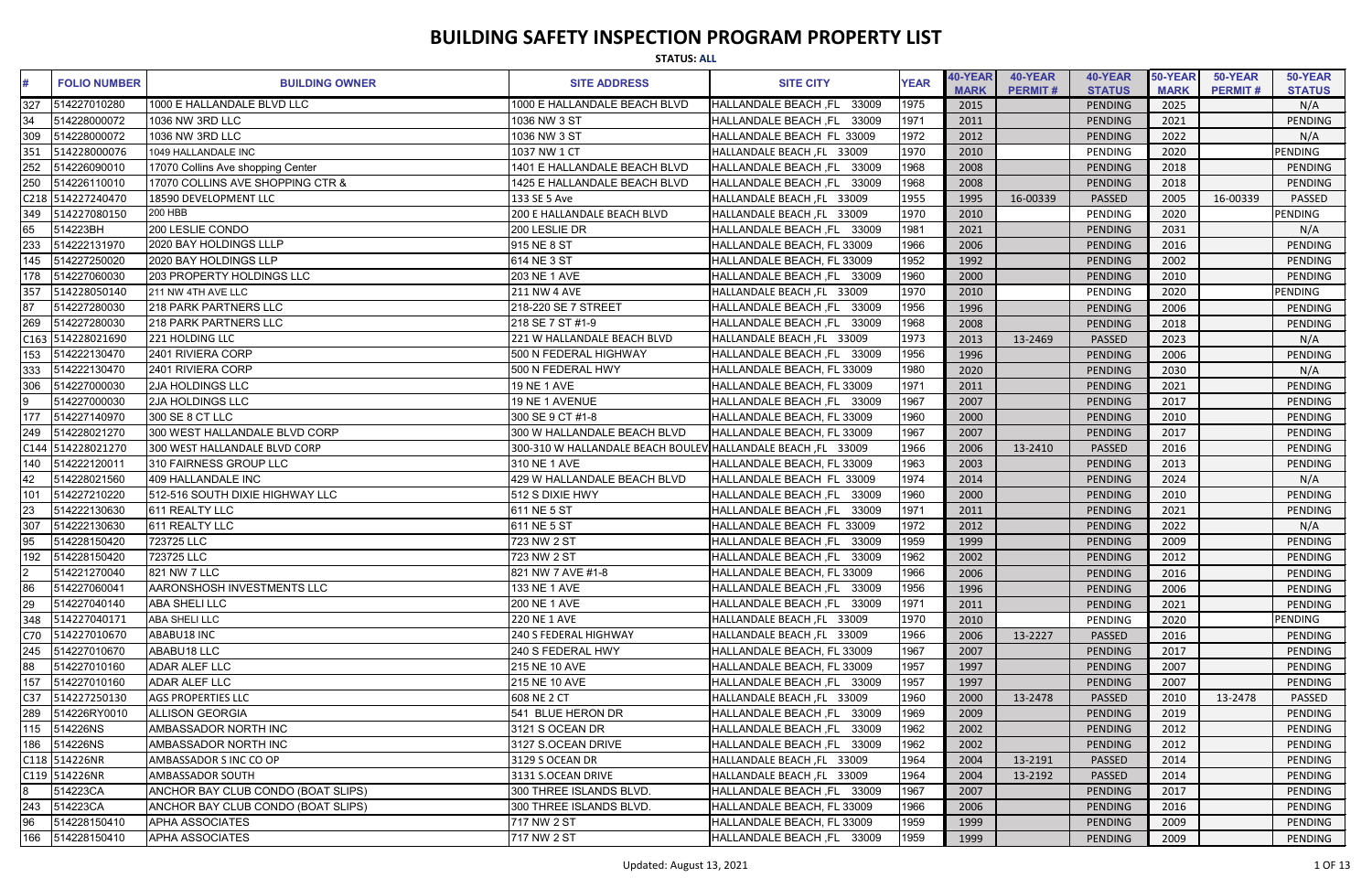|                 | <b>STATUS: ALL</b>  |                                                        |                               |                                      |             |                        |                           |                          |                        |                           |                          |
|-----------------|---------------------|--------------------------------------------------------|-------------------------------|--------------------------------------|-------------|------------------------|---------------------------|--------------------------|------------------------|---------------------------|--------------------------|
|                 | <b>FOLIO NUMBER</b> | <b>BUILDING OWNER</b>                                  | <b>SITE ADDRESS</b>           | <b>SITE CITY</b>                     | <b>YEAR</b> | 40-YEAR<br><b>MARK</b> | 40-YEAR<br><b>PERMIT#</b> | 40-YEAR<br><b>STATUS</b> | 50-YEAR<br><b>MARK</b> | 50-YEAR<br><b>PERMIT#</b> | 50-YEAR<br><b>STATUS</b> |
| C95             | 514221010105        | <b>APP HALLANDALE LLC</b>                              | 580 ANSIN BLVD                | HALLANDALE BEACH, FL 33009           | 1968        | 2008                   | 13-1699                   | PASSED                   | 2018                   |                           | <b>PENDING</b>           |
|                 | C103 514222120041   | APPELBAUM, PETER                                       | 520 NE 1 AVE                  | HALLANDALE BEACH, FL 33009           | 1963        | 2003                   | 13-1768                   | PASSED                   | 2013                   | 13-1768                   | <b>PASSED</b>            |
|                 | C219 514227BA       | <b>April Breeze</b>                                    | 1333 E Hallandale Beach Blvd  | HALLANDALE BEACH, FL 33009           | 1967        | 2007                   | 16-01176                  | PASSED                   | 2017                   |                           | <b>PENDING</b>           |
| 15 <sub>1</sub> | 514227BC            | APRIL MIST ASSOCIATION, INC. A CONDOMINIUM ASSOCIATION | 1333 E.HALLANDALE BEACH BLVD. | <b>HALLANDALE BEACH, FL</b><br>33009 | 1968        | 2008                   |                           | <b>PENDING</b>           | 2018                   |                           | PENDING                  |
| 311             | 514227AL            | <b>APRIL SONG</b>                                      | 1333 E.HALLANDALE BEACH BLVD. | HALLANDALE BEACH FL 33009            | 1972        | 2012                   |                           | <b>PENDING</b>           | 2022                   |                           | N/A                      |
| 284             | 514228050200        | AR HALLANDALE REALTY III                               | 210-214 NW 5 AVENUE           | 33009<br><b>HALLANDALE BEACH, FL</b> | 1969        | 2009                   |                           | PENDING                  | 2019                   |                           | <b>PENDING</b>           |
| 229             | 514228050300        | AR HALLANDALE REALTY III                               | 211 NW 5 AVE                  | HALLANDALE BEACH, FL 33009           | 1966        | 2006                   |                           | <b>PENDING</b>           | 2016                   |                           | PENDING                  |
|                 | C157 514228410180   | <b>ARANGO INVESTMENTS INC</b>                          | 806 SW 2 ST                   | HALLANDALE BEACH, FL 33009           | 1967        | 2007                   | 13-2437                   | PASSED                   | 2017                   |                           | <b>PENDING</b>           |
| 202             | 514228410180        | <b>ARANGO INVESTMENTS INC</b>                          | 806 SW 2 ST #1-9              | <b>HALLANDALE BEACH, FL</b><br>33009 | 1963        | 2003                   |                           | PENDING                  | 2013                   |                           | PENDING                  |
|                 | C169 514228570010   | <b>ARCHDIOCESE OF MIAMI</b>                            | 600 NW 1 ST                   | HALLANDALE BEACH FL 33009            | 1972        | 2012                   | 13-2509                   | PASSED                   | 2022                   |                           | N/A                      |
| 286             | 514221010092        | <b>ARITAN VENTURES LLC</b>                             | 550 ANSIN BLVD                | HALLANDALE BEACH, FL 33009           | 1969        | 2009                   |                           | <b>PENDING</b>           | 2019                   |                           | <b>PENDING</b>           |
| 218             | 514228050110        | <b>ASAF LLC</b>                                        | <b>237 NW 4 AVE</b>           | HALLANDALE BEACH, FL 33009           | 1964        | 2004                   |                           | <b>PENDING</b>           | 2014                   |                           | <b>PENDING</b>           |
| C149            | 514228050110        | <b>ASAF LLC</b>                                        | 237 NW 4 AVENUE               | HALLANDALE BEACH, FL 33009           | 1964        | 2004                   | 13-2419                   | PASSED                   | 2014                   |                           | PENDING                  |
| 329             | 514226CK            | <b>ASHLEIGH HOUSE</b>                                  | 3113 S OCEAN DRIVE            | 33009<br><b>HALLANDALE BEACH, FL</b> | 1976        | 2016                   |                           | <b>PENDING</b>           | 2026                   |                           | N/A                      |
| 328             | 514226CK            | ASHLEIGH HOUSE CONDO                                   | 3113 S OCEAN DR               | <b>HALLANDALE BEACH, FL</b><br>33009 | 1976        | 2016                   |                           | PENDING                  | 2026                   |                           | N/A                      |
| 44              | 514228000030        | <b>ASL LLC</b>                                         | 307 321 ANSIN BLVD            | HALLANDALE BEACH, FL<br>33009        | 1975        | 2015                   | 2015-2437                 | PASSED                   | 2025                   |                           | N/A                      |
| C15             | 514222AA            | <b>ATLANTIC SHORES</b>                                 | 721 ATLANTIC SHORES BLVD.     | HALLANDALE BEACH, FL 33009           | 1968        | 2008                   | 13-1860                   | PASSED                   | 2018                   |                           | <b>PENDING</b>           |
| 212             | 514222AH            | ATLANTIC SHORES PLAZA CONDOMINIUM ASSOC INC            | 701 ATLANTIC SHORES BLVD.     | HALLANDALE BEACH, FL<br>33009        | 1966        | 2006                   |                           | PENDING                  | 2016                   |                           | <b>PENDING</b>           |
| 225             | 514222AH            | ATLANTIC SHORES PLAZA CONDOMINIUM ASSOC INC            | 701 ATLANTIC SHORES BLVD.     | HALLANDALE BEACH, FL 33009           | 1965        | 2005                   |                           | <b>PENDING</b>           | 2015                   |                           | PENDING                  |
| 159             | 514222350010        | <b>ATLANTIC VILLAGE 3 LLC</b>                          | 601 N Federal Hwy             | HALLANDALE BEACH, FL 33009           | 1957        | 1997                   |                           | PENDING                  | 2007                   |                           | <b>PENDING</b>           |
|                 | C207 514227010100   | <b>ATRIUM HALLANDALE SHP CTR LTD</b>                   | 1025 E HALLANDALE BEACH BLVD  | HALLANDALE BEACH, FL 33009           | 1975        | 2015                   | 16-00120                  | <b>PASSED</b>            | 2025                   |                           | N/A                      |
|                 | C229 514221270040   | AV 822 NW 7 AVE LLC                                    | 821 NW 7 Ave                  | HALLANDALE BEACH, FL 33009           | 1966        | 2006                   | 18-01405                  | PASSED                   | 2016                   | 18-01405                  | <b>PASSED</b>            |
| C98             | 514221270230        | AV 822 NW 7 LLC                                        | 822 NW 7 TER                  | HALLANDALE BEACH, FL 33009           | 1967        | 2007                   | 13-1706                   | PASSED                   | 2017                   |                           | <b>PENDING</b>           |
| C1.A            | 514226CD            | AVANT GARDE CONDOMINIUM ASSOCIATION INC.               | 2017 S OCEAN DRIVE            | HALLANDALE BEACH FL 33009            | 1974        | 2014                   | 15-1734                   | PASSED                   | 2024                   |                           | N/A                      |
| C1              | 514226CD            | AVANT GARDE CONDOMINIUM ASSOCIATION INC.               | 2049 S OCEAN DRIVE            | HALLANDALE BEACH FL 33009            | 1974        | 2014                   | 14-1880                   | PASSED                   | 2024                   |                           | N/A                      |
|                 | 514222130520        | <b>AVELINO BAY LLC</b>                                 | 700 NE 6 ST                   | <b>HALLANDALE BEACH, FL</b><br>33009 | 1966        | 2006                   |                           | <b>PENDING</b>           | 2016                   |                           | <b>PENDING</b>           |
|                 | 514222130870        | AVENTURE INVESTMENT REALTY INC                         | 712 NE 8 ST #1-8              | <b>HALLANDALE BEACH, FL</b><br>33009 | 1968        | 2008                   |                           | <b>PENDING</b>           | 2018                   |                           | <b>PENDING</b>           |
| 343             | 514222132530        | <b>BARAC, MIHAIL</b>                                   | 1022 NE 10 ST #1-3            | 33009<br><b>HALLANDALE BEACH, FL</b> | 1951        | 1991                   |                           | PENDING                  | 2001                   |                           | PENDING                  |
| 58              | 514226DM            | <b>BAY PLACE CONDO</b>                                 | 2420 DIANA DR                 | HALLANDALE BEACH, FL 33009           | 1980        | 2020                   |                           | PENDING                  | 2030                   |                           | N/A                      |
| 179             | 514226NZ            | BECKER & POLIAKOFF, P.A.                               | 2600 DIANA DRIVE              | HALLANDALE BEACH, FL 33009           | 1961        | 2001                   |                           | PENDING                  | 2011                   |                           | PENDING                  |
| C77             | 514222040020        | <b>BENTLEY CAPITAL PARTNERS LLC</b>                    | 403 N DIXIE HWY               | HALLANDALE BEACH, FL 33009           | 1955        | 1995                   | 13-2512                   | <b>PASSED</b>            | 2005                   | 13-2512                   | PASSED                   |
| C17             | 514222NS            | <b>BERKELEY DIPLOMAT</b>                               | 900 ATLANTIC SHORES BOULEVARD | HALLANDALE BEACH, FL 33009           | 1960        | 2000                   | 13-1880                   | <b>PASSED</b>            | 2010                   | 13-1880                   | PASSED                   |
|                 | C210 514228420210   | <b>BERN ENTERPRISES INC</b>                            | 117 NW 9 TERRACE              | HALLANDALE BEACH, FL 33009           | 1970        | 2010                   | 17-00497                  | <b>PASSED</b>            | 2020                   |                           | PENDING                  |
| 83              | 514227040090        | <b>BERTHA LILLIAN LLC</b>                              | 118 NE 1 AVE                  | HALLANDALE BEACH, FL 33009           | 1955        | 1995                   |                           | PENDING                  | 2005                   |                           | PENDING                  |
| 354             | 514228000093        | BETHEL INVESTMENTS CORP                                | 301 W ANSIN BLVD              | HALLANDALE BEACH, FL 33009           | 1970        | 2010                   |                           | PENDING                  | 2020                   |                           | PENDING                  |
| 244             | 514222040290        | BHM 417 LLC                                            | 417 NW 2 AVE                  | HALLANDALE BEACH, FL 33009           | 1967        | 2007                   |                           | PENDING                  | 2017                   |                           | PENDING                  |
|                 | C129 514227240270   | BILLER, JERRY I &                                      | 116-122 SE 5 AVENUE           | HALLANDALE BEACH, FL 33009           | 1964        | 2004                   | 13-2280                   | PASSED                   | 2014                   |                           | PENDING                  |
|                 | C153 514228050220   | <b>BOGDE,CORNEL</b>                                    | 226 NW 5 AVE                  | HALLANDALE BEACH, FL 33009           | 1967        | 2007                   | 13-2426                   | <b>PASSED</b>            | 2017                   |                           | PENDING                  |
| 234             | 514222070480        | <b>BOURAK HOLDINGS CORPORATION</b>                     | 715 N DIXIE HWY               | HALLANDALE BEACH, FL 33009           | 1966        | 2006                   |                           | PENDING                  | 2016                   |                           | PENDING                  |
| C8              | 514222070460        | <b>BOURAK HOLDINGS INC</b>                             | 715 N DIXIE HWY               | HALLANDALE BEACH, FL 33009           | 1964        | 2004                   | 13-1756                   | <b>PASSED</b>            | 2014                   |                           | PENDING                  |
| 271             | 514228020140        | <b>BOXEL INVESTMENT LLC</b>                            | 213 NW 1 AVE                  | HALLANDALE BEACH, FL 33009           | 1968        | 2008                   |                           | PENDING                  | 2018                   |                           | PENDING                  |
|                 | C188 514228AJ0020   | Bramoma LLC                                            | 1068 NW 1 CT                  | Hallandale Beach, FL 33009           | 1970        | 2010                   | 13-2821                   | PASSED                   | 2020                   |                           | PENDING                  |
| 339             | 514228030121        | <b>BRANNER, DORIS J</b>                                | 850 SW 9 AVE #1-4             | HALLANDALE BEACH, FL 33009           | 1948        | 1988                   |                           | PENDING                  | 1998                   |                           | PENDING                  |
| 200             | 514227250130        | <b>BRICK FEDERAL LLC</b>                               | 608 NE 2 CT                   | HALLANDALE BEACH, FL 33009           | 1963        | 2003                   |                           | PENDING                  | 2013                   |                           | PENDING                  |
| 199             | 514227150150        | <b>BRIZ ENTERPRISES CORP</b>                           | 815 SE 1 AVE                  | HALLANDALE BEACH, FL 33009           | 1963        | 2003                   |                           | PENDING                  | 2013                   |                           | PENDING                  |
|                 | C128 514227150150   | <b>BRIZ ENTERPRISES CORP</b>                           | 815 SE 1 AVE                  | HALLANDALE BEACH, FL 33009           | 1958        | 1998                   | 13-2248                   | <b>PASSED</b>            | 2008                   | 13-2248                   | <b>PASSED</b>            |
|                 | C132 514227250020   | <b>BROOKFIELD ENTERPRISES INC</b>                      | 614 NE 3 ST                   | HALLANDALE BEACH, FL 33009           | 1953        | 1993                   | 13-2369                   | <b>PASSED</b>            | 2003                   | 13-2369                   | PASSED                   |
|                 | C21 514227010140    | <b>BROWARD C H A I CENTER INC</b>                      | 1295 E HALLANDALE BEACH BLVD  | HALLANDALE BEACH, FL 33009           | 1966        | 2006                   | 13-2218                   | PASSED                   | 2016                   |                           | PENDING                  |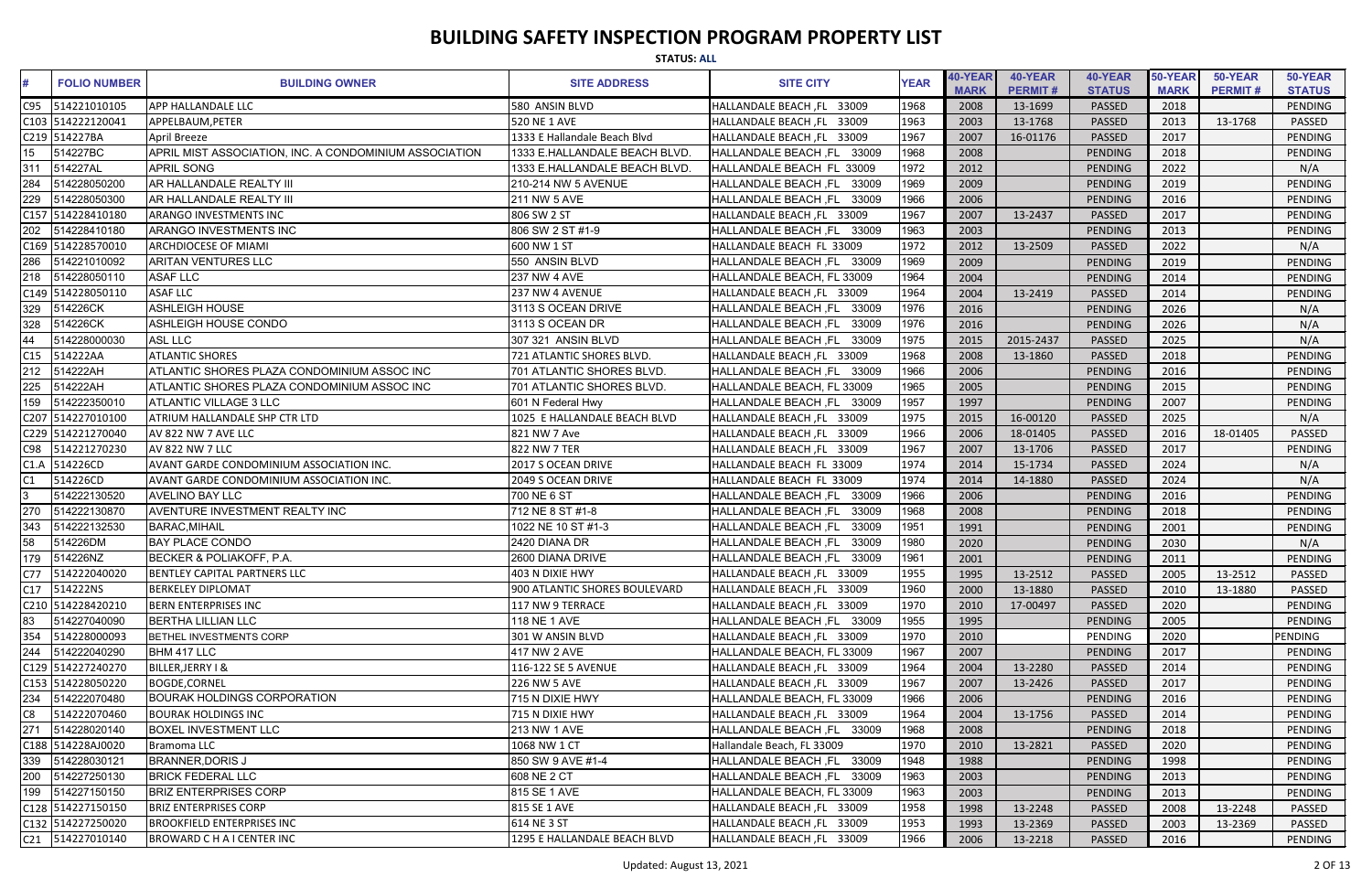| <b>STATUS: ALL</b>  |                                          |                                |                            |             |                        |                           |                          |                        |                           |                          |  |
|---------------------|------------------------------------------|--------------------------------|----------------------------|-------------|------------------------|---------------------------|--------------------------|------------------------|---------------------------|--------------------------|--|
| <b>FOLIO NUMBER</b> | <b>BUILDING OWNER</b>                    | <b>SITE ADDRESS</b>            | <b>SITE CITY</b>           | <b>YEAR</b> | 40-YEAR<br><b>MARK</b> | 40-YEAR<br><b>PERMIT#</b> | 40-YEAR<br><b>STATUS</b> | 50-YEAR<br><b>MARK</b> | 50-YEAR<br><b>PERMIT#</b> | 50-YEAR<br><b>STATUS</b> |  |
| 514221020120<br>161 | <b>BROWARD MULTIFAMILY LLC</b>           | 750 NW 9 CT                    | HALLANDALE BEACH, FL 33009 | 1958        | 1998                   |                           | PENDING                  | 2008                   |                           | PENDING                  |  |
| 98<br>514228150400  | <b>C L A S REALTY ASSOCIATES LLC</b>     | 713 NW 2 ST                    | HALLANDALE BEACH, FL 33009 | 1959        | 1999                   |                           | PENDING                  | 2009                   |                           | PENDING                  |  |
| C206 514228150400   | C L A S REALTY ASSOCIATES LLC            | 713 NW 2 ST                    | HALLANDALE BEACH, FL 33009 | 1959        | 1999                   | 17-00038                  | <b>PASSED</b>            | 2009                   | 17-00038                  | <b>PASSED</b>            |  |
| 73<br>514228090170  | CAMEJO, MANUEL                           | 905 SW 8 AVE                   | HALLANDALE BEACH, FL 33009 | 1936        | 1976                   |                           | PENDING                  | 1986                   |                           | <b>PENDING</b>           |  |
| 54<br>514226DG      | <b>CAPTAINS PARADISE CONDO</b>           | 136 GOLDEN ISLES DR            | HALLANDALE BEACH, FL 33009 | 1980        | 2020                   |                           | PENDING                  | 2030                   |                           | N/A                      |  |
| 514222120011<br>C10 | <b>CARMAN, KENNETH &amp; ANNIKA</b>      | 310 NE 1 AVE                   | HALLANDALE BEACH, FL 33009 | 1963        | 2003                   | 13-1759                   | PASSED                   | 2013                   | 13-1759                   | PASSED                   |  |
| 167<br>514227040060 | <b>CAROLYN LAURIE LLC</b>                | 100 NE 1 AVE                   | HALLANDALE BEACH, FL 33009 | 1959        | 1999                   |                           | PENDING                  | 2009                   |                           | PENDING                  |  |
| 305<br>514227070030 | <b>CAROLYN LAURIE LLC</b>                | 313 E HALLANDALE BEACH BLVD    | HALLANDALE BEACH, FL 33009 | 1971        | 2011                   |                           | PENDING                  | 2021                   |                           | <b>PENDING</b>           |  |
| 61<br>514227CK      | <b>CASA BLANCA</b>                       | 701 NE 1 CT                    | HALLANDALE BEACH, FL 33009 | 1980        | 2020                   |                           | <b>PENDING</b>           | 2030                   |                           | N/A                      |  |
| 314<br>514222CH     | <b>CASA BONA CONDO</b>                   | 714 N.E.10TH STREET            | HALLANDALE BEACH, FL 33009 | 1973        | 2013                   |                           | PENDING                  | 2023                   |                           | N/A                      |  |
| 514222110040<br>188 | CASH, COLIN & JEANNE C                   | 500 NE 1 AVE                   | HALLANDALE BEACH, FL 33009 | 1962        | 2002                   |                           | PENDING                  | 2012                   |                           | PENDING                  |  |
| C9<br>514222110040  | <b>CASH, COLIN &amp; JEANNE C</b>        | 500 NE 1 AVE                   | HALLANDALE BEACH, FL 33009 | 1964        | 2004                   | 13-1758                   | PASSED                   | 2014                   |                           | PENDING                  |  |
| 247<br>514228050220 | <b>CB BUILDING LLC</b>                   | 226 NW 5 AVE                   | HALLANDALE BEACH, FL 33009 | 1967        | 2007                   |                           | PENDING                  | 2017                   |                           | PENDING                  |  |
| C162 514227040120   | <b>CHANEL ERA LLC</b>                    | 128 NE 1 AVE                   | HALLANDALE BEACH, FL 33009 | 1973        | 2013                   | 13-2466                   | <b>PASSED</b>            | 2023                   |                           | N/A                      |  |
| C158 514227170100   | <b>CHANEL ERA LLC</b>                    | 809 SE 2 AVE                   | HALLANDALE BEACH FL 33009  | 1972        | 2012                   | 13-2445                   | <b>PASSED</b>            | 2022                   |                           | N/A                      |  |
| 68<br>514228021260  | CHARLOTTE MILGRAM REV TR                 | 19 NW 2 AVE                    | HALLANDALE BEACH, FL 33009 | 1981        | 2021                   |                           | <b>PENDING</b>           | 2031                   |                           | N/A                      |  |
| 59<br>514226GA      | <b>CHELSEA BAYVIEW</b>                   | 1913 S OCEAN DR                | HALLANDALE BEACH, FL 33009 | 1980        | 2020                   |                           | <b>PENDING</b>           | 2030                   |                           | N/A                      |  |
| C213 514226BK       | <b>CLIFTON</b>                           | 3161 S OCEAN DR                | HALLANDALE BEACH, FL 33009 | 1971        | 2011                   | 17-03342                  | PASSED                   | 2021                   |                           | <b>PENDING</b>           |  |
| C212 514226BJ       | <b>COASTAL GARDEN</b>                    | 630 LAYNE BLVD                 | HALLANDALE BEACH, FL 33009 | 1971        | 2011                   | 16-00697                  | <b>PASSED</b>            | 2021                   |                           | PENDING                  |  |
| 514226RZ0010<br>281 | <b>COASTAL TERR VII CO OP</b>            | 2200 E HALLANDALE BEACH BLVD   | HALLANDALE BEACH, FL 33009 | 1969        | 2009                   |                           | PENDING                  | 2019                   |                           | <b>PENDING</b>           |  |
| 211<br>514222290023 | COASTAL WATERWAYS APTS., INC.            | 805 N FEDERAL HWY              | HALLANDALE BEACH, FL 33009 | 1966        | 2006                   |                           | <b>PENDING</b>           | 2016                   |                           | <b>PENDING</b>           |  |
| C33<br>514228000132 | <b>COMKE INC</b>                         | 1025 W HALLANDALE BEACH BLVD   | HALLANDALE BEACH FL 33009  | 1972        | 2012                   | 13-2451                   | PASSED                   | 2022                   |                           | N/A                      |  |
| 355<br>514228000130 | <b>COMKE INC</b>                         | 1055 W HALLANDALE BEACH BLVD   | HALLANDALE BEACH, FL 33009 | 1970        | 2010                   |                           | PENDING                  | 2020                   |                           | PENDING                  |  |
| C53<br>1228-00-0130 | Comke Inc                                | 1055 W Hallandale beach Blvd   | HALLANDALE BEACH, FL 33009 | 1970        | 2010                   | 14-1747                   | PASSED                   | 2020                   |                           | PENDING                  |  |
| 13<br>514228020370  | CORAL WAY DEVELOPERS INC                 | 216 NW 3 AVE                   | HALLANDALE BEACH, FL 33009 | 1967        | 2007                   |                           | <b>PENDING</b>           | 2017                   |                           | PENDING                  |  |
| C142 514228020370   | CORAL WAY DEVELOPERS INC                 | 216 NW 3 AVE                   | HALLANDALE BEACH, FL 33009 | 1967        | 2007                   | 13-2403                   | <b>PASSED</b>            | 2017                   |                           | PENDING                  |  |
| 514228020350<br>236 | <b>CORAL WAY DEVELOPERS INC</b>          | 228 NW 3 AVE                   | HALLANDALE BEACH, FL 33009 | 1966        | 2006                   |                           | PENDING                  | 2016                   |                           | PENDING                  |  |
| C140 514228020350   | CORAL WAY DEVELOPERS INC                 | 228 NW 3 AVE                   | HALLANDALE BEACH, FL 33009 | 1966        | 2006                   | 13-2400                   | <b>PASSED</b>            | 2016                   |                           | PENDING                  |  |
| C131 514222NT       | <b>COUNTRY GRDN APTS CO OP</b>           | 1001 ATLANTIC SHORES BLVD      | HALLANDALE BEACH, FL 33009 | 1963        | 2003                   | 13-2365                   | <b>PASSED</b>            | 2013                   | 13-2365                   | <b>PASSED</b>            |  |
| C184 514222130190   | CR LAND INVESTORS OF FLORIDA LLC         | 410 N FEDERAL HIGHWAY          | Hallandale Beach, FL 33009 | 1980        | 2020                   | 13-2676                   | PASSED                   | 2030                   |                           | N/A                      |  |
| 52<br>514222130190  | <b>CR LAND INVESTORS OF FLORIDA LLC</b>  | 410 N FEDERAL HWY              | HALLANDALE BEACH, FL 33009 | 1980        | 2020                   |                           | PENDING                  | 2030                   |                           | N/A                      |  |
| 132<br>514222131981 | CRUISE, ANA                              | 819 NE 8 ST                    | HALLANDALE BEACH, FL 33009 | 1963        | 2003                   |                           | PENDING                  | 2013                   |                           | PENDING                  |  |
| C202 514222131440   | <b>CRUISE, PENELOPE G</b>                | 717 NE 10 ST                   | HALLANDALE BEACH, FL 33009 | 1957        | 1997                   | 13-1827                   | <b>PASSED</b>            | 2007                   | 13-1827                   | <b>PASSED</b>            |  |
| 154<br>514222131440 | <b>CRUISE, PENELOPE G</b>                | 717 NE 10 ST #1-8              | HALLANDALE BEACH, FL 33009 | 1956        | 1996                   |                           | <b>PENDING</b>           | 2006                   |                           | PENDING                  |  |
| 320<br>514227BH     | CRYSTAL CONDOMINIUM APARTMENTS INC       | 30 S.E.4TH AVENUE              | HALLANDALE BEACH, FL 33009 | 1973        | 2013                   |                           | PENDING                  | 2023                   |                           | N/A                      |  |
| 254<br>514227110310 | CSB6 LLC                                 | 337 NE 2 ST                    | HALLANDALE BEACH, FL 33009 | 1968        | 2008                   |                           | PENDING                  | 2018                   |                           | PENDING                  |  |
| C152 514228050160   | <b>D &amp; S EQUITIES HALLANDALE LLC</b> | 201 NW 4 AVE                   | HALLANDALE BEACH, FL 33009 | 1965        | 2005                   | 13-2423                   | PASSED                   | 2015                   |                           | PENDING                  |  |
| C23 514227110330    | D'AIGUILLON, FRIEDA                      | 321 NE 2 ST                    | HALLANDALE BEACH, FL 33009 | 1948        | 1988                   | 13-2243                   | <b>PASSED</b>            | 1998                   | 13-2243                   | PASSED                   |  |
| 81<br>514222131330  | DARVIN, RONALD                           | 1010 N FEDERAL HWY             | HALLANDALE BEACH, FL 33009 | 1954        | 1994                   |                           | <b>PENDING</b>           | 2004                   |                           | PENDING                  |  |
| C209 514223AD       | <b>DE SOTO PARK NORTH</b>                | 2101 ATLANTIC SHORES BOULEVARD | HALLANDALE BEACH, FL 33009 | 1976        | 2016                   | 16-02930                  | <b>PASSED</b>            | 2026                   |                           | N/A                      |  |
| C220 514223ac       | <b>DE SOTO PARK NORTH</b>                | 501 Three Islands Blvd         | HALLANDALE BEACH, FL 33009 | 1976        | 2016                   | 16-03128                  | PASSED                   | 2026                   |                           | N/A                      |  |
| C221 514223ac       | <b>DE SOTO PARK SOUTH</b>                | 701 Three Islands Blvd         | HALLANDALE BEACH, FL 33009 | 1976        | 2016                   | 17-02266                  | PASSED                   | 2026                   |                           | N/A                      |  |
| C49 514227080200    | Deco Innn Inc                            | 31 SE 2nd Ave                  | Hallandale Beach, FL 33009 | 1969        | 2009                   | 13-425                    | <b>PASSED</b>            | 2019                   |                           | PENDING                  |  |
| 514227250010<br>C92 | DELFA 3030 LLC                           | 250 N FEDERAL HWY              | HALLANDALE BEACH, FL 33009 | 1960        | 2000                   | 13-1630                   | <b>PASSED</b>            | 2010                   | 13-1630                   | PASSED                   |  |
| 195<br>514222120010 | <b>DESIGNFLEX SPACES LLC</b>             | 410 NE 1 AVE                   | HALLANDALE BEACH, FL 33009 | 1963        | 2003                   |                           | <b>PENDING</b>           | 2013                   |                           | PENDING                  |  |
| 514227250150<br>162 | <b>DESIGNS TONY STORE LLC</b>            | 620 NE 2 CT                    | HALLANDALE BEACH, FL 33009 | 1958        | 1998                   |                           | <b>PENDING</b>           | 2008                   |                           | PENDING                  |  |
| 345<br>514227250160 | <b>DESIGNS TONY STORE LLC</b>            | 712 NE 2 CT                    | HALLANDALE BEACH, FL 33009 | 1952        | 1992                   |                           | PENDING                  | 2002                   |                           | PENDING                  |  |
| 72                  | Desoto Park                              | 2000 Atlantic Shores Blvd      | Hallandale Beach, FL 33009 | 1977        | 2017                   |                           | PENDING                  | 2027                   |                           | N/A                      |  |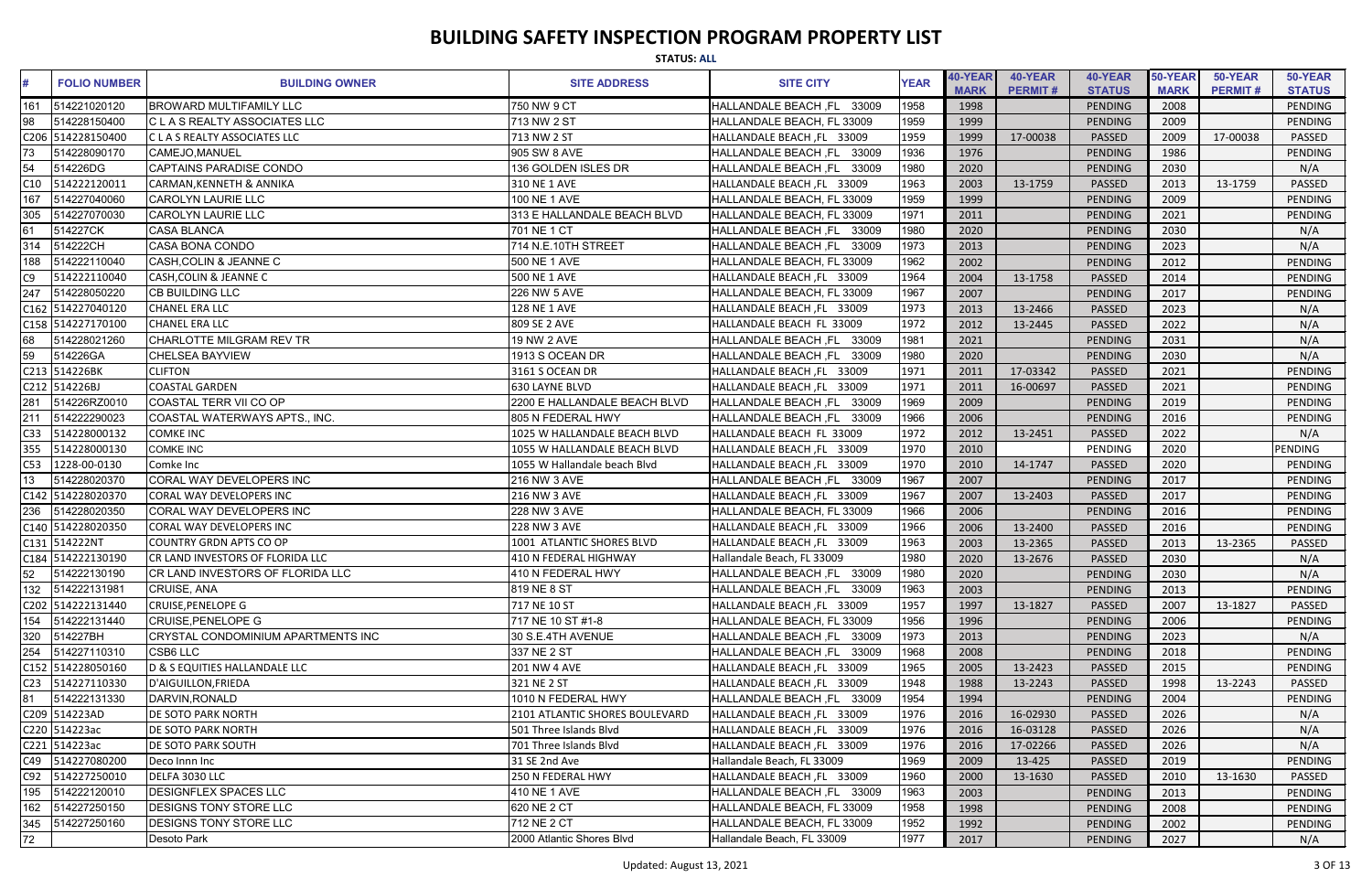|                 | <b>STATUS: ALL</b>  |                                         |                             |                            |             |                        |                           |                          |                        |                           |                          |
|-----------------|---------------------|-----------------------------------------|-----------------------------|----------------------------|-------------|------------------------|---------------------------|--------------------------|------------------------|---------------------------|--------------------------|
| #               | <b>FOLIO NUMBER</b> | <b>BUILDING OWNER</b>                   | <b>SITE ADDRESS</b>         | <b>SITE CITY</b>           | <b>YEAR</b> | 40-YEAR<br><b>MARK</b> | 40-YEAR<br><b>PERMIT#</b> | 40-YEAR<br><b>STATUS</b> | 50-YEAR<br><b>MARK</b> | 50-YEAR<br><b>PERMIT#</b> | 50-YEAR<br><b>STATUS</b> |
|                 | C112 514222NR       | <b>DIPLOMAT GARDEN</b>                  | 801 N.E.9TH STREET          | HALLANDALE BEACH, FL 33009 | 1961        | 2001                   | 13-1879                   | <b>PASSED</b>            | 2011                   | 13-1879                   | <b>PASSED</b>            |
|                 | C186 514222040070   | <b>DIXIE FOSTER II LLC</b>              | 411 N DIXIE HIGHWAY         | HALLANDALE BEACH, FL 33009 | 1964        | 2004                   | 13-2768                   | <b>PASSED</b>            | 2014                   |                           | PENDING                  |
| 189             | 514221270120        | DML REALTY ENTERPRISES LLC              | 701 NW 7 AVE #1-9           | HALLANDALE BEACH, FL 33009 | 1962        | 2002                   |                           | <b>PENDING</b>           | 2012                   |                           | <b>PENDING</b>           |
| 223             | 514226XP0050        | DOROTHY LAYNE DCLTN OF TR               | 450 PARADISE ISLE BLVD      | HALLANDALE BEACH, FL 33009 | 1965        | 2005                   |                           | <b>PENDING</b>           | 2015                   |                           | PENDING                  |
|                 | C205 514226BD       | <b>DORSEY ARMS CONDO</b>                | 121 GOLDEN ISLES DR         | HALLANDALE BEACH, FL 33009 | 1971        | 2011                   | 17-02201                  | <b>PASSED</b>            | 2021                   |                           | PENDING                  |
|                 | C134 514227250150   | <b>DO-VAN INC</b>                       | 620 NE 2 CT                 | HALLANDALE BEACH, FL 33009 | 1957        | 1997                   | 13-2372                   | PASSED                   | 2007                   | 13-2372                   | PASSED                   |
|                 | C135 514227250160   | <b>DO-VAN INC</b>                       | 712 NE 2 CT                 | HALLANDALE BEACH, FL 33009 | 1953        | 1993                   | 13-2373                   | <b>PASSED</b>            | 2003                   | 13-2373                   | PASSED                   |
| C99             | 514221290190        | <b>EBENEZER MISSIONARY BAPTIST</b>      | 1048 FOSTER RD              | HALLANDALE BEACH, FL 33009 | 1959        | 1999                   | 13-1708                   | <b>PASSED</b>            | 2009                   | 13-1708                   | PASSED                   |
| 171             | 514221290190        | <b>EBENEZER MISSIONARY BAPTIST</b>      | 1048 FOSTER RD              | HALLANDALE BEACH, FL 33009 | 1959        | 1999                   |                           | <b>PENDING</b>           | 2009                   |                           | <b>PENDING</b>           |
| 175             | 514222050030        | EBENEZER MISSIONARY BAPTIST             | 816 NE 1 AVE                | HALLANDALE BEACH, FL 33009 | 1960        | 2000                   |                           | PENDING                  | 2010                   |                           | PENDING                  |
| 352             | 514228000077        | <b>EDMI GROUP LLC</b>                   | 1063 NW 1 CT                | HALLANDALE BEACH, FL 33009 | 1970        | 2010                   |                           | PENDING                  | 2020                   |                           | PENDING                  |
| $\overline{37}$ | 514227010674        | <b>EDS FABRIC EXPORT INC</b>            | 200 S OLD FEDERAL HWY       | HALLANDALE BEACH, FL 33009 | 1973        | 2013                   |                           | <b>PENDING</b>           | 2023                   |                           | N/A                      |
|                 | C196 514227BB       | El Dorado Plaza West                    | 200 NE 12 Ave               | HALLANDALE BEACH, FL 33009 | 1967        | 2007                   | 14-1904                   | <b>PASSED</b>            | 2017                   |                           | PENDING                  |
|                 | 514222130360        | EL RANCHO 424 LLC                       | 424 N FEDERAL HWY           | HALLANDALE BEACH, FL 33009 | 1946        | 1986                   |                           | PENDING                  | 1996                   |                           | PENDING                  |
| 338             | 514222130360        | <b>IEL RANCHO 424 LLC</b>               | 424 N FEDERAL HWY           | HALLANDALE BEACH, FL 33009 | 1946        | 1986                   |                           | <b>PENDING</b>           | 1996                   |                           | <b>PENDING</b>           |
| 164             | 514222132500        | <b>IELANA INVESTMENT V CORP</b>         | 1008 NE 10 ST               | HALLANDALE BEACH, FL 33009 | 1958        | 1998                   |                           | <b>PENDING</b>           | 2008                   |                           | PENDING                  |
|                 | C171 514227AH       | ELDORADO C C APTS ASSOC                 | <b>160 NE 8 AVE</b>         | HALLANDALE BEACH, FL 33009 | 1966        | 2006                   | 13-2555                   | PASSED                   | 2016                   |                           | PENDING                  |
| 238             | 514227AJ            | ELDORADO C C TOWERS N                   | 161 NE 10 AVE               | HALLANDALE BEACH, FL 33009 | 1966        | 2006                   |                           | <b>PENDING</b>           | 2016                   |                           | <b>PENDING</b>           |
|                 | C172 514227AJ       | <b>ELDORADO C C TOWERS N</b>            | 161 NE 10 AVE               | HALLANDALE BEACH, FL 33009 | 1967        | 2007                   | 13-2556                   | <b>PASSED</b>            | 2017                   |                           | PENDING                  |
| 242             | 514227AK            | ELDORADO C C TOWERS S                   | 141 NE 10 AVE               | HALLANDALE BEACH, FL 33009 | 1966        | 2006                   |                           | <b>PENDING</b>           | 2016                   |                           | <b>PENDING</b>           |
|                 | C173 514227AK       | <b>ELDORADO C C TOWERS S</b>            | 141 NE 10 AVE               | HALLANDALE BEACH, FL 33009 | 1967        | 2007                   | 13-2557                   | PASSED                   | 2017                   |                           | <b>PENDING</b>           |
| 239             | 514227AM            | <b>ELDORADO PLAZA EAST</b>              | 201 NE 14 AVE               | HALLANDALE BEACH, FL 33009 | 1966        | 2006                   |                           | <b>PENDING</b>           | 2016                   |                           | <b>PENDING</b>           |
|                 | C174 514227AM       | <b>ELDORADO PLAZA EAST</b>              | 201 NE 14 AVE               | HALLANDALE BEACH, FL 33009 | 1967        | 2007                   | 13-2558                   | PASSED                   | 2017                   |                           | <b>PENDING</b>           |
|                 | C175 514227BB       | <b>ELDORADO PLAZA WEST</b>              | 180-200 N.E.12TH AVENUE     | HALLANDALE BEACH, FL 33009 | 1968        | 2008                   | 13-2559                   | PASSED                   | 2018                   |                           | PENDING                  |
|                 | C228 514227140970   | <b>ELJO APARTMENTS INC</b>              | 300 SE 9 Ct                 | HALLANDALE BEACH, FL 33009 | 1970        | 2010                   | 17-03583                  | PASSED                   | 2020                   |                           | PENDING                  |
| C97             | 514221110010        | EM FLORIDA REAL ESTATE LLC              | 333 NW 2 AVE                | HALLANDALE BEACH, FL 33009 | 1966        | 2006                   | 13-1703                   | PASSED                   | 2016                   |                           | PENDING                  |
|                 | C187 514228AJ0050   | <b>Emerald Development of Miami Inc</b> | 1086 NW 1 CT                | Hallandale Beach, FL 33009 | 1970        | 2010                   | 13-2798                   | <b>PASSED</b>            | 2020                   |                           | PENDING                  |
|                 | 226 514226AC        | ENVOY NORTH CONDOMINIUM, INC.           | 467 GOLDEN ISLES DR         | HALLANDALE BEACH, FL 33009 | 1966        | 2006                   |                           | <b>PENDING</b>           | 2016                   |                           | PENDING                  |
| 274             | 514221010091        | <b>ENZO GALLO REV TR</b>                | 500 ANSIN BLVD              | HALLANDALE BEACH, FL 33009 | 1968        | 2008                   |                           | PENDING                  | 2018                   |                           | <b>PENDING</b>           |
| C40             | 514222070510        | <b>EPISCOPAL CHURCH OF ST ANNS OF</b>   | 701 NW 1 AVE                | HALLANDALE BEACH, FL 33009 | 1954        | 1994                   | 13-2515                   | PASSED                   | 2004                   | 13-2515                   | <b>PASSED</b>            |
|                 | C208 514228021250   | <b>EXPANSION CHURCH CORP</b>            | 214 W HALLANDALE BEACH BLVD | HALLANDALE BEACH, FL 33009 | 1976        | 2016                   | 16-02929                  | <b>PASSED</b>            | 2026                   |                           | N/A                      |
|                 | 514228021680        | <b>EZEKIEL, REUBEN</b>                  | 201 W HALLANDALE BEACH BLVD | HALLANDALE BEACH, FL 33009 | 1967        | 2007                   |                           | <b>PENDING</b>           | 2017                   |                           | PENDING                  |
| C93             | 514228021680        | EZEKIEL, REUBEN                         | 201 W HALLANDALE BEACH BLVD | HALLANDALE BEACH, FL 33009 | 1968        | 2008                   | 13-1631                   | PASSED                   | 2018                   |                           | PENDING                  |
| 40              | 514221010162        | <b>F &amp; G ASSOCIATES</b>             | 361 ANSIN BLVD              | HALLANDALE BEACH, FL 33009 | 1973        | 2013                   |                           | <b>PENDING</b>           | 2023                   |                           | N/A                      |
| 283             | 514226RV            | <b>FAIRWAY SOUTH CO OP</b>              | 300 NE 14 AVE               | HALLANDALE BEACH, FL 33009 | 1969        | 2009                   |                           | <b>PENDING</b>           | 2019                   |                           | <b>PENDING</b>           |
| C19             | 514226PS            | <b>FAIRWAYS CO OP</b>                   | 500 NE 14 AVE               | HALLANDALE BEACH, FL 33009 | 1963        | 2003                   | 13-2200                   | PASSED                   | 2013                   | 13-2200                   | PASSED                   |
| C52             | 514226PS            | Fairways Co-OP                          | <b>400 NE 14 AVENUE</b>     | Hallandale Beach, FL 33009 | 1962        | 2002                   | 14-123                    | PASSED                   | 2012                   | 14-123                    | PASSED                   |
| $\overline{18}$ | 514226RS            | <b>FAIRWAYS NORTH</b>                   | 600 N.E.14TH AVENUE         | HALLANDALE BEACH, FL 33009 | 1968        | 2008                   |                           | PENDING                  | 2018                   |                           | PENDING                  |
| 295             | 514226AM000         | <b>FAIRWAYS RIVERIA CONDOMINIUM</b>     | 200 DIPLOMAT PARKWAY        | Hallandale Beach, FL 33009 | 1970        | 2010                   |                           | PENDING                  | 2020                   |                           | PENDING                  |
| 369             | 514226AM            | <b>FAIRWAYS RIVIERA</b>                 | <b>300 DIPLOMAT PKWY</b>    | HALLANDALE BEACH, FL 33009 | 1970        | 2010                   |                           | PENDING                  | 2020                   |                           | PENDING                  |
|                 | C182 514223AA       | <b>FAIRWAYS RIVIERA NORTH</b>           | 400 DIPLOMAT PARKWAY        | HALLANDALE BEACH, FL 33009 | 1973        | 2013                   | 13-2579                   | PASSED                   | 2023                   |                           | N/A                      |
| C61             | 514226AK0010        | <b>FAIRWAYS ROYALE CONDO</b>            | 1000 NE 14 AVE              | HALLANDALE BEACH, FL 33009 | 1969        | 2009                   | 14-885                    | PASSED                   | 2019                   |                           | <b>PENDING</b>           |
|                 | C194 514226AK       | Fairways Royale Condo                   | 1425 Atlantic Shores Blvd   | HALLANDALE BEACH, FL 33009 | 1969        | 2009                   | 14-1497                   | PASSED                   | 2019                   |                           | PENDING                  |
|                 | C195 514226AK       | Fairways Royale Condo                   | 1445 Atlantic Shores Blvd   | HALLANDALE BEACH, FL 33009 | 1696        | 1736                   | 14-1498                   | <b>PASSED</b>            | 1746                   | 14-1498                   | PASSED                   |
|                 | C161 514228010050   | <b>FAITH SHOPPING PLAZA LLC</b>         | 600 W HALLANDALE BEACH BLVD | HALLANDALE BEACH, FL 33009 | 1973        | 2013                   | 13-2464                   | PASSED                   | 2023                   |                           | N/A                      |
| 137             | 514221290360        | <b>FDB INVESTMENTS 1001 LLC</b>         | 1001 NW 8 ST                | HALLANDALE BEACH, FL 33009 | 1963        | 2003                   |                           | <b>PENDING</b>           | 2013                   |                           | <b>PENDING</b>           |
|                 | C100 514221290360   | FDB INVESTMENTS 1001 LLC                | 1001 NW 8 ST                | HALLANDALE BEACH, FL 33009 | 1963        | 2003                   | 13-1751                   | PASSED                   | 2013                   | 13-1751                   | PASSED                   |
|                 |                     | <b>FIERO PROPERTY MGMT INC</b>          | 202 NW 5 AVE                | HALLANDALE BEACH, FL 33009 | 1966        | 2006                   |                           | <b>PENDING</b>           | 2016                   |                           | PENDING                  |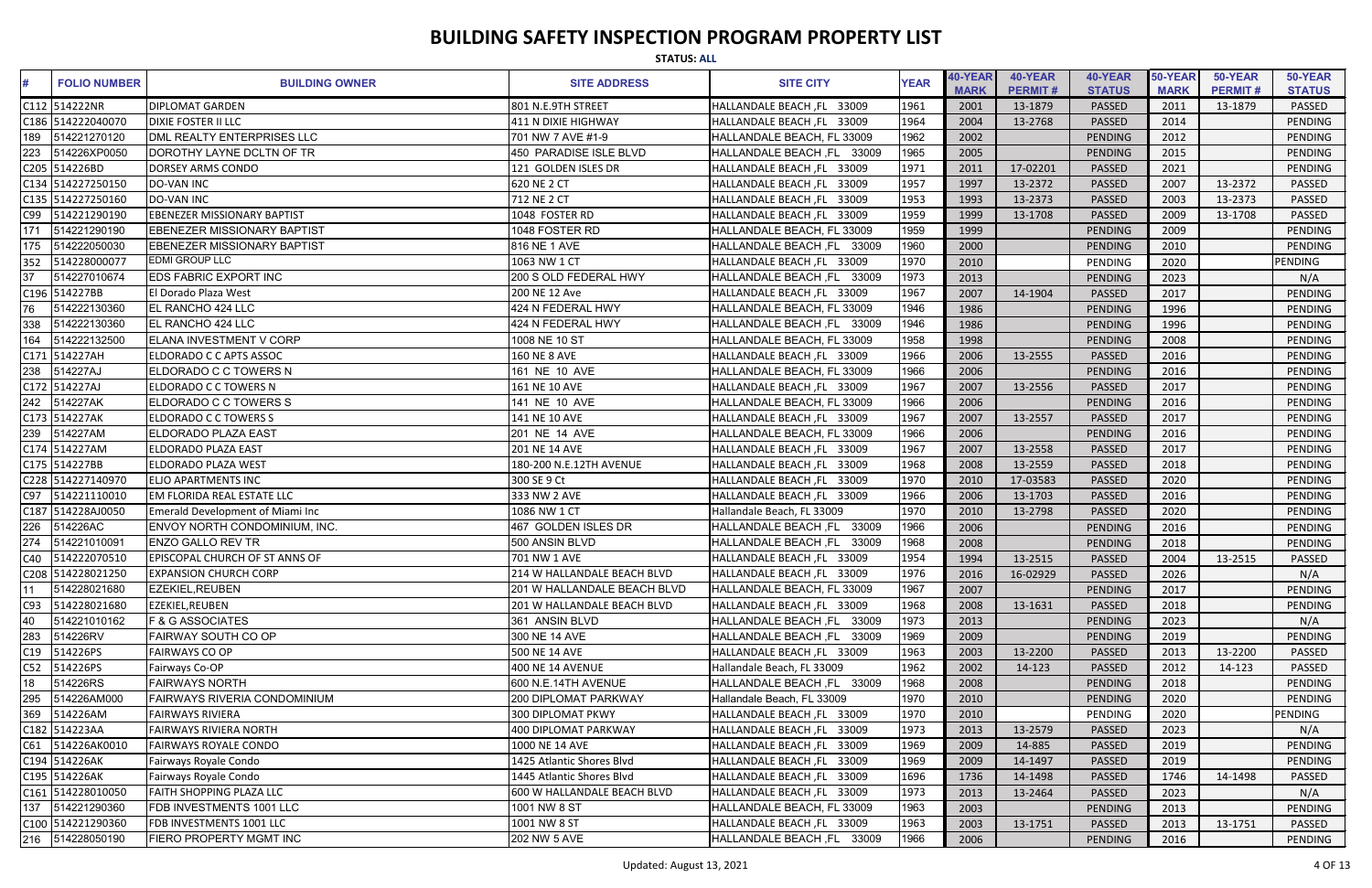|                 | <b>STATUS: ALL</b>  |                                                    |                              |                               |             |                        |                           |                          |                        |                           |                          |
|-----------------|---------------------|----------------------------------------------------|------------------------------|-------------------------------|-------------|------------------------|---------------------------|--------------------------|------------------------|---------------------------|--------------------------|
| #               | <b>FOLIO NUMBER</b> | <b>BUILDING OWNER</b>                              | <b>SITE ADDRESS</b>          | <b>SITE CITY</b>              | <b>YEAR</b> | 40-YEAR<br><b>MARK</b> | 40-YEAR<br><b>PERMIT#</b> | 40-YEAR<br><b>STATUS</b> | 50-YEAR<br><b>MARK</b> | 50-YEAR<br><b>PERMIT#</b> | 50-YEAR<br><b>STATUS</b> |
| 235             | 514228050190        | <b>FIERO PROPERTY MGMT INC</b>                     | 202 NW 5 AVE                 | HALLANDALE BEACH, FL 33009    | 1966        | 2006                   |                           | PENDING                  | 2016                   |                           | PENDING                  |
|                 | 514222130960        | <b>FIFTYSTREET INVESTMENT LLC</b>                  | 615 NE 7 ST                  | HALLANDALE BEACH, FL 33009    | 1952        | 1992                   |                           | <b>PENDING</b>           | 2002                   |                           | PENDING                  |
|                 | 514222130960        | <b>FIFTYSTREET INVESTMENT LLC</b>                  | 615 NE 7 ST #'1-7            | 33009<br>HALLANDALE BEACH, FL | 1966        | 2006                   |                           | PENDING                  | 2016                   |                           | PENDING                  |
| 265             | 514227BD            | <b>FIRST GULFSTREAM GARDEN APARTMENTS</b>          | 215 SE 3 AVE                 | 33009<br>HALLANDALE BEACH, FL | 1968        | 2008                   |                           | <b>PENDING</b>           | 2018                   |                           | PENDING                  |
|                 | 514227140210        | FOUR SEASONS DEVELOPMENT INC                       | 125 SE 9 CT                  | HALLANDALE BEACH, FL 33009    | 1970        | 2010                   |                           | PENDING                  | 2020                   |                           | PENDING                  |
| 319             | 514227BG            | FOURTH GULFSTREAM GARDENS APTS CONDO               | 410 S.E.2ND STREET           | HALLANDALE BEACH, FL<br>33009 | 1973        | 2013                   |                           | PENDING                  | 2023                   |                           | N/A                      |
| 47              | 514227240310        | <b>IFRANK &amp; A PERRONE REV LIV TR</b>           | 100 SE 5 AVE                 | HALLANDALE BEACH, FL<br>33009 | 1975        | 2015                   |                           | PENDING                  | 2025                   |                           | N/A                      |
| 22              | 514221010091        | <b>GA ANSIN LLC</b>                                | 500 ANSIN BLVD               | 33009<br>HALLANDALE BEACH, FL | 1971        | 2011                   |                           | PENDING                  | 2021                   |                           | PENDING                  |
|                 | 514226RX0010        | <b>GAL DOMNIKA &amp; JANOS</b>                     | 580 EGRET DR                 | HALLANDALE BEACH, FL<br>33009 | 1969        | 2009                   |                           | PENDING                  | 2019                   |                           | PENDING                  |
| 109             | 514221280030        | <b>GALLO MARBLE ENTERPRISES INC</b>                | 900 PEMBROKE RD              | HALLANDALE BEACH, FL 33009    | 1960        | 2000                   |                           | PENDING                  | 2010                   |                           | <b>PENDING</b>           |
| 173             | 514221280030        | <b>GALLO MARBLE ENTERPRISES INC</b>                | 924 PEMBROKE ROAD            | HALLANDALE BEACH, FL 33009    | 1960        | 2000                   |                           | <b>PENDING</b>           | 2010                   |                           | <b>PENDING</b>           |
| 169             | 514221280030        | <b>GALLO MARBLE ENTERPRISES INC</b>                | 924 PEMBROKE RD              | HALLANDALE BEACH, FL 33009    | 1959        | 1999                   |                           | <b>PENDING</b>           | 2009                   |                           | PENDING                  |
| 276             | 514221010091        | <b>GALLO, ENZO REV TR</b>                          | 500 ANSIN BLVD               | HALLANDALE BEACH, FL 33009    | 1969        | 2009                   |                           | <b>PENDING</b>           | 2019                   |                           | <b>PENDING</b>           |
| 193             | 514222300320        | <b>GARIC HOLDINGS LLC</b>                          | 917 N DIXIE HWY              | HALLANDALE BEACH, FL 33009    | 1963        | 2003                   |                           | <b>PENDING</b>           | 2013                   |                           | PENDING                  |
| C32             | 514228420170        | <b>GENE PISCOPO REV TR</b>                         | <b>26 NW 9 TER</b>           | HALLANDALE BEACH, FL 33009    | 1963        | 2003                   | 13-2440                   | PASSED                   | 2013                   | 13-2440                   | PASSED                   |
| 114             | 514227300400        | <b>IGFYI FLORIDA INC</b>                           | 209 E HALLANDALE BEACH BLVD  | HALLANDALE BEACH, FL 33009    | 1962        | 2002                   |                           | <b>PENDING</b>           | 2012                   |                           | PENDING                  |
| 181             | 514227300400        | <b>GFYI FLORIDA INC</b>                            | 209 E HALLANDALE BEACH BLVD  | HALLANDALE BEACH, FL 33009    | 1961        | 2001                   |                           | <b>PENDING</b>           | 2011                   |                           | <b>PENDING</b>           |
| $\overline{50}$ | 514227010390        | GGH 58 LLC                                         | 708 S DIXIE HWY              | HALLANDALE BEACH, FL 33009    | 1976        | 2016                   |                           | PENDING                  | 2026                   |                           | N/A                      |
|                 | 514227170140        | GGH 62 LLC                                         | 214 SE 8 ST #1-6             | HALLANDALE BEACH, FL 33009    | 1966        | 2006                   |                           | PENDING                  | 2016                   |                           | PENDING                  |
| 246             | 514228000092        | <b>GIANT PROPERTIES II LLC</b>                     | 305 ANSIN BLVD               | HALLANDALE BEACH, FL 33009    | 1967        | 2007                   |                           | PENDING                  | 2017                   |                           | <b>PENDING</b>           |
|                 | C166 514228000092   | <b>GIANT PROPERTIES II LLC</b>                     | 305-313 ANSIN BOULEVARD      | HALLANDALE BEACH, FL 33009    | 1967        | 2007                   | 13-2481                   | PASSED                   | 2017                   |                           | PENDING                  |
| C85             | 514221010141        | <b>GIANT PROPERTIES LLC</b>                        | 325 ANSIN BLVD               | HALLANDALE BEACH, FL 33009    | 1960        | 2000                   | 13-1611                   | PASSED                   | 2010                   | 13-1611                   | PASSED                   |
|                 | C101 514222040290   | <b>GLOBAL POWER EQUITY LLC</b>                     | 417 NW 2 AVE                 | HALLANDALE BEACH, FL 33009    | 1965        | 2005                   | 13-1753                   | PASSED                   | 2015                   |                           | PENDING                  |
|                 | C130 514227240410   | <b>GMG RESTAURANTS LLC</b>                         | 100 S FEDERAL HWY            | HALLANDALE BEACH, FL 33009    | 1962        | 2002                   | 13-2347                   | PASSED                   | 2012                   | 13-2347                   | PASSED                   |
| 14              | 514226NN            | <b>GOLDEN BAY LODGE</b>                            | 2001 S.OCEAN DRIVE           | HALLANDALE BEACH, FL 33009    | 1968        | 2008                   |                           | <b>PENDING</b>           | 2018                   |                           | <b>PENDING</b>           |
| C80             | 514226NT            | <b>GOLDEN BAY MANOR CO OP</b>                      | 3177 S.OCEAN DRIVE           | HALLANDALE BEACH FL 33009     | 1972        | 2012                   | 13-2569                   | <b>PASSED</b>            | 2022                   |                           | N/A                      |
| 116             | 514226NU            | <b>GOLDEN BAY TOWERS, INC.</b>                     | 3209 S OCEAN DR              | HALLANDALE BEACH, FL 33009    | 1962        | 2002                   |                           | <b>PENDING</b>           | 2012                   |                           | PENDING                  |
| 299             | 514226BA            | <b>GOLDEN HORN CONDO</b>                           | 437 GOLDEN ISLES DR          | HALLANDALE BEACH, FL 33009    | 1971        | 2011                   |                           | PENDING                  | 2021                   |                           | PENDING                  |
| 313             | 514226CA            | GOLDEN HORN SOUTH CONDO                            | 427 GOLDEN ISLES DRIVE       | HALLANDALE BEACH FL 33009     | 1972        | 2012                   |                           | PENDING                  | 2022                   |                           | N/A                      |
| 300             | 514226GJ            | <b>GOLDEN ISLE LAKES CONDO</b>                     | 1900 DIANA DR                | HALLANDALE BEACH, FL 33009    | 1971        | 2011                   |                           | <b>PENDING</b>           | 2021                   |                           | PENDING                  |
| 148             | 514226AD            | GOLDEN ISLES (THE) CONDO APTS                      | 700 LAYNE BLVD #123          | HALLANDALE BEACH, FL 33009    | 1953        | 1993                   |                           | PENDING                  | 2003                   |                           | PENDING                  |
| 240             | 514226AD            | GOLDEN ISLES CONDO APTS Building A                 | 700 LAYNE BLVD               | HALLANDALE BEACH, FL 33009    | 1966        | 2006                   |                           | PENDING                  | 2016                   |                           | PENDING                  |
| C58             | 514226AD            | GOLDEN ISLES CONDO APTS Building B                 | 700 LAYNE BLVD               | HALLANDALE BEACH, FL 33009    | 1967        | 2007                   | 14-881                    | PASSED                   | 2017                   |                           | PENDING                  |
| C59             | 514226AD            | GOLDEN ISLES CONDO APTS Building C                 | 700 LAYNE BLVD               | HALLANDALE BEACH, FL 33009    | 1967        | 2007                   | 14-882                    | PASSED                   | 2017                   |                           | PENDING                  |
| C60             | 514226AD            | <b>GOLDEN ISLES CONDO APTS Clubhouse</b>           | 700 LAYNE BLVD               | HALLANDALE BEACH, FL 33009    | 1967        | 2007                   | 14-883                    | PASSED                   | 2017                   |                           | PENDING                  |
| 17              | 514226AF            | <b>GOLDEN ISLES TOWERS</b>                         | 126 GOLDEN ISLES DRIVE       | HALLANDALE BEACH, FL 33009    | 1968        | 2008                   |                           | <b>PENDING</b>           | 2018                   |                           | PENDING                  |
| $\overline{71}$ | 514226DB            | Golden Isles Yacht Club                            | 430 Golden Isles Dr          | Hallandale Beach, FL 33009    | 1980        | 2020                   |                           | PENDING                  | 2030                   |                           | N/A                      |
| 60              | 514226GB            | <b>GOLDEN SAILS</b>                                | 111 GOLDEN ISLES DR          | HALLANDALE BEACH, FL 33009    | 1980        | 2020                   |                           | <b>PENDING</b>           | 2030                   |                           | N/A                      |
| 28              | 514226BL            | <b>GOLDEN SURF TOWERS</b>                          | 137 GOLDEN ISLES DR          | HALLANDALE BEACH, FL 33009    | 1971        | 2011                   |                           | PENDING                  | 2021                   |                           | PENDING                  |
|                 | C116 514226AG       | <b>GOLDEN VIEW</b>                                 | 3119 S.OCEAN DRIVE           | HALLANDALE BEACH, FL 33009    | 1968        | 2008                   | 13-2172                   | PASSED                   | 2018                   |                           | PENDING                  |
| C96             | 514221040360        | <b>GREATER MOUNT EVERETT MISSIONARY</b>            | 318 NW 9 ST                  | HALLANDALE BEACH, FL 33009    | 1963        | 2003                   | 13-1700                   | PASSED                   | 2013                   | 13-1700                   | <b>PASSED</b>            |
|                 | C145 514228050055   | <b>GRECO, ANITA R LIV TR</b>                       | 204 NW 4 AVE                 | HALLANDALE BEACH, FL 33009    | 1964        | 2004                   | 13-2415                   | PASSED                   | 2014                   |                           | PENDING                  |
|                 | C146 514228050060   | <b>GRECO, ANITA R LIV TR</b>                       | 208 NW 4 AVE                 | HALLANDALE BEACH, FL 33009    | 1968        | 2008                   | 13-2416                   | PASSED                   | 2018                   |                           | PENDING                  |
| 21              | 514228050053        | <b>GRECO, SALVATORE J</b>                          | 314 NW 2 ST                  | HALLANDALE BEACH, FL 33009    | 1969        | 2009                   |                           | <b>PENDING</b>           | 2019                   |                           | PENDING                  |
| 346             | 514222130840        | <b>GROUP AJB CORP</b>                              | 704 NE 8 ST                  | HALLANDALE BEACH, FL 33009    | 1970        | 2010                   |                           | PENDING                  | 2020                   |                           | PENDING                  |
|                 | 514227010545        | <b>GULFSTREAM PARK RACING ASSOC INC</b>            | 901 S FEDERAL HWY            | HALLANDALE BEACH, FL 33009    | 1961        | 2001                   |                           | PENDING                  | 2011                   |                           | PENDING                  |
| 334             | 514227010547        | <b>GULFSTREAM PARK RACING ASSOC INC</b>            | 901 S FEDERAL HWY            | HALLANDALE BEACH, FL 33009    | 2005        | 2045                   |                           | <b>PENDING</b>           | 2055                   |                           | N/A                      |
| 16              | 514227DC            | GULFSTREAM TOWNHOMES CONDOMINIUM ASSOCIATION, INC. | 707 S.E.3RD AVENUE EXTENSION | HALLANDALE BEACH, FL 33009    | 1968        | 2008                   |                           | PENDING                  | 2018                   |                           | PENDING                  |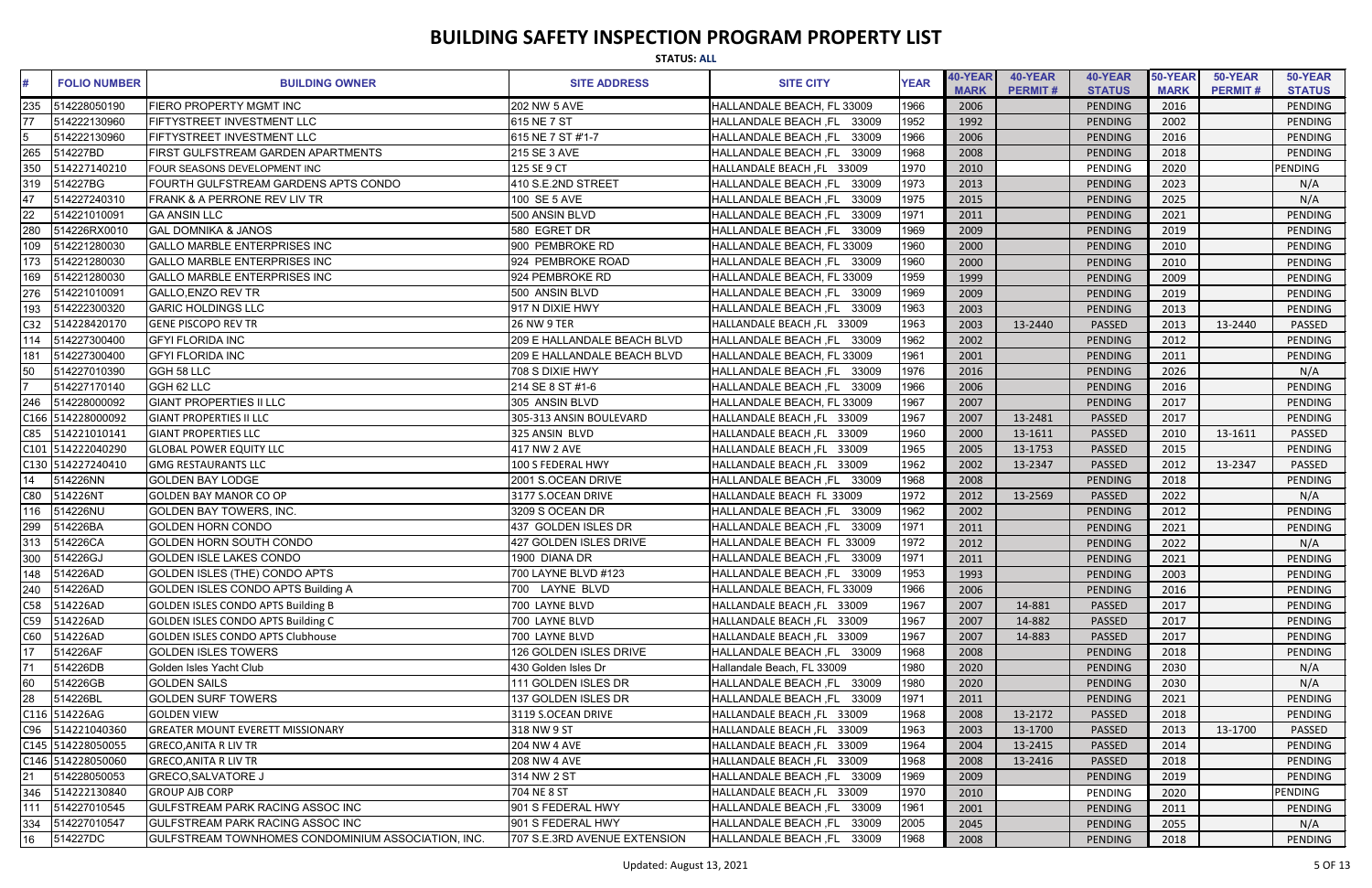|                 | <b>STATUS: ALL</b>  |                                             |                                   |                               |             |                        |                           |                          |                        |                           |                          |
|-----------------|---------------------|---------------------------------------------|-----------------------------------|-------------------------------|-------------|------------------------|---------------------------|--------------------------|------------------------|---------------------------|--------------------------|
| #               | <b>FOLIO NUMBER</b> | <b>BUILDING OWNER</b>                       | <b>SITE ADDRESS</b>               | <b>SITE CITY</b>              | <b>YEAR</b> | 40-YEAR<br><b>MARK</b> | 40-YEAR<br><b>PERMIT#</b> | 40-YEAR<br><b>STATUS</b> | 50-YEAR<br><b>MARK</b> | 50-YEAR<br><b>PERMIT#</b> | 50-YEAR<br><b>STATUS</b> |
| 67              | 514227CM            | <b>GULFSTREAM VIEW</b>                      | 400 SE 3 AVE                      | 33009<br>HALLANDALE BEACH, FL | 1981        | 2021                   |                           | PENDING                  | 2031                   |                           | N/A                      |
| 321             | 514227DB            | <b>GULFVIEW APARTMENT CONDO</b>             | 133 S.E.4TH AVENUE                | 33009<br>HALLANDALE BEACH, FL | 1973        | 2013                   |                           | PENDING                  | 2023                   |                           | N/A                      |
| 103             | 514227141100        | <b>H&amp;M FIRST AVE LLC</b>                | 1003 SE 1 AVENUE                  | 33009<br>HALLANDALE BEACH ,FL | 1960        | 2000                   |                           | PENDING                  | 2010                   |                           | <b>PENDING</b>           |
| $\overline{74}$ | 514222130500        | HALLANDALE APARTMENTS LLC                   | 610 NE 6 ST                       | 33009<br>HALLANDALE BEACH, FL | 1943        | 1983                   |                           | PENDING                  | 1993                   |                           | <b>PENDING</b>           |
| 150             | 514222130500        | <b>HALLANDALE APARTMENTS LLC</b>            | 610 NE 6 ST #1-6                  | HALLANDALE BEACH, FL 33009    | 1955        | 1995                   |                           | <b>PENDING</b>           | 2005                   |                           | <b>PENDING</b>           |
| 146             | 514222130650        | <b>HALLANDALE APARTMENTS LLC</b>            | 622 NE 7 ST                       | HALLANDALE BEACH, FL 33009    | 1952        | 1992                   |                           | <b>PENDING</b>           | 2002                   |                           | PENDING                  |
| 184             | 514222070090        | <b>HALLANDALE BEACH COMMUNITY</b>           | 110 NW 5 ST                       | HALLANDALE BEACH, FL 33009    | 1962        | 2002                   |                           | <b>PENDING</b>           | 2012                   |                           | PENDING                  |
| 144             | 514222120150        | <b>HALLANDALE BEACH COMMUNITY</b>           | 207 NE 3 ST #1-6                  | HALLANDALE BEACH, FL 33009    | 1952        | 1992                   |                           | <b>PENDING</b>           | 2002                   |                           | PENDING                  |
| 69              | 514228022880        | <b>HALLANDALE BUSINESS</b>                  | 226 S DIXIE HWY                   | HALLANDALE BEACH, FL 33009    | 1981        | 2021                   |                           | <b>PENDING</b>           | 2031                   |                           | N/A                      |
| C51             | 514227210183        | Hallandale by the sea                       | 418 S Dixie Hwy                   | Hallandale Beach, FL 33009    | 1926        | 1966                   | 14-86                     | <b>PASSED</b>            | 1976                   | 14-86                     | <b>PASSED</b>            |
| 168             | 514221090030        | HALLANDALE CHURCH OF GOD                    | 821 NW 2 AVE                      | HALLANDALE BEACH, FL 33009    | 1959        | 1999                   |                           | PENDING                  | 2009                   |                           | <b>PENDING</b>           |
| 62              | 514222DK            | <b>HALLANDALE GARDENS</b>                   | 1301 NE 7 ST                      | HALLANDALE BEACH, FL 33009    | 1981        | 2021                   |                           | <b>PENDING</b>           | 2031                   |                           | N/A                      |
| 133             | 514227150170        | <b>HALLANDALE HOUSE LLC</b>                 | 109 SE 9 STREET                   | HALLANDALE BEACH, FL 33009    | 1963        | 2003                   |                           | <b>PENDING</b>           | 2013                   |                           | PENDING                  |
|                 | 514227040110        | HALLANDALE HOUSE OF LEARNING INC            | 124 NE 1 AVE                      | HALLANDALE BEACH, FL 33009    | 1967        | 2007                   |                           | <b>PENDING</b>           | 2017                   |                           | PENDING                  |
|                 | C110 514226000101   | HALLANDALE INVESTMENTS INC                  | 1600-1740 E Hallandale Beach Blvd | HALLANDALE BEACH, FL 33009    | 1959        | 1999                   | 13-1839                   | <b>PASSED</b>            | 2009                   | 13-1839                   | <b>PASSED</b>            |
| 347             | 514226000102        | HALLANDALE INVESTMENTS INC                  | 1750 E HALLANDALE BEACH BLVD      | HALLANDALE BEACH, FL 33009    | 1970        | 2010                   |                           | PENDING                  | 2020                   |                           | <b>PENDING</b>           |
| 66              | 514227600010        | HALLANDALE OASIS 2019 LLC                   | 1000 E HALLANDALE BEACH BLVD      | HALLANDALE BEACH, FL 33009    | 1981        | 2021                   |                           | <b>PENDING</b>           | 2031                   |                           | N/A                      |
|                 | C126 514227010480   | <b>HALLANDALE OFFICE TOWERS LLC</b>         | 900 S FEDERAL HWY                 | HALLANDALE BEACH, FL 33009    | 1960        | 2000                   | 13-2225                   | <b>PASSED</b>            | 2010                   | 13-2225                   | PASSED                   |
|                 | 514228021830        | <b>HALLANDALE PARTNERS 4 LLC</b>            | 100 E HALLANDALE BEACH BLVD       | HALLANDALE BEACH, FL<br>33009 | 1950        | 1990                   |                           | PENDING                  | 2000                   |                           | PENDING                  |
| 100             | 514227120011        | <b>HALLANDALE PLAZA LLC</b>                 | 504 NE 3 ST                       | HALLANDALE BEACH, FL 33009    | 1960        | 2000                   |                           | <b>PENDING</b>           | 2010                   |                           | PENDING                  |
| 12              | 514228050060        | HAMMERTON, MICHELE JENNIFER                 | <b>208 NW 4 AVE</b>               | HALLANDALE BEACH, FL 33009    | 1967        | 2007                   |                           | <b>PENDING</b>           | 2017                   |                           | <b>PENDING</b>           |
| 219             | 514228020330        | <b>HARRY &amp; RHONDA LINET</b>             | 225 NW 2 AVE                      | HALLANDALE BEACH, FL 33009    | 1964        | 2004                   |                           | PENDING                  | 2014                   |                           | <b>PENDING</b>           |
| C48             | 514228720010        | HB 730 -18 LLC                              | 730 W HALLANDALE BEACH BLVD       | HALLANDALE BEACH, FL 33009    | 1973        | 2013                   | 13-2841                   | <b>PASSED</b>            | 2023                   |                           | N/A                      |
| C57             | 514226BG            | <b>HEMISPHERE BAY NORTH</b>                 | 1965 S OCEAN DR                   | HALLANDALE BEACH, FL 33009    | 1971        | 2011                   | 14-444                    | PASSED                   | 2021                   |                           | <b>PENDING</b>           |
| C56             | 514226GK            | <b>HEMISPHERE BAY South</b>                 | 1985 S.OCEAN DRIVE                | HALLANDALE BEACH FL 33009     | 1970        | 2010                   | 14-443                    | PASSED                   | 2020                   |                           | PENDING                  |
|                 | C180 514226BH       | Hemispheres (South)                         | 1980 S Ocean Dr                   | HALLANDALE BEACH FL 33009     | 1972        | 2012                   | 13-2573                   | <b>PASSED</b>            | 2022                   |                           | N/A                      |
|                 | 514226BH            | HEMISPHERES (THE) NORTH & SOUTH OCEAN BLDGS | 1950 S OCEAN DR                   | HALLANDALE BEACH, FL 33009    | 1971        | 2011                   | 14-683                    | <b>PASSED</b>            | 2021                   |                           | PENDING                  |
| $\overline{27}$ | 514226BH            | HEMISPHERES (THE) NORTH & SOUTH OCEAN BLDGS | 1980 S OCEAN DR                   | HALLANDALE BEACH, FL<br>33009 | 1971        | 2011                   | 13-2573                   | <b>PASSED</b>            | 2021                   |                           | PENDING                  |
| C63             | 514226BH            | Hemispheres Ocean North                     | 1950 S Ocean Dr                   | HALLANDALE BEACH, FL 33009    | 1971        | 2011                   | 14-683                    | <b>PASSED</b>            | 2021                   |                           | <b>PENDING</b>           |
| 182             | 514228300280        | <b>HOCHBERG PREPARATORY SCHOOL INC</b>      | 412 SW 11 ST                      | HALLANDALE BEACH, FL 33009    | 1962        | 2002                   |                           | PENDING                  | 2012                   |                           | PENDING                  |
| C <sub>26</sub> | 514227240220        | <b>HOUSE OF CHANG INC</b>                   | 101 SE 4 AVE                      | HALLANDALE BEACH, FL 33009    | 1965        | 2005                   | 13-2278                   | <b>PASSED</b>            | 2015                   |                           | PENDING                  |
| 79              | 514222130040        | IHUMAHU INVESTMENTS LLC                     | 610 NE 4 ST                       | HALLANDALE BEACH, FL 33009    | 1953        | 1993                   |                           | PENDING                  | 2003                   |                           | PENDING                  |
| 19              | 514222130040        | HUMAHU INVESTMENTS LLC                      | 610 NE 4 ST #1-8                  | HALLANDALE BEACH, FL 33009    | 1968        | 2008                   |                           | PENDING                  | 2018                   |                           | PENDING                  |
| 108             | 514221110060        | HUMAHU V INVESTMETS LLC                     | 212 NW 3 ST                       | HALLANDALE BEACH, FL 33009    | 1960        | 2000                   |                           | PENDING                  | 2010                   |                           | PENDING                  |
| 337             | 514221110060        | HUMAHU V INVESTMETS LLC                     | 212 NW 3 ST                       | HALLANDALE BEACH, FL 33009    | 1941        | 1981                   |                           | PENDING                  | 1991                   |                           | PENDING                  |
| 143             | 514222350050        | HUNDRED PROPERTIES LLC                      | 425 N FEDERAL HIGHWAY             | HALLANDALE BEACH, FL 33009    | 1964        | 2004                   |                           | PENDING                  | 2014                   |                           | PENDING                  |
| 208             | 514222350050        | HUNDRED PROPERTIES LLC                      | 425 N FEDERAL HWY                 | HALLANDALE BEACH, FL 33009    | 1964        | 2004                   |                           | PENDING                  | 2014                   |                           | PENDING                  |
| $\overline{C3}$ | 514222020010        | <b>HWD GREYHOUND TRACK</b>                  | 831 N FEDERAL HWY                 | HALLANDALE BEACH, FL 33009    | 1964        | 2004                   | 13-1616                   | <b>PASSED</b>            | 2014                   |                           | PENDING                  |
|                 | C125 514227010430   | <b>I &amp; A MIAMI LLC &amp;</b>            | 1010 S FEDERAL HWY                | HALLANDALE BEACH, FL 33009    | 1960        | 2000                   | 13-2224                   | <b>PASSED</b>            | 2010                   | 13-2224                   | PASSED                   |
| 102             | 514227240490        | I LOVE LISA INC                             | 136 S FEDERAL HWY                 | HALLANDALE BEACH, FL 33009    | 1960        | 2000                   |                           | PENDING                  | 2010                   |                           | PENDING                  |
| 165             | 514227240490        | I LOVE LISA INC                             | 136 S FEDERAL HWY                 | HALLANDALE BEACH, FL 33009    | 1958        | 1998                   |                           | PENDING                  | 2008                   |                           | PENDING                  |
|                 | C200 514222130010   | IGNORATO, GAETANO                           | 308 N FEDERAL HWY                 | HALLANDALE BEACH, FL 33009    | 1965        | 2005                   | 16-03719                  | <b>PASSED</b>            | 2015                   | 16-03719                  | PASSED                   |
|                 | 514222130890        | ILCA, TEODOR & ILCA, CAMELIA D &            | 722 NE 8 ST                       | HALLANDALE BEACH, FL 33009    | 1966        | 2006                   |                           | PENDING                  | 2016                   |                           | PENDING                  |
| C13             | 514222130890        | ILCA, TEODOR & ILCA, CAMELIA D &            | 722 NE 8 ST                       | HALLANDALE BEACH, FL 33009    | 1966        | 2006                   | 13-1790                   | <b>PASSED</b>            | 2016                   |                           | PENDING                  |
|                 | C107 514222131110   | <b>ILICH, PETER &amp;</b>                   | 713 NE 8 ST                       | HALLANDALE BEACH, FL 33009    | 1966        | 2006                   | 13-1807                   | <b>PASSED</b>            | 2016                   |                           | PENDING                  |
| 97              | 514228150450        | <b>IMPERIAL STONE INC</b>                   | 727 NW 2 ST                       | HALLANDALE BEACH, FL 33009    | 1959        | 1999                   |                           | PENDING                  | 2009                   |                           | PENDING                  |
| C31             | 514228150450        | <b>IMPERIAL STONE INC</b>                   | 739 NW 2 ST                       | HALLANDALE BEACH, FL 33009    | 1959        | 1999                   | 13-2436                   | PASSED                   | 2009                   | 13-2436                   | PASSED                   |
|                 | 368 514226AL        | <b>IMPERIAL TOWERS APTS</b>                 | 1817 S OCEAN DR                   | HALLANDALE BEACH, FL 33009    | 1970        | 2010                   |                           | PENDING                  | 2020                   |                           | PENDING                  |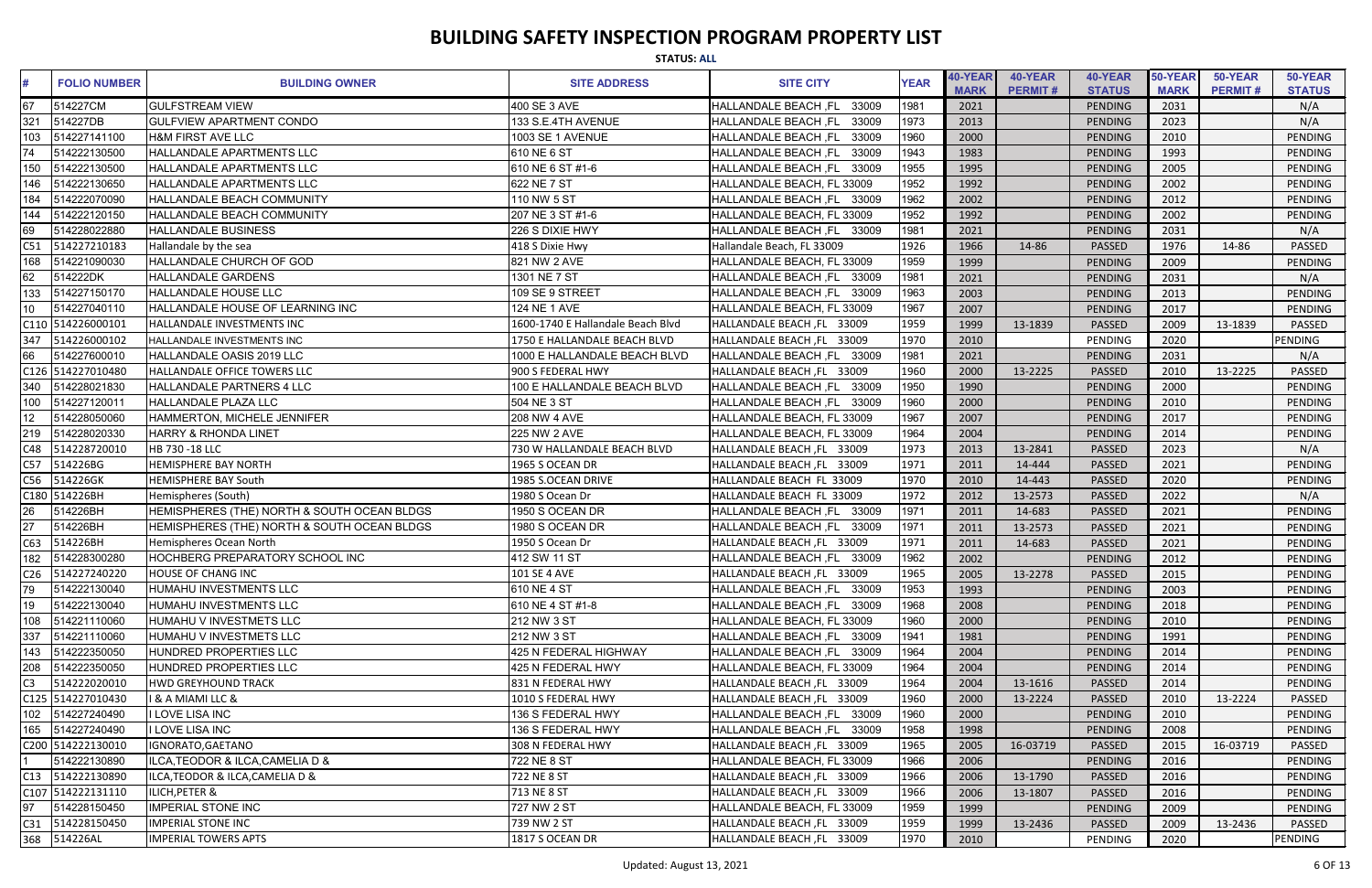|                 | <b>STATUS: ALL</b>  |                                  |                               |                               |             |                        |                           |                          |                        |                           |                          |
|-----------------|---------------------|----------------------------------|-------------------------------|-------------------------------|-------------|------------------------|---------------------------|--------------------------|------------------------|---------------------------|--------------------------|
| #               | <b>FOLIO NUMBER</b> | <b>BUILDING OWNER</b>            | <b>SITE ADDRESS</b>           | <b>SITE CITY</b>              | <b>YEAR</b> | 40-YEAR<br><b>MARK</b> | 40-YEAR<br><b>PERMIT#</b> | 40-YEAR<br><b>STATUS</b> | 50-YEAR<br><b>MARK</b> | 50-YEAR<br><b>PERMIT#</b> | 50-YEAR<br><b>STATUS</b> |
| 298             | 514226AL            | <b>IMPERIAL TOWERS APTS</b>      | 1825 S OCEAN DR               | HALLANDALE BEACH, FL<br>33009 | 1971        | 2011                   |                           | PENDING                  | 2021                   |                           | PENDING                  |
|                 | C204 514226BB       | <b>IMPERIAL TOWERS NORTH</b>     | 1801 S OCEAN DR               | HALLANDALE BEACH, FL 33009    | 1971        | 2011                   | 17-01637                  | <b>PASSED</b>            | 2021                   |                           | PENDING                  |
|                 | 514222120160        | <b>INFRA-METALS PROPERTY LLC</b> | 200 NE 7 ST                   | HALLANDALE BEACH, FL 33009    | 1965        | 2005                   | 13-1621                   | <b>PASSED</b>            | 2015                   |                           | PENDING                  |
| 174             | 514221190010        | IP FLORIDA REAL ESTATE LLC       | 609 NW 7 AVE                  | 33009<br>HALLANDALE BEACH, FL | 1960        | 2000                   |                           | PENDING                  | 2010                   |                           | PENDING                  |
| 259             | 514226AH            | <b>ISLANDS (THE)-JAMAICA</b>     | 1891 S OCEAN DR               | HALLANDALE BEACH, FL<br>33009 | 1968        | 2008                   |                           | PENDING                  | 2018                   |                           | PENDING                  |
| 241             | 514226AE            | <b>ISLANDS-BERMUDA CONDO</b>     | 1889 S OCEAN DR               | HALLANDALE BEACH, FL 33009    | 1966        | 2006                   |                           | PENDING                  | 2016                   |                           | <b>PENDING</b>           |
| 142             | 514226PZ            | ISLE OF PARADISE "D", INC.       | 470 PARADISE ISLE BLVD        | HALLANDALE BEACH, FL<br>33009 | 1964        | 2004                   |                           | PENDING                  | 2014                   |                           | PENDING                  |
| 228             | 514226PW            | <b>ISLE OF PARADISE A CO OP</b>  | 440 PARADISE ISLE BLVD        | HALLANDALE BEACH, FL<br>33009 | 1966        | 2006                   |                           | PENDING                  | 2016                   |                           | PENDING                  |
| C <sub>20</sub> | 514226PX            | <b>ISLE OF PARADISE B CO OP</b>  | 450 PARADISE ISLE BLVD        | HALLANDALE BEACH, FL 33009    | 1966        | 2006                   | 13-2204                   | <b>PASSED</b>            | 2016                   |                           | PENDING                  |
| C121            | 514226PY            | <b>ISLE OF PARADISE C CO OP</b>  | 460 PARADISE ISLE BLVD        | HALLANDALE BEACH, FL 33009    | 1965        | 2005                   | 13-2203                   | <b>PASSED</b>            | 2015                   |                           | <b>PENDING</b>           |
| 224             | 514226RN            | ISLE OF PARADISE E CO OP         | 465 PARADISE ISLE BLVD        | HALLANDALE BEACH, FL 33009    | 1965        | 2005                   |                           | PENDING                  | 2015                   |                           | PENDING                  |
| 260             | 514226RP            | <b>ISLE OF PARADISE F CO-OP</b>  | <b>455 PARADISE ISLE BLVD</b> | HALLANDALE BEACH, FL<br>33009 | 1968        | 2008                   |                           | PENDING                  | 2018                   |                           | PENDING                  |
| C69             | 514226-RP           | Isles of paradise "F"            | 455 Paradise Isle Blvd        | HALLANDALE BEACH, FL 33009    | 1968        | 2008                   | 14-999                    | <b>PASSED</b>            | 2018                   |                           | PENDING                  |
|                 | C104 514222130050   | <b>IULIANO, CHRISTINE &amp;</b>  | 622 NE 4 ST                   | HALLANDALE BEACH, FL 33009    | 1954        | 1994                   | 13-1771                   | <b>PASSED</b>            | 2004                   | 13-1771                   | <b>PASSED</b>            |
| 209             | 514222131080        | <b>J-710 LLC</b>                 | 710 NE 9 STREET               | HALLANDALE BEACH, FL 33009    | 1965        | 2005                   |                           | PENDING                  | 2015                   |                           | <b>PENDING</b>           |
|                 | C198 514228030410   | JACOBOWITZ, LESTER               | 917 SW 10 ST                  | HALLANDALE BEACH, FL 33009    | 1975        | 2015                   | 15-2436                   | <b>PASSED</b>            | 2025                   |                           | N/A                      |
| 356             | 514228021960        | JADE HOLDINGS LLC                | 137 SE 1 AVE                  | HALLANDALE BEACH, FL 33009    | 1970        | 2010                   |                           | PENDING                  | 2020                   |                           | PENDING                  |
| 294             | 514228AJ0030        | <b>JAHOOR LLC</b>                | 1074 NW 1 CT                  | Hallandale Beach, FL 33009    | 1970        | 2010                   |                           | PENDING                  | 2020                   |                           | PENDING                  |
| 293             | 514228AJ0040        | <b>JAHOOR LLC</b>                | 1080 NW 1 CT                  | Hallandale Beach, FL 33009    | 1970        | 2010                   |                           | PENDING                  | 2020                   |                           | PENDING                  |
| 107             | 514227110070        | <b>JALOU LLC</b>                 | 232 NE 3 ST                   | HALLANDALE BEACH, FL 33009    | 1960        | 2000                   |                           | PENDING                  | 2010                   |                           | <b>PENDING</b>           |
| C81             | 514227150011        | JASMIN INVESTMENTS LLC           | 110 SE 7 ST                   | HALLANDALE BEACH FL 33009     | 1974        | 2014                   | 14-1874                   | <b>PASSED</b>            | 2024                   |                           | N/A                      |
| 31              | 514227170100        | <b>JASMIN INVESTMENTS LLC</b>    | 809 SE 2 AVE                  | HALLANDALE BEACH, FL 33009    | 1971        | 2011                   |                           | PENDING                  | 2021                   |                           | PENDING                  |
| 207             | 514221100010        | JBR PROPERTIES 324 LLC           | 324 NW 3 ST                   | HALLANDALE BEACH, FL 33009    | 1964        | 2004                   |                           | PENDING                  | 2014                   |                           | PENDING                  |
| $6\overline{6}$ | 514222131320        | <b>JEDA SOUTH</b>                | 1000 N FEDERAL HWY            | 33009<br>HALLANDALE BEACH, FL | 1966        | 2006                   |                           | PENDING                  | 2016                   |                           | <b>PENDING</b>           |
| 113             | 514222131320        | <b>JEDA SOUTH</b>                | 1000 N FEDERAL HWY            | HALLANDALE BEACH, FL<br>33009 | 1962        | 2002                   |                           | PENDING                  | 2012                   |                           | PENDING                  |
| 151             | 514227240190        | <b>JMCG HALLANDALE LLC</b>       | 410 E HALLANDALE BEACH BLVD   | HALLANDALE BEACH, FL<br>33009 | 1956        | 1996                   |                           | PENDING                  | 2006                   |                           | PENDING                  |
| 82              | 514228020040        | JONES, SALLIE R &                | 221 N DIXIE HWY               | 33009<br>HALLANDALE BEACH ,FL | 1954        | 1994                   |                           | PENDING                  | 2004                   |                           | PENDING                  |
| 201             | 514228020040        | JONES, SALLIE R LE               | 221 N DIXIE HWY               | HALLANDALE BEACH, FL<br>33009 | 1963        | 2003                   |                           | PENDING                  | 2013                   |                           | PENDING                  |
| 39              | 514227010110        | <b>JORDY CORP</b>                | 1117 E HALLANDALE BEACH BLVD  | HALLANDALE BEACH, FL 33009    | 1973        | 2013                   |                           | PENDING                  | 2023                   |                           | N/A                      |
| 292             | 514227200060        | JOSAR INVESTMENTS LLC            | 4 N FEDERAL HIGHWAY           | HALLANDALE BEACH, FL 33009    | 1970        | 2010                   |                           | PENDING                  | 2020                   |                           | PENDING                  |
| 20              | 514227200060        | JOSAR INVESTMENTS LLC            | 4 N FEDERAL HWY               | HALLANDALE BEACH, FL 33009    | 1968        | 2008                   |                           | PENDING                  | 2018                   |                           | PENDING                  |
| C72             | 514227070030        | JOSEPH A OJEDA REV LIV TR        | 313 E HALLANDALE BEACH BLVD   | HALLANDALE BEACH, FL 33009    | 1962        | 2002                   | 13-2236                   | <b>PASSED</b>            | 2012                   | 13-2236                   | PASSED                   |
| 308             | 514228020260        | JOYCE ANN SHAY REVOC TR          | 114 NW 2 ST                   | HALLANDALE BEACH FL 33009     | 1972        | 2012                   |                           | PENDING                  | 2022                   |                           | N/A                      |
| 93              | 514221270190        | JOYCE M TINGLOF TR               | 806 NW 7 TER                  | HALLANDALE BEACH, FL 33009    | 1958        | 1998                   |                           | PENDING                  | 2008                   |                           | PENDING                  |
| C14             | 514222130970        | JTS MANAGEMENT OF HALLANDALE INC | 800 N FEDERAL HWY             | HALLANDALE BEACH, FL 33009    | 1954        | 1994                   | 13-1792                   | <b>PASSED</b>            | 2004                   | 13-1792                   | PASSED                   |
| 251             | 514222131470        | JUGOVIC, BOSCO & GOSPOVA         | 701 NE 10 ST                  | HALLANDALE BEACH, FL 33009    | 1968        | 2008                   |                           | PENDING                  | 2018                   |                           | PENDING                  |
| 272             | 514222131470        | JUGOVIC, BOSCO & GOSPOVA         | 701 NE 10 ST                  | HALLANDALE BEACH ,FL<br>33009 | 1968        | 2008                   |                           | PENDING                  | 2018                   |                           | PENDING                  |
| 279             | 514226RU0010        | KARASHNEH CHERYL M               | 450 LAYNE BLVD                | HALLANDALE BEACH, FL<br>33009 | 1969        | 2009                   |                           | PENDING                  | 2019                   |                           | PENDING                  |
| 230             | 514228410220        | KDAA INVESTMENT LLC              | 830 SW 2 ST                   | HALLANDALE BEACH, FL 33009    | 1966        | 2006                   |                           | PENDING                  | 2016                   |                           | PENDING                  |
| C54             | 514222120030        | <b>KELS, ELLIOT</b>              | 101 NE 3RD ST                 | Hallandale Beach, FL 33009    | 1972        | 2012                   | 14-201                    | <b>PASSED</b>            | 2022                   |                           | N/A                      |
| C36             | 514222120051        | <b>KELS, ELLIOT</b>              | 111 NE 3 ST                   | HALLANDALE BEACH, FL 33009    | 1973        | 2013                   | 13-2462                   | <b>PASSED</b>            | 2023                   |                           | N/A                      |
| 256             | 514227110330        | KHAN BA'AL LLC                   | 319 NE 2 ST                   | HALLANDALE BEACH, FL 33009    | 1968        | 2008                   |                           | PENDING                  | 2018                   |                           | PENDING                  |
| 197             | 514228050350        | <b>KIPERWAS FAMILY TRUST</b>     | 200 NW 6 AVE                  | HALLANDALE BEACH, FL 33009    | 1963        | 2003                   |                           | PENDING                  | 2013                   |                           | PENDING                  |
| C30             | 514228050350        | <b>KIPERWAS FAMILY TRUST</b>     | 200 NW 6 AVE                  | HALLANDALE BEACH, FL 33009    | 1964        | 2004                   | 13-2429                   | <b>PASSED</b>            | 2014                   |                           | PENDING                  |
| C27             | 514227240360        | KNORR & KNORR 500 LLC            | 500 E HALLANDALE BEACH BLVD   | HALLANDALE BEACH, FL 33009    | 1955        | 1995                   | 13-2290                   | <b>PASSED</b>            | 2005                   | 13-2290                   | <b>PASSED</b>            |
|                 | C111 514222132500   | KOBAIN, JOSEPH                   | 1008 NE 10 ST                 | HALLANDALE BEACH, FL 33009    | 1958        | 1998                   | 13-1854                   | <b>PASSED</b>            | 2008                   | 13-1854                   | <b>PASSED</b>            |
| C87             | 514227010400        | KOSKI, DONALD F                  | 722 S DIXIE HWY               | HALLANDALE BEACH, FL 33009    | 1961        | 2001                   | 13-2223                   | PASSED                   | 2011                   | 13-2223                   | PASSED                   |
|                 | 210 514222070440    | KS SUNSHINE INVESTMENT LLC       | 707 N DIXIE HWY               | HALLANDALE BEACH, FL 33009    | 1965        | 2005                   |                           | <b>PENDING</b>           | 2015                   |                           | PENDING                  |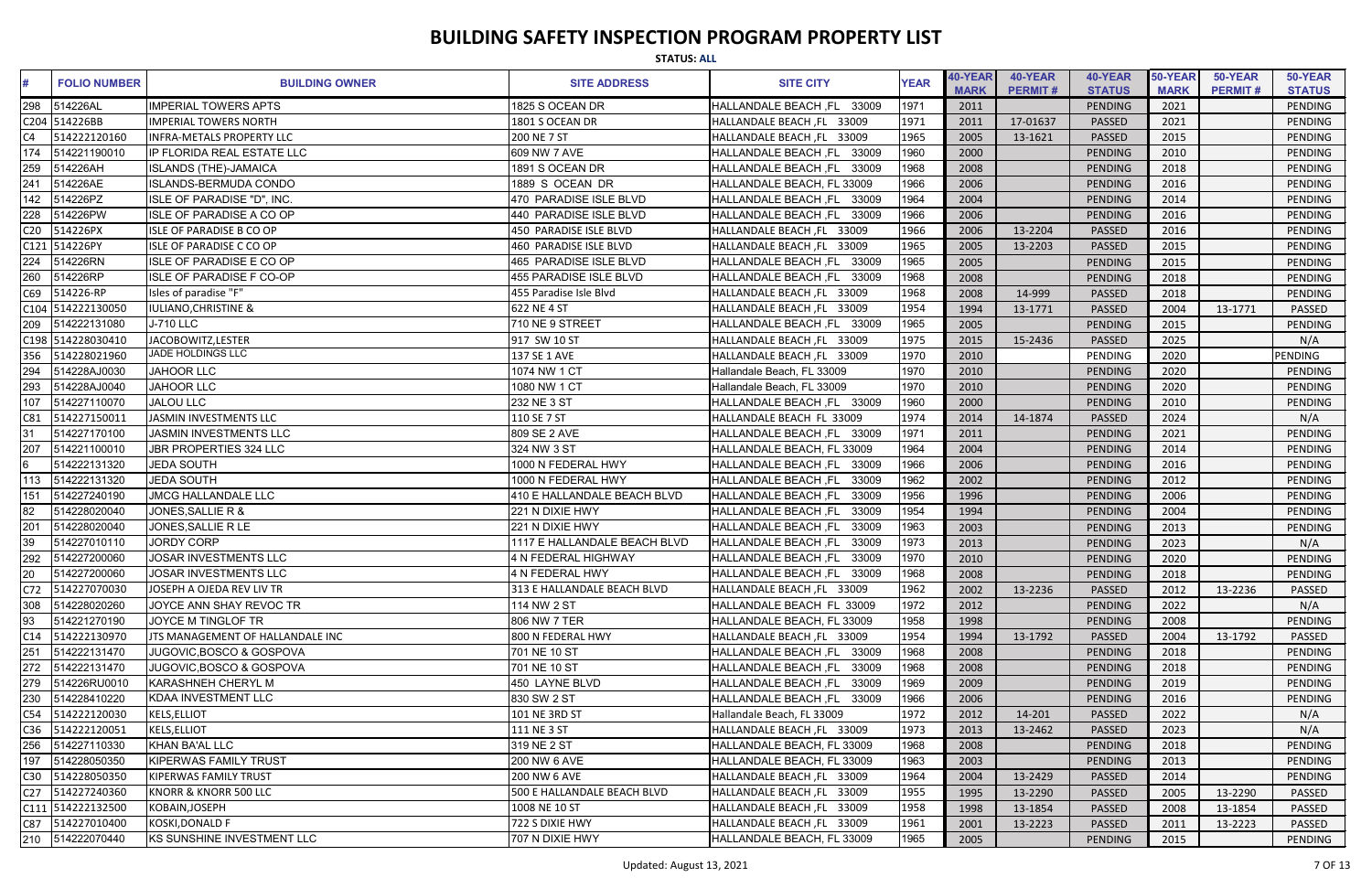|                 | <b>STATUS: ALL</b>  |                                |                                |                               |             |                        |                           |                          |                        |                           |                          |
|-----------------|---------------------|--------------------------------|--------------------------------|-------------------------------|-------------|------------------------|---------------------------|--------------------------|------------------------|---------------------------|--------------------------|
| #               | <b>FOLIO NUMBER</b> | <b>BUILDING OWNER</b>          | <b>SITE ADDRESS</b>            | <b>SITE CITY</b>              | <b>YEAR</b> | 40-YEAR<br><b>MARK</b> | 40-YEAR<br><b>PERMIT#</b> | 40-YEAR<br><b>STATUS</b> | 50-YEAR<br><b>MARK</b> | 50-YEAR<br><b>PERMIT#</b> | 50-YEAR<br><b>STATUS</b> |
| C7              | 514222070440        | KS SUNSHINE INVESTMENT LLC     | 709 N DIXIE HWY                | HALLANDALE BEACH, FL 33009    | 1950        | 1990                   | 13-1755                   | <b>PASSED</b>            | 2000                   | 13-1755                   | PASSED                   |
| 324             | 514226CB            | LA MER ESTATES EAST            | 1890 S.OCEAN DRIVE             | HALLANDALE BEACH, FL<br>33009 | 1973        | 2013                   |                           | <b>PENDING</b>           | 2023                   |                           | N/A                      |
| 302             | 514226BC            | LA MER ESTATES SOUTH           | 1904 S OCEAN DR                | 33009<br>HALLANDALE BEACH ,FL | 1971        | 2011                   |                           | PENDING                  | 2021                   |                           | <b>PENDING</b>           |
| 326             | 514226CH            | LA MER ESTATES WEST            | 1880 S OCEAN DRIVE             | HALLANDALE BEACH FL 33009     | 1974        | 2014                   |                           | <b>PENDING</b>           | 2024                   |                           | N/A                      |
| 303             | 514222GB            | LA ROTUNDA CONDO               | 616 ATLANTIC SHORES BLVD       | HALLANDALE BEACH, FL 33009    | 1971        | 2011                   |                           | <b>PENDING</b>           | 2021                   |                           | <b>PENDING</b>           |
| 362             | 514222GB0050        | LA ROTUNDA OFFICE CONDOMINIUM  | 610 ATLANTIC SHORES BLVD #105  | HALLANDALE BEACH, FL 33009    | 1970        | 2010                   |                           | PENDING                  | 2020                   |                           | PENDING                  |
| 360             | 514222GB0030        | LA ROTUNDA OFFICE CONDOMINIUM  | 614 ATLANTIC SHORES BLVD #103  | HALLANDALE BEACH, FL 33009    | 1970        | 2010                   |                           | PENDING                  | 2020                   |                           | <b>PENDING</b>           |
| 361             | 514222GB0040        | LA ROTUNDA OFFICE CONDOMINIUM  | 614 ATLANTIC SHORES BLVD #104  | HALLANDALE BEACH, FL 33009    | 1970        | 2010                   |                           | PENDING                  | 2020                   |                           | <b>PENDING</b>           |
| 363             | 514222GB0060        | LA ROTUNDA OFFICE CONDOMINIUM  | 616 ATLANTIC SHORES BLVD #201A | HALLANDALE BEACH, FL 33009    | 1970        | 2010                   |                           | PENDING                  | 2020                   |                           | <b>PENDING</b>           |
| 364             | 514222GB0070        | LA ROTUNDA OFFICE CONDOMINIUM  | 616 ATLANTIC SHORES BLVD #202B | HALLANDALE BEACH, FL 33009    | 1970        | 2010                   |                           | PENDING                  | 2020                   |                           | <b>PENDING</b>           |
| 365             | 514222GB0080        | LA ROTUNDA OFFICE CONDOMINIUM  | 616 ATLANTIC SHORES BLVD #203C | HALLANDALE BEACH, FL 33009    | 1970        | 2010                   |                           | PENDING                  | 2020                   |                           | <b>PENDING</b>           |
| 366             | 514222GB0090        | LA ROTUNDA OFFICE CONDOMINIUM  | 616 ATLANTIC SHORES BLVD #204D | HALLANDALE BEACH, FL 33009    | 1970        | 2010                   |                           | PENDING                  | 2020                   |                           | <b>PENDING</b>           |
| 367             | 514222GB0100        | LA ROTUNDA OFFICE CONDOMINIUM  | 616 ATLANTIC SHORES BLVD #205D | HALLANDALE BEACH, FL 33009    | 1970        | 2010                   |                           | PENDING                  | 2020                   |                           | <b>PENDING</b>           |
|                 |                     |                                |                                |                               |             |                        |                           |                          |                        |                           |                          |
| 358             | 514222GB0010        | LA ROTUNDA OFFICE CONDOMINIUM  | 618 ATLANTIC SHORES BLVD #101  | HALLANDALE BEACH, FL 33009    | 1970        | 2010                   |                           | PENDING                  | 2020                   |                           | <b>PENDING</b>           |
| 359             | 514222GB0020        | LA ROTUNDA OFFICE CONDOMINIUM  | 618 ATLANTIC SHORES BLVD #102  | HALLANDALE BEACH, FL 33009    | 1970        | 2010                   |                           | PENDING                  | 2020                   |                           | <b>PENDING</b>           |
|                 | C147 514228050070   | LA SERENA LLC                  | <b>212 NW 4 AVE</b>            | HALLANDALE BEACH, FL 33009    | 1961        | 2001                   | 13-2417                   | <b>PASSED</b>            | 2011                   | 13-2417                   | PASSED                   |
| 353             | 514228000086        | LAE ENTERPRISES & SERVICES LLC | 201 ANSIN BLVD                 | HALLANDALE BEACH, FL 33009    | 1970        | 2010                   |                           | PENDING                  | 2020                   |                           | <b>PENDING</b>           |
| C84             | 514226CC            | LAKE POINT TOWER CONDO         | 100 GOLDEN ISLES DRIVE         | HALLANDALE BEACH FL 33009     | 1974        | 2014                   | 14-1884                   | <b>PASSED</b>            | 2024                   |                           | N/A                      |
| 257             | 514226PR            | LAKEVIEW WEST APTS CO OP       | 2000 DIANA DR                  | HALLANDALE BEACH, FL 33009    | 1968        | 2008                   |                           | <b>PENDING</b>           | 2018                   |                           | PENDING                  |
|                 | C106 514222130800   | LAL OCEAN INC                  | 614 NE 8 ST                    | HALLANDALE BEACH, FL 33009    | 1963        | 2003                   | 13-1789                   | <b>PASSED</b>            | 2013                   | 13-1789                   | PASSED                   |
| 273             | 514228020150        | LINET HARRY & LINET RHONDA     | <b>221 NW 1 AVE</b>            | HALLANDALE BEACH, FL 33009    | 1968        | 2008                   |                           | PENDING                  | 2018                   |                           | PENDING                  |
| 180             | 514228050360        | LINET, HARRY & RHONDA          | <b>206 NW 6 AVE</b>            | HALLANDALE BEACH, FL 33009    | 1961        | 2001                   |                           | <b>PENDING</b>           | 2011                   |                           | <b>PENDING</b>           |
|                 | C216 514227040010   | <b>LLR LLC</b>                 | 101 E HALLANDALE BEACH BLVD    | HALLANDALE BEACH, FL 33009    | 1957        | 1997                   | 16-02526                  | <b>PASSED</b>            | 2007                   | 16-02526                  | PASSED                   |
| 45              | 514227040040        | <b>LLR LLC</b>                 | <b>22 NE 1 AVE</b>             | HALLANDALE BEACH, FL<br>33009 | 1975        | 2015                   |                           | PENDING                  | 2025                   |                           | N/A                      |
|                 | 514227270012        | LLR LLC                        | 321 NE 1 CT                    | HALLANDALE BEACH, FL 33009    | 1966        | 2006                   |                           | <b>PENDING</b>           | 2016                   |                           | PENDING                  |
|                 | C35 514227270040    | <b>LMAD FL LLC</b>             | 300 NE 1 CT                    | HALLANDALE BEACH, FL 33009    | 1973        | 2013                   | 13-2459                   | <b>PASSED</b>            | 2023                   |                           | N/A                      |
|                 | C102 514222050020   | LONDON, CARLOS                 | 801 N DIXIE HWY                | HALLANDALE BEACH, FL 33009    | 1961        | 2001                   | 13-1754                   | <b>PASSED</b>            | 2011                   | 13-1754                   | PASSED                   |
|                 | C44 514227DF        | L'SOLEI AT HALLANDALE BEACH    | 1100 NE 1 CT                   | HALLANDALE BEACH, FL 33009    | 2006        | 2046                   | 13-2563                   | <b>PASSED</b>            | 2056                   |                           | N/A                      |
| 141             | 514222131750        | LUNG, PAUL                     | 820 NE 10 ST                   | HALLANDALE BEACH, FL 33009    | 1964        | 2004                   |                           | PENDING                  | 2014                   |                           | PENDING                  |
| 155             | 514222131750        | LUNG, PAUL                     | 820 NE 10 ST #1-6              | HALLANDALE BEACH, FL<br>33009 | 1956        | 1996                   |                           | PENDING                  | 2006                   |                           | PENDING                  |
| 152             | 514227140440        | LV HALLANDALE LLC              | 303 SE 9 CT                    | HALLANDALE BEACH, FL 33009    | 1956        | 1996                   |                           | PENDING                  | 2006                   |                           | PENDING                  |
| 253             | 514227010360        | <b>MANHATTAN REALTY CORP</b>   | 308 S DIXIE HWY                | HALLANDALE BEACH, FL 33009    | 1968        | 2008                   |                           | PENDING                  | 2018                   |                           | PENDING                  |
| C <sub>75</sub> | 514222320110        | MARDI GRAS VILLAGE INC         | 421 NE 3 AVE                   | HALLANDALE BEACH FL 33009     | 1972        | 2012                   | 13-2448                   | <b>PASSED</b>            | 2022                   |                           | N/A                      |
| C64             | 514228020310        | Mars Real Estate               | 219 NW 2 Ave                   | HALLANDALE BEACH, FL 33009    | 2001        | 2041                   | 14-845                    | <b>PASSED</b>            | 2051                   |                           | N/A                      |
| C62             | 514228050082        | Mars Real Estate               | 220 NW 2 Ave                   | HALLANDALE BEACH, FL 33009    | 1977        | 2017                   | 14-844                    | <b>PASSED</b>            | 2027                   |                           | N/A                      |
| C68             | 514228050250        | Mars Real Estate               | 221 NW 4 Ave                   | HALLANDALE BEACH, FL 33009    | 1978        | 2018                   | 14-842                    | <b>PASSED</b>            | 2028                   |                           | N/A                      |
| C66             | 514228050083        | Mars Real Estate               | 226 NW 4 Ave                   | HALLANDALE BEACH, FL 33009    | 1963        | 2003                   | 14-843                    | <b>PASSED</b>            | 2013                   | 14-843                    | PASSED                   |
| C67             | 514228050241        | Mars Real Estate               | 229 NW 4 Ave                   | HALLANDALE BEACH, FL 33009    | 1972        | 2012                   | 14-841                    | <b>PASSED</b>            | 2022                   |                           | N/A                      |
|                 | C151 514228050153   | MARS REAL ESTATE LLC           | <b>205 NW 4 AVE</b>            | HALLANDALE BEACH, FL 33009    | 1965        | 2005                   | 13-2422                   | <b>PASSED</b>            | 2015                   |                           | PENDING                  |
| 156             | 514228050290        | MARS REAL ESTATE LLC           | <b>213 NW 5 AVE</b>            | HALLANDALE BEACH, FL 33009    | 1956        | 1996                   |                           | PENDING                  | 2006                   |                           | PENDING                  |
|                 | C154 514228050290   | MARS REAL ESTATE LLC           | <b>213 NW 5 AVE</b>            | HALLANDALE BEACH, FL 33009    | 1969        | 2009                   | 13-2427                   | <b>PASSED</b>            | 2019                   |                           | PENDING                  |
|                 | C38 514228050270    | MARS REAL ESTATE LLC           | <b>217 NW 5 AVE</b>            | HALLANDALE BEACH, FL 33009    | 1966        | 2006                   | 13-2503                   | <b>PASSED</b>            | 2016                   |                           | PENDING                  |
| 268             | 514228050120        | <b>MARS REAL ESTATE LLC</b>    | <b>221 NW 4 AVE</b>            | HALLANDALE BEACH, FL 33009    | 1968        | 2008                   |                           | PENDING                  | 2018                   |                           | PENDING                  |
|                 | C150 514228050120   | MARS REAL ESTATE LLC           | <b>221 NW 4 AVE</b>            | HALLANDALE BEACH, FL 33009    | 1969        | 2009                   | 13-2421                   | <b>PASSED</b>            | 2019                   |                           | PENDING                  |
| 206             | 514228050420        | MARS REAL ESTATE LLC           | 222 NW 6 AVE                   | HALLANDALE BEACH, FL 33009    | 1964        | 2004                   |                           | PENDING                  | 2014                   |                           | PENDING                  |
|                 |                     | MARS REAL ESTATE LLC           | 222-226 NW 6 AVENUE            | HALLANDALE BEACH, FL 33009    | 1969        | 2009                   |                           | PENDING                  | 2019                   |                           | PENDING                  |
|                 |                     |                                |                                |                               |             |                        |                           |                          |                        |                           |                          |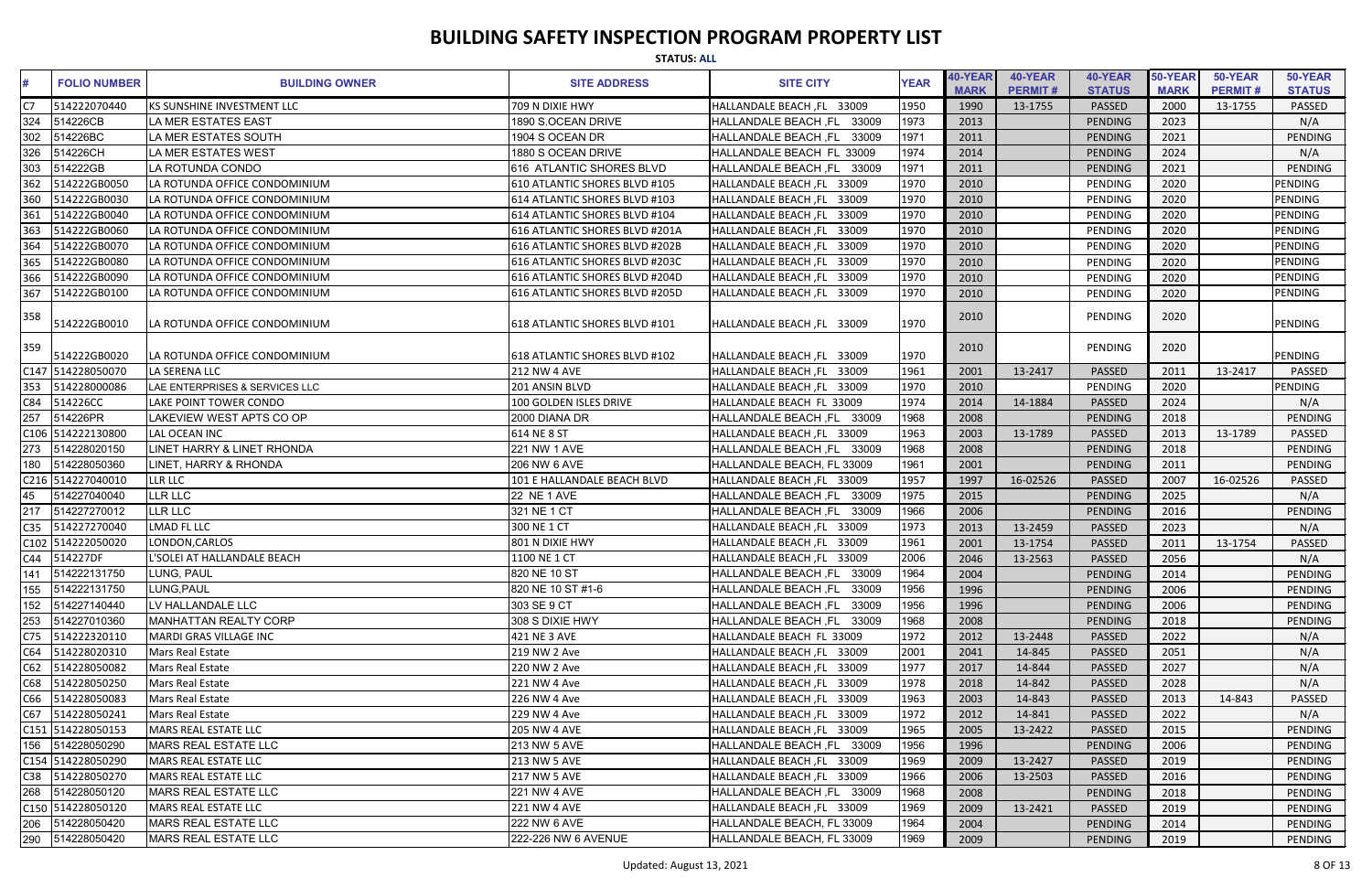| <b>STATUS: ALL</b>              |                                       |                              |                               |             |                        |                           |                          |                        |                           |                          |
|---------------------------------|---------------------------------------|------------------------------|-------------------------------|-------------|------------------------|---------------------------|--------------------------|------------------------|---------------------------|--------------------------|
| <b>FOLIO NUMBER</b>             | <b>BUILDING OWNER</b>                 | <b>SITE ADDRESS</b>          | <b>SITE CITY</b>              | <b>YEAR</b> | 40-YEAR<br><b>MARK</b> | 40-YEAR<br><b>PERMIT#</b> | 40-YEAR<br><b>STATUS</b> | 50-YEAR<br><b>MARK</b> | 50-YEAR<br><b>PERMIT#</b> | 50-YEAR<br><b>STATUS</b> |
| C156 514228050420               | MARS REAL ESTATE LLC                  | 224 NW 6 AVE                 | HALLANDALE BEACH, FL 33009    | 1969        | 2009                   | 13-2432                   | PASSED                   | 2019                   |                           | PENDING                  |
| 187<br>514228050090             | <b>MARS REAL ESTATE LLC</b>           | <b>228 NW 4 AVE</b>          | HALLANDALE BEACH, FL 33009    | 1962        | 2002                   |                           | PENDING                  | 2012                   |                           | PENDING                  |
| C148 514228050090               | <b>MARS REAL ESTATE LLC</b>           | 230 NW 4 AVE                 | HALLANDALE BEACH, FL 33009    | 1963        | 2003                   | 13-2418                   | PASSED                   | 2013                   | 13-2418                   | <b>PASSED</b>            |
| 285<br>514227AB0010             | MARTIN, JAMES J                       | 232 NE 12 AVE                | HALLANDALE BEACH, FL 33009    | 1969        | 2009                   |                           | <b>PENDING</b>           | 2019                   |                           | <b>PENDING</b>           |
| C164 514228000062               | MASSAR MANAGEMENT LLC                 | 1037 NW 3 ST                 | HALLANDALE BEACH, FL 33009    | 1973        | 2013                   | 13-2473                   | PASSED                   | 2023                   |                           | N/A                      |
| 277<br>514222AB                 | <b>MATTINE, JOHN &amp; JOANNE</b>     | 725 NE 4 STREET 101          | HALLANDALE BEACH, FL 33009    | 1969        | 2009                   |                           | <b>PENDING</b>           | 2019                   |                           | <b>PENDING</b>           |
| C16<br>514222AC0010             | Meadowbrook "E"                       | 619 NE 14 AVENUE             | HALLANDALE BEACH, FL 33009    | 1969        | 2009                   | 13-1863                   | PASSED                   | 2019                   |                           | PENDING                  |
| C179 514222CB                   | MEADOWBROOK CONDO APTS BLDG #1        | 501 N.E. 14TH AVENUE         | HALLANDALE BEACH FL 33009     | 1972        | 2012                   | 13-2572                   | PASSED                   | 2022                   |                           | N/A                      |
| C183 514222CC                   | MEADOWBROOK CONDO APTS BLDG #2        | 421 N.E. 14TH AVENUE         | HALLANDALE BEACH FL 33009     | 1972        | 2012                   | 13-2588                   | <b>PASSED</b>            | 2022                   |                           | N/A                      |
| C177 514222CD                   | <b>MEADOWBROOK CONDO APTS BLDG #3</b> | 500 N.E. 12TH AVENUE         | HALLANDALE BEACH FL 33009     | 1972        | 2012                   | 13-2567                   | PASSED                   | 2022                   |                           | N/A                      |
| C181 514222CG                   | MEADOWBROOK CONDO APTS BLDG #4        | 420 N.E. 12TH AVENUE         | HALLANDALE BEACH FL 33009     | 1972        | 2012                   | 13-2574                   | PASSED                   | 2022                   |                           | N/A                      |
| 514222CJ<br>315                 | MEADOWBROOK CONDO APTS BLDG #5        | 1001 N.E.14TH AVENUE         | HALLANDALE BEACH, FL<br>33009 | 1973        | 2013                   |                           | <b>PENDING</b>           | 2023                   |                           | N/A                      |
| 318<br>514222CK                 | MEADOWBROOK CONDO APTS BLDG #6        | 901 N.E.14TH AVENUE          | HALLANDALE BEACH, FL<br>33009 | 1973        | 2013                   |                           | PENDING                  | 2023                   |                           | N/A                      |
| 514222CM<br>317                 | MEADOWBROOK CONDO APTS BLDG #7        | 1000 N.E.12TH AVENUE         | 33009<br>HALLANDALE BEACH, FL | 1973        | 2013                   |                           | PENDING                  | 2023                   |                           | N/A                      |
| 316<br>514222DA                 | MEADOWBROOK CONDO APTS BLDG #8        | 900 N.E.12TH AVENUE          | HALLANDALE BEACH, FL<br>33009 | 1973        | 2013                   |                           | <b>PENDING</b>           | 2023                   |                           | N/A                      |
| 514222DB<br>C45                 | MEADOWBROOK CONDO APTS BLDG #9        | 401 N.E.14TH AVENUE          | HALLANDALE BEACH, FL 33009    | 1973        | 2013                   | 13-2589                   | PASSED                   | 2023                   |                           | N/A                      |
| 262<br>514227AF                 | MEADOWBROOK TOWERS CONDO A            | 219 NE 14 AVE                | HALLANDALE BEACH, FL 33009    | 1968        | 2008                   |                           | <b>PENDING</b>           | 2018                   |                           | <b>PENDING</b>           |
| 514227AG<br>C43                 | <b>MEADOWBROOK TOWERS CONDO B</b>     | 233 NE 14 AVE                | HALLANDALE BEACH, FL 33009    | 1966        | 2006                   | 13-2554                   | PASSED                   | 2016                   |                           | <b>PENDING</b>           |
| 263<br>514227AD                 | IMEADOWBROOK TOWERS CONDO C           | 218 NE 12 AVE                | HALLANDALE BEACH, FL<br>33009 | 1968        | 2008                   |                           | PENDING                  | 2018                   |                           | PENDING                  |
| 264<br>514222AG                 | IMEADOWBROOK TOWERS CONDO H           | 609 NE 14 AVE                | HALLANDALE BEACH, FL<br>33009 | 1968        | 2008                   |                           | PENDING                  | 2018                   |                           | <b>PENDING</b>           |
| 301<br>514222BK                 | MEADOWBROOK TOWERS CONDO I            | 301 NE 14 AVE                | HALLANDALE BEACH, FL<br>33009 | 1971        | 2011                   |                           | <b>PENDING</b>           | 2021                   |                           | <b>PENDING</b>           |
| $\overline{25}$<br>514222BM     | <b>MEADOWBROOK TOWERS CONDO J</b>     | 300 NE 12 AVE                | HALLANDALE BEACH, FL<br>33009 | 1971        | 2011                   |                           | <b>PENDING</b>           | 2021                   |                           | PENDING                  |
| C <sub>211</sub><br>514222CA    | <b>MEADOWBROOK TOWERS CONDO K</b>     | 320 NE 12 AVE                | HALLANDALE BEACH, FL 33009    | 1971        | 2011                   | 19-03888                  | PASSED                   | 2021                   |                           | <b>PENDING</b>           |
| 24<br>514222BL                  | IMEADOWBROOK TOWERS CONDO L           | 319 NE 14 AVE                | HALLANDALE BEACH, FL<br>33009 | 1971        | 2011                   |                           | PENDING                  | 2021                   |                           | PENDING                  |
| 231<br>514221020230             | <b>IMEGA DISTRIBUTIONS LLC</b>        | 801 FOSTER RD                | HALLANDALE BEACH, FL<br>33009 | 1966        | 2006                   |                           | PENDING                  | 2016                   |                           | <b>PENDING</b>           |
| 514222130900                    | <b>MHY TRUST LLC</b>                  | 725 NE 7 ST                  | HALLANDALE BEACH, FL<br>33009 | 1966        | 2006                   |                           | PENDING                  | 2016                   |                           | PENDING                  |
| 514222130900<br>80              | <b>MHY Trust LLC</b>                  | 725 NE 7 St                  | 33009<br>HALLANDALE BEACH, FL | 1953        | 1993                   |                           | PENDING                  | 2003                   |                           | PENDING                  |
| 84<br>514221180270              | MIAMI RENOVATION LLC                  | 637 FOSTER RD                | HALLANDALE BEACH, FL<br>33009 | 1955        | 1995                   |                           | <b>PENDING</b>           | 2005                   |                           | PENDING                  |
| C190 514228020090               | Milgram, Freda                        | 18 SW 2 St                   | HALLANDALE BEACH, FL 33009    | 1969        | 2009                   | 14-1771                   | <b>PASSED</b>            | 2019                   |                           | PENDING                  |
| C193 504228021260               | Milgram, Freda                        | 19 NW 2 Ave                  | HALLANDALE BEACH, FL 33009    | 1981        | 2021                   | 14-1767                   | PASSED                   | 2031                   |                           | N/A                      |
| C155 514228050360               | MILGRAM, FREDA                        | 206 NW 6 AVE                 | HALLANDALE BEACH, FL 33009    | 1962        | 2002                   | 13-2430                   | <b>PASSED</b>            | 2012                   | 13-2430                   | PASSED                   |
| C141 514228020360               | MILGRAM, FREDA                        | 220 NW 3 AVE                 | HALLANDALE BEACH, FL 33009    | 1969        | 2009                   | 13-2401                   | <b>PASSED</b>            | 2019                   |                           | PENDING                  |
| C139 514228020330               | MILGRAM, FREDA                        | <b>225 NW 2 AVE</b>          | HALLANDALE BEACH, FL 33009    | 1964        | 2004                   | 13-2399                   | <b>PASSED</b>            | 2014                   |                           | PENDING                  |
| C170 514222070480               | MILGRAM, FREDA                        | 717 N DIXIE HWY              | HALLANDALE BEACH, FL 33009    | 1965        | 2005                   | 13-2514                   | PASSED                   | 2015                   |                           | PENDING                  |
| C89 514228020032                | MILGRAM, FREDA &                      | 214 NW 1 AVE                 | HALLANDALE BEACH, FL 33009    | 1968        | 2008                   | 13-2394                   | PASSED                   | 2018                   |                           | PENDING                  |
| C167 514228020150               | MILGRAM, FREDA &                      | 221 NW 1 AVE                 | HALLANDALE BEACH, FL 33009    | 1969        | 2009                   | 13-2482                   | <b>PASSED</b>            | 2019                   |                           | PENDING                  |
| C137 514228020031               | MILGRAM, FREDA &                      | 224 NW 1 AVE                 | HALLANDALE BEACH, FL 33009    | 1966        | 2006                   | 13-2378                   | PASSED                   | 2016                   |                           | PENDING                  |
| 203<br>514222130550             | MIZRACHI REALTY LLC                   | 724 NE 6 ST #1-9             | HALLANDALE BEACH, FL 33009    | 1964        | 2004                   |                           | <b>PENDING</b>           | 2014                   |                           | PENDING                  |
| C <sub>22</sub><br>514227110110 | MJV PROPERTIES INC                    | 309 NE 2 ST                  | HALLANDALE BEACH, FL 33009    | 1954        | 1994                   | 13-2240                   | <b>PASSED</b>            | 2004                   | 13-2240                   | PASSED                   |
| 514228020031<br>149             | MMM INVESTMENTS CORP                  | 224 NW 1 AVE                 | HALLANDALE BEACH, FL 33009    | 1954        | 1994                   |                           | <b>PENDING</b>           | 2004                   |                           | PENDING                  |
| 170<br>514221040010             | MODEL CAPITAL THREE LLC               | 1011 NW 3 AVE #1-8           | HALLANDALE BEACH, FL 33009    | 1959        | 1999                   |                           | PENDING                  | 2009                   |                           | PENDING                  |
| 297<br>514222BH                 | <b>MOFFETT CONDO</b>                  | 808 MOFFETT ST               | HALLANDALE BEACH, FL 33009    | 1971        | 2011                   |                           | PENDING                  | 2021                   |                           | <b>PENDING</b>           |
| C83<br>514222GC                 | <b>MOFFETT PLACE CONDO</b>            | 1300 MOFFETT ST              | HALLANDALE BEACH FL 33009     | 1974        | 2014                   | 14-1878                   | <b>PASSED</b>            | 2024                   |                           | N/A                      |
| C201 514222130520               | MONTY, MARIA G                        | 700 NE 6 ST                  | HALLANDALE BEACH, FL 33009    | 1958        | 1998                   | 13-1786                   | <b>PASSED</b>            | 2008                   | 13-1786                   | PASSED                   |
| 275<br>514226080090             | MOSHE CHAIM INC                       | 2100 E HALLANDALE BEACH BLVD | HALLANDALE BEACH, FL 33009    | 1968        | 2008                   |                           | <b>PENDING</b>           | 2018                   |                           | PENDING                  |
| 514228420100<br>134             | <b>MURKA HOLDINGS LLC</b>             | 822 W HALLANDALE BEACH BLVD  | HALLANDALE BEACH, FL 33009    | 1963        | 2003                   |                           | <b>PENDING</b>           | 2013                   |                           | PENDING                  |
| 138<br>514228021180             | <b>N E S MANAGEMENT CORP</b>          | 9 N DIXIE HWY                | HALLANDALE BEACH, FL 33009    | 1963        | 2003                   |                           | <b>PENDING</b>           | 2013                   |                           | PENDING                  |
| C168 514228021180               | N E S MANAGEMENT CORP                 | 9 N DIXIE HWY                | HALLANDALE BEACH, FL 33009    | 1963        | 2003                   | 13-2501                   | PASSED                   | 2013                   | $\Omega$                  | PASSED                   |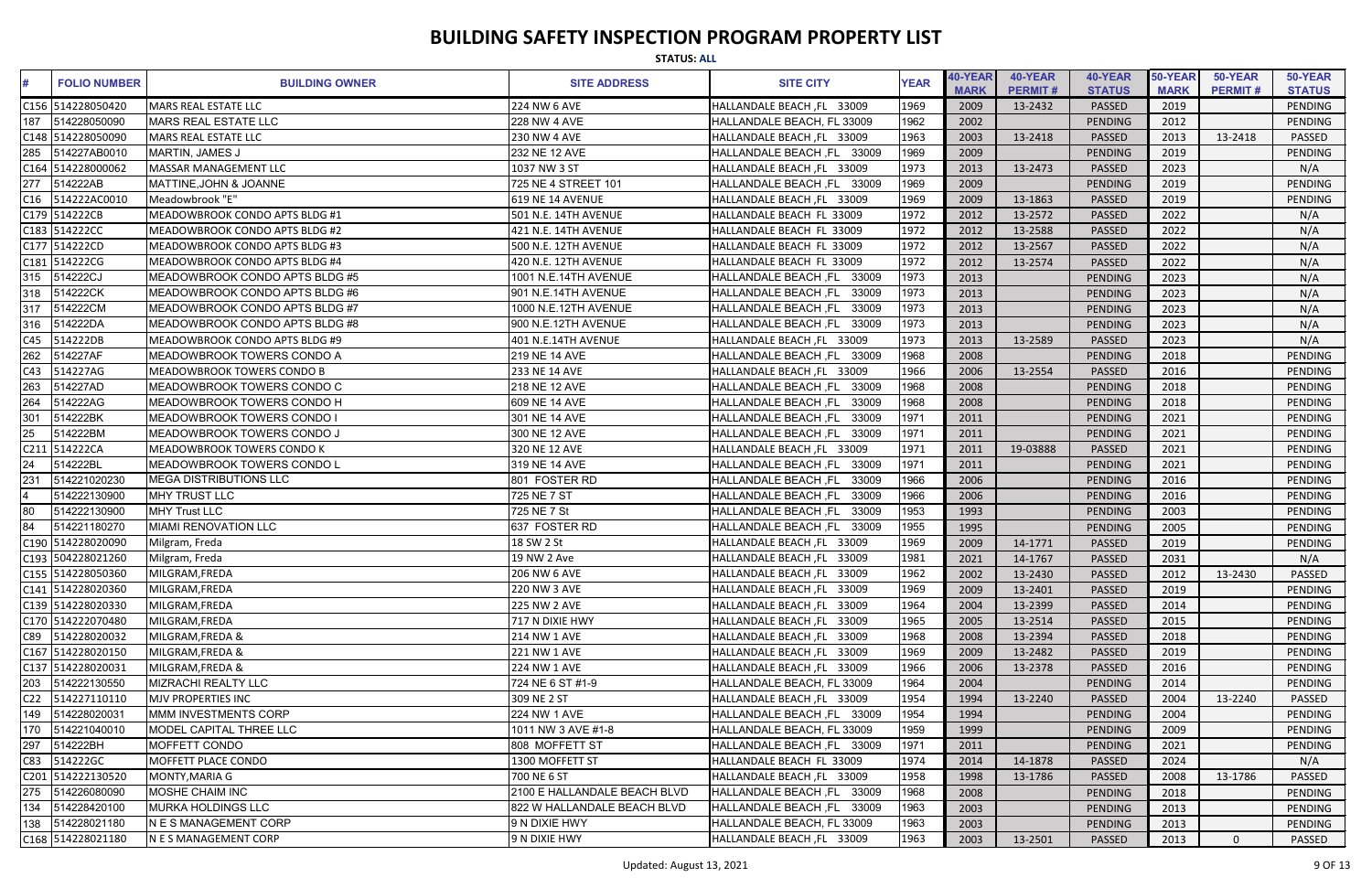|     | <b>STATUS: ALL</b>  |                                        |                              |                                      |             |                        |                           |                          |                        |                           |                          |
|-----|---------------------|----------------------------------------|------------------------------|--------------------------------------|-------------|------------------------|---------------------------|--------------------------|------------------------|---------------------------|--------------------------|
|     | <b>FOLIO NUMBER</b> | <b>BUILDING OWNER</b>                  | <b>SITE ADDRESS</b>          | <b>SITE CITY</b>                     | <b>YEAR</b> | 40-YEAR<br><b>MARK</b> | 40-YEAR<br><b>PERMIT#</b> | 40-YEAR<br><b>STATUS</b> | 50-YEAR<br><b>MARK</b> | 50-YEAR<br><b>PERMIT#</b> | 50-YEAR<br><b>STATUS</b> |
| 258 | 514226PT            | NATCHEZ CO-OP                          | 500 LAYNE BLVD               | 33009<br><b>HALLANDALE BEACH, FL</b> | 1968        | 2008                   |                           | <b>PENDING</b>           | 2018                   |                           | PENDING                  |
| C41 | 514226080120        | INATIONAL RETAIL PROPERTIES LP         | 1900 E HALLANDALE BEACH BLVD | HALLANDALE BEACH, FL 33009           | 1973        | 2013                   | 13-2517                   | <b>PASSED</b>            | 2023                   |                           | N/A                      |
| 92  | 514228020070        | NATOUR,ESA & MARY                      | 229 N DIXIE HWY              | HALLANDALE BEACH, FL 33009           | 1958        | 1998                   |                           | <b>PENDING</b>           | 2008                   |                           | <b>PENDING</b>           |
| 163 | 514228020070        | NATOUR, ESA & MARY                     | 229 N DIXIE HWY              | HALLANDALE BEACH, FL 33009           | 1958        | 1998                   |                           | <b>PENDING</b>           | 2008                   |                           | <b>PENDING</b>           |
| C82 | 514226080050        | NICOLAS ORTA REALTY LLC                | 2518 E HALLANDALE BEACH BLVD | HALLANDALE BEACH FL 33009            | 1974        | 2014                   | 14-1876                   | <b>PASSED</b>            | 2024                   |                           | N/A                      |
| 112 | 514222130390        | NIKOLIC CORP                           | 708 NE 5 ST                  | HALLANDALE BEACH, FL 33009           | 1962        | 2002                   |                           | <b>PENDING</b>           | 2012                   |                           | <b>PENDING</b>           |
| C12 | 514222130650        | NORTH AVENTURA INVESTMENTS LLC         | 622 NE 7 ST                  | HALLANDALE BEACH, FL 33009           | 1953        | 1993                   | 13-1787                   | <b>PASSED</b>            | 2003                   | 13-1787                   | PASSED                   |
| 190 | 514222130800        | <b>NSBB INC</b>                        | 614 NE 8 ST                  | HALLANDALE BEACH, FL 33009           | 1962        | 2002                   |                           | PENDING                  | 2012                   |                           | <b>PENDING</b>           |
|     | 370 514226GG        | <b>OCEAN VIEW TOWERS CONDO</b>         | 401 GOLDEN ISLES DR #101     | HALLANDALE BEACH, FL 33009           | 1970        | 2010                   |                           | PENDING                  | 2020                   |                           | <b>PENDING</b>           |
| 330 | 514223AG            | <b>OCEANVIEW PARK CONDO</b>            | 800 / 1000 PARKVIEW DRIVE    | HALLANDALE BEACH, FL 33009           | 1976        | 2016                   |                           | <b>PENDING</b>           | 2026                   |                           | N/A                      |
| 331 | 514223AG            | <b>OCEANVIEW PARK CONDO</b>            | 800 / 1000 PARKVIEW DRIVE    | HALLANDALE BEACH, FL<br>33009        | 1976        | 2016                   |                           | PENDING                  | 2026                   |                           | N/A                      |
|     | C214 514227150300   | OG ACQUISITIONS 26 LLC                 | 114 SE 8 ST                  | HALLANDALE BEACH, FL 33009           | 1971        | 2011                   | 17-02258                  | PASSED                   | 2021                   |                           | <b>PENDING</b>           |
| C6  | 514228420340        | <b>OLIVA INVESTMENT PROPERTIES LLC</b> | <b>101 NW 8 AVE</b>          | HALLANDALE BEACH, FL 33009           | 1958        | 1998                   | 13-1694                   | <b>PASSED</b>            | 2008                   | 13-1694                   | PASSED                   |
|     | C215 514223AB       | OLYMPUS CONDO PHASE A                  | 500 THREE ISLANDS BOULEVARD  | HALLANDALE BEACH FL 33009            | 1974        | 2014                   | 14-1879                   | <b>PASSED</b>            | 2024                   |                           | N/A                      |
| 70  | 514223BJ            | OLYMPUS TOWERS BUILDING B              | 600 Three Islands Blvd       | Hallandale Beach, FL 33009           | 1976        | 2016                   |                           | <b>PENDING</b>           | 2026                   |                           | N/A                      |
|     | C197 514228030350   | ORTEGA, MIGUEL                         | 900 SW 10 ST                 | HALLANDALE BEACH, FL 33009           | 1975        | 2015                   | 15-2435                   | PASSED                   | 2025                   |                           | N/A                      |
| C73 | 514228030380        | <b>ORTEGA, MIGUEL &amp;</b>            | 901 SW 10 ST                 | HALLANDALE BEACH, FL 33009           | 1962        | 2002                   | 13-2413                   | <b>PASSED</b>            | 2012                   | 13-2413                   | <b>PASSED</b>            |
| 56  | 514226DJ            | <b>PARADISE BY THE SEA</b>             | 250 LAYNE BLVD               | <b>HALLANDALE BEACH, FL</b><br>33009 | 1980        | 2020                   |                           | PENDING                  | 2030                   |                           | N/A                      |
| 55  | 514226DJ            | <b>PARADISE BY THE SEA</b>             | 270 LAYNE BLVD               | 33009<br><b>HALLANDALE BEACH, FL</b> | 1980        | 2020                   |                           | <b>PENDING</b>           | 2030                   |                           | N/A                      |
| 57  | 514226DJ            | PARADISE BY THE SEA                    | 300 LAYNE BLVD               | 33009<br>HALLANDALE BEACH, FL        | 1980        | 2020                   |                           | PENDING                  | 2030                   |                           | N/A                      |
|     | C122 514226RT       | PARADISE HARBOR CO OP                  | 300 GOLDEN ISLES DR          | HALLANDALE BEACH, FL 33009           | 1963        | 2003                   | 13-2208                   | PASSED                   | 2013                   | 13-2208                   | <b>PASSED</b>            |
| 261 | 514226RR            | PARADISE TOWERS CO OP                  | 410 GOLDEN ISLES DR          | HALLANDALE BEACH, FL 33009           | 1968        | 2008                   |                           | <b>PENDING</b>           | 2018                   |                           | <b>PENDING</b>           |
|     | C124 514226DK       | Paradise Villas Condominium            | 501 Blue Heron Drive         | Hallandale Beach, FL 33009           | 1995        | 2035                   | 13-2213                   | PASSED                   | 2045                   |                           | N/A                      |
| 287 | 514227AA0010        | <b>PARENT JEAN-PIERRE</b>              | <b>211 NE 8 AVE</b>          | HALLANDALE BEACH, FL 33009           | 1969        | 2009                   |                           | <b>PENDING</b>           | 2019                   |                           | <b>PENDING</b>           |
|     | C115 514226AB       | PARK LAYNE TOWERS CONDO                | 400 GOLDEN ISLES DR          | HALLANDALE BEACH, FL 33009           | 1966        | 2006                   | 13-2164                   | <b>PASSED</b>            | 2016                   |                           | PENDING                  |
| 36  | 514228AD            | PARK SIDE MANOR C CONDO INC            | 250 SW 11 AVE                | HALLANDALE BEACH, FL<br>33009        | 1971        | 2011                   |                           | <b>PENDING</b>           | 2021                   |                           | PENDING                  |
|     | C117 514226BE       | PARKER PLAZA ESTATES                   | 2030 S OCEAN DR              | HALLANDALE BEACH, FL 33009           | 1971        | 2011                   | 13-2177                   | <b>PASSED</b>            | 2021                   |                           | PENDING                  |
|     | 323 514228AB        | <b>PARKSIDE MANOR A CONDO</b>          | 170 S.W.11TH AVENUE          | HALLANDALE BEACH, FL<br>33009        | 1973        | 2013                   |                           | <b>PENDING</b>           | 2023                   |                           | N/A                      |
|     | 322 514228AA        | <b>PARKSIDE MANOR B CONDO</b>          | 230 S.W.11TH AVENUE          | HALLANDALE BEACH, FL 33009           | 1973        | 2013                   |                           | PENDING                  | 2023                   |                           | N/A                      |
|     | C90 514228AC        | <b>PARKSIDE TOWERS</b>                 | 220 SW 9 AVE                 | HALLANDALE BEACH, FL 33009           | 1964        | 2004                   | 13-2565                   | PASSED                   | 2014                   |                           | PENDING                  |
|     | C120 514226PU       | PASADENA GARDEN APTS CO OP             | 600 LAYNE BLVD               | HALLANDALE BEACH, FL 33009           | 1965        | 2005                   | 13-2201                   | <b>PASSED</b>            | 2015                   |                           | PENDING                  |
|     | 139 514222120041    | <b>PEJA520 PROPERTIES LLC</b>          | 520 NE 1 AVE                 | HALLANDALE BEACH, FL 33009           | 1963        | 2003                   |                           | PENDING                  | 2013                   |                           | PENDING                  |
|     | C176 514227BE       | PLAZA APTS CONDO                       | 705 NE 2 ST                  | HALLANDALE BEACH, FL 33009           | 1971        | 2011                   | 13-2561                   | <b>PASSED</b>            | 2021                   |                           | PENDING                  |
|     | C178 514226BM       | PLAZA TOWERS NORTH CONDO               | 1833 S.OCEAN DRIVE           | HALLANDALE BEACH FL 33009            | 1972        | 2012                   | 13-2568                   | <b>PASSED</b>            | 2022                   |                           | N/A                      |
|     | C189 514226BF       | Plaza Towers South                     | 1849 S Ocean Dr              | Hallandale Beach, FL 33009           | 1971        | 2011                   | 13-2914                   | PASSED                   | 2021                   |                           | PENDING                  |
|     |                     | POTENTIAL CHURCH INC                   | 214 E HALLANDALE BEACH BLVD  | HALLANDALE BEACH, FL 33009           | 1968        | 2008                   |                           | <b>PENDING</b>           | 2018                   |                           | PENDING                  |
|     | 325 514226CG        | PRINCE GEORGE CONDOMINIUM ASSOC.       | 1865 S OCEAN DRIVE           | HALLANDALE BEACH FL 33009            | 1974        | 2014                   |                           | PENDING                  | 2024                   |                           | N/A                      |
|     | 214 514228420190    | <b>PRO PAINTING ENTERPRISES INC</b>    | 105 NW 9 TER                 | HALLANDALE BEACH, FL 33009           | 1966        | 2006                   |                           | PENDING                  | 2016                   |                           | PENDING                  |
| 237 | 514228420190        | <b>PRO PAINTING ENTERPRISES INC</b>    | 105 NW 9 TER                 | HALLANDALE BEACH, FL 33009           | 1966        | 2006                   |                           | <b>PENDING</b>           | 2016                   |                           | <b>PENDING</b>           |
|     | 215 514221010104    | <b>PSD HOLDINGS LLC</b>                | 600 ANSIN BOULEVARD          | HALLANDALE BEACH, FL 33009           | 1966        | 2006                   |                           | <b>PENDING</b>           | 2016                   |                           | PENDING                  |
| 38  | 514227410020        | PUMPERNIK'S OF HALLANDALE INC          | 917 E HALLANDALE BEACH BLVD  | HALLANDALE BEACH, FL 33009           | 1973        | 2013                   |                           | PENDING                  | 2023                   |                           | N/A                      |
|     | C199 514228021410   | <b>R J F HOLDINGS INC</b>              | 520 W HALLANDALE BEACH BLVD  | HALLANDALE BEACH, FL 33009           | 1975        | 2015                   | 15-2440                   | PASSED                   | 2025                   |                           | N/A                      |
| 89  | 514227040170        | <b>RAM GERSTENHABER TR</b>             | 100 NE 3 ST                  | HALLANDALE BEACH, FL 33009           | 1957        | 1997                   |                           | <b>PENDING</b>           | 2007                   |                           | PENDING                  |
|     | C71 514227040170    | <b>RAM GERSTENHABER TR</b>             | 100 NE 3 ST                  | HALLANDALE BEACH, FL 33009           | 1957        | 1997                   | 13-2234                   | <b>PASSED</b>            | 2007                   | 13-2234                   | PASSED                   |
|     | C230 514228010066   | <b>RAUSAN INC</b>                      | 26 nw 8 Ave                  | HALLANDALE BEACH, FL 33009           | 1977        | 2017                   | 18-01658                  | <b>PASSED</b>            | 2027                   |                           | N/A                      |
|     | C78 514228050031    | <b>REBMAR LLC</b>                      | 207-217 NW 3 AVENUE          | HALLANDALE BEACH, FL 33009           | 1973        | 2013                   | 13-2518                   | <b>PASSED</b>            | 2023                   |                           | N/A                      |
|     | C113 514227130070   | <b>REM Realty</b>                      | 116 SE 4 ST                  | HALLANDALE BEACH, FL 33009           | 1970        | 2010                   | 13-2001                   | PASSED                   | 2020                   |                           | PENDING                  |
|     | 106 514227250110    | <b>RICHARDS MOTEL LLC</b>              | 611 NE 2 CT                  | HALLANDALE BEACH, FL 33009           | 1960        | 2000                   |                           | PENDING                  | 2010                   |                           | PENDING                  |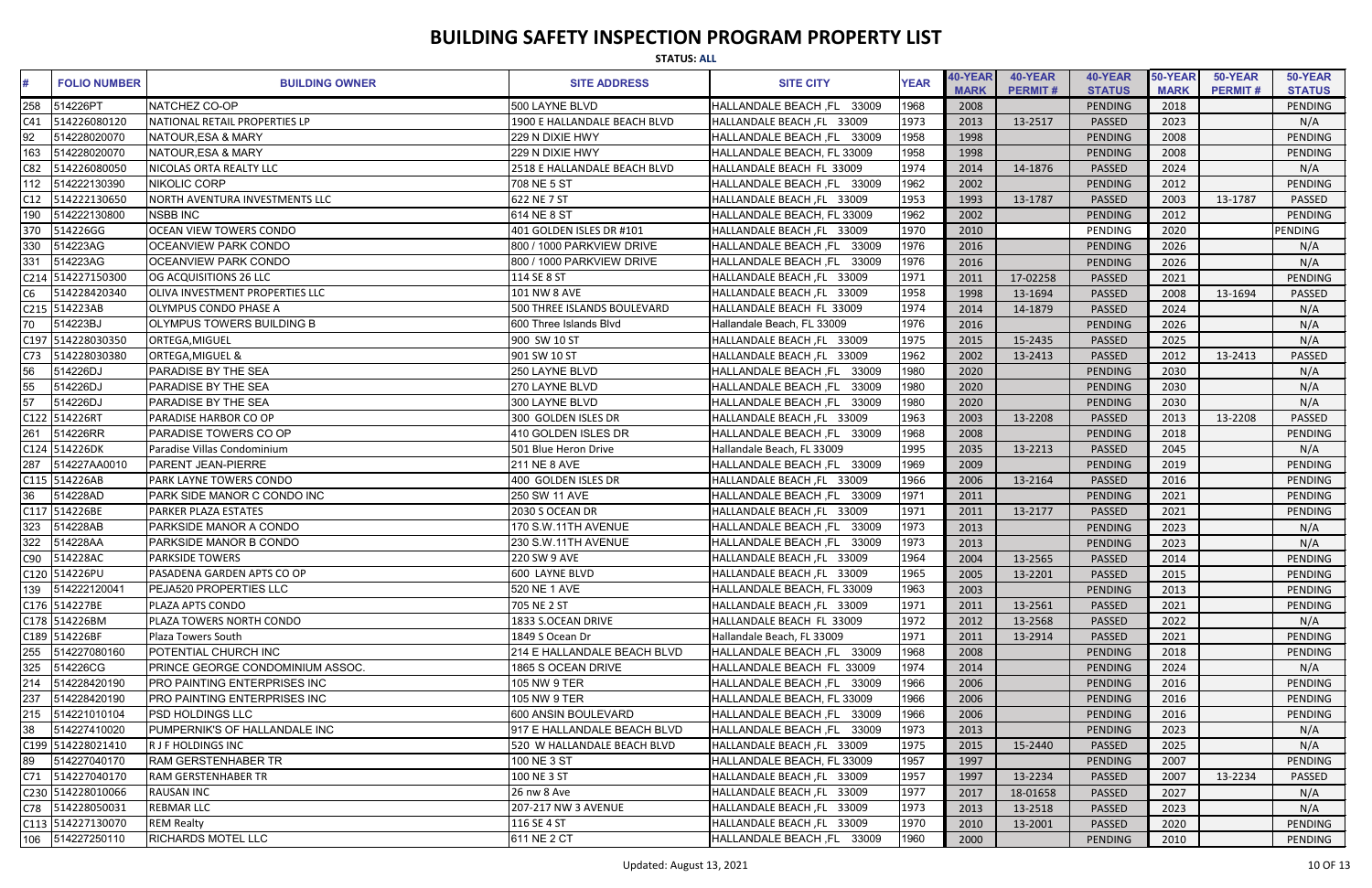|                 | <b>STATUS: ALL</b>  |                                            |                             |                                      |             |                        |                           |                          |                        |                           |                          |  |
|-----------------|---------------------|--------------------------------------------|-----------------------------|--------------------------------------|-------------|------------------------|---------------------------|--------------------------|------------------------|---------------------------|--------------------------|--|
|                 | <b>FOLIO NUMBER</b> | <b>BUILDING OWNER</b>                      | <b>SITE ADDRESS</b>         | <b>SITE CITY</b>                     | <b>YEAR</b> | 40-YEAR<br><b>MARK</b> | 40-YEAR<br><b>PERMIT#</b> | 40-YEAR<br><b>STATUS</b> | 50-YEAR<br><b>MARK</b> | 50-YEAR<br><b>PERMIT#</b> | 50-YEAR<br><b>STATUS</b> |  |
|                 | 514227070010        | <b>RIEMER BROTHERS LLC</b>                 | 301 E HALLANDALE BEACH BLVD | 33009<br><b>HALLANDALE BEACH, FL</b> | 1971        | 2011                   |                           | <b>PENDING</b>           | 2021                   |                           | PENDING                  |  |
| 310             | 514227070010        | <b>RIEMER BROTHERS LLC</b>                 | 301 E HALLANDALE BEACH BLVD | HALLANDALE BEACH FL<br>. 33009       | 1972        | 2012                   |                           | PENDING                  | 2022                   |                           | N/A                      |  |
| 158             | 514227270010        | <b>RIEMER BROTHERS LLC</b>                 | 308 NE 2 ST                 | 33009<br><b>HALLANDALE BEACH, FL</b> | 1957        | 1997                   |                           | <b>PENDING</b>           | 2007                   |                           | PENDING                  |  |
| 75              | 514227070111        | <b>RIEMER BROTHERS LLC</b>                 | 309 NE 1 ST                 | 33009<br><b>HALLANDALE BEACH, FL</b> | 1945        | 1985                   |                           | <b>PENDING</b>           | 1995                   |                           | <b>PENDING</b>           |  |
| 91              | 514227110320        | <b>RIEMER BROTHERS LLC</b>                 | 329 NE 2 ST                 | <b>HALLANDALE BEACH, FL</b><br>33009 | 1958        | 1998                   |                           | PENDING                  | 2008                   |                           | <b>PENDING</b>           |  |
| 105             | 514228050180        | RIERO, JOSEPH                              | 412 NW 2 ST                 | <b>HALLANDALE BEACH, FL</b><br>33009 | 1960        | 2000                   |                           | PENDING                  | 2010                   |                           | <b>PENDING</b>           |  |
| C18             | 514226NP            | RIVIERA APTS A HALLANDALE                  | 2081 S OCEAN DR             | HALLANDALE BEACH, FL 33009           | 1963        | 2003                   | 13-2190                   | <b>PASSED</b>            | 2013                   | 13-2190                   | PASSED                   |  |
|                 | C123 514226RW001C   | RIVIERA APTS B CO OP                       | 2097 S OCEAN DR             | HALLANDALE BEACH, FL 33009           | 1969        | 2009                   | 13-2211                   | <b>PASSED</b>            | 2019                   |                           | <b>PENDING</b>           |  |
| 291             | 514227010170        | RK 801 HBB LLC                             | 801 E HALLANDALE BEACH BLVD | 33009<br><b>HALLANDALE BEACH, FL</b> | 1970        | 2010                   |                           | <b>PENDING</b>           | 2020                   |                           | <b>PENDING</b>           |  |
| 35              | 514228020260        | <b>ROBERT WESLEY SHAY REV TR</b>           | 112 NW 2 ST                 | 33009<br><b>HALLANDALE BEACH, FL</b> | 1971        | 2011                   |                           | PENDING                  | 2021                   |                           | <b>PENDING</b>           |  |
| 94              | 514228020270        | <b>ROBERT WESLEY SHAY REV TR</b>           | 202 NW 2 ST                 | <b>HALLANDALE BEACH, FL</b><br>33009 | 1959        | 1999                   |                           | PENDING                  | 2009                   |                           | <b>PENDING</b>           |  |
| 104             | 514228020180        | ROCA, HUMBERTO                             | 115 NW 3 ST                 | <b>HALLANDALE BEACH, FL</b><br>33009 | 1960        | 2000                   |                           | <b>PENDING</b>           | 2010                   |                           | <b>PENDING</b>           |  |
| 335             | 514228020180        | ROCA.HUMBERTO                              | 115 NW 3 ST #1-9            | <b>HALLANDALE BEACH, FL</b><br>33009 | 1935        | 1975                   |                           | <b>PENDING</b>           | 1985                   |                           | <b>PENDING</b>           |  |
|                 | C109 514222131970   | RODRIGUEZ, ALEXIS                          | 915 NE 8 ST                 | HALLANDALE BEACH, FL 33009           | 1966        | 2006                   | 13-1832                   | <b>PASSED</b>            | 2016                   |                           | PENDING                  |  |
| 176             | 514227180740        | ROITER, BARI BENI & REVA                   | 1010 S DIXIE HWY            | HALLANDALE BEACH, FL 33009           | 1960        | 2000                   |                           | <b>PENDING</b>           | 2010                   |                           | <b>PENDING</b>           |  |
| C <sub>25</sub> | 514227180740        | <b>ROITER, BARI BENI &amp; REVA</b>        | 1010 S DIXIE HWY            | HALLANDALE BEACH, FL 33009           | 1958        | 1998                   | 13-2273                   | <b>PASSED</b>            | 2008                   | 13-2273                   | PASSED                   |  |
| 344             | 514228NR            | <b>ROLEN LAKE GARDENS</b>                  | 725 S.W.11TH AVENUE         | HALLANDALE BEACH, FL 33009           | 1952        | 1992                   |                           | <b>PENDING</b>           | 2002                   |                           | <b>PENDING</b>           |  |
| 120             | 514228NR            | RO-LEN LAKE GARDENS "A" CORPORATION        | 800 SW 11TH AVE BLDG A      | Hallandale Beach, FL 33009           | 1962        | 2002                   |                           | PENDING                  | 2012                   |                           | <b>PENDING</b>           |  |
| 122             | 514228NR            | RO-LEN LAKE GARDENS "B" CORPORATION        | 820 SW 11 AVE BLDG B        | Hallandale Beach, FL 33009           | 1962        | 2002                   |                           | <b>PENDING</b>           | 2012                   |                           | PENDING                  |  |
| 123             | 514228NR            | RO-LEN LAKE GARDENS "C" CORPORATION        | 900 SW 11 AVE BLDG C        | Hallandale Beach, FL 33009           | 1962        | 2002                   |                           | PENDING                  | 2012                   |                           | PENDING                  |  |
| 124             | 514228NR            | RO-LEN LAKE GARDENS "D" CORPORATION        | 920 SW 11 AVE BIDG D        | Hallandale Beach, FL 33009           | 1962        | 2002                   |                           | PENDING                  | 2012                   |                           | <b>PENDING</b>           |  |
| 126             | 514228NR            | IRO-LEN LAKE GARDENS "E" CORPORATION       | 1000 SW 11 AVE BLDG E       | Hallandale Beach, FL 33009           | 1962        | 2002                   |                           | <b>PENDING</b>           | 2012                   |                           | <b>PENDING</b>           |  |
| 131             | 514228NR            | <b>RO-LEN LAKE GARDENS "H" CORPORATION</b> | 901 SW 11 AVE BLDG H        | Hallandale Beach, FL 33009           | 1962        | 2002                   |                           | PENDING                  | 2012                   |                           | <b>PENDING</b>           |  |
| 125             | 514228NR            | <b>RO-LEN LAKE GARDENS "J" CORPORATION</b> | 925 SW 11 AVE BLDG J        | Hallandale Beach, FL 33009           | 1962        | 2002                   |                           | <b>PENDING</b>           | 2012                   |                           | <b>PENDING</b>           |  |
| 128             | 514228NR            | <b>RO-LEN LAKE GARDENS "N" CORPORATION</b> | 1012 SW 11 ST BLDG N        | Hallandale Beach, FL 33009           | 1962        | 2002                   |                           | PENDING                  | 2012                   |                           | <b>PENDING</b>           |  |
| 119             | 514228NR            | RO-LEN LAKE GARDENS "P" CORPORATION        | 1000 SW 10 TER BLDG P       | Hallandale Beach, FL 33009           | 1962        | 2002                   |                           | PENDING                  | 2012                   |                           | PENDING                  |  |
| 118             | 514228NR            | RO-LEN LAKE GARDENS "R" CORPORATION        | 920 SW 10 TER BLDG R        | Hallandale Beach, FL 33009           | 1962        | 2002                   |                           | PENDING                  | 2012                   |                           | PENDING                  |  |
|                 | 136 514228NR        | <b>RO-LEN LAKE GARDENS "T" CORPORATION</b> | 800 SW 11 AVE               | HALLANDALE BEACH, FL 33009           | 1963        | 2003                   |                           | <b>PENDING</b>           | 2013                   |                           | PENDING                  |  |
| 117             | 514228NR            | <b>RO-LEN LAKE GARDENS "V" CORPORATION</b> | 815 SW 10 TER BLDG V        | HALLANDALE BEACH, FL 33009           | 1962        | 2002                   |                           | PENDING                  | 2012                   |                           | PENDING                  |  |
|                 | 135 514228NR        | Rolen Lake Gardens Co Op                   | 714 SW 11TH AVE             | Hallandale Beach, FL 33009           | 1963        | 2003                   |                           | <b>PENDING</b>           | 2013                   |                           | PENDING                  |  |
|                 | C47 514228NR        | Rolen Lake Gardens Co Op                   | 900 SW 10 TER               | Hallandale Beach, FL 33009           | 1962        | 2002                   | 13-2626                   | <b>PASSED</b>            | 2012                   | 13-2626                   | PASSED                   |  |
| 121             | 514228NR            | RO-LEN LAKE GARDENS G CORPORATION          | 815 SW 11 AVE BLDG G        | Hallandale Beach, FL 33009           | 1962        | 2002                   |                           | PENDING                  | 2012                   |                           | PENDING                  |  |
| 127             | 514228NR            | <b>RO-LEN LAKE GARDENS K CORPORATION</b>   | 1015 SW 11 AVE BLDG K       | Hallandale Beach, FL 33009           | 1962        | 2002                   |                           | <b>PENDING</b>           | 2012                   |                           | PENDING                  |  |
| 129             | 514228NR            | <b>RO-LEN LAKE GARDENS L CORPORATION</b>   | 1050 SW 11 ST BLDG L & K    | Hallandale Beach, FL 33009           | 1962        | 2002                   |                           | <b>PENDING</b>           | 2012                   |                           | PENDING                  |  |
|                 | 130 514228NR        | <b>RO-LEN LAKE GARDENS M CORPORATION</b>   | 1030 SW 11 ST BLDG M        | Hallandale Beach, FL 33009           | 1962        | 2002                   |                           | PENDING                  | 2012                   |                           | PENDING                  |  |
| 43              | 514228000087        | ROSE MANAGEMENT PROPERTIES INC             | 101 ANSIN BLVD              | HALLANDALE BEACH FL 33009            | 1974        | 2014                   |                           | <b>PENDING</b>           | 2024                   |                           | N/A                      |  |
|                 | C203 514222AD0010   | ROSE, RALPH                                | 620 NE 12 AVENUE 101        | HALLANDALE BEACH, FL 33009           | 1969        | 2009                   | 20-00332                  | PASSED                   | 2019                   | 20-00332                  | <b>PASSED</b>            |  |
|                 | C79 514222120012    | <b>ROSSHEIM II LLC</b>                     | 350 NE 1 AVENUE             | HALLANDALE BEACH, FL 33009           | 1964        | 2004                   | 13-2519                   | <b>PASSED</b>            | 2014                   |                           | PENDING                  |  |
| 147             | 514222131691        | <b>ROTEM GROUP INC</b>                     | 801 NE 10 ST                | HALLANDALE BEACH, FL 33009           | 1953        | 1993                   |                           | <b>PENDING</b>           | 2003                   |                           | <b>PENDING</b>           |  |
|                 | C108 514222131691   | <b>ROTEM GROUP INC</b>                     | 801 NE 10 ST                | HALLANDALE BEACH, FL 33009           | 1954        | 1994                   | 13-1830                   | <b>PASSED</b>            | 2004                   | 13-1830                   | PASSED                   |  |
|                 | 213 514227141030    | SALADINO, ERNEST                           | 400 SE 9 CT                 | HALLANDALE BEACH, FL 33009           | 1966        | 2006                   |                           | PENDING                  | 2016                   |                           | <b>PENDING</b>           |  |
| 296             | 514227141030        | SALADINO, ERNEST                           | 400 SE 9 CT                 | HALLANDALE BEACH, FL 33009           | 1970        | 2010                   |                           | <b>PENDING</b>           | 2020                   |                           | PENDING                  |  |
| 198             | 514228050055        | SALVATORE J GRECO REV TR                   | 204 NW 4 AVE                | HALLANDALE BEACH, FL 33009           | 1963        | 2003                   |                           | <b>PENDING</b>           | 2013                   |                           | PENDING                  |  |
|                 | 282 514227240231    | SAMMY'S PLACE INC                          | 113 SE 4 AVE                | HALLANDALE BEACH, FL 33009           | 1969        | 2009                   |                           | <b>PENDING</b>           | 2019                   |                           | PENDING                  |  |
|                 | C143 514228020380   | SANDERS, WILLIAM T                         | <b>208 NW 3 AVE</b>         | HALLANDALE BEACH, FL 33009           | 1964        | 2004                   | 13-2405                   | <b>PASSED</b>            | 2014                   |                           | PENDING                  |  |
| C5              | 514227040060        | <b>SARAHDQL LLC</b>                        | <b>100 NE 1 AVE</b>         | HALLANDALE BEACH, FL 33009           | 1959        | 1999                   | 13-1627                   | PASSED                   | 2009                   | 13-1627                   | PASSED                   |  |
| 99              | 514221290220        | SARONA PROPERTY LAND TR                    | 850 NW 11 AVE               | HALLANDALE BEACH, FL 33009           | 1960        | 2000                   |                           | <b>PENDING</b>           | 2010                   |                           | PENDING                  |  |
| 191             | 514221290220        | <b>SARONA PROPERTY LAND TR</b>             | 850 NW 11 AVE #7-12         | HALLANDALE BEACH, FL 33009           | 1962        | 2002                   |                           | <b>PENDING</b>           | 2012                   |                           | PENDING                  |  |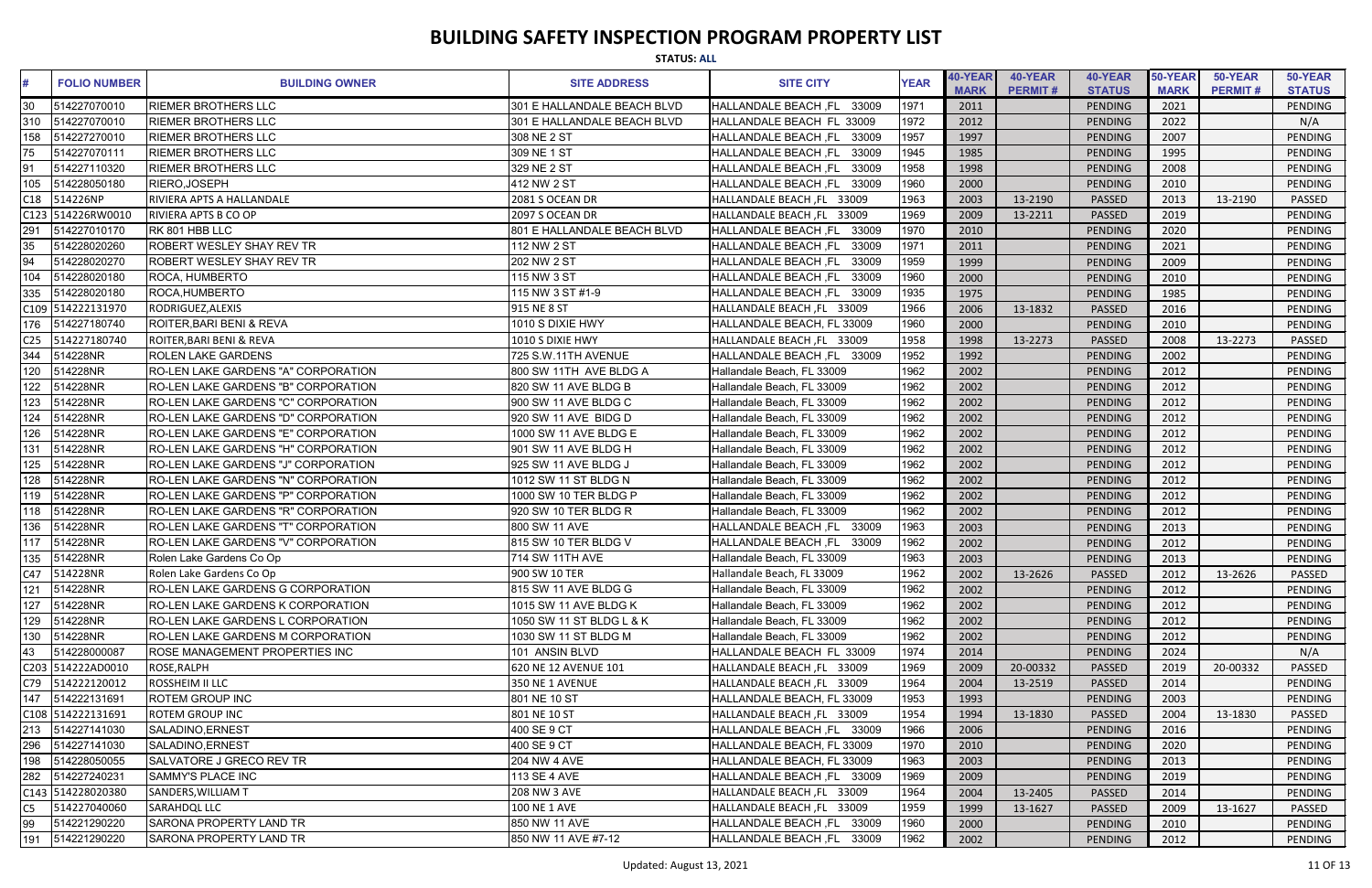|     | <b>STATUS: ALL</b>  |                                                 |                             |                                      |             |                        |                           |                          |                        |                           |                          |
|-----|---------------------|-------------------------------------------------|-----------------------------|--------------------------------------|-------------|------------------------|---------------------------|--------------------------|------------------------|---------------------------|--------------------------|
|     | <b>FOLIO NUMBER</b> | <b>BUILDING OWNER</b>                           | <b>SITE ADDRESS</b>         | <b>SITE CITY</b>                     | <b>YEAR</b> | 40-YEAR<br><b>MARK</b> | 40-YEAR<br><b>PERMIT#</b> | 40-YEAR<br><b>STATUS</b> | 50-YEAR<br><b>MARK</b> | 50-YEAR<br><b>PERMIT#</b> | 50-YEAR<br><b>STATUS</b> |
|     | C138 514228020140   | <b>SCHNEIDER, THERESA</b>                       | 213 NW 1 AVE                | HALLANDALE BEACH, FL 33009           | 1969        | 2009                   | 13-2393                   | PASSED                   | 2019                   |                           | PENDING                  |
| C39 | 514228430410        | <b>SCHREIBER, S &amp; BAKERMAN, B</b>           | 1050 SW 8 ST                | HALLANDALE BEACH, FL 33009           | 1959        | 1999                   | 13-2507                   | PASSED                   | 2009                   | 13-2507                   | <b>PASSED</b>            |
| 183 | 514228430501        | <b>SCHREIBER, S, BAKERMAN B &amp;</b>           | 701 SW 11 AVE               | HALLANDALE BEACH, FL 33009           | 1962        | 2002                   |                           | PENDING                  | 2012                   |                           | <b>PENDING</b>           |
|     | C160 514222132370   | <b>SCORPIO ENTERPRISES</b>                      | 823 NE 5 ST                 | HALLANDALE BEACH, FL 33009           | 1973        | 2013                   | 13-2460                   | PASSED                   | 2023                   |                           | N/A                      |
|     | C136 514228010150   | <b>SE DISTRICT ANNUAL CONFERENCE</b>            | 220 SW 6 AVE                | HALLANDALE BEACH, FL 33009           | 1967        | 2007                   | 13-2377                   | PASSED                   | 2017                   |                           | PENDING                  |
| 248 | 514228010150        | <b>SE DISTRICT FL ANNUAL CONFERENCE</b>         | 220 SW 6 AVE                | HALLANDALE BEACH, FL 33009           | 1967        | 2007                   |                           | PENDING                  | 2017                   |                           | <b>PENDING</b>           |
| 220 | 514226NW            | <b>SEA EDGE CO OP</b>                           | 2076 S OCEAN DR             | 33009<br><b>HALLANDALE BEACH, FL</b> | 1965        | 2005                   |                           | PENDING                  | 2015                   |                           | PENDING                  |
| 266 | 514227AE            | SECOND GULFSTREAM GARDEN APARTMENTS             | 329 SE 3 ST                 | 33009<br><b>HALLANDALE BEACH ,FL</b> | 1968        | 2008                   |                           | PENDING                  | 2018                   |                           | <b>PENDING</b>           |
| 160 | 514228021030        | <b>SELICA ORENSTEIN LIV TR</b>                  | 101 N DIXIE HWY             | 33009<br><b>HALLANDALE BEACH, FL</b> | 1958        | 1998                   |                           | PENDING                  | 2008                   |                           | PENDING                  |
| C65 | 514228021030        | Selica Orenstein Liz Tr                         | 19195 MYSTIC POINTE DR #209 | HALLANDALE BEACH, FL 33009           | 1958        | 1998                   | 14-566                    | PASSED                   | 2008                   | 14-566                    | <b>PASSED</b>            |
| 33  | 514227AQ            | SEVILLA PALACE AT HALLANDALE BEACH CONDO        | 110 SE 2 ST                 | <b>HALLANDALE BEACH, FL</b><br>33009 | 1971        | 2011                   |                           | PENDING                  | 2021                   |                           | <b>PENDING</b>           |
| 341 | 514222350040        | <b>SEVILLE GENERAL PARTNERS</b>                 | 480 NE 5 ST                 | HALLANDALE BEACH, FL<br>33009        | 1950        | 1990                   |                           | PENDING                  | 2000                   |                           | PENDING                  |
| C88 | 514227240081        | <b>ISEYMOUR &amp; RUTH BRAWER REV TR</b>        | 415 E HALLANDALE BEACH BLVD | HALLANDALE BEACH, FL 33009           | 1950        | 1990                   | 13-2277                   | <b>PASSED</b>            | 2000                   | 13-2277                   | PASSED                   |
| 41  | 514228330061        | <b>SFM PROPERTIES LLC</b>                       | 618 SW 4 AVE                | HALLANDALE BEACH ,FL<br>33009        | 1973        | 2013                   |                           | PENDING                  | 2023                   |                           | N/A                      |
| 205 | 514228020280        | <b>SHAY, ROBERT WESLEY EST</b>                  | 205 NW 2 AVE                | HALLANDALE BEACH, FL 33009           | 1964        | 2004                   |                           | PENDING                  | 2014                   |                           | <b>PENDING</b>           |
| 221 | 514228020280        | SHAY, ROBERT WESLEY EST                         | 205 NW 2 AVE                | HALLANDALE BEACH, FL 33009           | 1965        | 2005                   |                           | PENDING                  | 2015                   |                           | <b>PENDING</b>           |
| 204 | 514228020371        | SHORE ENTERPRISES OF BROWARD INC                | 212 NW 3 AVE                | HALLANDALE BEACH, FL 33009           | 1964        | 2004                   |                           | PENDING                  | 2014                   |                           | PENDING                  |
| C28 | 514228020371        | SHORE ENTERPRISES OF BROWARD INC                | <b>212 NW 3 AVE</b>         | HALLANDALE BEACH, FL 33009           | 1965        | 2005                   | 13-2404                   | PASSED                   | 2015                   |                           | PENDING                  |
|     | C105 514222130672   | SIGLO 21 INC                                    | 720 NE 7 ST                 | HALLANDALE BEACH, FL 33009           | 1964        | 2004                   | 13-1788                   | PASSED                   | 2014                   |                           | PENDING                  |
| 278 | 514226AJ0010        | SIMONELLI, ARTHUR W                             | 1893 S OCEAN DR             | 33009<br><b>HALLANDALE BEACH, FL</b> | 1969        | 2009                   |                           | PENDING                  | 2019                   |                           | <b>PENDING</b>           |
| 336 | 514227170200        | SMIR 3001 LLC                                   | 804 S FEDERAL HWY           | 33009<br><b>HALLANDALE BEACH, FL</b> | 1940        | 1980                   |                           | PENDING                  | 1990                   |                           | <b>PENDING</b>           |
| 49  | 514227010130        | SOUTHERN BELL TEL & TEL CO                      | 120 NE 12 AVE               | 33009<br><b>HALLANDALE BEACH, FL</b> | 1976        | 2016                   |                           | PENDING                  | 2026                   |                           | N/A                      |
| 185 | 514227210320        | <b>SPATIUS HALLANDALE LLC</b>                   | 520 S DIXIE HWY             | HALLANDALE BEACH, FL<br>33009        | 1962        | 2002                   |                           | PENDING                  | 2012                   |                           | PENDING                  |
| 332 | 514228021790        | SPIRIT OF LIFE MINISTRIES OF                    | 27 W HALLANDALE BEACH BLVD  | HALLANDALE BEACH, FL 33009           | 1980        | 2020                   |                           | PENDING                  | 2030                   |                           | N/A                      |
|     | C165 514228021790   | SPIRIT OF LIFE MINISTRIES OF                    | 27 W HALLANDALE BEACH BLVD  | HALLANDALE BEACH, FL 33009           | 1960        | 2000                   | 13-2474                   | PASSED                   | 2010                   | 13-2474                   | <b>PASSED</b>            |
|     | C192 514228050030   | Sponder, Elaine & Raymond                       | 219 NW 3 Ave                | HALLANDALE BEACH, FL 33009           | 1977        | 2017                   | 14-1768                   | PASSED                   | 2027                   |                           | N/A                      |
|     | C191 514228050010   | Sponder, Elaine & Raymond                       | 237 NW 3 Ave                | HALLANDALE BEACH, FL 33009           | 1977        | 2017                   | 14-1769                   | PASSED                   | 2027                   |                           | N/A                      |
|     | 267 514228020360    | SPONDER, RAYMOND & BAKER, ELAINE ETAL           | 220 NW 3 AVE                | HALLANDALE BEACH, FL 33009           | 1968        | 2008                   |                           | PENDING                  | 2018                   |                           | PENDING                  |
|     | 312 514227BF        | <b>STRAND PLAZA CONDO</b>                       | 421 N.E.1ST STREET          | HALLANDALE BEACH FL 33009            | 1972        | 2012                   |                           | PENDING                  | 2022                   |                           | N/A                      |
|     | C34 514222110090    | <b>STUART &amp; EDNA HERZFELD TR</b>            | 115 NE 5 STREET             | HALLANDALE BEACH, FL 33009           | 1966        | 2006                   | 13-2455                   | PASSED                   | 2016                   |                           | PENDING                  |
|     | C133 514227250251   | <b>SUBONJ, GLIGORE &amp; FLOAREA</b>            | 700 NE 2 ST                 | HALLANDALE BEACH, FL 33009           | 1957        | 1997                   | 13-2370                   | <b>PASSED</b>            | 2007                   | 13-2370                   | PASSED                   |
|     | C55 514222131150    | <b>SUTTON, AURORA</b>                           | 615 NE 8 ST                 | Hallandale Beach, FL 33009           | 1970        | 2010                   | 14-227                    | <b>PASSED</b>            | 2020                   |                           | PENDING                  |
|     | C159 514222131140   | <b>SUTTON, AURORA</b>                           | 701 NE 8 ST                 | HALLANDALE BEACH, FL 33009           | 1973        | 2013                   | 13-2458                   | <b>PASSED</b>            | 2023                   |                           | N/A                      |
|     | C185 514226NV       | Taromina Co-Op                                  | 1936 S Ocean Drive          | Hallandale Beach, FL 33009           | 1961        | 2001                   | 13-2694                   | <b>PASSED</b>            | 2011                   |                           | <b>PASSED</b>            |
|     | 110 1226-RS         | THE FAIRWAYS NORTH, INC.                        | 700 N.E.14TH AVENUE         | HALLANDALE BEACH, FL 33009           | 1961        | 2001                   |                           | PENDING                  | 2011                   |                           | <b>PENDING</b>           |
| 232 | 1226-PN             | The Islander Condo                              | 2500 Diana Dr               | Hallandale Beach, FL 33009           | 1966        | 2006                   |                           | PENDING                  | 2016                   |                           | PENDING                  |
| 63  | 514223BD            | THE OLYMPUS CONDO PHASE C                       | 2500 PARKVIEW DR            | HALLANDALE BEACH, FL 33009           | 1981        | 2021                   |                           | PENDING                  | 2031                   |                           | N/A                      |
| 64  | 514223BG            | THE TOWERS OF OCEANVIEW EAST                    | 400 LESLIE DR               | HALLANDALE BEACH, FL 33009           | 1981        | 2021                   |                           | PENDING                  | 2031                   |                           | N/A                      |
| C50 | 514226060070        | THE YACHT CLUB CONDOMINUMUM OF HALLANDALE BEACH | 301 GOLDEN ISLES DR         | HALLANDALE BEACH, FL 33009           | 1960        | 2000                   | 13-821                    | <b>PASSED</b>            | 2010                   | 13-821                    | <b>PASSED</b>            |
|     | C42 514227AC0010    | THIRD GULFSTREAM GARDENS                        | 330 SE 2 ST                 | HALLANDALE BEACH, FL 33009           | 1969        | 2009                   | 13-2553                   | PASSED                   | 2019                   |                           | PENDING                  |
| 196 | 514221230150        | TINGLOF, JOYCE M TR                             | 805 NW 10 ST                | HALLANDALE BEACH, FL 33009           | 1963        | 2003                   |                           | PENDING                  | 2013                   |                           | PENDING                  |
|     | C217 514221270190   | TINGLOF, JOYCE M TR                             | 806 NW 7 TER                | HALLANDALE BEACH, FL 33009           | 1958        | 1998                   | 21-00783                  | <b>PASSED</b>            | 2008                   | 21-00783                  | PASSED                   |
| 85  | 514228021950        | <b>TOMANO INC</b>                               | 109 SE 1 AVE                | HALLANDALE BEACH, FL 33009           | 1955        | 1995                   |                           | PENDING                  | 2005                   |                           | PENDING                  |
| 78  | 514228021953        | <b>TOMANO INC</b>                               | 127 SE 1 AVENUE             | <b>HALLANDALE BEACH, FL</b><br>33009 | 1952        | 1992                   |                           | PENDING                  | 2002                   |                           | PENDING                  |
| 51  | 514228030450        | TOTAL APPLIANCE & AIR COND REPA                 | 1015 SW 10 AVE              | HALLANDALE BEACH ,FL<br>33009        | 1976        | 2016                   |                           | PENDING                  | 2026                   |                           | N/A                      |
| 222 | 514228030452        | TOTAL APPLIANCE & AIR COND REPA                 | 1021-1025 SW 10 AVENUE      | HALLANDALE BEACH, FL 33009           | 1965        | 2005                   |                           | PENDING                  | 2015                   |                           | PENDING                  |
| 194 | 514222380030        | <b>TS&amp;B III LCC</b>                         | 1000 NE 1 AVENUE            | HALLANDALE BEACH, FL 33009           | 1963        | 2003                   |                           | PENDING                  | 2013                   |                           | PENDING                  |
|     | C91 514222380010    | <b>TS&amp;B III LLC</b>                         | 106 PEMBROKE ROAD           | HALLANDALE BEACH, FL 33009           | 1957        | 1997                   | 13-1623                   | PASSED                   | 2007                   | 13-1623                   | PASSED                   |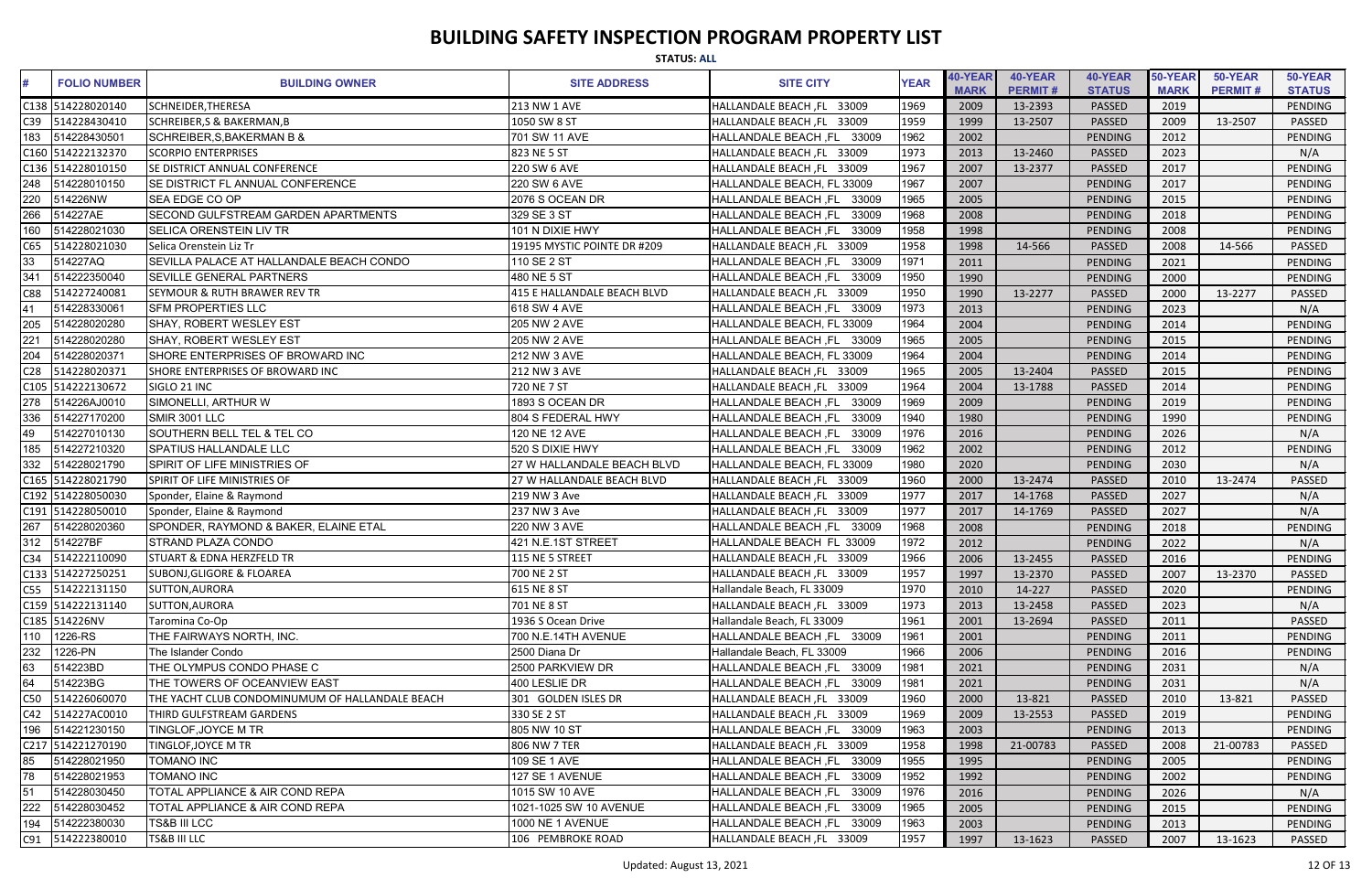|                 | <b>STATUS: ALL</b>  |                                              |                               |                               |             |             |                |                |             |                |                |  |  |
|-----------------|---------------------|----------------------------------------------|-------------------------------|-------------------------------|-------------|-------------|----------------|----------------|-------------|----------------|----------------|--|--|
| #               | <b>FOLIO NUMBER</b> | <b>BUILDING OWNER</b>                        | <b>SITE ADDRESS</b>           | <b>SITE CITY</b>              | <b>YEAR</b> | 40-YEAR     | 40-YEAR        | 40-YEAR        | 50-YEAR     | 50-YEAR        | 50-YEAR        |  |  |
|                 |                     |                                              |                               |                               |             | <b>MARK</b> | <b>PERMIT#</b> | <b>STATUS</b>  | <b>MARK</b> | <b>PERMIT#</b> | <b>STATUS</b>  |  |  |
| 32              | 514227240081        | TWO YOUNG INVESTORS HALLANDALE               | 415 E HALLANDALE BEACH BLVD   | HALLANDALE BEACH, FL<br>33009 | 1971        | 2011        |                | <b>PENDING</b> | 2021        |                | PENDING        |  |  |
| C94             | 514228100030        | UNION CONGREGATIONAL CHURCH                  | 120 SW 6 AVE                  | HALLANDALE BEACH, FL 33009    | 1958        | 1998        | 13-1690        | PASSED         | 2008        | 13-1690        | PASSED         |  |  |
| 342             | 514227400010        | UPPERDECK PROPERTIES LLC                     | 906 E HALLANDALE BEACH BLVD   | HALLANDALE BEACH, FL 33009    | 1951        | 1991        |                | <b>PENDING</b> | 2001        |                | <b>PENDING</b> |  |  |
|                 | C127 514227040070   | <b>VALENTIN MINK LIV TR</b>                  | 108 NE 1 AVE                  | HALLANDALE BEACH, FL 33009    | 1968        | 2008        | 13-2229        | <b>PASSED</b>  | 2018        |                | <b>PENDING</b> |  |  |
| C <sub>11</sub> | 514222130440        | <b>VAZIR, DICK &amp; SHEROO &amp;</b>        | 709 NE 4 CT                   | HALLANDALE BEACH, FL 33009    | 1963        | 2003        | 13-1784        | <b>PASSED</b>  | 2013        | 13-1784        | <b>PASSED</b>  |  |  |
| 90              | 514222131660        | VAZQUEZ, JOSE & ALBA                         | 823 NE 10 ST                  | HALLANDALE BEACH, FL 33009    | 1958        | 1998        |                | <b>PENDING</b> | 2008        |                | <b>PENDING</b> |  |  |
| 48              | 514227170091        | <b>VEGA, ERNESTO</b>                         | 815 SE 2 AVE                  | Hallandale Beach, FL 33009    | 1975        | 2015        |                | <b>PENDING</b> | 2025        |                | N/A            |  |  |
|                 | C224 514223ah       | VENETIAN PARK I CONDOMINIUM ASSOCIATION INC  | 2300 NE 7 St                  | HALLANDALE BEACH, FL 33009    | 1978        | 2018        | 17-02289       | <b>PASSED</b>  | 2028        |                | N/A            |  |  |
|                 | C222 514223ah       | VENETIAN PARK I CONDOMINIUM ASSOCIATION INC  | 2301 NE 7 St                  | HALLANDALE BEACH, FL 33009    | 1978        | 2018        | 17-02286       | <b>PASSED</b>  | 2028        |                | N/A            |  |  |
|                 | C223 514223ah       | VENETIAN PARK I CONDOMINIUM ASSOCIATION INC  | 600 NE 25 Ave                 | HALLANDALE BEACH, FL 33009    | 1978        | 2018        | 17-02288       | PASSED         | 2028        |                | N/A            |  |  |
|                 | C226 514223ah       | VENETIAN PARK I CONDOMINIUM ASSOCIATION INC  | 800 NE 25 ave                 | HALLANDALE BEACH, FL 33009    | 1978        | 2018        | 17-02293       | PASSED         | 2028        |                | N/A            |  |  |
|                 | C225 514223ah       | VENETIAN PARK I CONDOMINIUM ASSOCIATION INC  | 901 NE 24 Ave                 | HALLANDALE BEACH, FL 33009    | 1978        | 2018        | 17-02290       | PASSED         | 2028        |                | N/A            |  |  |
|                 | C227 1223AJ         | VENETIAN PARK II CONDOMINIUM ASSOCIATION INC | 2401 NE 9 St                  | HALLANDALE BEACH, FL 33009    | 1978        | 2018        | 17-02298       | PASSED         | 2028        |                | N/A            |  |  |
| 172             | 514226080151        | <b>VILLA HERMOSA 40 LLC</b>                  | 2380 DIANA DR                 | HALLANDALE BEACH, FL 33009    | 1960        | 2000        |                | PENDING        | 2010        |                | PENDING        |  |  |
| 46              | 514228022990        | <b>VILLARICA INC</b>                         | 211 SE 1 AVE                  | HALLANDALE BEACH, FL 33009    | 1975        | 2015        |                | PENDING        | 2025        |                | N/A            |  |  |
| C <sub>2</sub>  | 514221AB            | <b>WEDGEWOOD BUSINESS PARK ANSIN</b>         | 470 ANSIN BLVD.               | HALLANDALE BEACH FL 33009     | 1974        | 2014        | 14-1883        | PASSED         | 2024        |                | N/A            |  |  |
| C46             | 514228AJ0010        | <b>WEDGEWOOD BUSINESS PARK FIRST COURT</b>   | 1062 NW 1 CT                  | HALLANDALE BEACH, FL 33009    | 1970        | 2010        | 13-2595        | <b>PASSED</b>  | 2020        |                | PENDING        |  |  |
| C <sub>74</sub> | 514228420010        | <b>WICKERAMA INC</b>                         | 908 W HALLANDALE BEACH BLVD   | HALLANDALE BEACH, FL 33009    | 1963        | 2003        | 13-2439        | <b>PASSED</b>  | 2013        | 13-2439        | <b>PASSED</b>  |  |  |
| C <sub>24</sub> | 514227170140        | <b>WIESELBERG, J &amp; JUDY P</b>            | 214 SE 8 ST                   | HALLANDALE BEACH, FL 33009    | 1965        | 2005        | 13-2251        | <b>PASSED</b>  | 2015        |                | <b>PENDING</b> |  |  |
| 304             | 514227NN            | WINNERINN APT CO OP                          | 120 NE 10 AVE                 | HALLANDALE BEACH, FL 33009    | 1971        | 2011        |                | PENDING        | 2021        |                | PENDING        |  |  |
| 53              | 514226DD            | <b>WOODLAKE APTS CONDO</b>                   | 462 GOLDEN ISLES DR           | HALLANDALE BEACH, FL 33009    | 1980        | 2020        |                | PENDING        | 2030        |                | N/A            |  |  |
| C86             | 514226HH            | YACHT CLUB                                   | <b>301 GOLDEN ISLES DRIVE</b> | HALLANDALE BEACH FL 33009     | 1974        | 2014        | 13-821         | <b>PASSED</b>  | 2024        |                | N/A            |  |  |
| 227             | 514226PP            | YACHT HARBOR APTS CO OP                      | 2200 DIANA DR                 | HALLANDALE BEACH, FL 33009    | 1966        | 2006        |                | <b>PENDING</b> | 2016        |                | <b>PENDING</b> |  |  |
| C <sub>29</sub> | 514228050213        | YENON & SHARON ARGY LLC                      | <b>220 NW 5 AVE</b>           | HALLANDALE BEACH, FL 33009    | 1964        | 2004        | 13-2425        | <b>PASSED</b>  | 2014        |                | PENDING        |  |  |
|                 | C114 514226AA       | YORKDALES CARALLTON ISLE                     | 419 GOLDEN ISLES DR           | HALLANDALE BEACH, FL 33009    | 1963        | 2003        | 13-2163        | <b>PASSED</b>  | 2013        | 13-2163        | <b>PASSED</b>  |  |  |
| C76             | 514227210010        | <b>ZUKA INVESTMENTS LLC</b>                  | 400 S DIXIE HWY               | HALLANDALE BEACH, FL 33009    | 1973        | 2013        | 16-02634       | PASSED         | 2023        |                | N/A            |  |  |
| 288             | 514222AE0010        | <b>ZUNIGA, SANTOS E &amp; MARTHA L</b>       | 610 NE 12 AVENUE 101          | HALLANDALE BEACH, FL 33009    | 1969        | 2009        |                | <b>PENDING</b> | 2019        |                | PENDING        |  |  |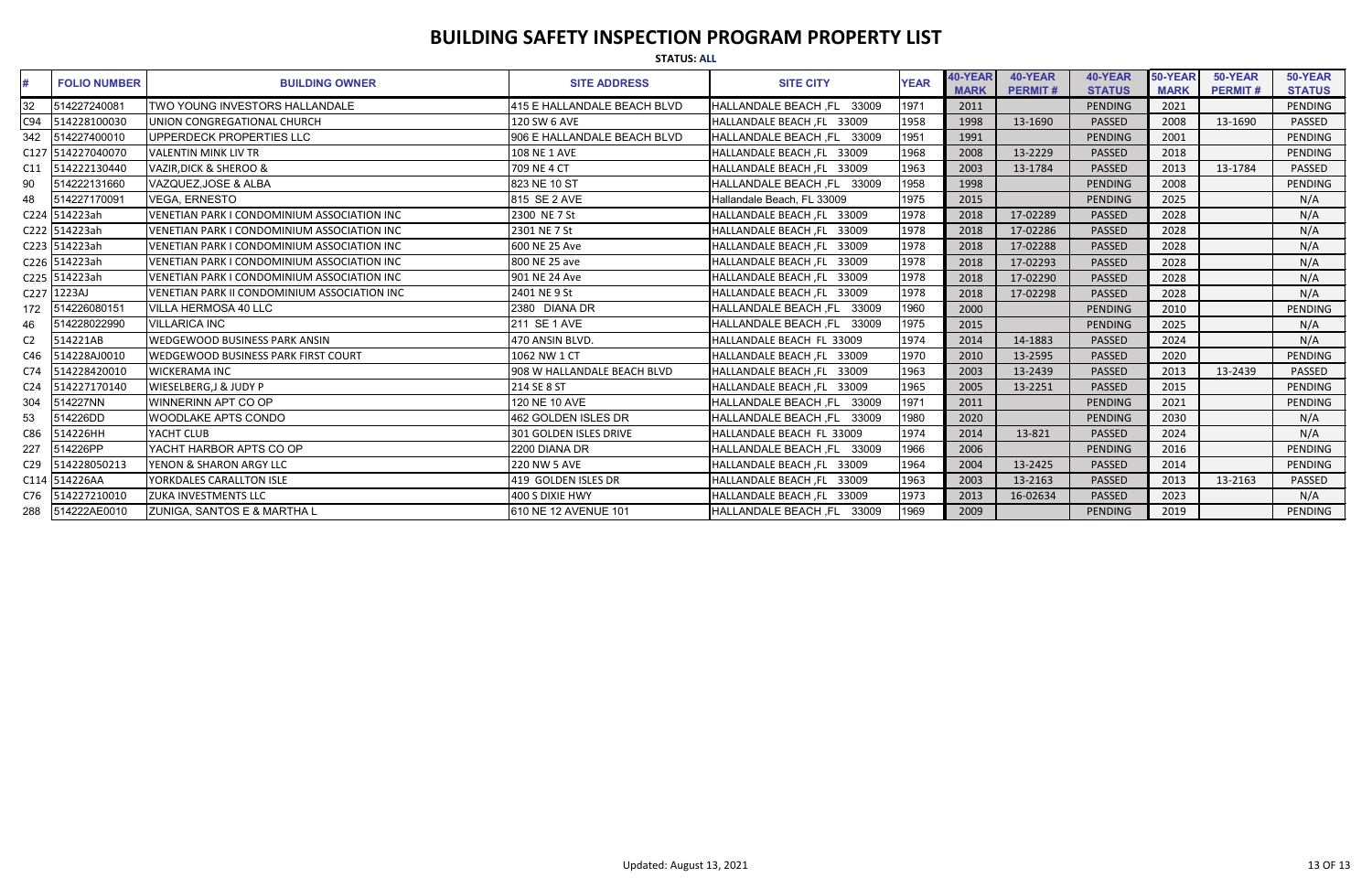|                 | <b>STATUS: ALL</b>  |                                            |                              |                                      |             |                        |                           |                          |                        |                           |                          |  |
|-----------------|---------------------|--------------------------------------------|------------------------------|--------------------------------------|-------------|------------------------|---------------------------|--------------------------|------------------------|---------------------------|--------------------------|--|
|                 | <b>FOLIO NUMBER</b> | <b>BUILDING OWNER</b>                      | <b>SITE ADDRESS</b>          | <b>SITE CITY</b>                     | <b>YEAR</b> | 40-YEAR<br><b>MARK</b> | 40-YEAR<br><b>PERMIT#</b> | 40-YEAR<br><b>STATUS</b> | 50-YEAR<br><b>MARK</b> | 50-YEAR<br><b>PERMIT#</b> | 50-YEAR<br><b>STATUS</b> |  |
| 47              | 514227240310        | <b>FRANK &amp; A PERRONE REV LIV TR</b>    | 100 SE 5 AVE                 | 33009<br><b>HALLANDALE BEACH, FL</b> | 1975        | 2015                   |                           | PENDING                  | 2025                   |                           | N/A                      |  |
| 340             | 514228021830        | HALLANDALE PARTNERS 4 LLC                  | 100 E HALLANDALE BEACH BLVD  | 33009<br>HALLANDALE BEACH, FL        | 1950        | 1990                   |                           | <b>PENDING</b>           | 2000                   |                           | <b>PENDING</b>           |  |
| C84             | 514226CC            | LAKE POINT TOWER CONDO                     | 100 GOLDEN ISLES DRIVE       | HALLANDALE BEACH FL 33009            | 1974        | 2014                   | 14-1884                   | <b>PASSED</b>            | 2024                   |                           | N/A                      |  |
| 167             | 514227040060        | <b>CAROLYN LAURIE LLC</b>                  | 100 NE 1 AVE                 | HALLANDALE BEACH, FL 33009           | 1959        | 1999                   |                           | <b>PENDING</b>           | 2009                   |                           | <b>PENDING</b>           |  |
| C5.             | 514227040060        | <b>SARAHDQL LLC</b>                        | 100 NE 1 AVE                 | HALLANDALE BEACH, FL 33009           | 1959        | 1999                   | 13-1627                   | <b>PASSED</b>            | 2009                   | 13-1627                   | PASSED                   |  |
| 89              | 514227040170        | <b>RAM GERSTENHABER TR</b>                 | 100 NE 3 ST                  | HALLANDALE BEACH, FL 33009           | 1957        | 1997                   |                           | <b>PENDING</b>           | 2007                   |                           | <b>PENDING</b>           |  |
| C71             | 514227040170        | <b>RAM GERSTENHABER TR</b>                 | 100 NE 3 ST                  | HALLANDALE BEACH, FL 33009           | 1957        | 1997                   | 13-2234                   | <b>PASSED</b>            | 2007                   | 13-2234                   | PASSED                   |  |
|                 | C130 514227240410   | <b>GMG RESTAURANTS LLC</b>                 | 100 S FEDERAL HWY            | HALLANDALE BEACH, FL 33009           | 1962        | 2002                   | 13-2347                   | <b>PASSED</b>            | 2012                   | 13-2347                   | <b>PASSED</b>            |  |
| 66              | 514227600010        | HALLANDALE OASIS 2019 LLC                  | 1000 E HALLANDALE BEACH BLVD | HALLANDALE BEACH, FL<br>33009        | 1981        | 2021                   |                           | <b>PENDING</b>           | 2031                   |                           | N/A                      |  |
| 327             | 514227010280        | 1000 E HALLANDALE BLVD LLC                 | 1000 E HALLANDALE BEACH BLVD | <b>HALLANDALE BEACH, FL</b><br>33009 | 1975        | 2015                   |                           | <b>PENDING</b>           | 2025                   |                           | N/A                      |  |
|                 | 514222131320        | <b>JEDA SOUTH</b>                          | 1000 N FEDERAL HWY           | HALLANDALE BEACH, FL<br>33009        | 1966        | 2006                   |                           | <b>PENDING</b>           | 2016                   |                           | PENDING                  |  |
| 113             | 514222131320        | <b>JEDA SOUTH</b>                          | 1000 N FEDERAL HWY           | 33009<br><b>HALLANDALE BEACH, FL</b> | 1962        | 2002                   |                           | <b>PENDING</b>           | 2012                   |                           | PENDING                  |  |
| 317             | 514222CM            | MEADOWBROOK CONDO APTS BLDG #7             | 1000 N.E.12TH AVENUE         | 33009<br><b>HALLANDALE BEACH, FL</b> | 1973        | 2013                   |                           | <b>PENDING</b>           | 2023                   |                           | N/A                      |  |
| 194             | 514222380030        | <b>TS&amp;B III LCC</b>                    | 1000 NE 1 AVENUE             | HALLANDALE BEACH, FL<br>33009        | 1963        | 2003                   |                           | <b>PENDING</b>           | 2013                   |                           | PENDING                  |  |
| C61             | 514226AK0010        | <b>FAIRWAYS ROYALE CONDO</b>               | 1000 NE 14 AVE               | HALLANDALE BEACH, FL 33009           | 1969        | 2009                   | 14-885                    | <b>PASSED</b>            | 2019                   |                           | <b>PENDING</b>           |  |
| 119             | 514228NR            | RO-LEN LAKE GARDENS "P" CORPORATION        | 1000 SW 10 TER BLDG P        | Hallandale Beach, FL 33009           | 1962        | 2002                   |                           | <b>PENDING</b>           | 2012                   |                           | <b>PENDING</b>           |  |
| 126             | 514228NR            | RO-LEN LAKE GARDENS "E" CORPORATION        | 1000 SW 11 AVE BLDG E        | Hallandale Beach, FL 33009           | 1962        | 2002                   |                           | <b>PENDING</b>           | 2012                   |                           | <b>PENDING</b>           |  |
|                 | C131 514222NT       | <b>COUNTRY GRDN APTS CO OP</b>             | 1001 ATLANTIC SHORES BLVD    | HALLANDALE BEACH, FL 33009           | 1963        | 2003                   | 13-2365                   | <b>PASSED</b>            | 2013                   | 13-2365                   | <b>PASSED</b>            |  |
| 315             | 514222CJ            | MEADOWBROOK CONDO APTS BLDG #5             | 1001 N.E.14TH AVENUE         | HALLANDALE BEACH, FL 33009           | 1973        | 2013                   |                           | <b>PENDING</b>           | 2023                   |                           | N/A                      |  |
| 137             | 514221290360        | FDB INVESTMENTS 1001 LLC                   | 1001 NW 8 ST                 | HALLANDALE BEACH, FL 33009           | 1963        | 2003                   |                           | <b>PENDING</b>           | 2013                   |                           | PENDING                  |  |
|                 | C100 514221290360   | FDB INVESTMENTS 1001 LLC                   | 1001 NW 8 ST                 | HALLANDALE BEACH, FL 33009           | 1963        | 2003                   | 13-1751                   | <b>PASSED</b>            | 2013                   | 13-1751                   | PASSED                   |  |
| 103             | 514227141100        | <b>H&amp;M FIRST AVE LLC</b>               | <b>1003 SE 1 AVENUE</b>      | HALLANDALE BEACH, FL 33009           | 1960        | 2000                   |                           | <b>PENDING</b>           | 2010                   |                           | <b>PENDING</b>           |  |
| 164             | 514222132500        | ELANA INVESTMENT V CORP                    | 1008 NE 10 ST                | HALLANDALE BEACH, FL 33009           | 1958        | 1998                   |                           | <b>PENDING</b>           | 2008                   |                           | <b>PENDING</b>           |  |
|                 | C111 514222132500   | KOBAIN, JOSEPH                             | 1008 NE 10 ST                | HALLANDALE BEACH, FL 33009           | 1958        | 1998                   | 13-1854                   | <b>PASSED</b>            | 2008                   | 13-1854                   | PASSED                   |  |
| 43              | 514228000087        | <b>ROSE MANAGEMENT PROPERTIES INC</b>      | 101 ANSIN BLVD               | HALLANDALE BEACH FL 33009            | 1974        | 2014                   |                           | <b>PENDING</b>           | 2024                   |                           | N/A                      |  |
|                 | C216 514227040010   | LLR LLC                                    | 101 E HALLANDALE BEACH BLVD  | HALLANDALE BEACH, FL 33009           | 1957        | 1997                   | 16-02526                  | <b>PASSED</b>            | 2007                   | 16-02526                  | <b>PASSED</b>            |  |
| 160             | 514228021030        | <b>SELICA ORENSTEIN LIV TR</b>             | 101 N DIXIE HWY              | HALLANDALE BEACH, FL 33009           | 1958        | 1998                   |                           | PENDING                  | 2008                   |                           | PENDING                  |  |
|                 | C54 514222120030    | <b>KELS, ELLIOT</b>                        | 101 NE 3RD ST                | Hallandale Beach, FL 33009           | 1972        | 2012                   | 14-201                    | <b>PASSED</b>            | 2022                   |                           | N/A                      |  |
| C6              | 514228420340        | <b>OLIVA INVESTMENT PROPERTIES LLC</b>     | <b>101 NW 8 AVE</b>          | HALLANDALE BEACH, FL 33009           | 1958        | 1998                   | 13-1694                   | <b>PASSED</b>            | 2008                   | 13-1694                   | PASSED                   |  |
| C <sub>26</sub> | 514227240220        | <b>HOUSE OF CHANG INC</b>                  | 101 SE 4 AVE                 | HALLANDALE BEACH, FL 33009           | 1965        | 2005                   | 13-2278                   | <b>PASSED</b>            | 2015                   |                           | PENDING                  |  |
| 81              | 514222131330        | DARVIN, RONALD                             | 1010 N FEDERAL HWY           | HALLANDALE BEACH, FL 33009           | 1954        | 1994                   |                           | PENDING                  | 2004                   |                           | PENDING                  |  |
| 176             | 514227180740        | ROITER, BARI BENI & REVA                   | 1010 S DIXIE HWY             | HALLANDALE BEACH, FL 33009           | 1960        | 2000                   |                           | PENDING                  | 2010                   |                           | PENDING                  |  |
|                 | C25 514227180740    | <b>ROITER, BARI BENI &amp; REVA</b>        | 1010 S DIXIE HWY             | HALLANDALE BEACH, FL 33009           | 1958        | 1998                   | 13-2273                   | <b>PASSED</b>            | 2008                   | 13-2273                   | PASSED                   |  |
|                 | C125 514227010430   | I & A MIAMI LLC &                          | 1010 S FEDERAL HWY           | HALLANDALE BEACH, FL 33009           | 1960        | 2000                   | 13-2224                   | <b>PASSED</b>            | 2010                   | 13-2224                   | PASSED                   |  |
| 170             | 514221040010        | MODEL CAPITAL THREE LLC                    | 1011 NW 3 AVE #1-8           | HALLANDALE BEACH, FL 33009           | 1959        | 1999                   |                           | PENDING                  | 2009                   |                           | PENDING                  |  |
| 128             | 514228NR            | RO-LEN LAKE GARDENS "N" CORPORATION        | 1012 SW 11 ST BLDG N         | Hallandale Beach, FL 33009           | 1962        | 2002                   |                           | PENDING                  | 2012                   |                           | PENDING                  |  |
| 51              | 514228030450        | TOTAL APPLIANCE & AIR COND REPA            | 1015 SW 10 AVE               | HALLANDALE BEACH, FL 33009           | 1976        | 2016                   |                           | PENDING                  | 2026                   |                           | N/A                      |  |
| 127             | 514228NR            | <b>RO-LEN LAKE GARDENS K CORPORATION</b>   | 1015 SW 11 AVE BLDG K        | Hallandale Beach, FL 33009           | 1962        | 2002                   |                           | PENDING                  | 2012                   |                           | PENDING                  |  |
| 222             | 514228030452        | <b>TOTAL APPLIANCE &amp; AIR COND REPA</b> | 1021-1025 SW 10 AVENUE       | HALLANDALE BEACH, FL 33009           | 1965        | 2005                   |                           | PENDING                  | 2015                   |                           | PENDING                  |  |
| 343             | 514222132530        | <b>BARAC, MIHAIL</b>                       | 1022 NE 10 ST #1-3           | HALLANDALE BEACH, FL 33009           | 1951        | 1991                   |                           | PENDING                  | 2001                   |                           | PENDING                  |  |
|                 | C207 514227010100   | ATRIUM HALLANDALE SHP CTR LTD              | 1025 E HALLANDALE BEACH BLVD | HALLANDALE BEACH, FL 33009           | 1975        | 2015                   | 16-00120                  | <b>PASSED</b>            | 2025                   |                           | N/A                      |  |
| C33             | 514228000132        | <b>COMKE INC</b>                           | 1025 W HALLANDALE BEACH BLVD | HALLANDALE BEACH FL 33009            | 1972        | 2012                   | 13-2451                   | PASSED                   | 2022                   |                           | N/A                      |  |
| 130             | 514228NR            | <b>RO-LEN LAKE GARDENS M CORPORATION</b>   | 1030 SW 11 ST BLDG M         | Hallandale Beach, FL 33009           | 1962        | 2002                   |                           | PENDING                  | 2012                   |                           | PENDING                  |  |
| 34              | 514228000072        | 1036 NW 3RD LLC                            | 1036 NW 3 ST                 | HALLANDALE BEACH, FL 33009           | 1971        | 2011                   |                           | PENDING                  | 2021                   |                           | PENDING                  |  |
| 309             | 514228000072        | 1036 NW 3RD LLC                            | 1036 NW 3 ST                 | HALLANDALE BEACH FL 33009            | 1972        | 2012                   |                           | <b>PENDING</b>           | 2022                   |                           | N/A                      |  |
| 351             | 514228000076        | 1049 HALLANDALE INC                        | 1037 NW 1 CT                 | HALLANDALE BEACH, FL 33009           | 1970        | 2010                   |                           | PENDING                  | 2020                   |                           | PENDING                  |  |
|                 | C164 514228000062   | MASSAR MANAGEMENT LLC                      | 1037 NW 3 ST                 | HALLANDALE BEACH, FL 33009           | 1973        | 2013                   | 13-2473                   | PASSED                   | 2023                   |                           | N/A                      |  |
|                 | C99 514221290190    | <b>EBENEZER MISSIONARY BAPTIST</b>         | 1048 FOSTER RD               | HALLANDALE BEACH, FL 33009           | 1959        | 1999                   | 13-1708                   | PASSED                   | 2009                   | 13-1708                   | PASSED                   |  |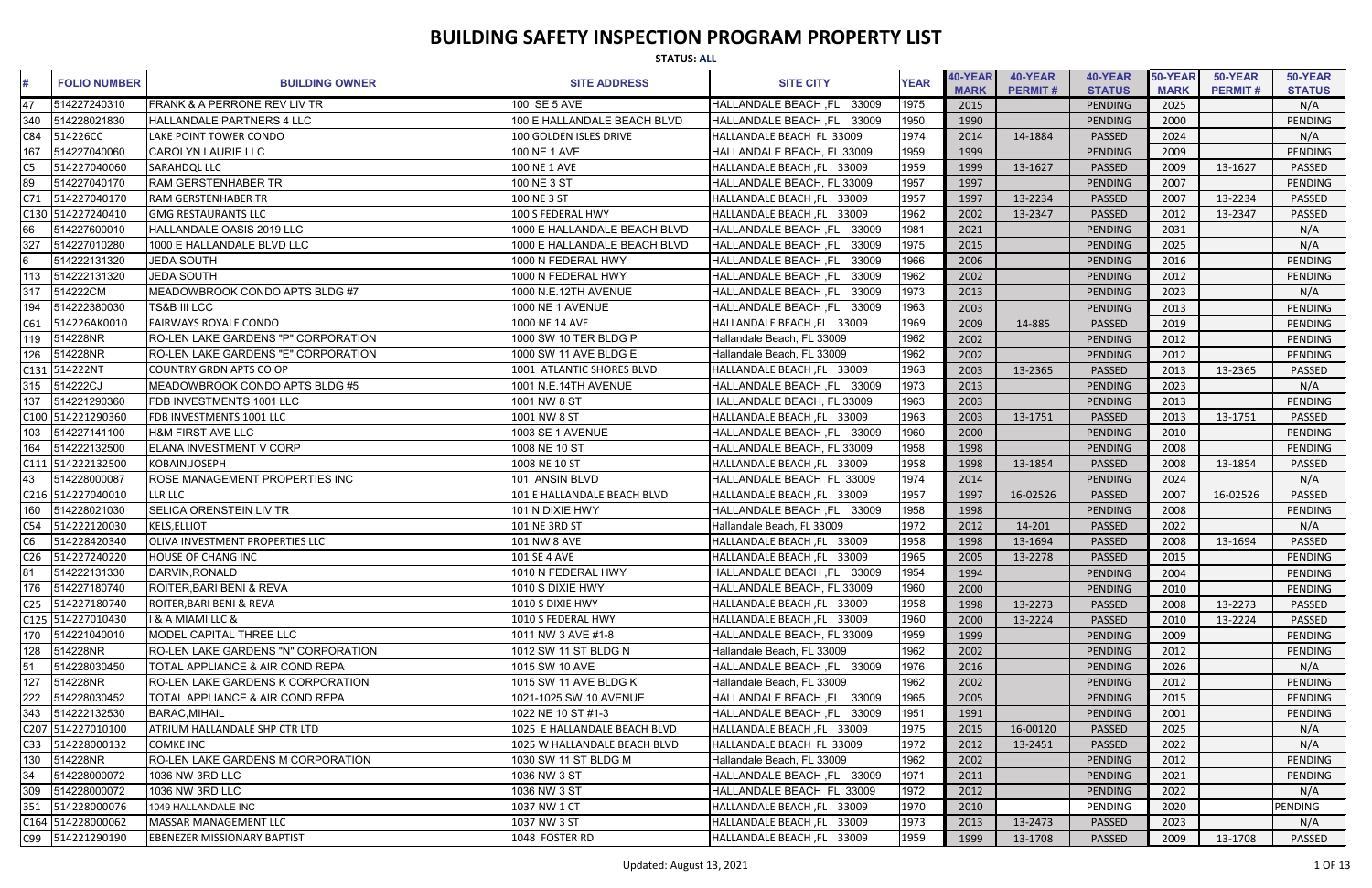|     | <b>STATUS: ALL</b>  |                                            |                              |                                      |             |                               |                           |                          |                        |                           |                          |  |
|-----|---------------------|--------------------------------------------|------------------------------|--------------------------------------|-------------|-------------------------------|---------------------------|--------------------------|------------------------|---------------------------|--------------------------|--|
|     | <b>FOLIO NUMBER</b> | <b>BUILDING OWNER</b>                      | <b>SITE ADDRESS</b>          | <b>SITE CITY</b>                     | <b>YEAR</b> | <b>40-YEAR</b><br><b>MARK</b> | 40-YEAR<br><b>PERMIT#</b> | 40-YEAR<br><b>STATUS</b> | 50-YEAR<br><b>MARK</b> | 50-YEAR<br><b>PERMIT#</b> | 50-YEAR<br><b>STATUS</b> |  |
| 171 | 514221290190        | <b>EBENEZER MISSIONARY BAPTIST</b>         | 1048 FOSTER RD               | HALLANDALE BEACH, FL 33009           | 1959        | 1999                          |                           | PENDING                  | 2009                   |                           | <b>PENDING</b>           |  |
| 214 | 514228420190        | <b>PRO PAINTING ENTERPRISES INC</b>        | 105 NW 9 TER                 | HALLANDALE BEACH, FL<br>33009        | 1966        | 2006                          |                           | <b>PENDING</b>           | 2016                   |                           | PENDING                  |  |
| 237 | 514228420190        | <b>PRO PAINTING ENTERPRISES INC</b>        | 105 NW 9 TER                 | HALLANDALE BEACH, FL 33009           | 1966        | 2006                          |                           | PENDING                  | 2016                   |                           | PENDING                  |  |
| 129 | 514228NR            | RO-LEN LAKE GARDENS L CORPORATION          | 1050 SW 11 ST BLDG L & K     | Hallandale Beach, FL 33009           | 1962        | 2002                          |                           | PENDING                  | 2012                   |                           | PENDING                  |  |
| 39  | 514228430410        | <b>SCHREIBER, S &amp; BAKERMAN, B</b>      | 1050 SW 8 ST                 | HALLANDALE BEACH, FL 33009           | 1959        | 1999                          | 13-2507                   | PASSED                   | 2009                   | 13-2507                   | <b>PASSED</b>            |  |
| 355 | 514228000130        | <b>COMKE INC</b>                           | 1055 W HALLANDALE BEACH BLVD | HALLANDALE BEACH, FL 33009           | 1970        | 2010                          |                           | PENDING                  | 2020                   |                           | PENDING                  |  |
| C53 | 1228-00-0130        | Comke Inc                                  | 1055 W Hallandale beach Blvd | HALLANDALE BEACH, FL 33009           | 1970        | 2010                          | 14-1747                   | PASSED                   | 2020                   |                           | PENDING                  |  |
| C91 | 514222380010        | <b>TS&amp;B III LLC</b>                    | 106 PEMBROKE ROAD            | HALLANDALE BEACH, FL 33009           | 1957        | 1997                          | 13-1623                   | PASSED                   | 2007                   | 13-1623                   | PASSED                   |  |
| C46 | 514228AJ0010        | <b>WEDGEWOOD BUSINESS PARK FIRST COURT</b> | 1062 NW 1 CT                 | HALLANDALE BEACH, FL<br>33009        | 1970        | 2010                          | 13-2595                   | PASSED                   | 2020                   |                           | PENDING                  |  |
| 352 | 514228000077        | <b>EDMI GROUP LLC</b>                      | 1063 NW 1 CT                 | HALLANDALE BEACH, FL 33009           | 1970        | 2010                          |                           | PENDING                  | 2020                   |                           | PENDING                  |  |
|     | C188 514228AJ0020   | <b>Bramoma LLC</b>                         | 1068 NW 1 CT                 | Hallandale Beach, FL 33009           | 1970        | 2010                          | 13-2821                   | PASSED                   | 2020                   |                           | <b>PENDING</b>           |  |
| 294 | 514228AJ0030        | <b>JAHOOR LLC</b>                          | 1074 NW 1 CT                 | Hallandale Beach, FL 33009           | 1970        | 2010                          |                           | PENDING                  | 2020                   |                           | PENDING                  |  |
|     | C127 514227040070   | <b>VALENTIN MINK LIV TR</b>                | <b>108 NE 1 AVE</b>          | HALLANDALE BEACH, FL 33009           | 1968        | 2008                          | 13-2229                   | PASSED                   | 2018                   |                           | <b>PENDING</b>           |  |
| 293 | 514228AJ0040        | <b>JAHOOR LLC</b>                          | 1080 NW 1 CT                 | Hallandale Beach, FL 33009           | 1970        | 2010                          |                           | <b>PENDING</b>           | 2020                   |                           | PENDING                  |  |
|     | C187 514228AJ0050   | <b>Emerald Development of Miami Inc</b>    | 1086 NW 1 CT                 | Hallandale Beach, FL 33009           | 1970        | 2010                          | 13-2798                   | PASSED                   | 2020                   |                           | PENDING                  |  |
| 85  | 514228021950        | <b>TOMANO INC</b>                          | 109 SE 1 AVE                 | 33009<br><b>HALLANDALE BEACH, FL</b> | 1955        | 1995                          |                           | PENDING                  | 2005                   |                           | PENDING                  |  |
| 133 | 514227150170        | <b>HALLANDALE HOUSE LLC</b>                | 109 SE 9 STREET              | 33009<br><b>HALLANDALE BEACH, FL</b> | 1963        | 2003                          |                           | <b>PENDING</b>           | 2013                   |                           | <b>PENDING</b>           |  |
| 184 | 514222070090        | <b>HALLANDALE BEACH COMMUNITY</b>          | 110 NW 5 ST                  | 33009<br><b>HALLANDALE BEACH, FL</b> | 1962        | 2002                          |                           | PENDING                  | 2012                   |                           | <b>PENDING</b>           |  |
| 33  | 514227AQ            | SEVILLA PALACE AT HALLANDALE BEACH CONDO   | 110 SE 2 ST                  | <b>HALLANDALE BEACH, FL</b><br>33009 | 1971        | 2011                          |                           | PENDING                  | 2021                   |                           | PENDING                  |  |
| C81 | 514227150011        | JASMIN INVESTMENTS LLC                     | 110 SE 7 ST                  | HALLANDALE BEACH FL 33009            | 1974        | 2014                          | 14-1874                   | PASSED                   | 2024                   |                           | N/A                      |  |
| C44 | 514227DF            | L'SOLEI AT HALLANDALE BEACH                | 1100 NE 1 CT                 | HALLANDALE BEACH, FL 33009           | 2006        | 2046                          | 13-2563                   | <b>PASSED</b>            | 2056                   |                           | N/A                      |  |
| 60  | 514226GB            | <b>GOLDEN SAILS</b>                        | 111 GOLDEN ISLES DR          | HALLANDALE BEACH, FL 33009           | 1980        | 2020                          |                           | PENDING                  | 2030                   |                           | N/A                      |  |
| C36 | 514222120051        | <b>KELS, ELLIOT</b>                        | 111 NE 3 ST                  | HALLANDALE BEACH, FL 33009           | 1973        | 2013                          | 13-2462                   | PASSED                   | 2023                   |                           | N/A                      |  |
| 39  | 514227010110        | <b>JORDY CORP</b>                          | 1117 E HALLANDALE BEACH BLVD | HALLANDALE BEACH, FL<br>33009        | 1973        | 2013                          |                           | PENDING                  | 2023                   |                           | N/A                      |  |
| 35  | 514228020260        | <b>ROBERT WESLEY SHAY REV TR</b>           | 112 NW 2 ST                  | <b>HALLANDALE BEACH, FL</b><br>33009 | 1971        | 2011                          |                           | PENDING                  | 2021                   |                           | <b>PENDING</b>           |  |
| 282 | 514227240231        | <b>SAMMY'S PLACE INC</b>                   | 113 SE 4 AVE                 | <b>HALLANDALE BEACH, FL</b><br>33009 | 1969        | 2009                          |                           | <b>PENDING</b>           | 2019                   |                           | PENDING                  |  |
| 308 | 514228020260        | JOYCE ANN SHAY REVOC TR                    | 114 NW 2 ST                  | HALLANDALE BEACH FL 33009            | 1972        | 2012                          |                           | <b>PENDING</b>           | 2022                   |                           | N/A                      |  |
|     | C214 514227150300   | OG ACQUISITIONS 26 LLC                     | 114 SE 8 ST                  | HALLANDALE BEACH, FL 33009           | 1971        | 2011                          | 17-02258                  | <b>PASSED</b>            | 2021                   |                           | PENDING                  |  |
|     | C34 514222110090    | <b>STUART &amp; EDNA HERZFELD TR</b>       | 115 NE 5 STREET              | HALLANDALE BEACH, FL 33009           | 1966        | 2006                          | 13-2455                   | <b>PASSED</b>            | 2016                   |                           | PENDING                  |  |
|     | 104 514228020180    | ROCA, HUMBERTO                             | 115 NW 3 ST                  | HALLANDALE BEACH, FL 33009           | 1960        | 2000                          |                           | PENDING                  | 2010                   |                           | PENDING                  |  |
|     | 335 514228020180    | ROCA, HUMBERTO                             | 115 NW 3 ST #1-9             | HALLANDALE BEACH, FL 33009           | 1935        | 1975                          |                           | PENDING                  | 1985                   |                           | PENDING                  |  |
|     | C113 514227130070   | <b>REM Realty</b>                          | 116 SE 4 ST                  | HALLANDALE BEACH, FL 33009           | 1970        | 2010                          | 13-2001                   | <b>PASSED</b>            | 2020                   |                           | PENDING                  |  |
|     | C129 514227240270   | BILLER, JERRY I &                          | 116-122 SE 5 AVENUE          | HALLANDALE BEACH, FL 33009           | 1964        | 2004                          | 13-2280                   | <b>PASSED</b>            | 2014                   |                           | PENDING                  |  |
|     | C210 514228420210   | <b>BERN ENTERPRISES INC</b>                | 117 NW 9 TERRACE             | HALLANDALE BEACH, FL 33009           | 1970        | 2010                          | 17-00497                  | <b>PASSED</b>            | 2020                   |                           | PENDING                  |  |
| 83  | 514227040090        | <b>BERTHA LILLIAN LLC</b>                  | 118 NE 1 AVE                 | HALLANDALE BEACH, FL 33009           | 1955        | 1995                          |                           | PENDING                  | 2005                   |                           | PENDING                  |  |
| 304 | 514227NN            | WINNERINN APT CO OP                        | 120 NE 10 AVE                | HALLANDALE BEACH, FL 33009           | 1971        | 2011                          |                           | PENDING                  | 2021                   |                           | PENDING                  |  |
| 49  | 514227010130        | SOUTHERN BELL TEL & TEL CO                 | 120 NE 12 AVE                | HALLANDALE BEACH, FL 33009           | 1976        | 2016                          |                           | PENDING                  | 2026                   |                           | N/A                      |  |
| C94 | 514228100030        | UNION CONGREGATIONAL CHURCH                | 120 SW 6 AVE                 | HALLANDALE BEACH, FL 33009           | 1958        | 1998                          | 13-1690                   | <b>PASSED</b>            | 2008                   | 13-1690                   | <b>PASSED</b>            |  |
|     | C205 514226BD       | <b>DORSEY ARMS CONDO</b>                   | 121 GOLDEN ISLES DR          | HALLANDALE BEACH, FL 33009           | 1971        | 2011                          | 17-02201                  | <b>PASSED</b>            | 2021                   |                           | PENDING                  |  |
| 10  | 514227040110        | HALLANDALE HOUSE OF LEARNING INC           | 124 NE 1 AVE                 | HALLANDALE BEACH, FL 33009           | 1967        | 2007                          |                           | PENDING                  | 2017                   |                           | PENDING                  |  |
| 350 | 514227140210        | FOUR SEASONS DEVELOPMENT INC               | 125 SE 9 CT                  | HALLANDALE BEACH, FL 33009           | 1970        | 2010                          |                           | PENDING                  | 2020                   |                           | <b>PENDING</b>           |  |
| 17  | 514226AF            | <b>GOLDEN ISLES TOWERS</b>                 | 126 GOLDEN ISLES DRIVE       | HALLANDALE BEACH, FL 33009           | 1968        | 2008                          |                           | PENDING                  | 2018                   |                           | PENDING                  |  |
| 78  | 514228021953        | <b>TOMANO INC</b>                          | 127 SE 1 AVENUE              | HALLANDALE BEACH, FL 33009           | 1952        | 1992                          |                           | PENDING                  | 2002                   |                           | PENDING                  |  |
|     | C162 514227040120   | <b>CHANEL ERA LLC</b>                      | <b>128 NE 1 AVE</b>          | HALLANDALE BEACH, FL 33009           | 1973        | 2013                          | 13-2466                   | <b>PASSED</b>            | 2023                   |                           | N/A                      |  |
| C21 | 514227010140        | <b>BROWARD C H A I CENTER INC</b>          | 1295 E HALLANDALE BEACH BLVD | HALLANDALE BEACH, FL 33009           | 1966        | 2006                          | 13-2218                   | <b>PASSED</b>            | 2016                   |                           | PENDING                  |  |
| C83 | 514222GC            | <b>MOFFETT PLACE CONDO</b>                 | 1300 MOFFETT ST              | HALLANDALE BEACH FL 33009            | 1974        | 2014                          | 14-1878                   | <b>PASSED</b>            | 2024                   |                           | N/A                      |  |
| 62  | 514222DK            | <b>HALLANDALE GARDENS</b>                  | 1301 NE 7 ST                 | HALLANDALE BEACH, FL 33009           | 1981        | 2021                          |                           | PENDING                  | 2031                   |                           | N/A                      |  |
| 86  | 514227060041        | <b>AARONSHOSH INVESTMENTS LLC</b>          | 133 NE 1 AVE                 | HALLANDALE BEACH, FL 33009           | 1956        | 1996                          |                           | PENDING                  | 2006                   |                           | PENDING                  |  |
|     |                     |                                            |                              |                                      |             |                               |                           |                          |                        |                           |                          |  |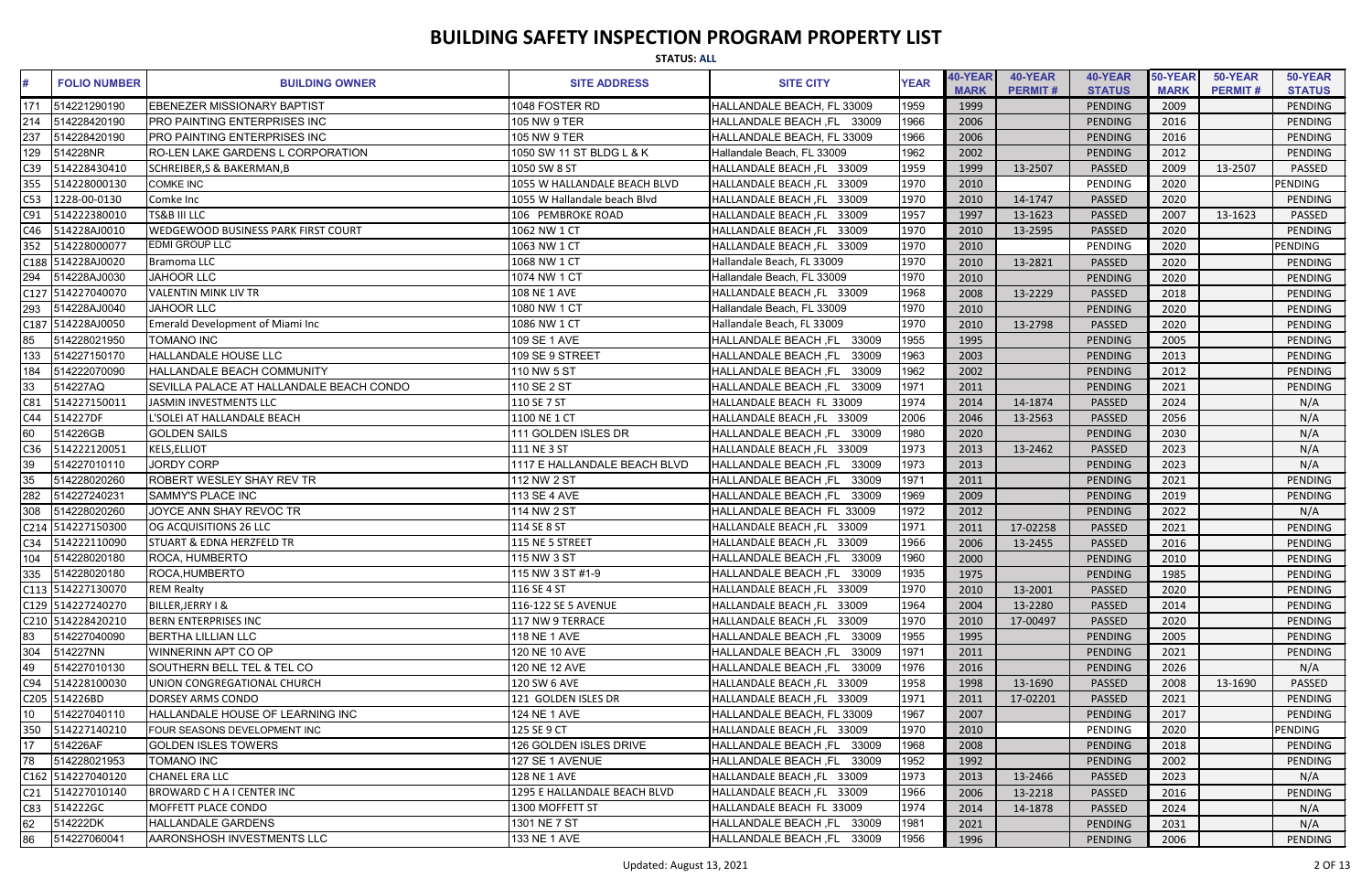|                  |                     |                                                        | <b>STATUS: ALL</b>                |                               |             |                        |                           |                          |                        |                           |                          |
|------------------|---------------------|--------------------------------------------------------|-----------------------------------|-------------------------------|-------------|------------------------|---------------------------|--------------------------|------------------------|---------------------------|--------------------------|
|                  | <b>FOLIO NUMBER</b> | <b>BUILDING OWNER</b>                                  | <b>SITE ADDRESS</b>               | <b>SITE CITY</b>              | <b>YEAR</b> | 40-YEAR<br><b>MARK</b> | 40-YEAR<br><b>PERMIT#</b> | 40-YEAR<br><b>STATUS</b> | 50-YEAR<br><b>MARK</b> | 50-YEAR<br><b>PERMIT#</b> | 50-YEAR<br><b>STATUS</b> |
| 321              | 514227DB            | <b>GULFVIEW APARTMENT CONDO</b>                        | 133 S.E.4TH AVENUE                | HALLANDALE BEACH, FL 33009    | 1973        | 2013                   |                           | PENDING                  | 2023                   |                           | N/A                      |
|                  | C218 514227240470   | 18590 DEVELOPMENT LLC                                  | 133 SE 5 Ave                      | HALLANDALE BEACH, FL 33009    | 1955        | 1995                   | 16-00339                  | <b>PASSED</b>            | 2005                   | 16-00339                  | <b>PASSED</b>            |
| C219             | 514227BA            | April Breeze                                           | 1333 E Hallandale Beach Blvd      | HALLANDALE BEACH, FL 33009    | 1967        | 2007                   | 16-01176                  | <b>PASSED</b>            | 2017                   |                           | <b>PENDING</b>           |
| 15 <sup>15</sup> | 514227BC            | APRIL MIST ASSOCIATION, INC. A CONDOMINIUM ASSOCIATION | 1333 E.HALLANDALE BEACH BLVD      | HALLANDALE BEACH, FL 33009    | 1968        | 2008                   |                           | <b>PENDING</b>           | 2018                   |                           | <b>PENDING</b>           |
| 311              | 514227AL            | <b>APRIL SONG</b>                                      | 1333 E.HALLANDALE BEACH BLVD.     | HALLANDALE BEACH FL 33009     | 1972        | 2012                   |                           | <b>PENDING</b>           | 2022                   |                           | N/A                      |
| 54               | 514226DG            | <b>CAPTAINS PARADISE CONDO</b>                         | 136 GOLDEN ISLES DR               | HALLANDALE BEACH, FL<br>33009 | 1980        | 2020                   |                           | <b>PENDING</b>           | 2030                   |                           | N/A                      |
| 102              | 514227240490        | <b>I LOVE LISA INC</b>                                 | 136 S FEDERAL HWY                 | 33009<br>HALLANDALE BEACH, FL | 1960        | 2000                   |                           | <b>PENDING</b>           | 2010                   |                           | PENDING                  |
| 165              | 514227240490        | I LOVE LISA INC                                        | 136 S FEDERAL HWY                 | 33009<br>HALLANDALE BEACH, FL | 1958        | 1998                   |                           | <b>PENDING</b>           | 2008                   |                           | PENDING                  |
| 28               | 514226BL            | <b>GOLDEN SURF TOWERS</b>                              | 137 GOLDEN ISLES DR               | 33009<br>HALLANDALE BEACH, FL | 1971        | 2011                   |                           | <b>PENDING</b>           | 2021                   |                           | <b>PENDING</b>           |
| 356              | 514228021960        | JADE HOLDINGS LLC                                      | 137 SE 1 AVE                      | HALLANDALE BEACH, FL 33009    | 1970        | 2010                   |                           | PENDING                  | 2020                   |                           | <b>PENDING</b>           |
| 252              | 514226090010        | 17070 Collins Ave shopping Center                      | 1401 E HALLANDALE BEACH BLVD      | HALLANDALE BEACH, FL 33009    | 1968        | 2008                   |                           | PENDING                  | 2018                   |                           | <b>PENDING</b>           |
| 242              | 514227AK            | ELDORADO C C TOWERS S                                  | 141 NE 10 AVE                     | HALLANDALE BEACH, FL 33009    | 1966        | 2006                   |                           | <b>PENDING</b>           | 2016                   |                           | PENDING                  |
|                  | C173 514227AK       | ELDORADO C C TOWERS S                                  | 141 NE 10 AVE                     | HALLANDALE BEACH, FL 33009    | 1967        | 2007                   | 13-2557                   | <b>PASSED</b>            | 2017                   |                           | <b>PENDING</b>           |
|                  | C194 514226AK       | Fairways Royale Condo                                  | 1425 Atlantic Shores Blvd         | HALLANDALE BEACH, FL 33009    | 1969        | 2009                   | 14-1497                   | PASSED                   | 2019                   |                           | PENDING                  |
| 250              | 514226110010        | 17070 COLLINS AVE SHOPPING CTR &                       | 1425 E HALLANDALE BEACH BLVD      | HALLANDALE BEACH, FL 33009    | 1968        | 2008                   |                           | <b>PENDING</b>           | 2018                   |                           | <b>PENDING</b>           |
|                  | C195 514226AK       | Fairways Royale Condo                                  | 1445 Atlantic Shores Blvd         | HALLANDALE BEACH, FL 33009    | 1696        | 1736                   | 14-1498                   | PASSED                   | 1746                   | 14-1498                   | PASSED                   |
|                  | C171 514227AH       | ELDORADO C C APTS ASSOC                                | <b>160 NE 8 AVE</b>               | HALLANDALE BEACH, FL 33009    | 1966        | 2006                   | 13-2555                   | <b>PASSED</b>            | 2016                   |                           | <b>PENDING</b>           |
|                  | C110 514226000101   | HALLANDALE INVESTMENTS INC                             | 1600-1740 E Hallandale Beach Blvd | HALLANDALE BEACH, FL 33009    | 1959        | 1999                   | 13-1839                   | <b>PASSED</b>            | 2009                   | 13-1839                   | PASSED                   |
| 238              | 514227AJ            | ELDORADO C C TOWERS N                                  | 161 NE 10 AVE                     | HALLANDALE BEACH, FL 33009    | 1966        | 2006                   |                           | <b>PENDING</b>           | 2016                   |                           | PENDING                  |
|                  | C172 514227AJ       | <b>ELDORADO C C TOWERS N</b>                           | 161 NE 10 AVE                     | HALLANDALE BEACH, FL 33009    | 1967        | 2007                   | 13-2556                   | <b>PASSED</b>            | 2017                   |                           | PENDING                  |
| 323              | 514228AB            | PARKSIDE MANOR A CONDO                                 | 170 S.W.11TH AVENUE               | HALLANDALE BEACH, FL 33009    | 1973        | 2013                   |                           | <b>PENDING</b>           | 2023                   |                           | N/A                      |
| 347              | 514226000102        | HALLANDALE INVESTMENTS INC                             | 1750 E HALLANDALE BEACH BLVD      | HALLANDALE BEACH, FL 33009    | 1970        | 2010                   |                           | PENDING                  | 2020                   |                           | <b>PENDING</b>           |
|                  | C190 514228020090   | Milgram, Freda                                         | 18 SW 2 St                        | HALLANDALE BEACH, FL 33009    | 1969        | 2009                   | 14-1771                   | PASSED                   | 2019                   |                           | <b>PENDING</b>           |
|                  | C204 514226BB       | <b>MPERIAL TOWERS NORTH</b>                            | 1801 S OCEAN DR                   | HALLANDALE BEACH, FL 33009    | 1971        | 2011                   | 17-01637                  | <b>PASSED</b>            | 2021                   |                           | PENDING                  |
|                  | C175 514227BB       | ELDORADO PLAZA WEST                                    | 180-200 N.E.12TH AVENUE           | HALLANDALE BEACH, FL 33009    | 1968        | 2008                   | 13-2559                   | <b>PASSED</b>            | 2018                   |                           | PENDING                  |
|                  |                     |                                                        | 181 NE 14 AVE                     |                               |             |                        |                           |                          |                        |                           |                          |
| 368              | 514226AL            | <b>MPERIAL TOWERS APTS</b>                             | 1817 S OCEAN DR                   | HALLANDALE BEACH, FL 33009    | 1970        | 2010                   |                           | PENDING                  | 2020                   |                           | <b>PENDING</b>           |
| 298              | 514226AL            | <b>IMPERIAL TOWERS APTS</b>                            | 1825 S OCEAN DR                   | HALLANDALE BEACH, FL 33009    | 1971        | 2011                   |                           | PENDING                  | 2021                   |                           | PENDING                  |
|                  | C178 514226BM       | PLAZA TOWERS NORTH CONDO                               | 1833 S.OCEAN DRIVE                | HALLANDALE BEACH FL 33009     | 1972        | 2012                   | 13-2568                   | <b>PASSED</b>            | 2022                   |                           | N/A                      |
|                  | C189 514226BF       | Plaza Towers South                                     | 1849 S Ocean Dr                   | Hallandale Beach, FL 33009    | 1971        | 2011                   | 13-2914                   | <b>PASSED</b>            | 2021                   |                           | PENDING                  |
| 325              | 514226CG            | PRINCE GEORGE CONDOMINIUM ASSOC.                       | 1865 S OCEAN DRIVE                | HALLANDALE BEACH FL 33009     | 1974        | 2014                   |                           | PENDING                  | 2024                   |                           | N/A                      |
| 326              | 514226CH            | LA MER ESTATES WEST                                    | 1880 S OCEAN DRIVE                | HALLANDALE BEACH FL 33009     | 1974        | 2014                   |                           | PENDING                  | 2024                   |                           | N/A                      |
| 241              | 514226AE            | ISLANDS-BERMUDA CONDO                                  | 1889 S OCEAN DR                   | HALLANDALE BEACH, FL 33009    | 1966        | 2006                   |                           | PENDING                  | 2016                   |                           | PENDING                  |
| 324              | 514226CB            | LA MER ESTATES EAST                                    | 1890 S.OCEAN DRIVE                | HALLANDALE BEACH, FL 33009    | 1973        | 2013                   |                           | PENDING                  | 2023                   |                           | N/A                      |
| 259              | 514226AH            | <b>ISLANDS (THE)-JAMAICA</b>                           | 1891 S OCEAN DR                   | HALLANDALE BEACH, FL 33009    | 1968        | 2008                   |                           | PENDING                  | 2018                   |                           | PENDING                  |
| 278              | 514226AJ0010        | SIMONELLI, ARTHUR W                                    | 1893 S OCEAN DR                   | HALLANDALE BEACH, FL 33009    | 1969        | 2009                   |                           | PENDING                  | 2019                   |                           | PENDING                  |
| 306              | 514227000030        | <b>2JA HOLDINGS LLC</b>                                | <b>19 NE 1 AVE</b>                | HALLANDALE BEACH, FL 33009    | 1971        | 2011                   |                           | PENDING                  | 2021                   |                           | PENDING                  |
|                  | 514227000030        | <b>2JA HOLDINGS LLC</b>                                | 19 NE 1 AVENUE                    | HALLANDALE BEACH, FL 33009    | 1967        | 2007                   |                           | PENDING                  | 2017                   |                           | PENDING                  |
| 68               | 514228021260        | CHARLOTTE MILGRAM REV TR                               | 19 NW 2 AVE                       | HALLANDALE BEACH, FL 33009    | 1981        | 2021                   |                           | PENDING                  | 2031                   |                           | N/A                      |
|                  | C193 504228021260   | Milgram, Freda                                         | 19 NW 2 Ave                       | HALLANDALE BEACH, FL 33009    | 1981        | 2021                   | 14-1767                   | <b>PASSED</b>            | 2031                   |                           | N/A                      |
| 300              | 514226GJ            | <b>GOLDEN ISLE LAKES CONDO</b>                         | 1900 DIANA DR                     | HALLANDALE BEACH, FL 33009    | 1971        | 2011                   |                           | PENDING                  | 2021                   |                           | PENDING                  |
| C41              | 514226080120        | NATIONAL RETAIL PROPERTIES LP                          | 1900 E HALLANDALE BEACH BLVD      | HALLANDALE BEACH, FL 33009    | 1973        | 2013                   | 13-2517                   | <b>PASSED</b>            | 2023                   |                           | N/A                      |
| 302              | 514226BC            | LA MER ESTATES SOUTH                                   | 1904 S OCEAN DR                   | HALLANDALE BEACH, FL 33009    | 1971        | 2011                   |                           | PENDING                  | 2021                   |                           | PENDING                  |
| 59               | 514226GA            | <b>CHELSEA BAYVIEW</b>                                 | 1913 S OCEAN DR                   | HALLANDALE BEACH, FL 33009    | 1980        | 2020                   |                           | PENDING                  | 2030                   |                           | N/A                      |
| C65              | 514228021030        | Selica Orenstein Liz Tr                                | 19195 MYSTIC POINTE DR #209       | HALLANDALE BEACH, FL 33009    | 1958        | 1998                   | 14-566                    | <b>PASSED</b>            | 2008                   | 14-566                    | <b>PASSED</b>            |
|                  | C185 514226NV       | Taromina Co-Op                                         | 1936 S Ocean Drive                | Hallandale Beach, FL 33009    | 1961        | 2001                   | 13-2694                   | <b>PASSED</b>            | 2011                   |                           | PASSED                   |
| 26               | 514226BH            | HEMISPHERES (THE) NORTH & SOUTH OCEAN BLDGS            | 1950 S OCEAN DR                   | HALLANDALE BEACH, FL 33009    | 1971        | 2011                   | 14-683                    | PASSED                   | 2021                   |                           | PENDING                  |
| C63              | 514226BH            | Hemispheres Ocean North                                | 1950 S Ocean Dr                   | HALLANDALE BEACH, FL 33009    | 1971        | 2011                   | 14-683                    | PASSED                   | 2021                   |                           | PENDING                  |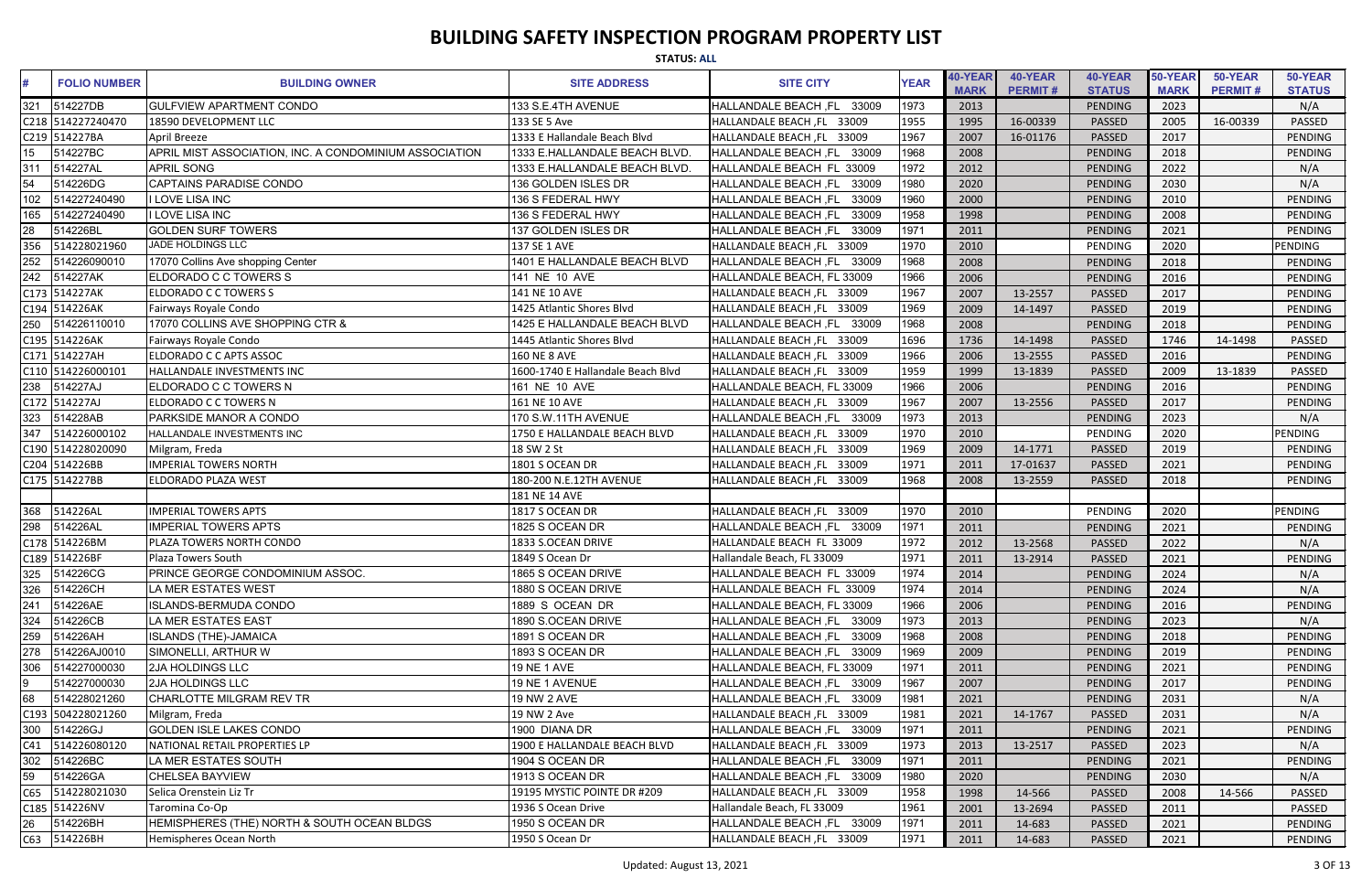|                 | <b>STATUS: ALL</b>  |                                             |                                    |                                      |             |                        |                           |                          |                        |                           |                          |  |
|-----------------|---------------------|---------------------------------------------|------------------------------------|--------------------------------------|-------------|------------------------|---------------------------|--------------------------|------------------------|---------------------------|--------------------------|--|
|                 | <b>FOLIO NUMBER</b> | <b>BUILDING OWNER</b>                       | <b>SITE ADDRESS</b>                | <b>SITE CITY</b>                     | <b>YEAR</b> | 40-YEAR<br><b>MARK</b> | 40-YEAR<br><b>PERMIT#</b> | 40-YEAR<br><b>STATUS</b> | 50-YEAR<br><b>MARK</b> | 50-YEAR<br><b>PERMIT#</b> | 50-YEAR<br><b>STATUS</b> |  |
| C57             | 514226BG            | <b>HEMISPHERE BAY NORTH</b>                 | 1965 S OCEAN DR                    | HALLANDALE BEACH, FL 33009           | 1971        | 2011                   | 14-444                    | <b>PASSED</b>            | 2021                   |                           | PENDING                  |  |
| 27              | 514226BH            | HEMISPHERES (THE) NORTH & SOUTH OCEAN BLDGS | 1980 S OCEAN DR                    | HALLANDALE BEACH, FL<br>33009        | 1971        | 2011                   | 13-2573                   | <b>PASSED</b>            | 2021                   |                           | PENDING                  |  |
|                 | C180 514226BH       | Hemispheres (South)                         | 1980 S Ocean Dr                    | HALLANDALE BEACH FL 33009            | 1972        | 2012                   | 13-2573                   | PASSED                   | 2022                   |                           | N/A                      |  |
| C56             | 514226GK            | <b>HEMISPHERE BAY South</b>                 | 1985 S.OCEAN DRIVE                 | HALLANDALE BEACH FL 33009            | 1970        | 2010                   | 14-443                    | PASSED                   | 2020                   |                           | PENDING                  |  |
| 295             | 514226AM000         | <b>FAIRWAYS RIVERIA CONDOMINIUM</b>         | <b>200 DIPLOMAT PARKWAY</b>        | Hallandale Beach, FL 33009           | 1970        | 2010                   |                           | PENDING                  | 2020                   |                           | PENDING                  |  |
| 349             | 514227080150        | <b>200 HBB</b>                              | <b>200 E HALLANDALE BEACH BLVD</b> | HALLANDALE BEACH, FL 33009           | 1970        | 2010                   |                           | PENDING                  | 2020                   |                           | PENDING                  |  |
| 65              | 514223BH            | 200 LESLIE CONDO                            | 200 LESLIE DR                      | <b>HALLANDALE BEACH, FL</b><br>33009 | 1981        | 2021                   |                           | PENDING                  | 2031                   |                           | N/A                      |  |
| 29              | 514227040140        | <b>ABA SHELI LLC</b>                        | <b>200 NE 1 AVE</b>                | 33009<br><b>HALLANDALE BEACH, FL</b> | 1971        | 2011                   |                           | PENDING                  | 2021                   |                           | <b>PENDING</b>           |  |
|                 | C196 514227BB       | El Dorado Plaza West                        | 200 NE 12 Ave                      | HALLANDALE BEACH, FL 33009           | 1967        | 2007                   | 14-1904                   | PASSED                   | 2017                   |                           | PENDING                  |  |
| C4              | 514222120160        | <b>INFRA-METALS PROPERTY LLC</b>            | 200 NE 7 ST                        | HALLANDALE BEACH, FL 33009           | 1965        | 2005                   | 13-1621                   | PASSED                   | 2015                   |                           | PENDING                  |  |
| 197             | 514228050350        | <b>KIPERWAS FAMILY TRUST</b>                | 200 NW 6 AVE                       | HALLANDALE BEACH, FL 33009           | 1963        | 2003                   |                           | PENDING                  | 2013                   |                           | PENDING                  |  |
| C30             | 514228050350        | <b>KIPERWAS FAMILY TRUST</b>                | 200 NW 6 AVE                       | HALLANDALE BEACH, FL 33009           | 1964        | 2004                   | 13-2429                   | PASSED                   | 2014                   |                           | PENDING                  |  |
| 37              | 514227010674        | <b>EDS FABRIC EXPORT INC</b>                | 200 S OLD FEDERAL HWY              | HALLANDALE BEACH, FL 33009           | 1973        | 2013                   |                           | PENDING                  | 2023                   |                           | N/A                      |  |
| 72              |                     | Desoto Park                                 | 2000 Atlantic Shores Blvd          | Hallandale Beach, FL 33009           | 1977        | 2017                   |                           | PENDING                  | 2027                   |                           | N/A                      |  |
| 257             | 514226PR            | <b>AKEVIEW WEST APTS CO OP</b>              | 2000 DIANA DR                      | 33009<br>HALLANDALE BEACH, FL        | 1968        | 2008                   |                           | PENDING                  | 2018                   |                           | <b>PENDING</b>           |  |
| 14              | 514226NN            | <b>GOLDEN BAY LODGE</b>                     | 2001 S.OCEAN DRIVE                 | HALLANDALE BEACH, FL<br>33009        | 1968        | 2008                   |                           | PENDING                  | 2018                   |                           | <b>PENDING</b>           |  |
| 239             | 514227AM            | <b>ELDORADO PLAZA EAST</b>                  | 201 NE 14 AVE                      | HALLANDALE BEACH, FL 33009           | 1966        | 2006                   |                           | PENDING                  | 2016                   |                           | PENDING                  |  |
| 353             | 514228000086        | LAE ENTERPRISES & SERVICES LLC              | 201 ANSIN BLVD                     | HALLANDALE BEACH, FL 33009           | 1970        | 2010                   |                           | PENDING                  | 2020                   |                           | PENDING                  |  |
|                 | C174 514227AM       | ELDORADO PLAZA EAST                         | <b>201 NE 14 AVE</b>               | HALLANDALE BEACH, FL 33009           | 1967        | 2007                   | 13-2558                   | <b>PASSED</b>            | 2017                   |                           | PENDING                  |  |
|                 | C152 514228050160   | D & S EQUITIES HALLANDALE LLC               | <b>201 NW 4 AVE</b>                | HALLANDALE BEACH, FL 33009           | 1965        | 2005                   | 13-2423                   | PASSED                   | 2015                   |                           | <b>PENDING</b>           |  |
|                 | 514228021680        | <b>EZEKIEL, REUBEN</b>                      | 201 W HALLANDALE BEACH BLVD        | HALLANDALE BEACH, FL 33009           | 1967        | 2007                   |                           | <b>PENDING</b>           | 2017                   |                           | <b>PENDING</b>           |  |
| C93             | 514228021680        | <b>EZEKIEL, REUBEN</b>                      | 201 W HALLANDALE BEACH BLVD        | HALLANDALE BEACH, FL 33009           | 1968        | 2008                   | 13-1631                   | PASSED                   | 2018                   |                           | PENDING                  |  |
| C1.A            | 514226CD            | AVANT GARDE CONDOMINIUM ASSOCIATION INC.    | 2017 S OCEAN DRIVE                 | HALLANDALE BEACH FL 33009            | 1974        | 2014                   | 15-1734                   | PASSED                   | 2024                   |                           | N/A                      |  |
| 94              | 514228020270        | <b>ROBERT WESLEY SHAY REV TR</b>            | 202 NW 2 ST                        | 33009<br><b>HALLANDALE BEACH, FL</b> | 1959        | 1999                   |                           | PENDING                  | 2009                   |                           | PENDING                  |  |
| 216             | 514228050190        | FIERO PROPERTY MGMT INC                     | <b>202 NW 5 AVE</b>                | 33009<br><b>HALLANDALE BEACH, FL</b> | 1966        | 2006                   |                           | PENDING                  | 2016                   |                           | <b>PENDING</b>           |  |
| 235             | 514228050190        | FIERO PROPERTY MGMT INC                     | <b>202 NW 5 AVE</b>                | HALLANDALE BEACH, FL 33009           | 1966        | 2006                   |                           | PENDING                  | 2016                   |                           | PENDING                  |  |
| 178             | 514227060030        | 203 PROPERTY HOLDINGS LLC                   | 203 NE 1 AVE                       | HALLANDALE BEACH, FL 33009           | 1960        | 2000                   |                           | <b>PENDING</b>           | 2010                   |                           | PENDING                  |  |
|                 | C117 514226BE       | <b>PARKER PLAZA ESTATES</b>                 | 2030 S OCEAN DR                    | HALLANDALE BEACH, FL 33009           | 1971        | 2011                   | 13-2177                   | PASSED                   | 2021                   |                           | PENDING                  |  |
| 198             | 514228050055        | SALVATORE J GRECO REV TR                    | 204 NW 4 AVE                       | HALLANDALE BEACH, FL 33009           | 1963        | 2003                   |                           | PENDING                  | 2013                   |                           | PENDING                  |  |
|                 | C145 514228050055   | <b>GRECO, ANITA R LIV TR</b>                | <b>204 NW 4 AVE</b>                | HALLANDALE BEACH, FL 33009           | 1964        | 2004                   | 13-2415                   | PASSED                   | 2014                   |                           | PENDING                  |  |
| C1              | 514226CD            | AVANT GARDE CONDOMINIUM ASSOCIATION INC.    | 2049 S OCEAN DRIVE                 | HALLANDALE BEACH FL 33009            | 1974        | 2014                   | 14-1880                   | PASSED                   | 2024                   |                           | N/A                      |  |
| 205             | 514228020280        | <b>ISHAY. ROBERT WESLEY EST</b>             | <b>205 NW 2 AVE</b>                | HALLANDALE BEACH, FL 33009           | 1964        | 2004                   |                           | PENDING                  | 2014                   |                           | PENDING                  |  |
| 221             | 514228020280        | SHAY, ROBERT WESLEY EST                     | 205 NW 2 AVE                       | HALLANDALE BEACH, FL 33009           | 1965        | 2005                   |                           | PENDING                  | 2015                   |                           | PENDING                  |  |
|                 | C151 514228050153   | MARS REAL ESTATE LLC                        | <b>205 NW 4 AVE</b>                | HALLANDALE BEACH, FL 33009           | 1965        | 2005                   | 13-2422                   | <b>PASSED</b>            | 2015                   |                           | PENDING                  |  |
|                 | 180 514228050360    | LINET, HARRY & RHONDA                       | 206 NW 6 AVE                       | HALLANDALE BEACH, FL 33009           | 1961        | 2001                   |                           | PENDING                  | 2011                   |                           | PENDING                  |  |
|                 | C155 514228050360   | MILGRAM, FREDA                              | 206 NW 6 AVE                       | HALLANDALE BEACH, FL 33009           | 1962        | 2002                   | 13-2430                   | <b>PASSED</b>            | 2012                   | 13-2430                   | PASSED                   |  |
| 144             | 514222120150        | <b>HALLANDALE BEACH COMMUNITY</b>           | 207 NE 3 ST #1-6                   | HALLANDALE BEACH, FL 33009           | 1952        | 1992                   |                           | PENDING                  | 2002                   |                           | <b>PENDING</b>           |  |
|                 | C78 514228050031    | <b>REBMAR LLC</b>                           | 207-217 NW 3 AVENUE                | HALLANDALE BEACH, FL 33009           | 1973        | 2013                   | 13-2518                   | PASSED                   | 2023                   |                           | N/A                      |  |
| 220             | 514226NW            | SEA EDGE CO OP                              | 2076 S OCEAN DR                    | HALLANDALE BEACH, FL 33009           | 1965        | 2005                   |                           | PENDING                  | 2015                   |                           | PENDING                  |  |
|                 | C143 514228020380   | SANDERS, WILLIAM T                          | <b>208 NW 3 AVE</b>                | HALLANDALE BEACH, FL 33009           | 1964        | 2004                   | 13-2405                   | PASSED                   | 2014                   |                           | PENDING                  |  |
| 12 <sub>2</sub> | 514228050060        | HAMMERTON, MICHELE JENNIFER                 | 208 NW 4 AVE                       | HALLANDALE BEACH, FL 33009           | 1967        | 2007                   |                           | PENDING                  | 2017                   |                           | PENDING                  |  |
|                 | C146 514228050060   | <b>GRECO, ANITA R LIV TR</b>                | <b>208 NW 4 AVE</b>                | HALLANDALE BEACH, FL 33009           | 1968        | 2008                   | 13-2416                   | PASSED                   | 2018                   |                           | PENDING                  |  |
|                 | C18 514226NP        | RIVIERA APTS A HALLANDALE                   | 2081 S OCEAN DR                    | HALLANDALE BEACH, FL 33009           | 1963        | 2003                   | 13-2190                   | PASSED                   | 2013                   | 13-2190                   | PASSED                   |  |
| 114             | 514227300400        | <b>GFYI FLORIDA INC</b>                     | 209 E HALLANDALE BEACH BLVD        | HALLANDALE BEACH, FL 33009           | 1962        | 2002                   |                           | PENDING                  | 2012                   |                           | PENDING                  |  |
| 181             | 514227300400        | <b>GFYI FLORIDA INC</b>                     | 209 E HALLANDALE BEACH BLVD        | HALLANDALE BEACH, FL 33009           | 1961        | 2001                   |                           | PENDING                  | 2011                   |                           | PENDING                  |  |
|                 | C123 514226RW0010   | <b>RIVIERA APTS B CO OP</b>                 | 2097 S OCEAN DR                    | HALLANDALE BEACH, FL 33009           | 1969        | 2009                   | 13-2211                   | PASSED                   | 2019                   |                           | PENDING                  |  |
|                 | 275  514226080090   | <b>MOSHE CHAIM INC</b>                      | 2100 E HALLANDALE BEACH BLVD       | HALLANDALE BEACH, FL 33009           | 1968        | 2008                   |                           | <b>PENDING</b>           | 2018                   |                           | PENDING                  |  |
|                 | C209 514223AD       | <b>DE SOTO PARK NORTH</b>                   | 2101 ATLANTIC SHORES BOULEVARD     | HALLANDALE BEACH, FL 33009           | 1976        | 2016                   | 16-02930                  | PASSED                   | 2026                   |                           | N/A                      |  |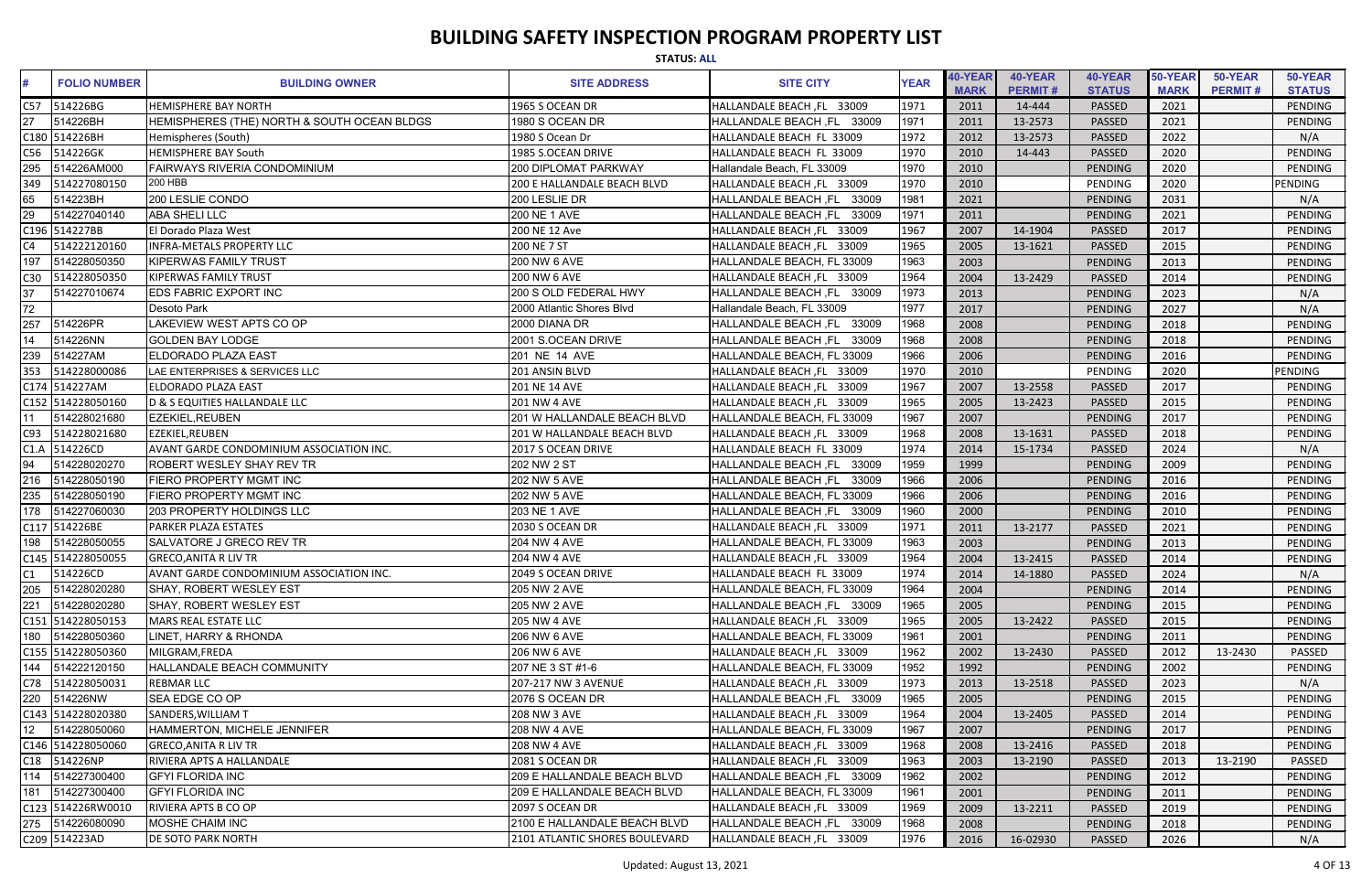|                 | <b>STATUS: ALL</b>  |                                         |                              |                               |             |                        |                           |                          |                        |                           |                          |  |
|-----------------|---------------------|-----------------------------------------|------------------------------|-------------------------------|-------------|------------------------|---------------------------|--------------------------|------------------------|---------------------------|--------------------------|--|
| #               | <b>FOLIO NUMBER</b> | <b>BUILDING OWNER</b>                   | <b>SITE ADDRESS</b>          | <b>SITE CITY</b>              | <b>YEAR</b> | 40-YEAR<br><b>MARK</b> | 40-YEAR<br><b>PERMIT#</b> | 40-YEAR<br><b>STATUS</b> | 50-YEAR<br><b>MARK</b> | 50-YEAR<br><b>PERMIT#</b> | 50-YEAR<br><b>STATUS</b> |  |
| 284             | 514228050200        | <b>AR HALLANDALE REALTY III</b>         | 210-214 NW 5 AVENUE          | HALLANDALE BEACH, FL 33009    | 1969        | 2009                   |                           | PENDING                  | 2019                   |                           | PENDING                  |  |
|                 | 514228022990        | <b>VILLARICA INC</b>                    | 211 SE 1 AVE                 | HALLANDALE BEACH, FL<br>33009 | 1975        | 2015                   |                           | <b>PENDING</b>           | 2025                   |                           | N/A                      |  |
| 287             | 514227AA0010        | <b>PARENT JEAN-PIERRE</b>               | <b>211 NE 8 AVE</b>          | 33009<br>HALLANDALE BEACH, FL | 1969        | 2009                   |                           | PENDING                  | 2019                   |                           | PENDING                  |  |
| 357             | 514228050140        | 211 NW 4TH AVE LLC                      | 211 NW 4 AVE                 | HALLANDALE BEACH, FL 33009    | 1970        | 2010                   |                           | PENDING                  | 2020                   |                           | <b>PENDING</b>           |  |
|                 | 514228050300        | AR HALLANDALE REALTY III                | 211 NW 5 AVE                 | HALLANDALE BEACH, FL 33009    | 1966        | 2006                   |                           | PENDING                  | 2016                   |                           | <b>PENDING</b>           |  |
|                 | 514228020371        | SHORE ENTERPRISES OF BROWARD INC        | 212 NW 3 AVE                 | HALLANDALE BEACH, FL 33009    | 1964        | 2004                   |                           | PENDING                  | 2014                   |                           | PENDING                  |  |
| C <sub>28</sub> | 514228020371        | SHORE ENTERPRISES OF BROWARD INC        | 212 NW 3 AVE                 | HALLANDALE BEACH, FL 33009    | 1965        | 2005                   | 13-2404                   | PASSED                   | 2015                   |                           | PENDING                  |  |
| 108             | 514221110060        | HUMAHU V INVESTMETS LLC                 | 212 NW 3 ST                  | HALLANDALE BEACH, FL 33009    | 1960        | 2000                   |                           | <b>PENDING</b>           | 2010                   |                           | PENDING                  |  |
| 337             | 514221110060        | HUMAHU V INVESTMETS LLC                 | 212 NW 3 ST                  | HALLANDALE BEACH, FL 33009    | 1941        | 1981                   |                           | <b>PENDING</b>           | 1991                   |                           | PENDING                  |  |
|                 | C147 514228050070   | LA SERENA LLC                           | <b>212 NW 4 AVE</b>          | HALLANDALE BEACH, FL 33009    | 1961        | 2001                   | 13-2417                   | <b>PASSED</b>            | 2011                   | 13-2417                   | PASSED                   |  |
| 271             | 514228020140        | <b>BOXEL INVESTMENT LLC</b>             | 213 NW 1 AVE                 | HALLANDALE BEACH, FL 33009    | 1968        | 2008                   |                           | <b>PENDING</b>           | 2018                   |                           | <b>PENDING</b>           |  |
|                 | C138 514228020140   | SCHNEIDER, THERESA                      | 213 NW 1 AVE                 | HALLANDALE BEACH, FL 33009    | 1969        | 2009                   | 13-2393                   | <b>PASSED</b>            | 2019                   |                           | PENDING                  |  |
| 156             | 514228050290        | MARS REAL ESTATE LLC                    | 213 NW 5 AVE                 | HALLANDALE BEACH, FL 33009    | 1956        | 1996                   |                           | <b>PENDING</b>           | 2006                   |                           | <b>PENDING</b>           |  |
|                 | C154 514228050290   | <b>MARS REAL ESTATE LLC</b>             | <b>213 NW 5 AVE</b>          | HALLANDALE BEACH, FL 33009    | 1969        | 2009                   | 13-2427                   | <b>PASSED</b>            | 2019                   |                           | PENDING                  |  |
|                 | 514227080160        | <b>POTENTIAL CHURCH INC</b>             | 214 E HALLANDALE BEACH BLVD  | HALLANDALE BEACH, FL 33009    | 1968        | 2008                   |                           | PENDING                  | 2018                   |                           | PENDING                  |  |
| C89             | 514228020032        | MILGRAM, FREDA &                        | 214 NW 1 AVE                 | HALLANDALE BEACH, FL 33009    | 1968        | 2008                   | 13-2394                   | PASSED                   | 2018                   |                           | PENDING                  |  |
| C <sub>24</sub> | 514227170140        | <b>WIESELBERG, J &amp; JUDY P</b>       | 214 SE 8 ST                  | HALLANDALE BEACH, FL 33009    | 1965        | 2005                   | 13-2251                   | <b>PASSED</b>            | 2015                   |                           | <b>PENDING</b>           |  |
| 7               | 514227170140        | GGH 62 LLC                              | 214 SE 8 ST #1-6             | HALLANDALE BEACH, FL 33009    | 1966        | 2006                   |                           | <b>PENDING</b>           | 2016                   |                           | PENDING                  |  |
|                 | C208 514228021250   | <b>EXPANSION CHURCH CORP</b>            | 214 W HALLANDALE BEACH BLVD  | HALLANDALE BEACH, FL 33009    | 1976        | 2016                   | 16-02929                  | PASSED                   | 2026                   |                           | N/A                      |  |
| 88              | 514227010160        | <b>ADAR ALEF LLC</b>                    | 215 NE 10 AVE                | HALLANDALE BEACH, FL 33009    | 1957        | 1997                   |                           | PENDING                  | 2007                   |                           | PENDING                  |  |
| 157             | 514227010160        | <b>ADAR ALEF LLC</b>                    | 215 NE 10 AVE                | HALLANDALE BEACH, FL 33009    | 1957        | 1997                   |                           | <b>PENDING</b>           | 2007                   |                           | PENDING                  |  |
| 265             | 514227BD            | FIRST GULFSTREAM GARDEN APARTMENTS      | 215 SE 3 AVE                 | HALLANDALE BEACH, FL 33009    | 1968        | 2008                   |                           | <b>PENDING</b>           | 2018                   |                           | PENDING                  |  |
| 13              | 514228020370        | <b>CORAL WAY DEVELOPERS INC</b>         | 216 NW 3 AVE                 | HALLANDALE BEACH, FL 33009    | 1967        | 2007                   |                           | <b>PENDING</b>           | 2017                   |                           | PENDING                  |  |
|                 | C142 514228020370   | CORAL WAY DEVELOPERS INC                | 216 NW 3 AVE                 | HALLANDALE BEACH, FL 33009    | 1967        | 2007                   | 13-2403                   | PASSED                   | 2017                   |                           | PENDING                  |  |
| C38             | 514228050270        | <b>MARS REAL ESTATE LLC</b>             | 217 NW 5 AVE                 | HALLANDALE BEACH, FL 33009    | 1966        | 2006                   | 13-2503                   | PASSED                   | 2016                   |                           | <b>PENDING</b>           |  |
| 263             | 514227AD            | MEADOWBROOK TOWERS CONDO C              | 218 NE 12 AVE                | HALLANDALE BEACH, FL<br>33009 | 1968        | 2008                   |                           | <b>PENDING</b>           | 2018                   |                           | PENDING                  |  |
| 269             | 514227280030        | 218 PARK PARTNERS LLC                   | 218 SE 7 ST #1-9             | HALLANDALE BEACH, FL<br>33009 | 1968        | 2008                   |                           | <b>PENDING</b>           | 2018                   |                           | PENDING                  |  |
| $\overline{87}$ | 514227280030        | 218 PARK PARTNERS LLC                   | 218-220 SE 7 STREET          | HALLANDALE BEACH, FL<br>33009 | 1956        | 1996                   |                           | PENDING                  | 2006                   |                           | PENDING                  |  |
| 262             | 514227AF            | <b>IMEADOWBROOK TOWERS CONDO A</b>      | 219 NE 14 AVE                | HALLANDALE BEACH, FL 33009    | 1968        | 2008                   |                           | PENDING                  | 2018                   |                           | PENDING                  |  |
| C64             | 514228020310        | Mars Real Estate                        | 219 NW 2 Ave                 | HALLANDALE BEACH, FL 33009    | 2001        | 2041                   | 14-845                    | PASSED                   | 2051                   |                           | N/A                      |  |
|                 | C192 514228050030   | Sponder, Elaine & Raymond               | 219 NW 3 Ave                 | HALLANDALE BEACH, FL 33009    | 1977        | 2017                   | 14-1768                   | PASSED                   | 2027                   |                           | N/A                      |  |
| 45              | 514227040040        | LLR LLC                                 | 22 NE 1 AVE                  | HALLANDALE BEACH, FL 33009    | 1975        | 2015                   |                           | PENDING                  | 2025                   |                           | N/A                      |  |
| 348             | 514227040171        | ABA SHELI LLC                           | <b>220 NE 1 AVE</b>          | HALLANDALE BEACH, FL 33009    | 1970        | 2010                   |                           | PENDING                  | 2020                   |                           | <b>PENDING</b>           |  |
| C62             | 514228050082        | Mars Real Estate                        | 220 NW 2 Ave                 | HALLANDALE BEACH, FL 33009    | 1977        | 2017                   | 14-844                    | PASSED                   | 2027                   |                           | N/A                      |  |
| 267             | 514228020360        | SPONDER, RAYMOND & BAKER, ELAINE ETAL   | 220 NW 3 AVE                 | HALLANDALE BEACH, FL 33009    | 1968        | 2008                   |                           | <b>PENDING</b>           | 2018                   |                           | PENDING                  |  |
|                 | C141 514228020360   | MILGRAM, FREDA                          | 220 NW 3 AVE                 | HALLANDALE BEACH, FL 33009    | 1969        | 2009                   | 13-2401                   | PASSED                   | 2019                   |                           | <b>PENDING</b>           |  |
| C <sub>29</sub> | 514228050213        | YENON & SHARON ARGY LLC                 | 220 NW 5 AVE                 | HALLANDALE BEACH, FL 33009    | 1964        | 2004                   | 13-2425                   | PASSED                   | 2014                   |                           | <b>PENDING</b>           |  |
| 248             | 514228010150        | <b>SE DISTRICT FL ANNUAL CONFERENCE</b> | 220 SW 6 AVE                 | HALLANDALE BEACH, FL 33009    | 1967        | 2007                   |                           | <b>PENDING</b>           | 2017                   |                           | PENDING                  |  |
|                 | C136 514228010150   | <b>SE DISTRICT ANNUAL CONFERENCE</b>    | 220 SW 6 AVE                 | HALLANDALE BEACH, FL 33009    | 1967        | 2007                   | 13-2377                   | PASSED                   | 2017                   |                           | PENDING                  |  |
| C90             | 514228AC            | <b>PARKSIDE TOWERS</b>                  | 220 SW 9 AVE                 | HALLANDALE BEACH, FL 33009    | 1964        | 2004                   | 13-2565                   | PASSED                   | 2014                   |                           | PENDING                  |  |
| 227             | 514226PP            | YACHT HARBOR APTS CO OP                 | 2200 DIANA DR                | HALLANDALE BEACH, FL 33009    | 1966        | 2006                   |                           | <b>PENDING</b>           | 2016                   |                           | <b>PENDING</b>           |  |
| 281             | 514226RZ0010        | COASTAL TERR VII CO OP                  | 2200 E HALLANDALE BEACH BLVD | HALLANDALE BEACH, FL 33009    | 1969        | 2009                   |                           | <b>PENDING</b>           | 2019                   |                           | PENDING                  |  |
| 82              | 514228020040        | JONES, SALLIE R &                       | 221 N DIXIE HWY              | HALLANDALE BEACH, FL 33009    | 1954        | 1994                   |                           | <b>PENDING</b>           | 2004                   |                           | PENDING                  |  |
| 201             | 514228020040        | JONES, SALLIE R LE                      | 221 N DIXIE HWY              | HALLANDALE BEACH, FL 33009    | 1963        | 2003                   |                           | <b>PENDING</b>           | 2013                   |                           | <b>PENDING</b>           |  |
| 273             | 514228020150        | LINET HARRY & LINET RHONDA              | 221 NW 1 AVE                 | HALLANDALE BEACH, FL 33009    | 1968        | 2008                   |                           | <b>PENDING</b>           | 2018                   |                           | PENDING                  |  |
|                 | C167 514228020150   | MILGRAM, FREDA &                        | 221 NW 1 AVE                 | HALLANDALE BEACH, FL 33009    | 1969        | 2009                   | 13-2482                   | PASSED                   | 2019                   |                           | PENDING                  |  |
| 268             | 514228050120        | MARS REAL ESTATE LLC                    | <b>221 NW 4 AVE</b>          | HALLANDALE BEACH, FL 33009    | 1968        | 2008                   |                           | <b>PENDING</b>           | 2018                   |                           | PENDING                  |  |
|                 | C150 514228050120   | MARS REAL ESTATE LLC                    | <b>221 NW 4 AVE</b>          | HALLANDALE BEACH, FL 33009    | 1969        | 2009                   | 13-2421                   | PASSED                   | 2019                   |                           | PENDING                  |  |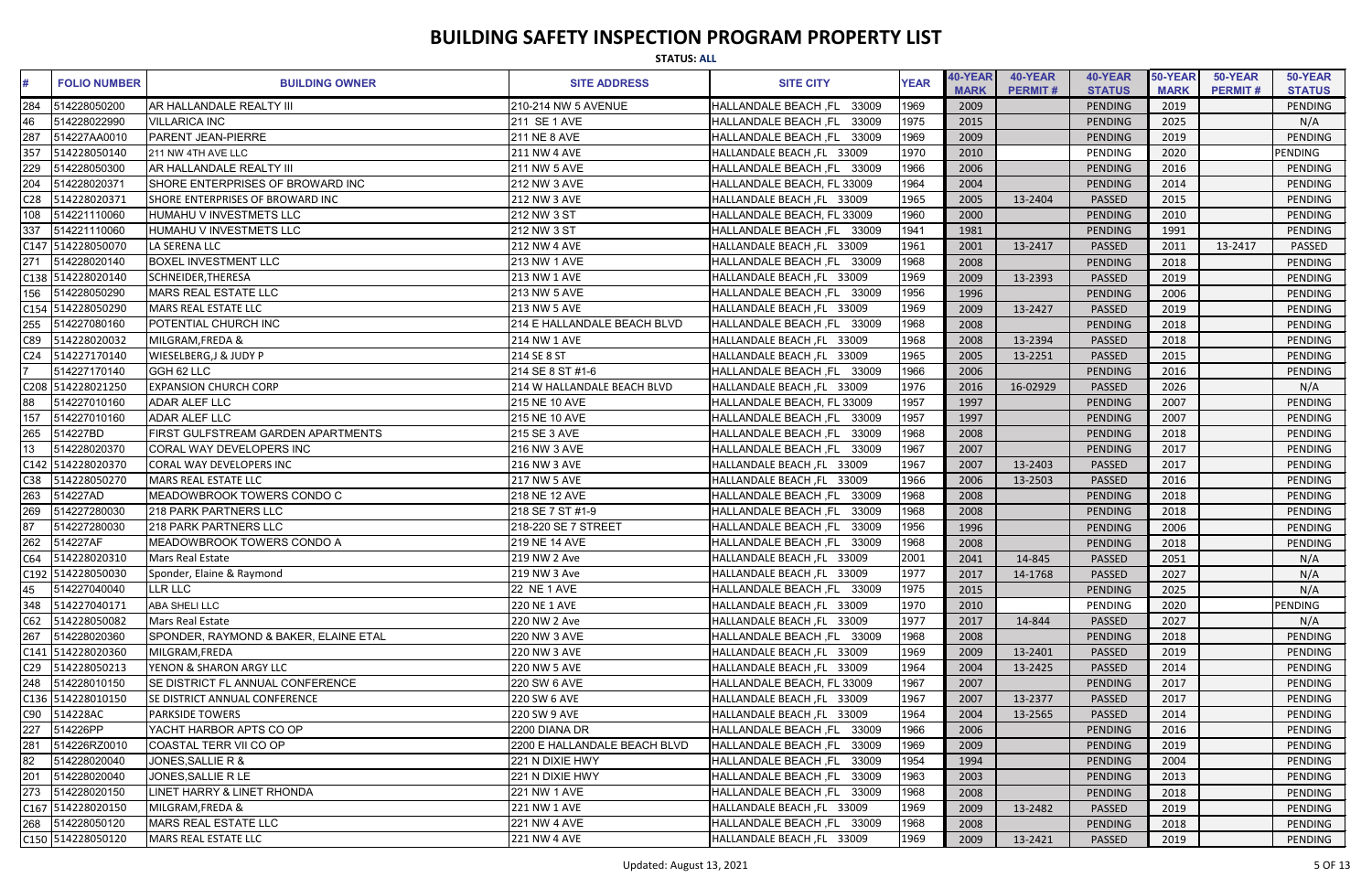|        | <b>STATUS: ALL</b>  |                                              |                               |                                      |             |                        |                           |                          |                        |                           |                          |  |
|--------|---------------------|----------------------------------------------|-------------------------------|--------------------------------------|-------------|------------------------|---------------------------|--------------------------|------------------------|---------------------------|--------------------------|--|
|        | <b>FOLIO NUMBER</b> | <b>BUILDING OWNER</b>                        | <b>SITE ADDRESS</b>           | <b>SITE CITY</b>                     | <b>YEAR</b> | 40-YEAR<br><b>MARK</b> | 40-YEAR<br><b>PERMIT#</b> | 40-YEAR<br><b>STATUS</b> | 50-YEAR<br><b>MARK</b> | 50-YEAR<br><b>PERMIT#</b> | 50-YEAR<br><b>STATUS</b> |  |
| C68    | 514228050250        | Mars Real Estate                             | 221 NW 4 Ave                  | HALLANDALE BEACH, FL 33009           | 1978        | 2018                   | 14-842                    | PASSED                   | 2028                   |                           | N/A                      |  |
|        | C163 514228021690   | 221 HOLDING LLC                              | 221 W HALLANDALE BEACH BLVD   | HALLANDALE BEACH, FL 33009           | 1973        | 2013                   | 13-2469                   | PASSED                   | 2023                   |                           | N/A                      |  |
| 206    | 514228050420        | MARS REAL ESTATE LLC                         | 222 NW 6 AVE                  | HALLANDALE BEACH, FL 33009           | 1964        | 2004                   |                           | PENDING                  | 2014                   |                           | <b>PENDING</b>           |  |
| 290    | 514228050420        | MARS REAL ESTATE LLC                         | 222-226 NW 6 AVENUE           | HALLANDALE BEACH, FL 33009           | 1969        | 2009                   |                           | PENDING                  | 2019                   |                           | PENDING                  |  |
| 149    | 514228020031        | MMM INVESTMENTS CORP                         | 224 NW 1 AVE                  | HALLANDALE BEACH, FL 33009           | 1954        | 1994                   |                           | PENDING                  | 2004                   |                           | PENDING                  |  |
|        | C137 514228020031   | MILGRAM, FREDA &                             | <b>224 NW 1 AVE</b>           | HALLANDALE BEACH, FL 33009           | 1966        | 2006                   | 13-2378                   | PASSED                   | 2016                   |                           | <b>PENDING</b>           |  |
|        | C156 514228050420   | <b>MARS REAL ESTATE LLC</b>                  | <b>224 NW 6 AVE</b>           | HALLANDALE BEACH, FL 33009           | 1969        | 2009                   | 13-2432                   | PASSED                   | 2019                   |                           | PENDING                  |  |
| 219    | 514228020330        | HARRY & RHONDA LINET                         | 225 NW 2 AVE                  | HALLANDALE BEACH, FL 33009           | 1964        | 2004                   |                           | PENDING                  | 2014                   |                           | <b>PENDING</b>           |  |
|        | C139 514228020330   | MILGRAM, FREDA                               | <b>225 NW 2 AVE</b>           | HALLANDALE BEACH, FL 33009           | 1964        | 2004                   | 13-2399                   | PASSED                   | 2014                   |                           | PENDING                  |  |
| C66    | 514228050083        | Mars Real Estate                             | 226 NW 4 Ave                  | HALLANDALE BEACH, FL 33009           | 1963        | 2003                   | 14-843                    | PASSED                   | 2013                   | 14-843                    | PASSED                   |  |
| 247    | 514228050220        | <b>CB BUILDING LLC</b>                       | 226 NW 5 AVE                  | HALLANDALE BEACH, FL 33009           | 1967        | 2007                   |                           | PENDING                  | 2017                   |                           | <b>PENDING</b>           |  |
|        | C153 514228050220   | <b>BOGDE,CORNEL</b>                          | 226 NW 5 AVE                  | HALLANDALE BEACH, FL 33009           | 1967        | 2007                   | 13-2426                   | PASSED                   | 2017                   |                           | PENDING                  |  |
| 69     | 514228022880        | <b>HALLANDALE BUSINESS</b>                   | 226 S DIXIE HWY               | HALLANDALE BEACH, FL 33009           | 1981        | 2021                   |                           | PENDING                  | 2031                   |                           | N/A                      |  |
| 236    | 514228020350        | <b>ICORAL WAY DEVELOPERS INC</b>             | 228 NW 3 AVE                  | HALLANDALE BEACH, FL 33009           | 1966        | 2006                   |                           | PENDING                  | 2016                   |                           | PENDING                  |  |
|        | C140 514228020350   | CORAL WAY DEVELOPERS INC                     | <b>228 NW 3 AVE</b>           | HALLANDALE BEACH, FL 33009           | 1966        | 2006                   | 13-2400                   | <b>PASSED</b>            | 2016                   |                           | <b>PENDING</b>           |  |
| 187    | 514228050090        | MARS REAL ESTATE LLC                         | <b>228 NW 4 AVE</b>           | HALLANDALE BEACH, FL 33009           | 1962        | 2002                   |                           | PENDING                  | 2012                   |                           | <b>PENDING</b>           |  |
| 92     | 514228020070        | NATOUR, ESA & MARY                           | 229 N DIXIE HWY               | HALLANDALE BEACH, FL 33009           | 1958        | 1998                   |                           | PENDING                  | 2008                   |                           | PENDING                  |  |
| 163    | 514228020070        | NATOUR, ESA & MARY                           | 229 N DIXIE HWY               | HALLANDALE BEACH, FL 33009           | 1958        | 1998                   |                           | PENDING                  | 2008                   |                           | PENDING                  |  |
| C67    | 514228050241        | Mars Real Estate                             | 229 NW 4 Ave                  | HALLANDALE BEACH, FL 33009           | 1972        | 2012                   | 14-841                    | PASSED                   | 2022                   |                           | N/A                      |  |
|        | C148 514228050090   | MARS REAL ESTATE LLC                         | 230 NW 4 AVE                  | HALLANDALE BEACH, FL 33009           | 1963        | 2003                   | 13-2418                   | <b>PASSED</b>            | 2013                   | 13-2418                   | <b>PASSED</b>            |  |
| 322    | 514228AA            | <b>PARKSIDE MANOR B CONDO</b>                | 230 S.W.11TH AVENUE           | HALLANDALE BEACH, FL 33009           | 1973        | 2013                   |                           | PENDING                  | 2023                   |                           | N/A                      |  |
|        | C224 514223ah       | VENETIAN PARK I CONDOMINIUM ASSOCIATION INC  | 2300 NE 7 St                  | HALLANDALE BEACH, FL 33009           | 1978        | 2018                   | 17-02289                  | PASSED                   | 2028                   |                           | N/A                      |  |
|        | C222 514223ah       | VENETIAN PARK I CONDOMINIUM ASSOCIATION INC  | 2301 NE 7 St                  | HALLANDALE BEACH, FL 33009           | 1978        | 2018                   | 17-02286                  | PASSED                   | 2028                   |                           | N/A                      |  |
| 285    | 514227AB0010        | MARTIN, JAMES J                              | 232 NE 12 AVE                 | 33009<br><b>HALLANDALE BEACH, FL</b> | 1969        | 2009                   |                           | PENDING                  | 2019                   |                           | <b>PENDING</b>           |  |
| 107    | 514227110070        | <b>JALOU LLC</b>                             | 232 NE 3 ST                   | <b>HALLANDALE BEACH, FL</b><br>33009 | 1960        | 2000                   |                           | PENDING                  | 2010                   |                           | <b>PENDING</b>           |  |
| C43    | 514227AG            | MEADOWBROOK TOWERS CONDO B                   | 233 NE 14 AVE                 | HALLANDALE BEACH, FL 33009           | 1966        | 2006                   | 13-2554                   | PASSED                   | 2016                   |                           | PENDING                  |  |
|        | C191 514228050010   | Sponder, Elaine & Raymond                    | 237 NW 3 Ave                  | HALLANDALE BEACH, FL 33009           | 1977        | 2017                   | 14-1769                   | <b>PASSED</b>            | 2027                   |                           | N/A                      |  |
|        | 218 514228050110    | <b>ASAF LLC</b>                              | <b>237 NW 4 AVE</b>           | HALLANDALE BEACH, FL 33009           | 1964        | 2004                   |                           | <b>PENDING</b>           | 2014                   |                           | PENDING                  |  |
|        | C149 514228050110   | <b>ASAF LLC</b>                              | 237 NW 4 AVENUE               | HALLANDALE BEACH, FL 33009           | 1964        | 2004                   | 13-2419                   | <b>PASSED</b>            | 2014                   |                           | PENDING                  |  |
|        | 172 514226080151    | <b>VILLA HERMOSA 40 LLC</b>                  | 2380 DIANA DR                 | HALLANDALE BEACH, FL 33009           | 1960        | 2000                   |                           | PENDING                  | 2010                   |                           | PENDING                  |  |
|        | C70 514227010670    | ABABU18 INC                                  | 240 S FEDERAL HIGHWAY         | HALLANDALE BEACH, FL 33009           | 1966        | 2006                   | 13-2227                   | <b>PASSED</b>            | 2016                   |                           | PENDING                  |  |
| 245    | 514227010670        | ABABU18 LLC                                  | 240 S FEDERAL HWY             | HALLANDALE BEACH, FL 33009           | 1967        | 2007                   |                           | PENDING                  | 2017                   |                           | PENDING                  |  |
|        | C227 1223AJ         | VENETIAN PARK II CONDOMINIUM ASSOCIATION INC | 2401 NE 9 St                  | HALLANDALE BEACH, FL 33009           | 1978        | 2018                   | 17-02298                  | <b>PASSED</b>            | 2028                   |                           | N/A                      |  |
| 58     | 514226DM            | <b>BAY PLACE CONDO</b>                       | 2420 DIANA DR                 | HALLANDALE BEACH, FL 33009           | 1980        | 2020                   |                           | PENDING                  | 2030                   |                           | N/A                      |  |
| 56     | 514226DJ            | <b>PARADISE BY THE SEA</b>                   | 250 LAYNE BLVD                | HALLANDALE BEACH, FL 33009           | 1980        | 2020                   |                           | PENDING                  | 2030                   |                           | N/A                      |  |
| C92    | 514227250010        | DELFA 3030 LLC                               | 250 N FEDERAL HWY             | HALLANDALE BEACH, FL 33009           | 1960        | 2000                   | 13-1630                   | <b>PASSED</b>            | 2010                   | 13-1630                   | <b>PASSED</b>            |  |
| 36     | 514228AD            | <b>PARK SIDE MANOR C CONDO INC</b>           | 250 SW 11 AVE                 | HALLANDALE BEACH, FL 33009           | 1971        | 2011                   |                           | PENDING                  | 2021                   |                           | PENDING                  |  |
| 232    | 1226-PN             | The Islander Condo                           | 2500 Diana Dr                 | Hallandale Beach, FL 33009           | 1966        | 2006                   |                           | PENDING                  | 2016                   |                           | PENDING                  |  |
| $NI-1$ |                     |                                              | 2500 E HALLANDALE BEACH BLVD. |                                      |             |                        |                           |                          |                        |                           |                          |  |
| 63     | 514223BD            | THE OLYMPUS CONDO PHASE C                    | 2500 PARKVIEW DR              | HALLANDALE BEACH, FL 33009           | 1981        | 2021                   |                           | PENDING                  | 2031                   |                           | N/A                      |  |
| C82    | 514226080050        | NICOLAS ORTA REALTY LLC                      | 2518 E HALLANDALE BEACH BLVD  | HALLANDALE BEACH FL 33009            | 1974        | 2014                   | 14-1876                   | PASSED                   | 2024                   |                           | N/A                      |  |
|        | C230 514228010066   | <b>RAUSAN INC</b>                            | 26 nw 8 Ave                   | HALLANDALE BEACH, FL 33009           | 1977        | 2017                   | 18-01658                  | PASSED                   | 2027                   |                           | N/A                      |  |
|        | C32 514228420170    | <b>GENE PISCOPO REV TR</b>                   | <b>26 NW 9 TER</b>            | HALLANDALE BEACH, FL 33009           | 1963        | 2003                   | 13-2440                   | <b>PASSED</b>            | 2013                   | 13-2440                   | <b>PASSED</b>            |  |
| 179    | 514226NZ            | <b>BECKER &amp; POLIAKOFF, P.A.</b>          | 2600 DIANA DRIVE              | HALLANDALE BEACH, FL 33009           | 1961        | 2001                   |                           | PENDING                  | 2011                   |                           | PENDING                  |  |
| 332    | 514228021790        | SPIRIT OF LIFE MINISTRIES OF                 | 27 W HALLANDALE BEACH BLVD    | HALLANDALE BEACH, FL 33009           | 1980        | 2020                   |                           | PENDING                  | 2030                   |                           | N/A                      |  |
|        | C165 514228021790   | SPIRIT OF LIFE MINISTRIES OF                 | 27 W HALLANDALE BEACH BLVD    | HALLANDALE BEACH, FL 33009           | 1960        | 2000                   | 13-2474                   | <b>PASSED</b>            | 2010                   | 13-2474                   | <b>PASSED</b>            |  |
| 55     | 514226DJ            | <b>PARADISE BY THE SEA</b>                   | 270 LAYNE BLVD                | HALLANDALE BEACH, FL 33009           | 1980        | 2020                   |                           | PENDING                  | 2030                   |                           | N/A                      |  |
| 320    | 514227BH            | CRYSTAL CONDOMINIUM APARTMENTS INC           | 30 S.E.4TH AVENUE             | HALLANDALE BEACH, FL 33009           | 1973        | 2013                   |                           | PENDING                  | 2023                   |                           | N/A                      |  |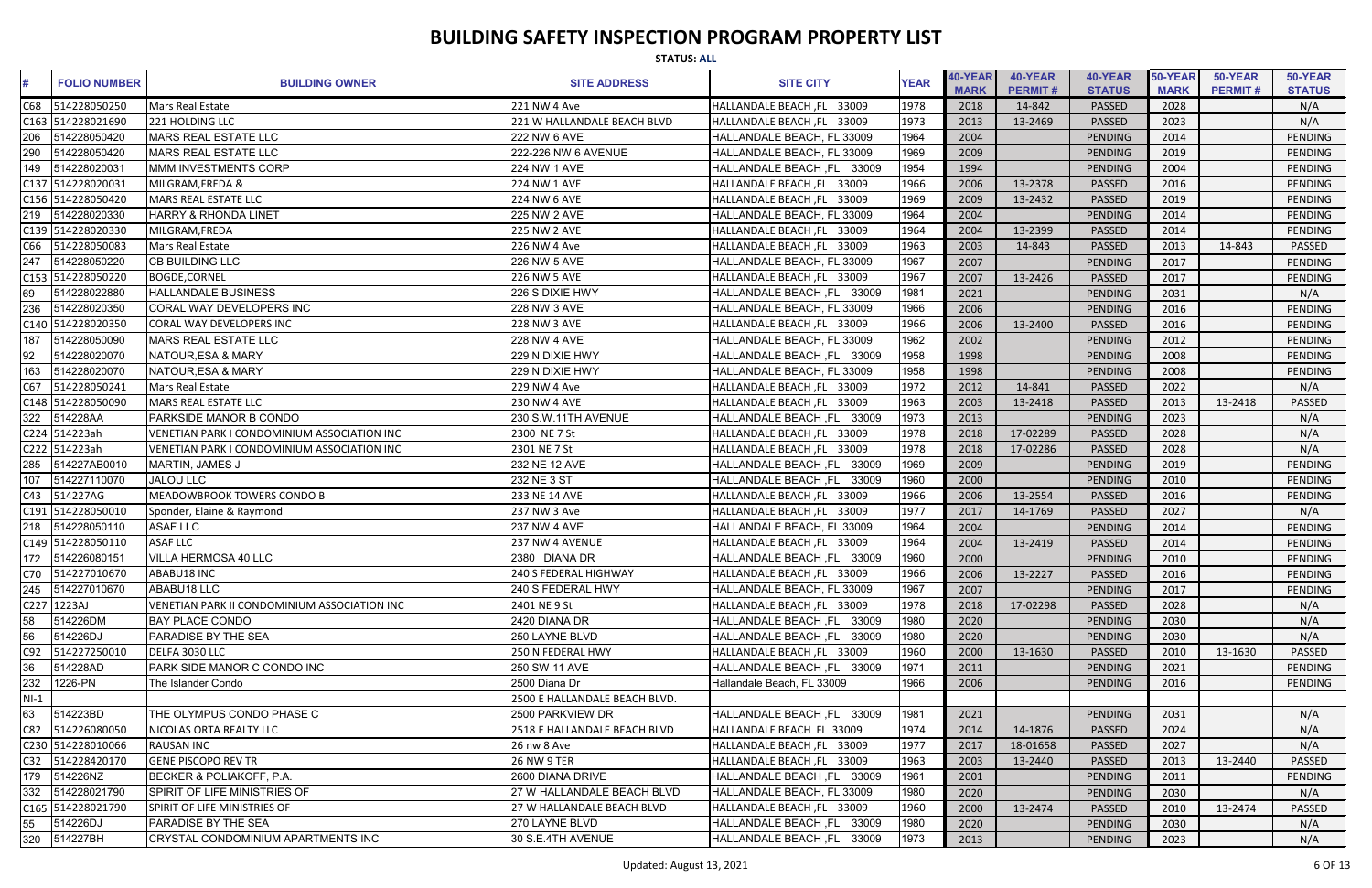|                 |                     |                                                 | <b>STATUS: ALL</b>                                           |                                      |             |                        |                           |                          |                        |                           |                          |
|-----------------|---------------------|-------------------------------------------------|--------------------------------------------------------------|--------------------------------------|-------------|------------------------|---------------------------|--------------------------|------------------------|---------------------------|--------------------------|
|                 | <b>FOLIO NUMBER</b> | <b>BUILDING OWNER</b>                           | <b>SITE ADDRESS</b>                                          | <b>SITE CITY</b>                     | <b>YEAR</b> | 40-YEAR<br><b>MARK</b> | 40-YEAR<br><b>PERMIT#</b> | 40-YEAR<br><b>STATUS</b> | 50-YEAR<br><b>MARK</b> | 50-YEAR<br><b>PERMIT#</b> | 50-YEAR<br><b>STATUS</b> |
|                 | C122 514226RT       | PARADISE HARBOR CO OP                           | 300 GOLDEN ISLES DR                                          | HALLANDALE BEACH, FL 33009           | 1963        | 2003                   | 13-2208                   | <b>PASSED</b>            | 2013                   | 13-2208                   | <b>PASSED</b>            |
| 369             | 514226AM            | <b>FAIRWAYS RIVIERA</b>                         | <b>300 DIPLOMAT PKWY</b>                                     | HALLANDALE BEACH, FL 33009           | 1970        | 2010                   |                           | PENDING                  | 2020                   |                           | <b>PENDING</b>           |
| 57              | 514226DJ            | PARADISE BY THE SEA                             | 300 LAYNE BLVD                                               | HALLANDALE BEACH, FL 33009           | 1980        | 2020                   |                           | PENDING                  | 2030                   |                           | N/A                      |
| C35             | 514227270040        | LMAD FL LLC                                     | 300 NE 1 CT                                                  | HALLANDALE BEACH, FL 33009           | 1973        | 2013                   | 13-2459                   | PASSED                   | 2023                   |                           | N/A                      |
| 25              | 514222BM            | MEADOWBROOK TOWERS CONDO J                      | 300 NE 12 AVE                                                | HALLANDALE BEACH ,FL<br>33009        | 1971        | 2011                   |                           | PENDING                  | 2021                   |                           | PENDING                  |
| 283             | 514226RV            | <b>FAIRWAY SOUTH CO OP</b>                      | 300 NE 14 AVE                                                | HALLANDALE BEACH, FL<br>33009        | 1969        | 2009                   |                           | PENDING                  | 2019                   |                           | <b>PENDING</b>           |
|                 | C228 514227140970   | ELJO APARTMENTS INC                             | 300 SE 9 Ct                                                  | HALLANDALE BEACH, FL 33009           | 1970        | 2010                   | 17-03583                  | <b>PASSED</b>            | 2020                   |                           | PENDING                  |
| 177             | 514227140970        | 300 SE 8 CT LLC                                 | 300 SE 9 CT #1-8                                             | HALLANDALE BEACH, FL 33009           | 1960        | 2000                   |                           | PENDING                  | 2010                   |                           | PENDING                  |
|                 | 514223CA            | ANCHOR BAY CLUB CONDO (BOAT SLIPS)              | 300 THREE ISLANDS BLVD                                       | HALLANDALE BEACH, FL 33009           | 1967        | 2007                   |                           | PENDING                  | 2017                   |                           | PENDING                  |
| 243             | 514223CA            | ANCHOR BAY CLUB CONDO (BOAT SLIPS)              | 300 THREE ISLANDS BLVD.                                      | HALLANDALE BEACH, FL 33009           | 1966        | 2006                   |                           | PENDING                  | 2016                   |                           | PENDING                  |
| 249             | 514228021270        | 300 WEST HALLANDALE BLVD CORP                   | 300 W HALLANDALE BEACH BLVD                                  | HALLANDALE BEACH, FL 33009           | 1967        | 2007                   |                           | PENDING                  | 2017                   |                           | PENDING                  |
|                 | C144 514228021270   | 300 WEST HALLANDALE BLVD CORP                   | 300-310 W HALLANDALE BEACH BOULEV HALLANDALE BEACH, FL 33009 |                                      | 1966        | 2006                   | 13-2410                   | PASSED                   | 2016                   |                           | PENDING                  |
| C50             | 514226060070        | THE YACHT CLUB CONDOMINUMUM OF HALLANDALE BEACH | 301 GOLDEN ISLES DR                                          | HALLANDALE BEACH, FL 33009           | 1960        | 2000                   | 13-821                    | <b>PASSED</b>            | 2010                   | 13-821                    | PASSED                   |
| 30              | 514227070010        | <b>RIEMER BROTHERS LLC</b>                      | 301 E HALLANDALE BEACH BLVD                                  | HALLANDALE BEACH, FL<br>33009        | 1971        | 2011                   |                           | PENDING                  | 2021                   |                           | PENDING                  |
| 310             | 514227070010        | <b>RIEMER BROTHERS LLC</b>                      | 301 E HALLANDALE BEACH BLVD                                  | HALLANDALE BEACH FL 33009            | 1972        | 2012                   |                           | PENDING                  | 2022                   |                           | N/A                      |
| C86             | 514226HH            | YACHT CLUB                                      | 301 GOLDEN ISLES DRIVE                                       | HALLANDALE BEACH FL 33009            | 1974        | 2014                   | 13-821                    | PASSED                   | 2024                   |                           | N/A                      |
| 301             | 514222BK            | MEADOWBROOK TOWERS CONDO I                      | 301 NE 14 AVE                                                | HALLANDALE BEACH, FL 33009           | 1971        | 2011                   |                           | PENDING                  | 2021                   |                           | PENDING                  |
| 354             | 514228000093        | BETHEL INVESTMENTS CORP                         | 301 W ANSIN BLVD                                             | HALLANDALE BEACH, FL 33009           | 1970        | 2010                   |                           | PENDING                  | 2020                   |                           | PENDING                  |
| 152             | 514227140440        | LV HALLANDALE LLC                               | 303 SE 9 CT                                                  | HALLANDALE BEACH ,FL<br>33009        | 1956        | 1996                   |                           | PENDING                  | 2006                   |                           | PENDING                  |
| 246             | 514228000092        | <b>GIANT PROPERTIES II LLC</b>                  | 305 ANSIN BLVD                                               | HALLANDALE BEACH, FL 33009           | 1967        | 2007                   |                           | PENDING                  | 2017                   |                           | PENDING                  |
|                 | C166 514228000092   | <b>GIANT PROPERTIES II LLC</b>                  | 305-313 ANSIN BOULEVARD                                      | HALLANDALE BEACH, FL 33009           | 1967        | 2007                   | 13-2481                   | PASSED                   | 2017                   |                           | <b>PENDING</b>           |
| 44              | 514228000030        | <b>ASL LLC</b>                                  | 307 321 ANSIN BLVD                                           | HALLANDALE BEACH, FL 33009           | 1975        | 2015                   | 2015-2437                 | PASSED                   | 2025                   |                           | N/A                      |
|                 | C200 514222130010   | IGNORATO, GAETANO                               | 308 N FEDERAL HWY                                            | HALLANDALE BEACH, FL 33009           | 1965        | 2005                   | 16-03719                  | PASSED                   | 2015                   | 16-03719                  | PASSED                   |
| 158             | 514227270010        | <b>RIEMER BROTHERS LLC</b>                      | 308 NE 2 ST                                                  | 33009<br><b>HALLANDALE BEACH, FL</b> | 1957        | 1997                   |                           | PENDING                  | 2007                   |                           | <b>PENDING</b>           |
| 253             | 514227010360        | MANHATTAN REALTY CORP                           | 308 S DIXIE HWY                                              | <b>HALLANDALE BEACH, FL</b><br>33009 | 1968        | 2008                   |                           | PENDING                  | 2018                   |                           | <b>PENDING</b>           |
| 75              | 514227070111        | <b>RIEMER BROTHERS LLC</b>                      | 309 NE 1 ST                                                  | <b>HALLANDALE BEACH, FL</b><br>33009 | 1945        | 1985                   |                           | PENDING                  | 1995                   |                           | PENDING                  |
| C <sub>22</sub> | 514227110110        | <b>MJV PROPERTIES INC</b>                       | 309 NE 2 ST                                                  | HALLANDALE BEACH, FL 33009           | 1954        | 1994                   | 13-2240                   | <b>PASSED</b>            | 2004                   | 13-2240                   | <b>PASSED</b>            |
|                 | C49 514227080200    | Deco Innn Inc                                   | 31 SE 2nd Ave                                                | Hallandale Beach, FL 33009           | 1969        | 2009                   | 13-425                    | PASSED                   | 2019                   |                           | PENDING                  |
|                 | 140 514222120011    | 310 FAIRNESS GROUP LLC                          | 310 NE 1 AVE                                                 | HALLANDALE BEACH, FL 33009           | 1963        | 2003                   |                           | PENDING                  | 2013                   |                           | PENDING                  |
|                 | C10 514222120011    | <b>CARMAN, KENNETH &amp; ANNIKA</b>             | 310 NE 1 AVE                                                 | HALLANDALE BEACH, FL 33009           | 1963        | 2003                   | 13-1759                   | PASSED                   | 2013                   | 13-1759                   | PASSED                   |
|                 | 328 514226CK        | <b>ASHLEIGH HOUSE CONDO</b>                     | 3113 S OCEAN DR                                              | HALLANDALE BEACH, FL 33009           | 1976        | 2016                   |                           | PENDING                  | 2026                   |                           | N/A                      |
|                 | 329 514226CK        | <b>ASHLEIGH HOUSE</b>                           | 3113 S OCEAN DRIVE                                           | HALLANDALE BEACH, FL 33009           | 1976        | 2016                   |                           | PENDING                  | 2026                   |                           | N/A                      |
|                 | C116 514226AG       | <b>GOLDEN VIEW</b>                              | 3119 S.OCEAN DRIVE                                           | HALLANDALE BEACH, FL 33009           | 1968        | 2008                   | 13-2172                   | <b>PASSED</b>            | 2018                   |                           | PENDING                  |
|                 | 115 514226NS        | AMBASSADOR NORTH INC                            | 3121 S OCEAN DR                                              | HALLANDALE BEACH, FL 33009           | 1962        | 2002                   |                           | PENDING                  | 2012                   |                           | PENDING                  |
|                 | 186 514226NS        | AMBASSADOR NORTH INC                            | 3127 S.OCEAN DRIVE                                           | HALLANDALE BEACH, FL 33009           | 1962        | 2002                   |                           | PENDING                  | 2012                   |                           | PENDING                  |
|                 | C118 514226NR       | AMBASSADOR S INC CO OP                          | 3129 S OCEAN DR                                              | HALLANDALE BEACH, FL 33009           | 1964        | 2004                   | 13-2191                   | <b>PASSED</b>            | 2014                   |                           | PENDING                  |
|                 | 305 514227070030    | <b>CAROLYN LAURIE LLC</b>                       | 313 E HALLANDALE BEACH BLVD                                  | HALLANDALE BEACH, FL 33009           | 1971        | 2011                   |                           | PENDING                  | 2021                   |                           | PENDING                  |
|                 | C72 514227070030    | JOSEPH A OJEDA REV LIV TR                       | 313 E HALLANDALE BEACH BLVD                                  | HALLANDALE BEACH, FL 33009           | 1962        | 2002                   | 13-2236                   | <b>PASSED</b>            | 2012                   | 13-2236                   | PASSED                   |
|                 | C119 514226NR       | AMBASSADOR SOUTH                                | 3131 S.OCEAN DRIVE                                           | HALLANDALE BEACH, FL 33009           | 1964        | 2004                   | 13-2192                   | <b>PASSED</b>            | 2014                   |                           | PENDING                  |
| 21              | 514228050053        | <b>GRECO, SALVATORE J</b>                       | 314 NW 2 ST                                                  | HALLANDALE BEACH, FL 33009           | 1969        | 2009                   |                           | PENDING                  | 2019                   |                           | PENDING                  |
|                 | C213 514226BK       | <b>CLIFTON</b>                                  | 3161 S OCEAN DR                                              | HALLANDALE BEACH, FL 33009           | 1971        | 2011                   | 17-03342                  | <b>PASSED</b>            | 2021                   |                           | PENDING                  |
| C80             | 514226NT            | <b>GOLDEN BAY MANOR CO OP</b>                   | 3177 S.OCEAN DRIVE                                           | HALLANDALE BEACH FL 33009            | 1972        | 2012                   | 13-2569                   | PASSED                   | 2022                   |                           | N/A                      |
|                 | C96 514221040360    | <b>GREATER MOUNT EVERETT MISSIONARY</b>         | 318 NW 9 ST                                                  | HALLANDALE BEACH, FL 33009           | 1963        | 2003                   | 13-1700                   | <b>PASSED</b>            | 2013                   | 13-1700                   | PASSED                   |
| 24              | 514222BL            | MEADOWBROOK TOWERS CONDO L                      | 319 NE 14 AVE                                                | HALLANDALE BEACH, FL 33009           | 1971        | 2011                   |                           | PENDING                  | 2021                   |                           | PENDING                  |
|                 | 256 514227110330    | KHAN BA'AL LLC                                  | 319 NE 2 ST                                                  | HALLANDALE BEACH, FL 33009           | 1968        | 2008                   |                           | PENDING                  | 2018                   |                           | PENDING                  |
|                 | C211 514222CA       | <b>MEADOWBROOK TOWERS CONDO K</b>               | 320 NE 12 AVE                                                | HALLANDALE BEACH, FL 33009           | 1971        | 2011                   | 19-03888                  | <b>PASSED</b>            | 2021                   |                           | PENDING                  |
|                 | 116 514226NU        | <b>GOLDEN BAY TOWERS, INC.</b>                  | 3209 S OCEAN DR                                              | HALLANDALE BEACH, FL 33009           | 1962        | 2002                   |                           | PENDING                  | 2012                   |                           | PENDING                  |
|                 | 217 514227270012    | LLR LLC                                         | 321 NE 1 CT                                                  | HALLANDALE BEACH, FL 33009           | 1966        | 2006                   |                           | PENDING                  | 2016                   |                           | PENDING                  |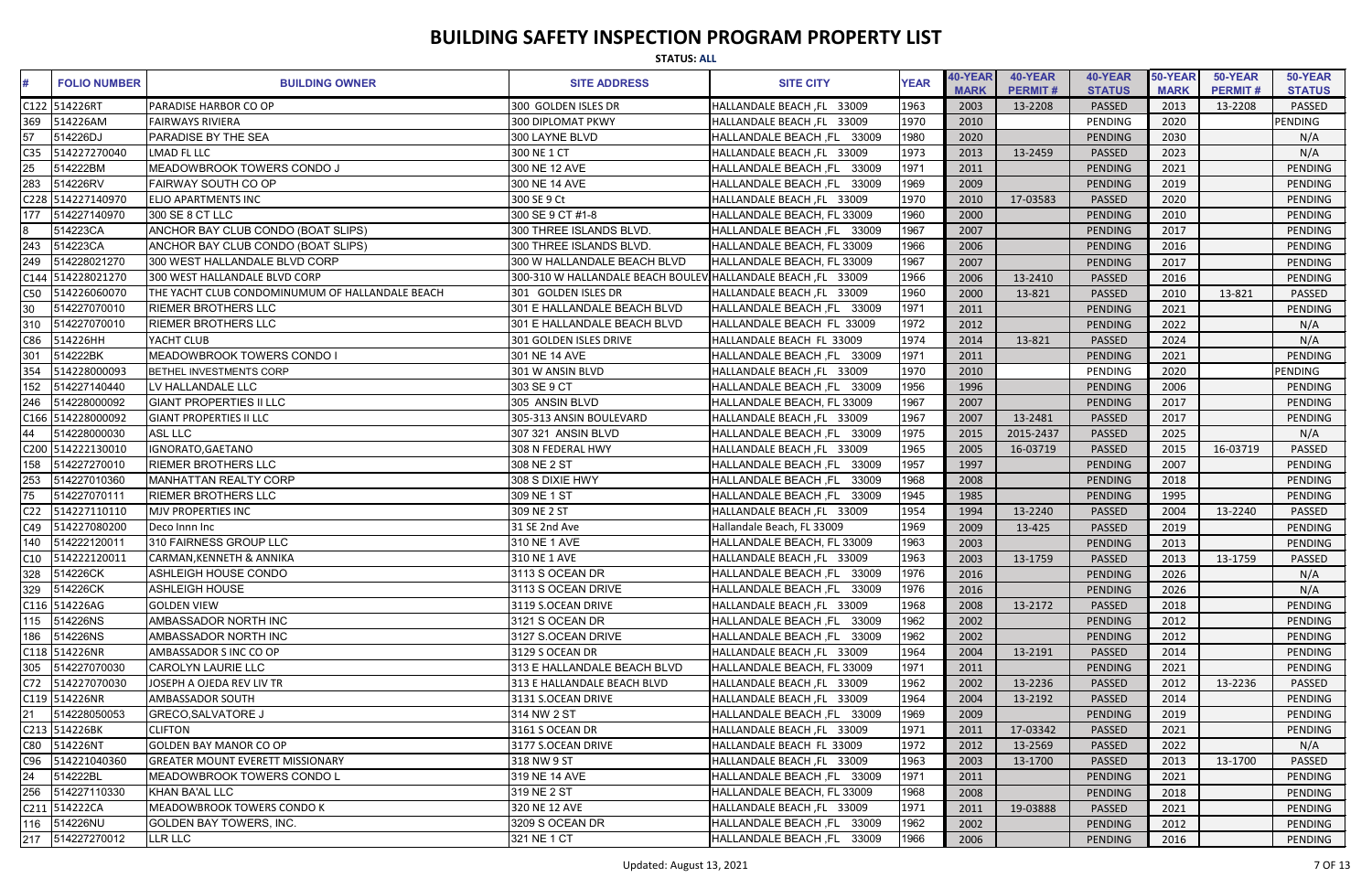|     | <b>STATUS: ALL</b>  |                                         |                             |                                      |             |                               |                           |                          |                        |                           |                          |  |
|-----|---------------------|-----------------------------------------|-----------------------------|--------------------------------------|-------------|-------------------------------|---------------------------|--------------------------|------------------------|---------------------------|--------------------------|--|
|     | <b>FOLIO NUMBER</b> | <b>BUILDING OWNER</b>                   | <b>SITE ADDRESS</b>         | <b>SITE CITY</b>                     | <b>YEAR</b> | <b>40-YEAR</b><br><b>MARK</b> | 40-YEAR<br><b>PERMIT#</b> | 40-YEAR<br><b>STATUS</b> | 50-YEAR<br><b>MARK</b> | 50-YEAR<br><b>PERMIT#</b> | 50-YEAR<br><b>STATUS</b> |  |
| C23 | 514227110330        | D'AIGUILLON, FRIEDA                     | 321 NE 2 ST                 | HALLANDALE BEACH, FL 33009           | 1948        | 1988                          | 13-2243                   | PASSED                   | 1998                   | 13-2243                   | <b>PASSED</b>            |  |
| 207 | 514221100010        | <b>JBR PROPERTIES 324 LLC</b>           | 324 NW 3 ST                 | HALLANDALE BEACH, FL 33009           | 1964        | 2004                          |                           | <b>PENDING</b>           | 2014                   |                           | <b>PENDING</b>           |  |
| C85 | 514221010141        | <b>GIANT PROPERTIES LLC</b>             | 325 ANSIN BLVD              | HALLANDALE BEACH, FL 33009           | 1960        | 2000                          | 13-1611                   | PASSED                   | 2010                   | 13-1611                   | PASSED                   |  |
| 91  | 514227110320        | <b>RIEMER BROTHERS LLC</b>              | 329 NE 2 ST                 | 33009<br><b>HALLANDALE BEACH, FL</b> | 1958        | 1998                          |                           | <b>PENDING</b>           | 2008                   |                           | <b>PENDING</b>           |  |
| 266 | 514227AE            | SECOND GULFSTREAM GARDEN APARTMENTS     | 329 SE 3 ST                 | 33009<br>HALLANDALE BEACH, FL        | 1968        | 2008                          |                           | PENDING                  | 2018                   |                           | <b>PENDING</b>           |  |
| C42 | 514227AC0010        | <b>THIRD GULFSTREAM GARDENS</b>         | 330 SE 2 ST                 | HALLANDALE BEACH, FL 33009           | 1969        | 2009                          | 13-2553                   | PASSED                   | 2019                   |                           | <b>PENDING</b>           |  |
| C97 | 514221110010        | <b>EM FLORIDA REAL ESTATE LLC</b>       | 333 NW 2 AVE                | HALLANDALE BEACH, FL 33009           | 1966        | 2006                          | 13-1703                   | PASSED                   | 2016                   |                           | PENDING                  |  |
| 254 | 514227110310        | <b>CSB6 LLC</b>                         | 337 NE 2 ST                 | HALLANDALE BEACH, FL 33009           | 1968        | 2008                          |                           | PENDING                  | 2018                   |                           | <b>PENDING</b>           |  |
| C79 | 514222120012        | ROSSHEIM II LLC                         | 350 NE 1 AVENUE             | HALLANDALE BEACH, FL 33009           | 1964        | 2004                          | 13-2519                   | <b>PASSED</b>            | 2014                   |                           | PENDING                  |  |
| 40  | 514221010162        | <b>F &amp; G ASSOCIATES</b>             | 361 ANSIN BLVD              | 33009<br><b>HALLANDALE BEACH, FL</b> | 1973        | 2013                          |                           | PENDING                  | 2023                   |                           | N/A                      |  |
| 292 | 514227200060        | JOSAR INVESTMENTS LLC                   | <b>4 N FEDERAL HIGHWAY</b>  | <b>HALLANDALE BEACH, FL</b><br>33009 | 1970        | 2010                          |                           | <b>PENDING</b>           | 2020                   |                           | <b>PENDING</b>           |  |
| 20  | 514227200060        | JOSAR INVESTMENTS LLC                   | 4 N FEDERAL HWY             | HALLANDALE BEACH, FL<br>33009        | 1968        | 2008                          |                           | <b>PENDING</b>           | 2018                   |                           | <b>PENDING</b>           |  |
|     | C115 514226AB       | PARK LAYNE TOWERS CONDO                 | 400 GOLDEN ISLES DR         | HALLANDALE BEACH, FL 33009           | 1966        | 2006                          | 13-2164                   | PASSED                   | 2016                   |                           | PENDING                  |  |
|     | C182 514223AA       | <b>FAIRWAYS RIVIERA NORTH</b>           | 400 DIPLOMAT PARKWAY        | HALLANDALE BEACH, FL 33009           | 1973        | 2013                          | 13-2579                   | PASSED                   | 2023                   |                           | N/A                      |  |
| 64  | 514223BG            | THE TOWERS OF OCEANVIEW EAST            | 400 LESLIE DR               | HALLANDALE BEACH, FL 33009           | 1981        | 2021                          |                           | PENDING                  | 2031                   |                           | N/A                      |  |
| C52 | 514226PS            | Fairways Co-OP                          | 400 NE 14 AVENUE            | Hallandale Beach, FL 33009           | 1962        | 2002                          | 14-123                    | <b>PASSED</b>            | 2012                   | 14-123                    | <b>PASSED</b>            |  |
| C76 | 514227210010        | <b>ZUKA INVESTMENTS LLC</b>             | 400 S DIXIE HWY             | HALLANDALE BEACH, FL 33009           | 1973        | 2013                          | 16-02634                  | PASSED                   | 2023                   |                           | N/A                      |  |
| 67  | 514227CM            | <b>GULFSTREAM VIEW</b>                  | 400 SE 3 AVE                | HALLANDALE BEACH, FL<br>33009        | 1981        | 2021                          |                           | PENDING                  | 2031                   |                           | N/A                      |  |
| 213 | 514227141030        | SALADINO, ERNEST                        | 400 SE 9 CT                 | <b>HALLANDALE BEACH, FL</b><br>33009 | 1966        | 2006                          |                           | PENDING                  | 2016                   |                           | <b>PENDING</b>           |  |
| 296 | 514227141030        | SALADINO, ERNEST                        | 400 SE 9 CT                 | HALLANDALE BEACH, FL 33009           | 1970        | 2010                          |                           | PENDING                  | 2020                   |                           | PENDING                  |  |
| 370 | 514226GG            | <b>OCEAN VIEW TOWERS CONDO</b>          | 401 GOLDEN ISLES DR #101    | HALLANDALE BEACH, FL 33009           | 1970        | 2010                          |                           | PENDING                  | 2020                   |                           | <b>PENDING</b>           |  |
| C45 | 514222DB            | MEADOWBROOK CONDO APTS BLDG #9          | 401 N.E.14TH AVENUE         | HALLANDALE BEACH, FL 33009           | 1973        | 2013                          | 13-2589                   | <b>PASSED</b>            | 2023                   |                           | N/A                      |  |
| C77 | 514222040020        | <b>BENTLEY CAPITAL PARTNERS LLC</b>     | 403 N DIXIE HWY             | HALLANDALE BEACH, FL 33009           | 1955        | 1995                          | 13-2512                   | <b>PASSED</b>            | 2005                   | 13-2512                   | PASSED                   |  |
| 151 | 514227240190        | <b>JMCG HALLANDALE LLC</b>              | 410 E HALLANDALE BEACH BLVD | <b>HALLANDALE BEACH, FL</b><br>33009 | 1956        | 1996                          |                           | PENDING                  | 2006                   |                           | <b>PENDING</b>           |  |
| 261 | 514226RR            | PARADISE TOWERS CO OP                   | 410 GOLDEN ISLES DR         | HALLANDALE BEACH, FL<br>33009        | 1968        | 2008                          |                           | <b>PENDING</b>           | 2018                   |                           | PENDING                  |  |
|     | C184 514222130190   | CR LAND INVESTORS OF FLORIDA LLC        | 410 N FEDERAL HIGHWAY       | Hallandale Beach, FL 33009           | 1980        | 2020                          | 13-2676                   | <b>PASSED</b>            | 2030                   |                           | N/A                      |  |
| 52  | 514222130190        | <b>CR LAND INVESTORS OF FLORIDA LLC</b> | 410 N FEDERAL HWY           | HALLANDALE BEACH, FL 33009           | 1980        | 2020                          |                           | PENDING                  | 2030                   |                           | N/A                      |  |
| 195 | 514222120010        | <b>DESIGNFLEX SPACES LLC</b>            | 410 NE 1 AVE                | HALLANDALE BEACH, FL<br>33009        | 1963        | 2003                          |                           | PENDING                  | 2013                   |                           | PENDING                  |  |
|     | 319 514227BG        | FOURTH GULFSTREAM GARDENS APTS CONDO    | 410 S.E.2ND STREET          | HALLANDALE BEACH, FL 33009           | 1973        | 2013                          |                           | PENDING                  | 2023                   |                           | N/A                      |  |
|     | C186 514222040070   | <b>DIXIE FOSTER II LLC</b>              | 411 N DIXIE HIGHWAY         | HALLANDALE BEACH, FL 33009           | 1964        | 2004                          | 13-2768                   | <b>PASSED</b>            | 2014                   |                           | PENDING                  |  |
| 105 | 514228050180        | RIERO, JOSEPH                           | 412 NW 2 ST                 | HALLANDALE BEACH, FL 33009           | 1960        | 2000                          |                           | PENDING                  | 2010                   |                           | PENDING                  |  |
| 182 | 514228300280        | HOCHBERG PREPARATORY SCHOOL INC         | 412 SW 11 ST                | HALLANDALE BEACH, FL<br>33009        | 1962        | 2002                          |                           | PENDING                  | 2012                   |                           | PENDING                  |  |
| 32  | 514227240081        | TWO YOUNG INVESTORS HALLANDALE          | 415 E HALLANDALE BEACH BLVD | HALLANDALE BEACH, FL 33009           | 1971        | 2011                          |                           | PENDING                  | 2021                   |                           | PENDING                  |  |
| C88 | 514227240081        | <b>SEYMOUR &amp; RUTH BRAWER REV TR</b> | 415 E HALLANDALE BEACH BLVD | HALLANDALE BEACH, FL 33009           | 1950        | 1990                          | 13-2277                   | PASSED                   | 2000                   | 13-2277                   | PASSED                   |  |
| 244 | 514222040290        | BHM 417 LLC                             | 417 NW 2 AVE                | HALLANDALE BEACH, FL 33009           | 1967        | 2007                          |                           | PENDING                  | 2017                   |                           | <b>PENDING</b>           |  |
|     | C101 514222040290   | <b>GLOBAL POWER EQUITY LLC</b>          | 417 NW 2 AVE                | HALLANDALE BEACH, FL 33009           | 1965        | 2005                          | 13-1753                   | <b>PASSED</b>            | 2015                   |                           | PENDING                  |  |
|     | C51 514227210183    | Hallandale by the sea                   | 418 S Dixie Hwy             | Hallandale Beach, FL 33009           | 1926        | 1966                          | 14-86                     | <b>PASSED</b>            | 1976                   | 14-86                     | PASSED                   |  |
|     | C114 514226AA       | YORKDALES CARALLTON ISLE                | 419 GOLDEN ISLES DR         | HALLANDALE BEACH, FL 33009           | 1963        | 2003                          | 13-2163                   | <b>PASSED</b>            | 2013                   | 13-2163                   | <b>PASSED</b>            |  |
|     | C181 514222CG       | MEADOWBROOK CONDO APTS BLDG #4          | 420 N.E. 12TH AVENUE        | HALLANDALE BEACH FL 33009            | 1972        | 2012                          | 13-2574                   | <b>PASSED</b>            | 2022                   |                           | N/A                      |  |
|     | C183 514222CC       | MEADOWBROOK CONDO APTS BLDG #2          | 421 N.E. 14TH AVENUE        | HALLANDALE BEACH FL 33009            | 1972        | 2012                          | 13-2588                   | PASSED                   | 2022                   |                           | N/A                      |  |
|     | 312 514227BF        | <b>STRAND PLAZA CONDO</b>               | 421 N.E.1ST STREET          | HALLANDALE BEACH FL 33009            | 1972        | 2012                          |                           | PENDING                  | 2022                   |                           | N/A                      |  |
| C75 | 514222320110        | MARDI GRAS VILLAGE INC                  | 421 NE 3 AVE                | HALLANDALE BEACH FL 33009            | 1972        | 2012                          | 13-2448                   | <b>PASSED</b>            | 2022                   |                           | N/A                      |  |
| 76  | 514222130360        | EL RANCHO 424 LLC                       | 424 N FEDERAL HWY           | HALLANDALE BEACH, FL 33009           | 1946        | 1986                          |                           | PENDING                  | 1996                   |                           | PENDING                  |  |
| 338 | 514222130360        | EL RANCHO 424 LLC                       | 424 N FEDERAL HWY           | HALLANDALE BEACH, FL 33009           | 1946        | 1986                          |                           | PENDING                  | 1996                   |                           | PENDING                  |  |
| 143 | 514222350050        | HUNDRED PROPERTIES LLC                  | 425 N FEDERAL HIGHWAY       | HALLANDALE BEACH, FL 33009           | 1964        | 2004                          |                           | PENDING                  | 2014                   |                           | PENDING                  |  |
| 208 | 514222350050        | HUNDRED PROPERTIES LLC                  | 425 N FEDERAL HWY           | HALLANDALE BEACH, FL 33009           | 1964        | 2004                          |                           | PENDING                  | 2014                   |                           | PENDING                  |  |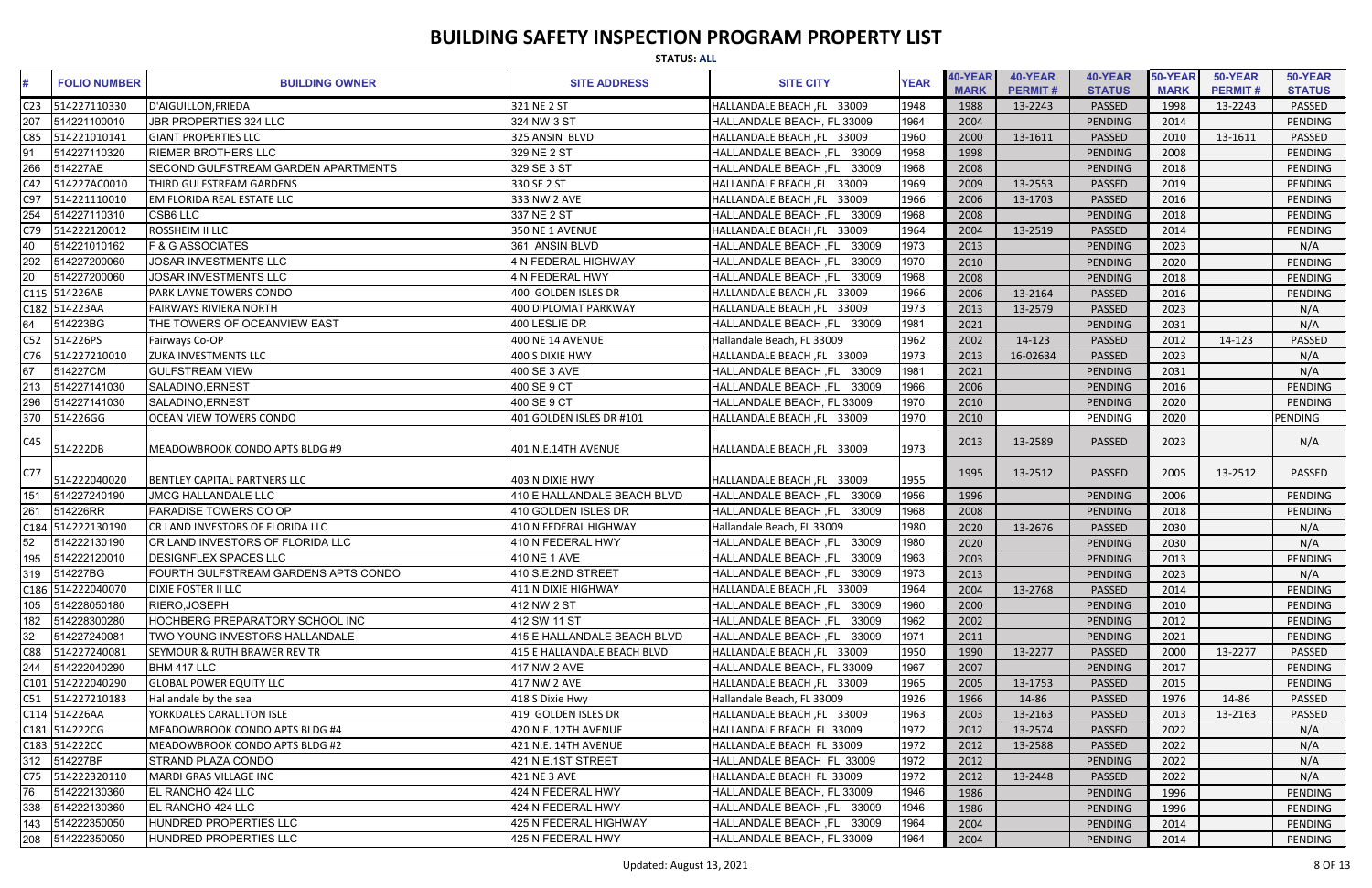|                 | <b>STATUS: ALL</b>  |                                             |                             |                                      |             |                               |                           |                          |                        |                           |                          |  |
|-----------------|---------------------|---------------------------------------------|-----------------------------|--------------------------------------|-------------|-------------------------------|---------------------------|--------------------------|------------------------|---------------------------|--------------------------|--|
|                 | <b>FOLIO NUMBER</b> | <b>BUILDING OWNER</b>                       | <b>SITE ADDRESS</b>         | <b>SITE CITY</b>                     | <b>YEAR</b> | <b>40-YEAR</b><br><b>MARK</b> | 40-YEAR<br><b>PERMIT#</b> | 40-YEAR<br><b>STATUS</b> | 50-YEAR<br><b>MARK</b> | 50-YEAR<br><b>PERMIT#</b> | 50-YEAR<br><b>STATUS</b> |  |
| 313             | 514226CA            | <b>GOLDEN HORN SOUTH CONDO</b>              | 427 GOLDEN ISLES DRIVE      | HALLANDALE BEACH FL 33009            | 1972        | 2012                          |                           | PENDING                  | 2022                   |                           | N/A                      |  |
| 42              | 514228021560        | 409 HALLANDALE INC                          | 429 W HALLANDALE BEACH BLVD | HALLANDALE BEACH FL 33009            | 1974        | 2014                          |                           | PENDING                  | 2024                   |                           | N/A                      |  |
| 71              | 514226DB            | Golden Isles Yacht Club                     | 430 Golden Isles Dr         | Hallandale Beach, FL 33009           | 1980        | 2020                          |                           | PENDING                  | 2030                   |                           | N/A                      |  |
| 299             | 514226BA            | <b>GOLDEN HORN CONDO</b>                    | 437 GOLDEN ISLES DR         | 33009<br>HALLANDALE BEACH ,FL        | 1971        | 2011                          |                           | PENDING                  | 2021                   |                           | PENDING                  |  |
| 228             | 514226PW            | <b>ISLE OF PARADISE A CO OP</b>             | 440 PARADISE ISLE BLVD      | 33009<br><b>HALLANDALE BEACH, FL</b> | 1966        | 2006                          |                           | PENDING                  | 2016                   |                           | PENDING                  |  |
| 279             | 514226RU0010        | <b>KARASHNEH CHERYL M</b>                   | 450 LAYNE BLVD              | <b>HALLANDALE BEACH, FL</b><br>33009 | 1969        | 2009                          |                           | PENDING                  | 2019                   |                           | PENDING                  |  |
| 223             | 514226XP0050        | DOROTHY LAYNE DCLTN OF TR                   | 450 PARADISE ISLE BLVD      | 33009<br>HALLANDALE BEACH ,FL        | 1965        | 2005                          |                           | PENDING                  | 2015                   |                           | PENDING                  |  |
| C <sub>20</sub> | 514226PX            | <b>ISLE OF PARADISE B CO OP</b>             | 450 PARADISE ISLE BLVD      | HALLANDALE BEACH, FL 33009           | 1966        | 2006                          | 13-2204                   | PASSED                   | 2016                   |                           | PENDING                  |  |
| C69             | 514226-RP           | Isles of paradise "F"                       | 455 Paradise Isle Blvd      | <b>HALLANDALE BEACH, FL</b><br>33009 | 1968        | 2008                          | 14-999                    | <b>PASSED</b>            | 2018                   |                           | PENDING                  |  |
| 260             | 514226RP            | <b>ISLE OF PARADISE F CO-OP</b>             | 455 PARADISE ISLE BLVD      | HALLANDALE BEACH ,FL<br>33009        | 1968        | 2008                          |                           | PENDING                  | 2018                   |                           | <b>PENDING</b>           |  |
|                 | C121 514226PY       | <b>ISLE OF PARADISE C CO OP</b>             | 460 PARADISE ISLE BLVD      | HALLANDALE BEACH, FL 33009           | 1965        | 2005                          | 13-2203                   | PASSED                   | 2015                   |                           | PENDING                  |  |
| 53              | 514226DD            | <b>WOODLAKE APTS CONDO</b>                  | 462 GOLDEN ISLES DR         | <b>HALLANDALE BEACH, FL</b><br>33009 | 1980        | 2020                          |                           | PENDING                  | 2030                   |                           | N/A                      |  |
| 224             | 514226RN            | ISLE OF PARADISE E CO OP                    | 465 PARADISE ISLE BLVD      | <b>HALLANDALE BEACH, FL</b><br>33009 | 1965        | 2005                          |                           | PENDING                  | 2015                   |                           | PENDING                  |  |
| 226             | 514226AC            | ENVOY NORTH CONDOMINIUM, INC.               | 467 GOLDEN ISLES DR         | 33009<br><b>HALLANDALE BEACH ,FL</b> | 1966        | 2006                          |                           | PENDING                  | 2016                   |                           | PENDING                  |  |
| 142             | 514226PZ            | ISLE OF PARADISE "D", INC.                  | 470 PARADISE ISLE BLVD      | HALLANDALE BEACH ,FL<br>33009        | 1964        | 2004                          |                           | PENDING                  | 2014                   |                           | PENDING                  |  |
| C2              | 514221AB            | <b>WEDGEWOOD BUSINESS PARK ANSIN</b>        | 470 ANSIN BLVD.             | HALLANDALE BEACH FL 33009            | 1974        | 2014                          | 14-1883                   | <b>PASSED</b>            | 2024                   |                           | N/A                      |  |
| 341             | 514222350040        | <b>SEVILLE GENERAL PARTNERS</b>             | 480 NE 5 ST                 | HALLANDALE BEACH ,FL<br>33009        | 1950        | 1990                          |                           | PENDING                  | 2000                   |                           | <b>PENDING</b>           |  |
| 276             | 514221010091        | <b>GALLO, ENZO REV TR</b>                   | 500 ANSIN BLVD              | <b>HALLANDALE BEACH, FL</b><br>33009 | 1969        | 2009                          |                           | PENDING                  | 2019                   |                           | PENDING                  |  |
| 22              | 514221010091        | <b>GA ANSIN LLC</b>                         | 500 ANSIN BLVD              | <b>HALLANDALE BEACH, FL</b><br>33009 | 1971        | 2011                          |                           | PENDING                  | 2021                   |                           | PENDING                  |  |
| 274             | 514221010091        | <b>ENZO GALLO REV TR</b>                    | 500 ANSIN BLVD              | <b>HALLANDALE BEACH, FL</b><br>33009 | 1968        | 2008                          |                           | PENDING                  | 2018                   |                           | PENDING                  |  |
| C <sub>27</sub> | 514227240360        | <b>KNORR &amp; KNORR 500 LLC</b>            | 500 E HALLANDALE BEACH BLVD | HALLANDALE BEACH, FL 33009           | 1955        | 1995                          | 13-2290                   | <b>PASSED</b>            | 2005                   | 13-2290                   | PASSED                   |  |
| 258             | 514226PT            | NATCHEZ CO-OP                               | 500 LAYNE BLVD              | 33009<br><b>HALLANDALE BEACH ,FL</b> | 1968        | 2008                          |                           | PENDING                  | 2018                   |                           | <b>PENDING</b>           |  |
| 153             | 514222130470        | 2401 RIVIERA CORP                           | 500 N FEDERAL HIGHWAY       | HALLANDALE BEACH, FL<br>33009        | 1956        | 1996                          |                           | PENDING                  | 2006                   |                           | PENDING                  |  |
| 333             | 514222130470        | 2401 RIVIERA CORP                           | 500 N FEDERAL HWY           | HALLANDALE BEACH, FL 33009           | 1980        | 2020                          |                           | PENDING                  | 2030                   |                           | N/A                      |  |
|                 | C177 514222CD       | MEADOWBROOK CONDO APTS BLDG #3              | 500 N.E. 12TH AVENUE        | HALLANDALE BEACH FL 33009            | 1972        | 2012                          | 13-2567                   | PASSED                   | 2022                   |                           | N/A                      |  |
| 188             | 514222110040        | <b>CASH,COLIN &amp; JEANNE C</b>            | 500 NE 1 AVE                | HALLANDALE BEACH, FL 33009           | 1962        | 2002                          |                           | PENDING                  | 2012                   |                           | PENDING                  |  |
| C9              | 514222110040        | <b>CASH, COLIN &amp; JEANNE C</b>           | <b>500 NE 1 AVE</b>         | HALLANDALE BEACH, FL 33009           | 1964        | 2004                          | 13-1758                   | <b>PASSED</b>            | 2014                   |                           | PENDING                  |  |
|                 | C19 514226PS        | <b>FAIRWAYS CO OP</b>                       | 500 NE 14 AVE               | HALLANDALE BEACH, FL 33009           | 1963        | 2003                          | 13-2200                   | <b>PASSED</b>            | 2013                   | 13-2200                   | <b>PASSED</b>            |  |
|                 | C215 514223AB       | OLYMPUS CONDO PHASE A                       | 500 THREE ISLANDS BOULEVARD | HALLANDALE BEACH FL 33009            | 1974        | 2014                          | 14-1879                   | <b>PASSED</b>            | 2024                   |                           | N/A                      |  |
|                 | C124 514226DK       | Paradise Villas Condominium                 | 501 Blue Heron Drive        | Hallandale Beach, FL 33009           | 1995        | 2035                          | 13-2213                   | PASSED                   | 2045                   |                           | N/A                      |  |
|                 | C179 514222CB       | MEADOWBROOK CONDO APTS BLDG #1              | 501 N.E. 14TH AVENUE        | HALLANDALE BEACH FL 33009            | 1972        | 2012                          | 13-2572                   | <b>PASSED</b>            | 2022                   |                           | N/A                      |  |
|                 | C220 514223ac       | <b>DE SOTO PARK NORTH</b>                   | 501 Three Islands Blvd      | HALLANDALE BEACH, FL 33009           | 1976        | 2016                          | 16-03128                  | <b>PASSED</b>            | 2026                   |                           | N/A                      |  |
|                 | 100 514227120011    | <b>HALLANDALE PLAZA LLC</b>                 | 504 NE 3 ST                 | HALLANDALE BEACH, FL 33009           | 1960        | 2000                          |                           | PENDING                  | 2010                   |                           | PENDING                  |  |
| 101             | 514227210220        | 512-516 SOUTH DIXIE HIGHWAY LLC             | 512 S DIXIE HWY             | HALLANDALE BEACH, FL 33009           | 1960        | 2000                          |                           | PENDING                  | 2010                   |                           | PENDING                  |  |
|                 | C199 514228021410   | <b>R J F HOLDINGS INC</b>                   | 520 W HALLANDALE BEACH BLVD | HALLANDALE BEACH, FL 33009           | 1975        | 2015                          | 15-2440                   | <b>PASSED</b>            | 2025                   |                           | N/A                      |  |
|                 | 139 514222120041    | PEJA520 PROPERTIES LLC                      | 520 NE 1 AVE                | HALLANDALE BEACH, FL 33009           | 1963        | 2003                          |                           | PENDING                  | 2013                   |                           | PENDING                  |  |
|                 | C103 514222120041   | APPELBAUM, PETER                            | 520 NE 1 AVE                | HALLANDALE BEACH, FL 33009           | 1963        | 2003                          | 13-1768                   | <b>PASSED</b>            | 2013                   | 13-1768                   | PASSED                   |  |
|                 | 185 514227210320    | <b>SPATIUS HALLANDALE LLC</b>               | 520 S DIXIE HWY             | HALLANDALE BEACH, FL 33009           | 1962        | 2002                          |                           | PENDING                  | 2012                   |                           | PENDING                  |  |
|                 | 289 514226RY0010    | <b>ALLISON GEORGIA</b>                      | 541 BLUE HERON DR           | HALLANDALE BEACH ,FL<br>33009        | 1969        | 2009                          |                           | PENDING                  | 2019                   |                           | PENDING                  |  |
|                 | 286 514221010092    | <b>ARITAN VENTURES LLC</b>                  | 550 ANSIN BLVD              | HALLANDALE BEACH, FL 33009           | 1969        | 2009                          |                           | PENDING                  | 2019                   |                           | PENDING                  |  |
|                 | C95 514221010105    | <b>APP HALLANDALE LLC</b>                   | 580 ANSIN BLVD              | HALLANDALE BEACH, FL 33009           | 1968        | 2008                          | 13-1699                   | <b>PASSED</b>            | 2018                   |                           | PENDING                  |  |
|                 | 280 514226RX0010    | <b>GAL DOMNIKA &amp; JANOS</b>              | 580 EGRET DR                | HALLANDALE BEACH, FL 33009           | 1969        | 2009                          |                           | PENDING                  | 2019                   |                           | PENDING                  |  |
|                 | C120 514226PU       | PASADENA GARDEN APTS CO OP                  | 600 LAYNE BLVD              | HALLANDALE BEACH, FL 33009           | 1965        | 2005                          | 13-2201                   | <b>PASSED</b>            | 2015                   |                           | PENDING                  |  |
|                 | 215 514221010104    | PSD HOLDINGS LLC                            | 600 ANSIN BOULEVARD         | HALLANDALE BEACH, FL 33009           | 1966        | 2006                          |                           | PENDING                  | 2016                   |                           | PENDING                  |  |
| 18              | 514226RS            | <b>FAIRWAYS NORTH</b>                       | 600 N.E.14TH AVENUE         | HALLANDALE BEACH, FL 33009           | 1968        | 2008                          |                           | PENDING                  | 2018                   |                           | PENDING                  |  |
|                 | C223 514223ah       | VENETIAN PARK I CONDOMINIUM ASSOCIATION INC | 600 NE 25 Ave               | HALLANDALE BEACH, FL 33009           | 1978        | 2018                          | 17-02288                  | <b>PASSED</b>            | 2028                   |                           | N/A                      |  |
|                 | C169 514228570010   | <b>ARCHDIOCESE OF MIAMI</b>                 | 600 NW 1 ST                 | HALLANDALE BEACH FL 33009            | 1972        | 2012                          | 13-2509                   | <b>PASSED</b>            | 2022                   |                           | N/A                      |  |
| 70              | 514223BJ            | OLYMPUS TOWERS BUILDING B                   | 600 Three Islands Blvd      | Hallandale Beach, FL 33009           | 1976        | 2016                          |                           | PENDING                  | 2026                   |                           | N/A                      |  |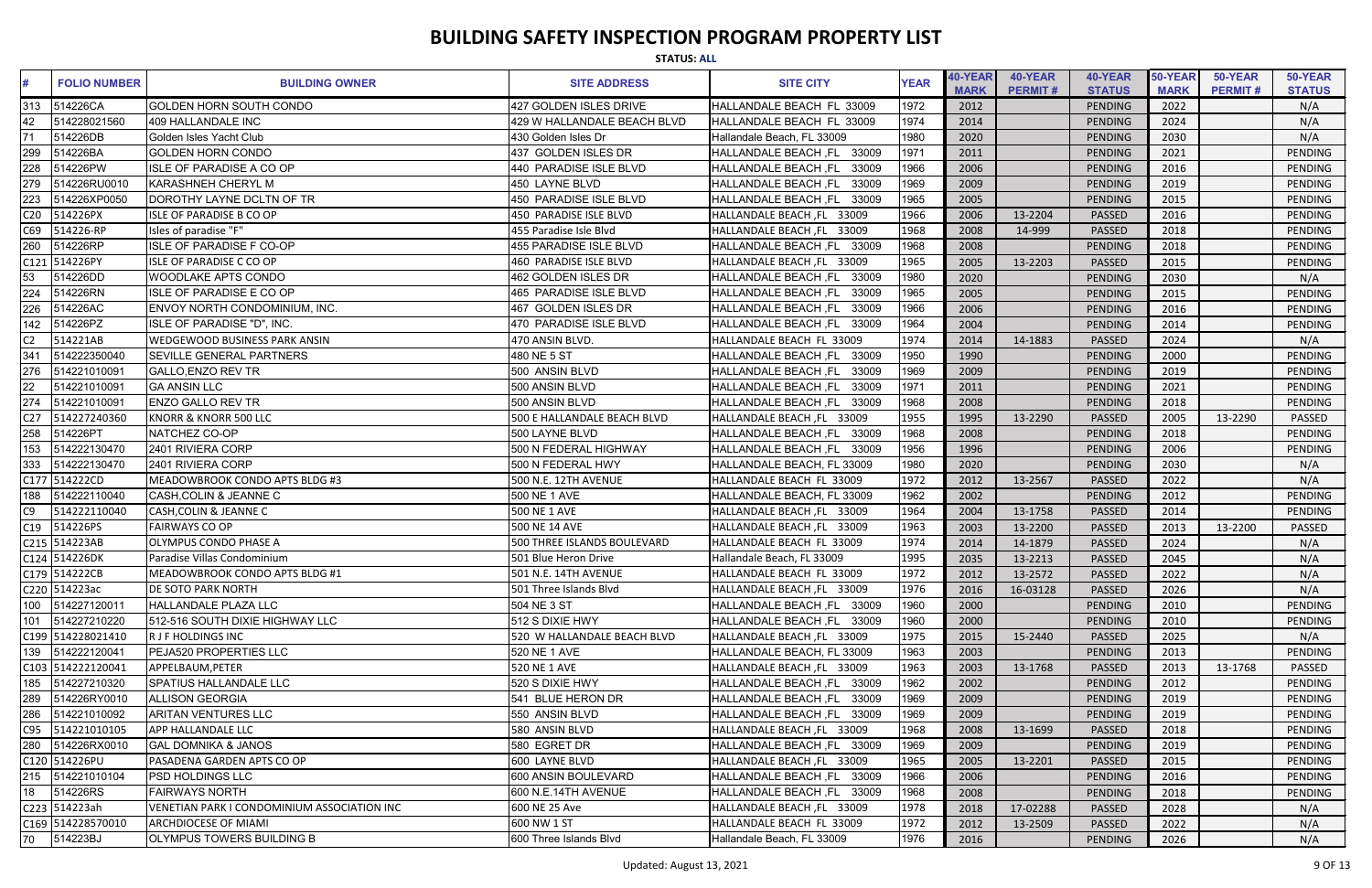|                 |                     |                                           | <b>STATUS: ALL</b>             |                                      |             |                        |                           |                          |                        |                           |                          |
|-----------------|---------------------|-------------------------------------------|--------------------------------|--------------------------------------|-------------|------------------------|---------------------------|--------------------------|------------------------|---------------------------|--------------------------|
|                 | <b>FOLIO NUMBER</b> | <b>BUILDING OWNER</b>                     | <b>SITE ADDRESS</b>            | <b>SITE CITY</b>                     | <b>YEAR</b> | 40-YEAR<br><b>MARK</b> | 40-YEAR<br><b>PERMIT#</b> | 40-YEAR<br><b>STATUS</b> | 50-YEAR<br><b>MARK</b> | 50-YEAR<br><b>PERMIT#</b> | 50-YEAR<br><b>STATUS</b> |
|                 | C161 514228010050   | <b>FAITH SHOPPING PLAZA LLC</b>           | 600 W HALLANDALE BEACH BLVD    | HALLANDALE BEACH, FL 33009           | 1973        | 2013                   | 13-2464                   | PASSED                   | 2023                   |                           | N/A                      |
| 159             | 514222350010        | <b>ATLANTIC VILLAGE 3 LLC</b>             | 601 N Federal Hwy              | 33009<br><b>HALLANDALE BEACH, FL</b> | 1957        | 1997                   |                           | PENDING                  | 2007                   |                           | <b>PENDING</b>           |
| 200             | 514227250130        | <b>BRICK FEDERAL LLC</b>                  | 608 NE 2 CT                    | 33009<br>HALLANDALE BEACH ,FL        | 1963        | 2003                   |                           | PENDING                  | 2013                   |                           | <b>PENDING</b>           |
| C <sub>37</sub> | 514227250130        | <b>AGS PROPERTIES LLC</b>                 | 608 NE 2 CT                    | HALLANDALE BEACH, FL 33009           | 1960        | 2000                   | 13-2478                   | <b>PASSED</b>            | 2010                   | 13-2478                   | PASSED                   |
| 264             | 514222AG            | MEADOWBROOK TOWERS CONDO H                | 609 NE 14 AVE                  | HALLANDALE BEACH ,FL<br>33009        | 1968        | 2008                   |                           | PENDING                  | 2018                   |                           | PENDING                  |
| 174             | 514221190010        | IP FLORIDA REAL ESTATE LLC                | 609 NW 7 AVE                   | HALLANDALE BEACH, FL<br>33009        | 1960        | 2000                   |                           | PENDING                  | 2010                   |                           | <b>PENDING</b>           |
| 362             | 514222GB0050        | LA ROTUNDA OFFICE CONDOMINIUM             | 610 ATLANTIC SHORES BLVD #105  | HALLANDALE BEACH, FL 33009           | 1970        | 2010                   |                           | PENDING                  | 2020                   |                           | <b>PENDING</b>           |
| 288             | 514222AE0010        | ZUNIGA, SANTOS E & MARTHA L               | 610 NE 12 AVENUE 101           | <b>HALLANDALE BEACH, FL</b><br>33009 | 1969        | 2009                   |                           | PENDING                  | 2019                   |                           | PENDING                  |
| 79              | 514222130040        | <b>HUMAHU INVESTMENTS LLC</b>             | 610 NE 4 ST                    | 33009<br><b>HALLANDALE BEACH, FL</b> | 1953        | 1993                   |                           | PENDING                  | 2003                   |                           | PENDING                  |
|                 | 514222130040        | HUMAHU INVESTMENTS LLC                    | 610 NE 4 ST #1-8               | 33009<br><b>HALLANDALE BEACH, FL</b> | 1968        | 2008                   |                           | PENDING                  | 2018                   |                           | PENDING                  |
|                 | 514222130500        | HALLANDALE APARTMENTS LLC                 | 610 NE 6 ST                    | <b>HALLANDALE BEACH, FL</b><br>33009 | 1943        | 1983                   |                           | PENDING                  | 1993                   |                           | PENDING                  |
| 150             | 514222130500        | <b>HALLANDALE APARTMENTS LLC</b>          | 610 NE 6 ST #1-6               | 33009<br><b>HALLANDALE BEACH, FL</b> | 1955        | 1995                   |                           | PENDING                  | 2005                   |                           | PENDING                  |
| 106             | 514227250110        | <b>RICHARDS MOTEL LLC</b>                 | 611 NE 2 CT                    | 33009<br><b>HALLANDALE BEACH ,FL</b> | 1960        | 2000                   |                           | PENDING                  | 2010                   |                           | PENDING                  |
|                 | 514222130630        | 611 REALTY LLC                            | 611 NE 5 ST                    | <b>HALLANDALE BEACH, FL</b><br>33009 | 1971        | 2011                   |                           | PENDING                  | 2021                   |                           | PENDING                  |
| 307             | 514222130630        | 611 REALTY LLC                            | 611 NE 5 ST                    | HALLANDALE BEACH FL 33009            | 1972        | 2012                   |                           | PENDING                  | 2022                   |                           | N/A                      |
| 360             | 514222GB0030        | LA ROTUNDA OFFICE CONDOMINIUM             | 614 ATLANTIC SHORES BLVD #103  | HALLANDALE BEACH, FL 33009           | 1970        | 2010                   |                           | PENDING                  | 2020                   |                           | PENDING                  |
| 361             | 514222GB0040        | LA ROTUNDA OFFICE CONDOMINIUM             | 614 ATLANTIC SHORES BLVD #104  | HALLANDALE BEACH, FL 33009           | 1970        | 2010                   |                           | PENDING                  | 2020                   |                           | PENDING                  |
| 145             | 514227250020        | 2020 BAY HOLDINGS LLP                     | 614 NE 3 ST                    | HALLANDALE BEACH, FL 33009           | 1952        | 1992                   |                           | PENDING                  | 2002                   |                           | PENDING                  |
|                 | C132 514227250020   | <b>BROOKFIELD ENTERPRISES INC</b>         | 614 NE 3 ST                    | HALLANDALE BEACH, FL 33009           | 1953        | 1993                   | 13-2369                   | PASSED                   | 2003                   | 13-2369                   | PASSED                   |
| 190             | 514222130800        | <b>NSBB INC</b>                           | 614 NE 8 ST                    | HALLANDALE BEACH, FL 33009           | 1962        | 2002                   |                           | PENDING                  | 2012                   |                           | <b>PENDING</b>           |
|                 | C106 514222130800   | LAL OCEAN INC                             | 614 NE 8 ST                    | HALLANDALE BEACH, FL 33009           | 1963        | 2003                   | 13-1789                   | <b>PASSED</b>            | 2013                   | 13-1789                   | <b>PASSED</b>            |
| 77              | 514222130960        | FIFTYSTREET INVESTMENT LLC                | 615 NE 7 ST                    | HALLANDALE BEACH, FL 33009           | 1952        | 1992                   |                           | PENDING                  | 2002                   |                           | <b>PENDING</b>           |
|                 | 514222130960        | FIFTYSTREET INVESTMENT LLC                | 615 NE 7 ST #'1-7              | HALLANDALE BEACH, FL 33009           | 1966        | 2006                   |                           | PENDING                  | 2016                   |                           | <b>PENDING</b>           |
| C55             | 514222131150        | SUTTON, AURORA                            | 615 NE 8 ST                    | Hallandale Beach, FL 33009           | 1970        | 2010                   | 14-227                    | <b>PASSED</b>            | 2020                   |                           | PENDING                  |
| 303             | 514222GB            | LA ROTUNDA CONDO                          | 616 ATLANTIC SHORES BLVD       | HALLANDALE BEACH, FL 33009           | 1971        | 2011                   |                           | PENDING                  | 2021                   |                           | PENDING                  |
| 363             | 514222GB0060        | LA ROTUNDA OFFICE CONDOMINIUM             | 616 ATLANTIC SHORES BLVD #201A | HALLANDALE BEACH, FL 33009           | 1970        | 2010                   |                           | PENDING                  | 2020                   |                           | <b>PENDING</b>           |
| 364             | 514222GB0070        | LA ROTUNDA OFFICE CONDOMINIUM             | 616 ATLANTIC SHORES BLVD #202B | HALLANDALE BEACH, FL 33009           | 1970        | 2010                   |                           | PENDING                  | 2020                   |                           | PENDING                  |
| 365             | 514222GB0080        | LA ROTUNDA OFFICE CONDOMINIUM             | 616 ATLANTIC SHORES BLVD #203C | HALLANDALE BEACH, FL 33009           | 1970        | 2010                   |                           | PENDING                  | 2020                   |                           | PENDING                  |
| 366             | 514222GB0090        | LA ROTUNDA OFFICE CONDOMINIUM             | 616 ATLANTIC SHORES BLVD #204D | HALLANDALE BEACH, FL 33009           | 1970        | 2010                   |                           | PENDING                  | 2020                   |                           | PENDING                  |
| 367             | 514222GB0100        | LA ROTUNDA OFFICE CONDOMINIUM             | 616 ATLANTIC SHORES BLVD #205D | HALLANDALE BEACH, FL 33009           | 1970        | 2010                   |                           | PENDING                  | 2020                   |                           | PENDING                  |
|                 | 358 514222GB0010    | LA ROTUNDA OFFICE CONDOMINIUM             | 618 ATLANTIC SHORES BLVD #101  | HALLANDALE BEACH, FL 33009           | 1970        | 2010                   |                           | PENDING                  | 2020                   |                           | <b>PENDING</b>           |
| 359             | 514222GB0020        | LA ROTUNDA OFFICE CONDOMINIUM             | 618 ATLANTIC SHORES BLVD #102  | HALLANDALE BEACH, FL 33009           | 1970        | 2010                   |                           | PENDING                  | 2020                   |                           | <b>PENDING</b>           |
| 41              | 514228330061        | <b>SFM PROPERTIES LLC</b>                 | 618 SW 4 AVE                   | HALLANDALE BEACH, FL 33009           | 1973        | 2013                   |                           | PENDING                  | 2023                   |                           | N/A                      |
|                 | C16 514222AC0010    | Meadowbrook "E"                           | 619 NE 14 AVENUE               | HALLANDALE BEACH, FL 33009           | 1969        | 2009                   | 13-1863                   | PASSED                   | 2019                   |                           | PENDING                  |
|                 | C203 514222AD0010   | ROSE, RALPH                               | 620 NE 12 AVENUE 101           | HALLANDALE BEACH, FL 33009           | 1969        | 2009                   | 20-00332                  | PASSED                   | 2019                   | 20-00332                  | PASSED                   |
|                 | 162 514227250150    | <b>DESIGNS TONY STORE LLC</b>             | 620 NE 2 CT                    | HALLANDALE BEACH, FL 33009           | 1958        | 1998                   |                           | PENDING                  | 2008                   |                           | PENDING                  |
|                 | C134 514227250150   | DO-VAN INC                                | 620 NE 2 CT                    | HALLANDALE BEACH, FL 33009           | 1957        | 1997                   | 13-2372                   | <b>PASSED</b>            | 2007                   | 13-2372                   | PASSED                   |
|                 | C104 514222130050   | <b>IULIANO, CHRISTINE &amp;</b>           | 622 NE 4 ST                    | HALLANDALE BEACH, FL 33009           | 1954        | 1994                   | 13-1771                   | <b>PASSED</b>            | 2004                   | 13-1771                   | PASSED                   |
|                 | 146  514222130650   | HALLANDALE APARTMENTS LLC                 | 622 NE 7 ST                    | HALLANDALE BEACH, FL 33009           | 1952        | 1992                   |                           | PENDING                  | 2002                   |                           | PENDING                  |
|                 | C12 514222130650    | NORTH AVENTURA INVESTMENTS LLC            | 622 NE 7 ST                    | HALLANDALE BEACH, FL 33009           | 1953        | 1993                   | 13-1787                   | PASSED                   | 2003                   | 13-1787                   | PASSED                   |
|                 | C212 514226BJ       | <b>COASTAL GARDEN</b>                     | 630 LAYNE BLVD                 | HALLANDALE BEACH, FL 33009           | 1971        | 2011                   | 16-00697                  | PASSED                   | 2021                   |                           | PENDING                  |
|                 | 514221180270        | <b>MIAMI RENOVATION LLC</b>               | 637 FOSTER RD                  | HALLANDALE BEACH, FL 33009           | 1955        | 1995                   |                           | PENDING                  | 2005                   |                           | PENDING                  |
| 240             | 514226AD            | <b>GOLDEN ISLES CONDO APTS Building A</b> | 700 LAYNE BLVD                 | HALLANDALE BEACH, FL 33009           | 1966        | 2006                   |                           | PENDING                  | 2016                   |                           | PENDING                  |
| C58             | 514226AD            | <b>GOLDEN ISLES CONDO APTS Building B</b> | 700 LAYNE BLVD                 | HALLANDALE BEACH, FL 33009           | 1967        | 2007                   | 14-881                    | <b>PASSED</b>            | 2017                   |                           | PENDING                  |
| C59             | 514226AD            | <b>GOLDEN ISLES CONDO APTS Building C</b> | 700 LAYNE BLVD                 | HALLANDALE BEACH, FL 33009           | 1967        | 2007                   | 14-882                    | <b>PASSED</b>            | 2017                   |                           | PENDING                  |
| C60             | 514226AD            | <b>GOLDEN ISLES CONDO APTS Clubhouse</b>  | 700 LAYNE BLVD                 | HALLANDALE BEACH, FL 33009           | 1967        | 2007                   | 14-883                    | <b>PASSED</b>            | 2017                   |                           | PENDING                  |
| 148             | 514226AD            | GOLDEN ISLES (THE) CONDO APTS             | 700 LAYNE BLVD #123            | HALLANDALE BEACH, FL 33009           | 1953        | 1993                   |                           | PENDING                  | 2003                   |                           | PENDING                  |
|                 | 110 1226-RS         | THE FAIRWAYS NORTH, INC.                  | 700 N.E.14TH AVENUE            | HALLANDALE BEACH, FL 33009           | 1961        | 2001                   |                           | PENDING                  | 2011                   |                           | PENDING                  |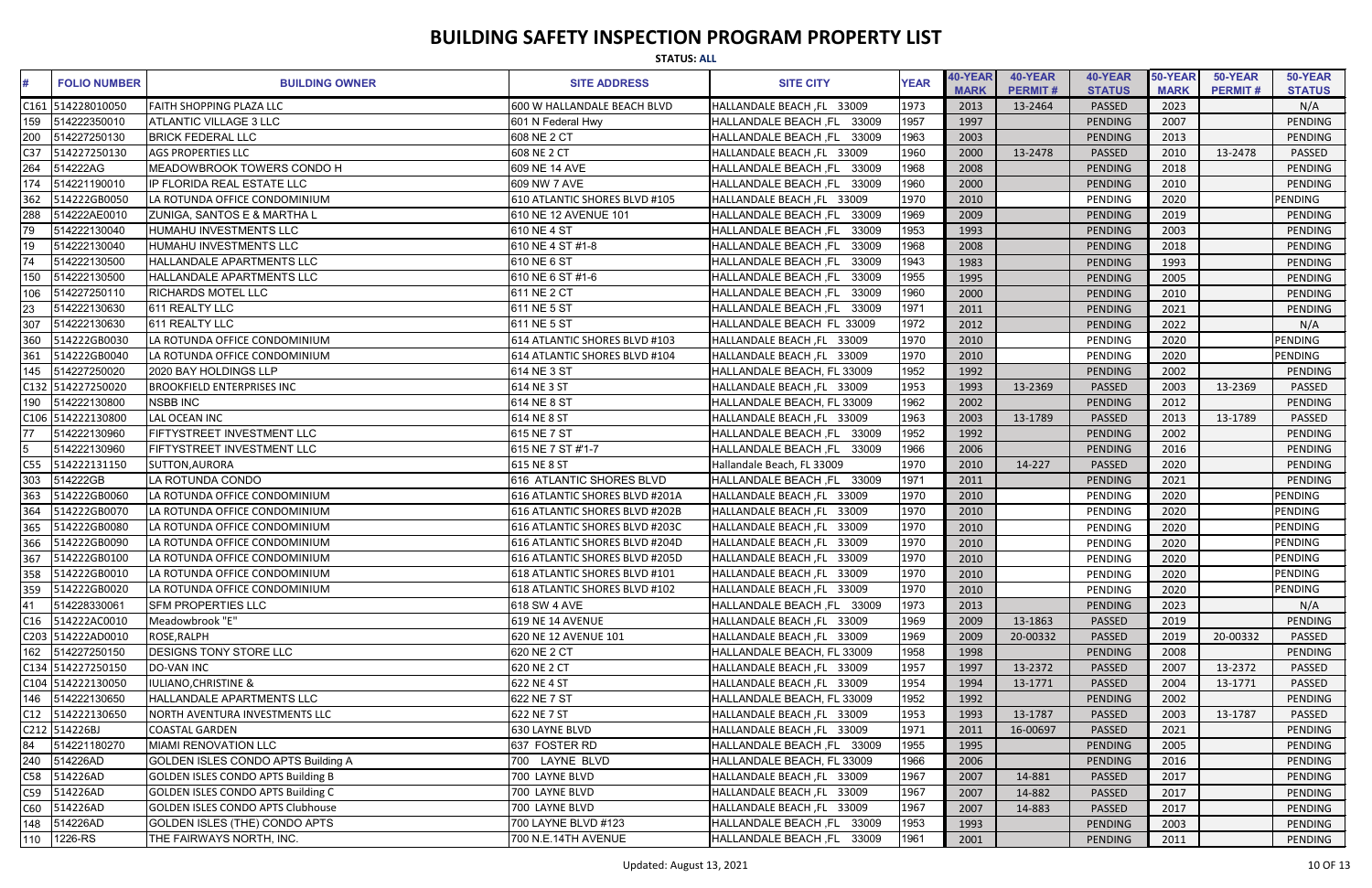|      | <b>STATUS: ALL</b>  |                                                    |                              |                               |             |                        |                           |                          |                        |                           |                          |  |
|------|---------------------|----------------------------------------------------|------------------------------|-------------------------------|-------------|------------------------|---------------------------|--------------------------|------------------------|---------------------------|--------------------------|--|
|      | <b>FOLIO NUMBER</b> | <b>BUILDING OWNER</b>                              | <b>SITE ADDRESS</b>          | <b>SITE CITY</b>              | <b>YEAR</b> | 40-YEAR<br><b>MARK</b> | 40-YEAR<br><b>PERMIT#</b> | 40-YEAR<br><b>STATUS</b> | 50-YEAR<br><b>MARK</b> | 50-YEAR<br><b>PERMIT#</b> | 50-YEAR<br><b>STATUS</b> |  |
|      | C133 514227250251   | <b>SUBONJ, GLIGORE &amp; FLOAREA</b>               | 700 NE 2 ST                  | HALLANDALE BEACH, FL 33009    | 1957        | 1997                   | 13-2370                   | <b>PASSED</b>            | 2007                   | 13-2370                   | PASSED                   |  |
|      | 514222130520        | <b>AVELINO BAY LLC</b>                             | 700 NE 6 ST                  | HALLANDALE BEACH, FL<br>33009 | 1966        | 2006                   |                           | PENDING                  | 2016                   |                           | <b>PENDING</b>           |  |
| C201 | 514222130520        | MONTY, MARIA G                                     | 700 NE 6 ST                  | HALLANDALE BEACH, FL 33009    | 1958        | 1998                   | 13-1786                   | PASSED                   | 2008                   | 13-1786                   | <b>PASSED</b>            |  |
| 212  | 514222AH            | ATLANTIC SHORES PLAZA CONDOMINIUM ASSOC INC        | 701 ATLANTIC SHORES BLVD.    | HALLANDALE BEACH, FL 33009    | 1966        | 2006                   |                           | PENDING                  | 2016                   |                           | <b>PENDING</b>           |  |
| 225  | 514222AH            | ATLANTIC SHORES PLAZA CONDOMINIUM ASSOC INC        | 701 ATLANTIC SHORES BLVD.    | HALLANDALE BEACH, FL 33009    | 1965        | 2005                   |                           | PENDING                  | 2015                   |                           | PENDING                  |  |
| 61   | 514227CK            | <b>CASA BLANCA</b>                                 | 701 NE 1 CT                  | HALLANDALE BEACH, FL<br>33009 | 1980        | 2020                   |                           | PENDING                  | 2030                   |                           | N/A                      |  |
| 251  | 514222131470        | JUGOVIC, BOSCO & GOSPOVA                           | 701 NE 10 ST                 | 33009<br>HALLANDALE BEACH, FL | 1968        | 2008                   |                           | <b>PENDING</b>           | 2018                   |                           | PENDING                  |  |
| 272  | 514222131470        | JUGOVIC, BOSCO & GOSPOVA                           | 701 NE 10 ST                 | 33009<br>HALLANDALE BEACH, FL | 1968        | 2008                   |                           | PENDING                  | 2018                   |                           | <b>PENDING</b>           |  |
|      | C159 514222131140   | SUTTON, AURORA                                     | 701 NE 8 ST                  | HALLANDALE BEACH, FL 33009    | 1973        | 2013                   | 13-2458                   | PASSED                   | 2023                   |                           | N/A                      |  |
| C40  | 514222070510        | <b>EPISCOPAL CHURCH OF ST ANNS OF</b>              | 701 NW 1 AVE                 | HALLANDALE BEACH ,FL 33009    | 1954        | 1994                   | 13-2515                   | PASSED                   | 2004                   | 13-2515                   | <b>PASSED</b>            |  |
| 189  | 514221270120        | DML REALTY ENTERPRISES LLC                         | 701 NW 7 AVE #1-9            | HALLANDALE BEACH, FL 33009    | 1962        | 2002                   |                           | PENDING                  | 2012                   |                           | <b>PENDING</b>           |  |
| 183  | 514228430501        | SCHREIBER, S, BAKERMAN B &                         | 701 SW 11 AVE                | HALLANDALE BEACH, FL 33009    | 1962        | 2002                   |                           | <b>PENDING</b>           | 2012                   |                           | PENDING                  |  |
|      | C221 514223ac       | <b>DE SOTO PARK SOUTH</b>                          | 701 Three Islands Blvd       | HALLANDALE BEACH, FL 33009    | 1976        | 2016                   | 17-02266                  | PASSED                   | 2026                   |                           | N/A                      |  |
| 346  | 514222130840        | <b>GROUP AJB CORP</b>                              | 704 NE 8 ST                  | HALLANDALE BEACH, FL 33009    | 1970        | 2010                   |                           | PENDING                  | 2020                   |                           | <b>PENDING</b>           |  |
|      | C176 514227BE       | PLAZA APTS CONDO                                   | 705 NE 2 ST                  | HALLANDALE BEACH, FL 33009    | 1971        | 2011                   | 13-2561                   | PASSED                   | 2021                   |                           | <b>PENDING</b>           |  |
| 210  | 514222070440        | KS SUNSHINE INVESTMENT LLC                         | 707 N DIXIE HWY              | HALLANDALE BEACH, FL 33009    | 1965        | 2005                   |                           | PENDING                  | 2015                   |                           | <b>PENDING</b>           |  |
| 16   | 514227DC            | GULFSTREAM TOWNHOMES CONDOMINIUM ASSOCIATION, INC. | 707 S.E.3RD AVENUE EXTENSION | HALLANDALE BEACH, FL 33009    | 1968        | 2008                   |                           | <b>PENDING</b>           | 2018                   |                           | PENDING                  |  |
| 112  | 514222130390        | NIKOLIC CORP                                       | 708 NE 5 ST                  | 33009<br>HALLANDALE BEACH, FL | 1962        | 2002                   |                           | PENDING                  | 2012                   |                           | PENDING                  |  |
| 50   | 514227010390        | GGH 58 LLC                                         | 708 S DIXIE HWY              | 33009<br>HALLANDALE BEACH, FL | 1976        | 2016                   |                           | <b>PENDING</b>           | 2026                   |                           | N/A                      |  |
| C7   | 514222070440        | KS SUNSHINE INVESTMENT LLC                         | 709 N DIXIE HWY              | HALLANDALE BEACH, FL 33009    | 1950        | 1990                   | 13-1755                   | PASSED                   | 2000                   | 13-1755                   | <b>PASSED</b>            |  |
| C11  | 514222130440        | VAZIR, DICK & SHEROO &                             | 709 NE 4 CT                  | HALLANDALE BEACH, FL 33009    | 1963        | 2003                   | 13-1784                   | PASSED                   | 2013                   | 13-1784                   | <b>PASSED</b>            |  |
| 209  | 514222131080        | <b>J-710 LLC</b>                                   | 710 NE 9 STREET              | HALLANDALE BEACH, FL 33009    | 1965        | 2005                   |                           | <b>PENDING</b>           | 2015                   |                           | <b>PENDING</b>           |  |
| 345  | 514227250160        | <b>DESIGNS TONY STORE LLC</b>                      | 712 NE 2 CT                  | HALLANDALE BEACH, FL 33009    | 1952        | 1992                   |                           | PENDING                  | 2002                   |                           | <b>PENDING</b>           |  |
|      | C135 514227250160   | DO-VAN INC                                         | 712 NE 2 CT                  | HALLANDALE BEACH, FL 33009    | 1953        | 1993                   | 13-2373                   | PASSED                   | 2003                   | 13-2373                   | <b>PASSED</b>            |  |
| 270  | 514222130870        | <b>AVENTURE INVESTMENT REALTY INC</b>              | 712 NE 8 ST #1-8             | HALLANDALE BEACH, FL 33009    | 1968        | 2008                   |                           | <b>PENDING</b>           | 2018                   |                           | <b>PENDING</b>           |  |
|      | C107 514222131110   | <b>ILICH, PETER &amp;</b>                          | 713 NE 8 ST                  | HALLANDALE BEACH, FL 33009    | 1966        | 2006                   | 13-1807                   | PASSED                   | 2016                   |                           | PENDING                  |  |
| 98   | 514228150400        | C L A S REALTY ASSOCIATES LLC                      | 713 NW 2 ST                  | HALLANDALE BEACH, FL 33009    | 1959        | 1999                   |                           | <b>PENDING</b>           | 2009                   |                           | PENDING                  |  |
|      | C206 514228150400   | C L A S REALTY ASSOCIATES LLC                      | 713 NW 2 ST                  | HALLANDALE BEACH, FL 33009    | 1959        | 1999                   | 17-00038                  | PASSED                   | 2009                   | 17-00038                  | <b>PASSED</b>            |  |
| 314  | 514222CH            | <b>CASA BONA CONDO</b>                             | 714 N.E.10TH STREET          | HALLANDALE BEACH, FL 33009    | 1973        | 2013                   |                           | PENDING                  | 2023                   |                           | N/A                      |  |
| 135  | 514228NR            | Rolen Lake Gardens Co Op                           | 714 SW 11TH AVE              | Hallandale Beach, FL 33009    | 1963        | 2003                   |                           | PENDING                  | 2013                   |                           | PENDING                  |  |
| 234  | 514222070480        | <b>BOURAK HOLDINGS CORPORATION</b>                 | 715 N DIXIE HWY              | HALLANDALE BEACH, FL 33009    | 1966        | 2006                   |                           | <b>PENDING</b>           | 2016                   |                           | PENDING                  |  |
| C8   | 514222070460        | <b>BOURAK HOLDINGS INC</b>                         | 715 N DIXIE HWY              | HALLANDALE BEACH, FL 33009    | 1964        | 2004                   | 13-1756                   | PASSED                   | 2014                   |                           | PENDING                  |  |
|      | C170 514222070480   | MILGRAM.FREDA                                      | 717 N DIXIE HWY              | HALLANDALE BEACH, FL 33009    | 1965        | 2005                   | 13-2514                   | PASSED                   | 2015                   |                           | PENDING                  |  |
|      | C202 514222131440   | <b>CRUISE, PENELOPE G</b>                          | 717 NE 10 ST                 | HALLANDALE BEACH, FL 33009    | 1957        | 1997                   | 13-1827                   | PASSED                   | 2007                   | 13-1827                   | PASSED                   |  |
| 154  | 514222131440        | <b>CRUISE, PENELOPE G</b>                          | 717 NE 10 ST #1-8            | HALLANDALE BEACH, FL 33009    | 1956        | 1996                   |                           | PENDING                  | 2006                   |                           | PENDING                  |  |
| 96   | 514228150410        | <b>APHA ASSOCIATES</b>                             | 717 NW 2 ST                  | HALLANDALE BEACH, FL 33009    | 1959        | 1999                   |                           | PENDING                  | 2009                   |                           | PENDING                  |  |
| 166  | 514228150410        | <b>APHA ASSOCIATES</b>                             | 717 NW 2 ST                  | HALLANDALE BEACH, FL 33009    | 1959        | 1999                   |                           | PENDING                  | 2009                   |                           | PENDING                  |  |
|      | C105 514222130672   | SIGLO 21 INC                                       | 720 NE 7 ST                  | HALLANDALE BEACH, FL 33009    | 1964        | 2004                   | 13-1788                   | PASSED                   | 2014                   |                           | PENDING                  |  |
|      | C15 514222AA        | <b>ATLANTIC SHORES</b>                             | 721 ATLANTIC SHORES BLVD.    | HALLANDALE BEACH, FL 33009    | 1968        | 2008                   | 13-1860                   | PASSED                   | 2018                   |                           | PENDING                  |  |
|      | 514222130890        | ILCA, TEODOR & ILCA, CAMELIA D &                   | 722 NE 8 ST                  | HALLANDALE BEACH, FL 33009    | 1966        | 2006                   |                           | <b>PENDING</b>           | 2016                   |                           | PENDING                  |  |
| C13  | 514222130890        | <b>ILCA, TEODOR &amp; ILCA, CAMELIA D &amp;</b>    | 722 NE 8 ST                  | HALLANDALE BEACH, FL 33009    | 1966        | 2006                   | 13-1790                   | PASSED                   | 2016                   |                           | PENDING                  |  |
| C87  | 514227010400        | KOSKI, DONALD F                                    | 722 S DIXIE HWY              | HALLANDALE BEACH, FL 33009    | 1961        | 2001                   | 13-2223                   | PASSED                   | 2011                   | 13-2223                   | PASSED                   |  |
| 95   | 514228150420        | 723725 LLC                                         | 723 NW 2 ST                  | HALLANDALE BEACH, FL 33009    | 1959        | 1999                   |                           | <b>PENDING</b>           | 2009                   |                           | PENDING                  |  |
| 192  | 514228150420        | 723725 LLC                                         | 723 NW 2 ST                  | HALLANDALE BEACH, FL 33009    | 1962        | 2002                   |                           | PENDING                  | 2012                   |                           | PENDING                  |  |
| 203  | 514222130550        | MIZRACHI REALTY LLC                                | 724 NE 6 ST #1-9             | HALLANDALE BEACH, FL 33009    | 1964        | 2004                   |                           | <b>PENDING</b>           | 2014                   |                           | PENDING                  |  |
| 277  | 514222AB            | <b>MATTINE,JOHN &amp; JOANNE</b>                   | 725 NE 4 STREET 101          | HALLANDALE BEACH, FL 33009    | 1969        | 2009                   |                           | PENDING                  | 2019                   |                           | PENDING                  |  |
|      | 514222130900        | MHY TRUST LLC                                      | 725 NE 7 ST                  | HALLANDALE BEACH, FL 33009    | 1966        | 2006                   |                           | PENDING                  | 2016                   |                           | PENDING                  |  |
| 80   | 514222130900        | <b>MHY Trust LLC</b>                               | 725 NE 7 St                  | HALLANDALE BEACH, FL 33009    | 1953        | 1993                   |                           | PENDING                  | 2003                   |                           | PENDING                  |  |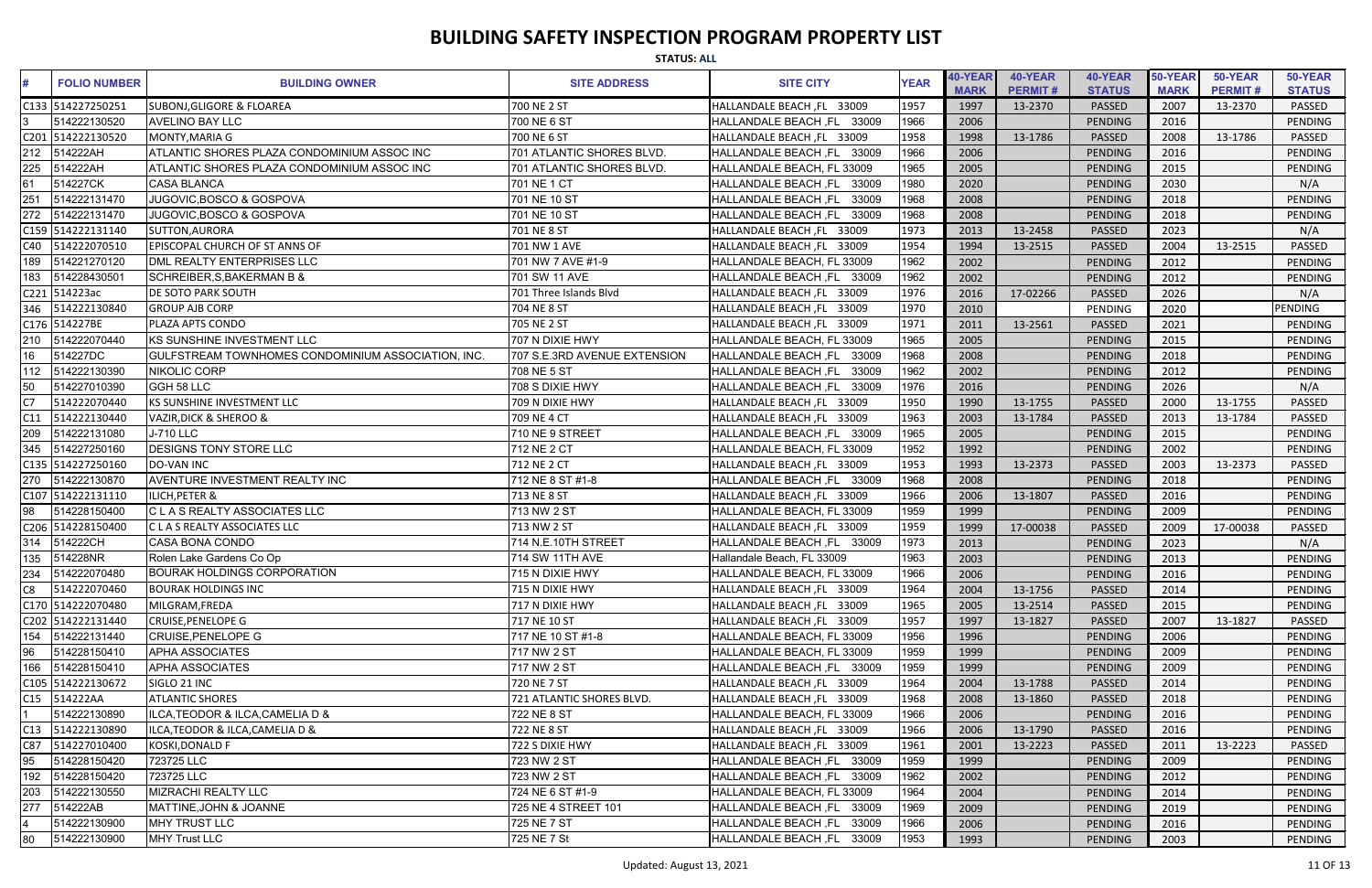| <b>STATUS: ALL</b> |                     |                                             |                             |                                      |             |                        |                           |                          |                        |                           |                          |
|--------------------|---------------------|---------------------------------------------|-----------------------------|--------------------------------------|-------------|------------------------|---------------------------|--------------------------|------------------------|---------------------------|--------------------------|
|                    | <b>FOLIO NUMBER</b> | <b>BUILDING OWNER</b>                       | <b>SITE ADDRESS</b>         | <b>SITE CITY</b>                     | <b>YEAR</b> | 40-YEAR<br><b>MARK</b> | 40-YEAR<br><b>PERMIT#</b> | 40-YEAR<br><b>STATUS</b> | 50-YEAR<br><b>MARK</b> | 50-YEAR<br><b>PERMIT#</b> | 50-YEAR<br><b>STATUS</b> |
| 344                | 514228NR            | <b>ROLEN LAKE GARDENS</b>                   | 725 S.W.11TH AVENUE         | <b>HALLANDALE BEACH ,FL</b><br>33009 | 1952        | 1992                   |                           | PENDING                  | 2002                   |                           | PENDING                  |
| 97                 | 514228150450        | <b>IMPERIAL STONE INC</b>                   | 727 NW 2 ST                 | HALLANDALE BEACH, FL 33009           | 1959        | 1999                   |                           | PENDING                  | 2009                   |                           | PENDING                  |
| C48                | 514228720010        | HB 730 -18 LLC                              | 730 W HALLANDALE BEACH BLVD | HALLANDALE BEACH, FL 33009           | 1973        | 2013                   | 13-2841                   | <b>PASSED</b>            | 2023                   |                           | N/A                      |
| C31                | 514228150450        | <b>IMPERIAL STONE INC</b>                   | 739 NW 2 ST                 | HALLANDALE BEACH, FL 33009           | 1959        | 1999                   | 13-2436                   | PASSED                   | 2009                   | 13-2436                   | PASSED                   |
| 161                | 514221020120        | <b>BROWARD MULTIFAMILY LLC</b>              | 750 NW 9 CT                 | HALLANDALE BEACH ,FL<br>33009        | 1958        | 1998                   |                           | PENDING                  | 2008                   |                           | PENDING                  |
| 330                | 514223AG            | <b>OCEANVIEW PARK CONDO</b>                 | 800 / 1000 PARKVIEW DRIVE   | <b>HALLANDALE BEACH, FL</b><br>33009 | 1976        | 2016                   |                           | PENDING                  | 2026                   |                           | N/A                      |
| 331                | 514223AG            | <b>OCEANVIEW PARK CONDO</b>                 | 800 / 1000 PARKVIEW DRIVE   | 33009<br><b>HALLANDALE BEACH, FL</b> | 1976        | 2016                   |                           | PENDING                  | 2026                   |                           | N/A                      |
| C14                | 514222130970        | JTS MANAGEMENT OF HALLANDALE INC            | 800 N FEDERAL HWY           | HALLANDALE BEACH, FL 33009           | 1954        | 1994                   | 13-1792                   | <b>PASSED</b>            | 2004                   | 13-1792                   | <b>PASSED</b>            |
|                    | C226 514223ah       | VENETIAN PARK I CONDOMINIUM ASSOCIATION INC | 800 NE 25 ave               | HALLANDALE BEACH, FL 33009           | 1978        | 2018                   | 17-02293                  | <b>PASSED</b>            | 2028                   |                           | N/A                      |
| 136                | 514228NR            | RO-LEN LAKE GARDENS "T" CORPORATION         | 800 SW 11 AVE               | HALLANDALE BEACH, FL 33009           | 1963        | 2003                   |                           | PENDING                  | 2013                   |                           | <b>PENDING</b>           |
| 120                | 514228NR            | <b>RO-LEN LAKE GARDENS "A" CORPORATION</b>  | 800 SW 11TH AVE BLDG A      | Hallandale Beach, FL 33009           | 1962        | 2002                   |                           | PENDING                  | 2012                   |                           | <b>PENDING</b>           |
| 231                | 514221020230        | <b>MEGA DISTRIBUTIONS LLC</b>               | 801 FOSTER RD               | HALLANDALE BEACH, FL<br>33009        | 1966        | 2006                   |                           | PENDING                  | 2016                   |                           | PENDING                  |
| 291                | 514227010170        | RK 801 HBB LLC                              | 801 E HALLANDALE BEACH BLVD | <b>HALLANDALE BEACH .FL</b><br>33009 | 1970        | 2010                   |                           | PENDING                  | 2020                   |                           | PENDING                  |
|                    | C102 514222050020   | LONDON, CARLOS                              | 801 N DIXIE HWY             | HALLANDALE BEACH, FL 33009           | 1961        | 2001                   | 13-1754                   | <b>PASSED</b>            | 2011                   | 13-1754                   | PASSED                   |
|                    | C112 514222NR       | <b>DIPLOMAT GARDEN</b>                      | 801 N.E.9TH STREET          | HALLANDALE BEACH, FL 33009           | 1961        | 2001                   | 13-1879                   | <b>PASSED</b>            | 2011                   | 13-1879                   | <b>PASSED</b>            |
|                    | 147 514222131691    | <b>ROTEM GROUP INC</b>                      | 801 NE 10 ST                | HALLANDALE BEACH, FL 33009           | 1953        | 1993                   |                           | PENDING                  | 2003                   |                           | <b>PENDING</b>           |
|                    | C108 514222131691   | <b>ROTEM GROUP INC</b>                      | 801 NE 10 ST                | HALLANDALE BEACH, FL 33009           | 1954        | 1994                   | 13-1830                   | PASSED                   | 2004                   | 13-1830                   | <b>PASSED</b>            |
|                    | 336 514227170200    | SMIR 3001 LLC                               | 804 S FEDERAL HWY           | <b>HALLANDALE BEACH, FL</b><br>33009 | 1940        | 1980                   |                           | PENDING                  | 1990                   |                           | <b>PENDING</b>           |
| 211                | 514222290023        | COASTAL WATERWAYS APTS., INC.               | 805 N FEDERAL HWY           | <b>HALLANDALE BEACH, FL</b><br>33009 | 1966        | 2006                   |                           | PENDING                  | 2016                   |                           | PENDING                  |
| 196                | 514221230150        | TINGLOF, JOYCE M TR                         | 805 NW 10 ST                | 33009<br>HALLANDALE BEACH ,FL        | 1963        | 2003                   |                           | PENDING                  | 2013                   |                           | PENDING                  |
| 93                 | 514221270190        | <b>JOYCE M TINGLOF TR</b>                   | 806 NW 7 TER                | HALLANDALE BEACH, FL 33009           | 1958        | 1998                   |                           | PENDING                  | 2008                   |                           | PENDING                  |
|                    | C217 514221270190   | TINGLOF, JOYCE M TR                         | 806 NW 7 TER                | HALLANDALE BEACH, FL 33009           | 1958        | 1998                   | 21-00783                  | <b>PASSED</b>            | 2008                   | 21-00783                  | PASSED                   |
|                    | C157 514228410180   | <b>ARANGO INVESTMENTS INC</b>               | 806 SW 2 ST                 | HALLANDALE BEACH, FL 33009           | 1967        | 2007                   | 13-2437                   | PASSED                   | 2017                   |                           | <b>PENDING</b>           |
| 202                | 514228410180        | <b>ARANGO INVESTMENTS INC</b>               | 806 SW 2 ST #1-9            | 33009<br><b>HALLANDALE BEACH, FL</b> | 1963        | 2003                   |                           | PENDING                  | 2013                   |                           | PENDING                  |
| 297                | 514222BH            | MOFFETT CONDO                               | 808 MOFFETT ST              | <b>HALLANDALE BEACH, FL</b><br>33009 | 1971        | 2011                   |                           | PENDING                  | 2021                   |                           | PENDING                  |
| 31                 | 514227170100        | <b>JASMIN INVESTMENTS LLC</b>               | 809 SE 2 AVE                | <b>HALLANDALE BEACH, FL</b><br>33009 | 1971        | 2011                   |                           | PENDING                  | 2021                   |                           | PENDING                  |
|                    | C158 514227170100   | <b>CHANEL ERA LLC</b>                       | 809 SE 2 AVE                | HALLANDALE BEACH FL 33009            | 1972        | 2012                   | 13-2445                   | <b>PASSED</b>            | 2022                   |                           | N/A                      |
| 48                 | 514227170091        | <b>VEGA, ERNESTO</b>                        | 815 SE 2 AVE                | Hallandale Beach, FL 33009           | 1975        | 2015                   |                           | PENDING                  | 2025                   |                           | N/A                      |
| 199                | 514227150150        | <b>BRIZ ENTERPRISES CORP</b>                | 815 SE 1 AVE                | HALLANDALE BEACH, FL 33009           | 1963        | 2003                   |                           | PENDING                  | 2013                   |                           | PENDING                  |
|                    | C128 514227150150   | <b>BRIZ ENTERPRISES CORP</b>                | 815 SE 1 AVE                | HALLANDALE BEACH, FL 33009           | 1958        | 1998                   | 13-2248                   | PASSED                   | 2008                   | 13-2248                   | PASSED                   |
|                    | 117 514228NR        | <b>RO-LEN LAKE GARDENS "V" CORPORATION</b>  | 815 SW 10 TER BLDG V        | HALLANDALE BEACH, FL 33009           | 1962        | 2002                   |                           | PENDING                  | 2012                   |                           | PENDING                  |
| 121                | 514228NR            | RO-LEN LAKE GARDENS G CORPORATION           | 815 SW 11 AVE BLDG G        | Hallandale Beach, FL 33009           | 1962        | 2002                   |                           | PENDING                  | 2012                   |                           | PENDING                  |
|                    | 175 514222050030    | <b>EBENEZER MISSIONARY BAPTIST</b>          | 816 NE 1 AVE                | HALLANDALE BEACH, FL 33009           | 1960        | 2000                   |                           | PENDING                  | 2010                   |                           | PENDING                  |
|                    | 132 514222131981    | CRUISE, ANA                                 | 819 NE 8 ST                 | HALLANDALE BEACH, FL 33009           | 1963        | 2003                   |                           | PENDING                  | 2013                   |                           | PENDING                  |
|                    | 141 514222131750    | LUNG, PAUL                                  | 820 NE 10 ST                | HALLANDALE BEACH, FL<br>33009        | 1964        | 2004                   |                           | PENDING                  | 2014                   |                           | PENDING                  |
| 155                | 514222131750        | LUNG, PAUL                                  | 820 NE 10 ST #1-6           | HALLANDALE BEACH, FL 33009           | 1956        | 1996                   |                           | PENDING                  | 2006                   |                           | PENDING                  |
|                    | 122 514228NR        | RO-LEN LAKE GARDENS "B" CORPORATION         | 820 SW 11 AVE BLDG B        | Hallandale Beach, FL 33009           | 1962        | 2002                   |                           | PENDING                  | 2012                   |                           | PENDING                  |
|                    | 168 514221090030    | HALLANDALE CHURCH OF GOD                    | 821 NW 2 AVE                | HALLANDALE BEACH, FL 33009           | 1959        | 1999                   |                           | PENDING                  | 2009                   |                           | PENDING                  |
|                    | C229 514221270040   | AV 822 NW 7 AVE LLC                         | 821 NW 7 Ave                | HALLANDALE BEACH, FL 33009           | 1966        | 2006                   | 18-01405                  | PASSED                   | 2016                   | 18-01405                  | PASSED                   |
|                    | 514221270040        | 821 NW 7 LLC                                | 821 NW 7 AVE #1-8           | HALLANDALE BEACH, FL 33009           | 1966        | 2006                   |                           | PENDING                  | 2016                   |                           | PENDING                  |
| C98                | 514221270230        | <b>AV 822 NW 7 LLC</b>                      | 822 NW 7 TER                | HALLANDALE BEACH, FL 33009           | 1967        | 2007                   | 13-1706                   | PASSED                   | 2017                   |                           | PENDING                  |
| 134                | 514228420100        | <b>MURKA HOLDINGS LLC</b>                   | 822 W HALLANDALE BEACH BLVD | HALLANDALE BEACH, FL 33009           | 1963        | 2003                   |                           | PENDING                  | 2013                   |                           | <b>PENDING</b>           |
| 90                 | 514222131660        | VAZQUEZ, JOSE & ALBA                        | 823 NE 10 ST                | HALLANDALE BEACH, FL 33009           | 1958        | 1998                   |                           | PENDING                  | 2008                   |                           | PENDING                  |
|                    | C160 514222132370   | <b>SCORPIO ENTERPRISES</b>                  | 823 NE 5 ST                 | HALLANDALE BEACH, FL 33009           | 1973        | 2013                   | 13-2460                   | PASSED                   | 2023                   |                           | N/A                      |
|                    | 230 514228410220    | <b>KDAA INVESTMENT LLC</b>                  | 830 SW 2 ST                 | HALLANDALE BEACH, FL 33009           | 1966        | 2006                   |                           | PENDING                  | 2016                   |                           | PENDING                  |
| C3                 | 514222020010        | <b>HWD GREYHOUND TRACK</b>                  | 831 N FEDERAL HWY           | HALLANDALE BEACH, FL 33009           | 1964        | 2004                   | 13-1616                   | <b>PASSED</b>            | 2014                   |                           | PENDING                  |
| 99                 | 514221290220        | SARONA PROPERTY LAND TR                     | 850 NW 11 AVE               | HALLANDALE BEACH, FL 33009           | 1960        | 2000                   |                           | PENDING                  | 2010                   |                           | PENDING                  |
| 191                | 514221290220        | <b>SARONA PROPERTY LAND TR</b>              | 850 NW 11 AVE #7-12         | HALLANDALE BEACH, FL 33009           | 1962        | 2002                   |                           | PENDING                  | 2012                   |                           | PENDING                  |